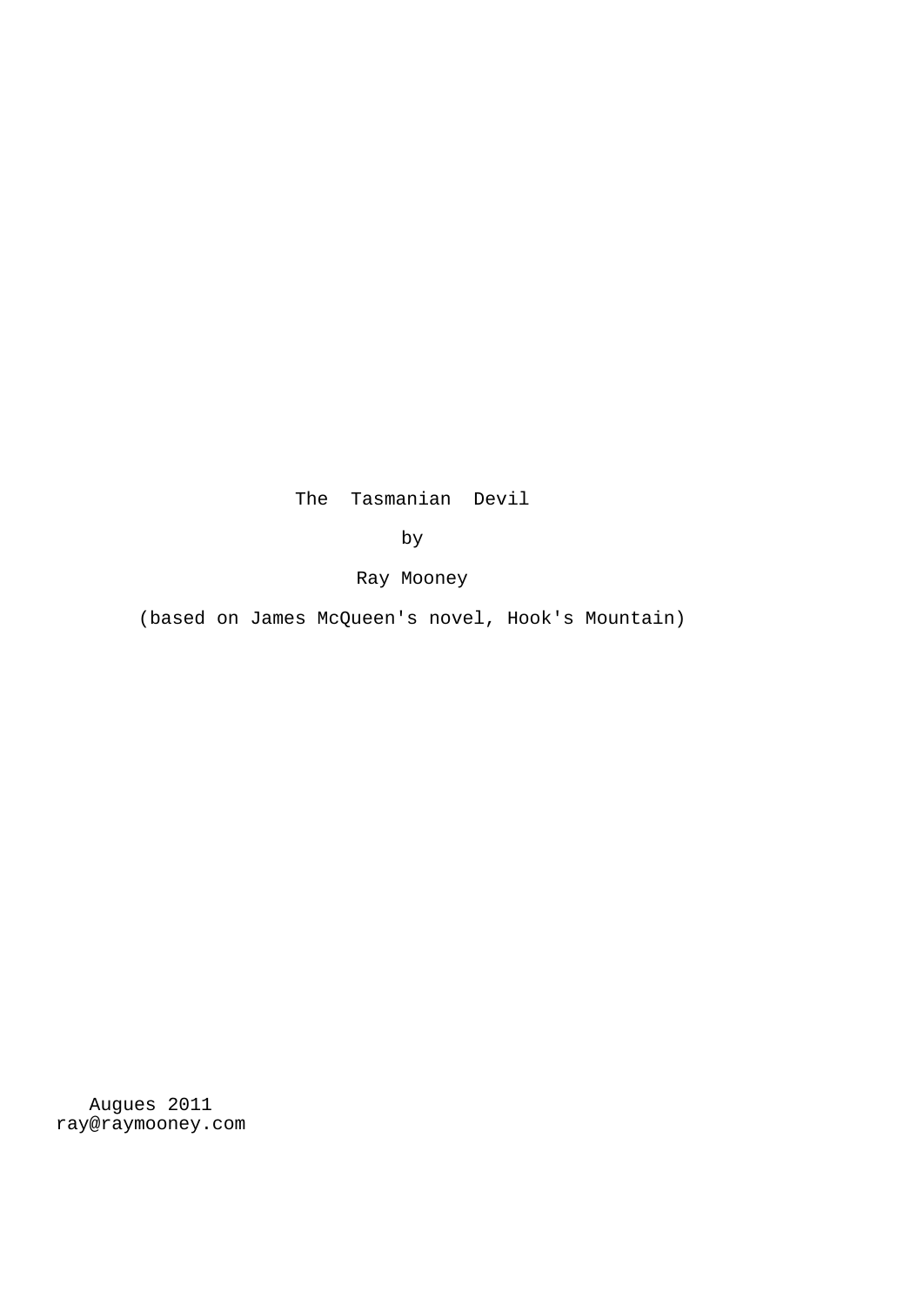FADE IN:

CARD: 1980 Tasmania.

**Last Year's Man** (Leonard Cohen) plays through the opening scenes.

EXT. COUNTRY ROAD - DAY

A 4WD is parked out of sight on an unmade country road that bisects recently clear-felled land.

Scattered ash-heaps indicate the land is being prepared for reforestation.

INT. 4WD - DAY

MONSON, a surly logger, looks through binoculars, at a camp of anti-logging PROTESTERS, 400 metres up the road.

EXT. 4WD - DAY

We follow his line of vision, across the clear-felled land to the camp of ad-hoc tents set either side of the unmade road.

EXT. PROTESTERS' CAMP - DAY

A dozen PROTESTERS erect a moveable blockade under the orchestration of ASH, 35. Everything about Ash's appearance implies a rejection of conventional values.

Nearby, ELLEN CARTER, 26, strums acoustic guitar by a camp fire. Her bulky clothes and unkempt demeanour hide her natural beauty. STEPHEN, 5, Ellen's son, pale and sickly, hovers over the fire.

GWEN, 25, working on the blockade, is enthralled with Ellen whose voice now replaces Leonard Cohen's.

We hover above the camp and glide along the unmade road. The clear-felled land transitions into natural luxurious forest, seemingly untouched by civilization.

In the distance a 1978 ute approaches.

INT. HOOK'S UTE - DAY

LACHLAN HOOK, 55, super fit, wears a well-worn bush shirt, dungarees and Rolex watch. An open Caramello Bar is on the dashboard. The interior of the ute is immaculate. A .303 Lee-Enfield rifle, with modern telescopic sights, sits above the back window. Two dead rabbits bounce on the back seat.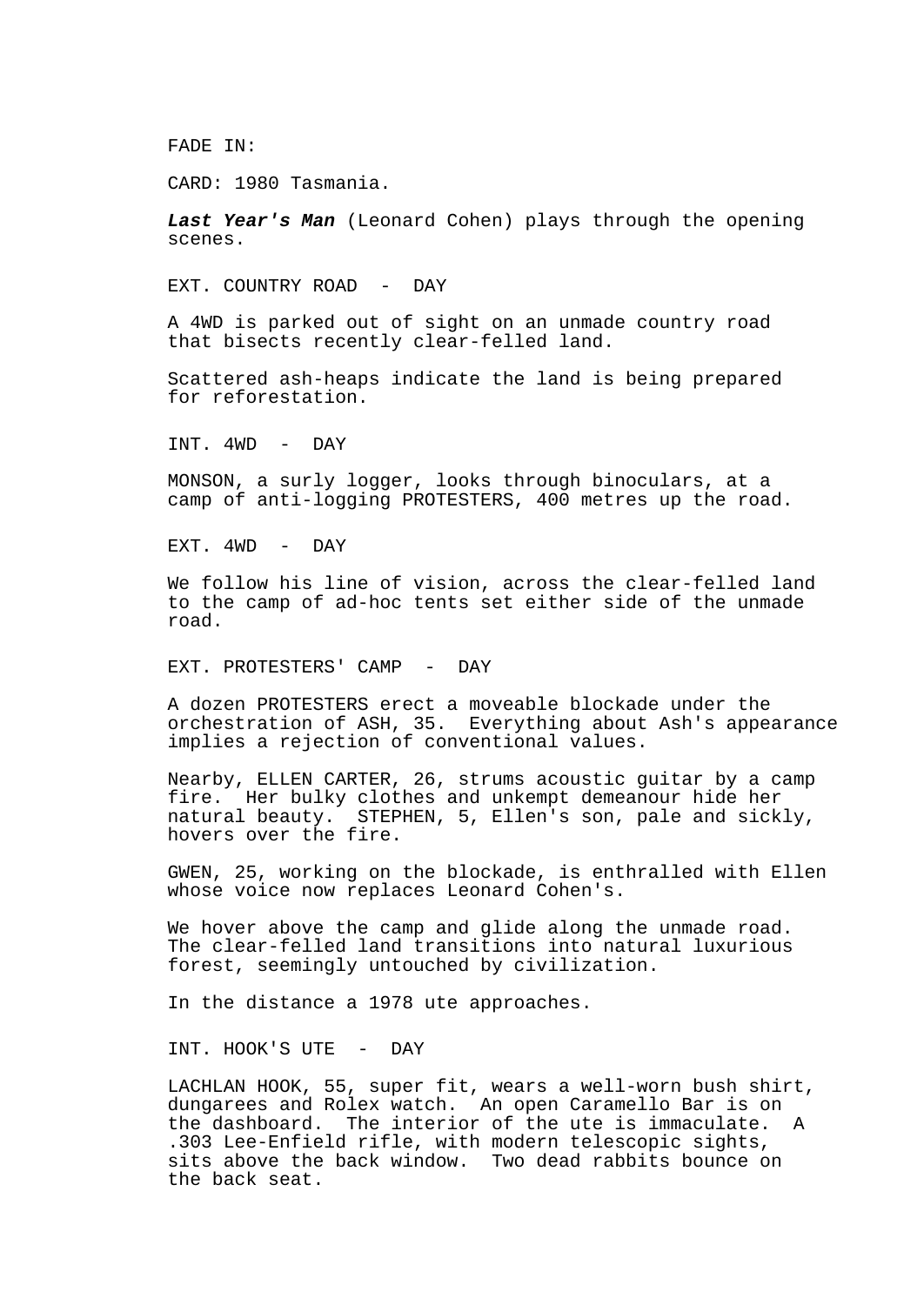The road is slippery and Hook drives in the centre to maintain constant speed. Hook reaches the beginning of the clear-felled terrain. EXT. PROTESTERS' CAMP - DAY Ash assesses Gwen's fascination with Ellen as minimising Gwen's contribution. He points his hammer to the terrain but directs his comments at Ellen. ASH This was once mythical, wild, poetic. Ellen stops singing, to the disappointment of Gwen. ASH (CONT'D) Look at it! We have a chance here to really do something special. If we all pull together! Ellen shakes her head, resentful. ASH (CONT'D) You have a problem with that? ELLEN Aren't you like preaching to the converted? ASH You've just arrived and now you're one of the converted! ELLEN So! ASH It's the so-called converted who're the dangerous ones. Ellen laughs derisively. Gwen puts her hand on Ash's arm but he jerks away. ASH (CONT'D) (to Gwen) Because they think their conversion is enough! ELLEN I'm committed to saving the forests! ASH

(advancing on Ellen) And because you indulge in the security of your apathy!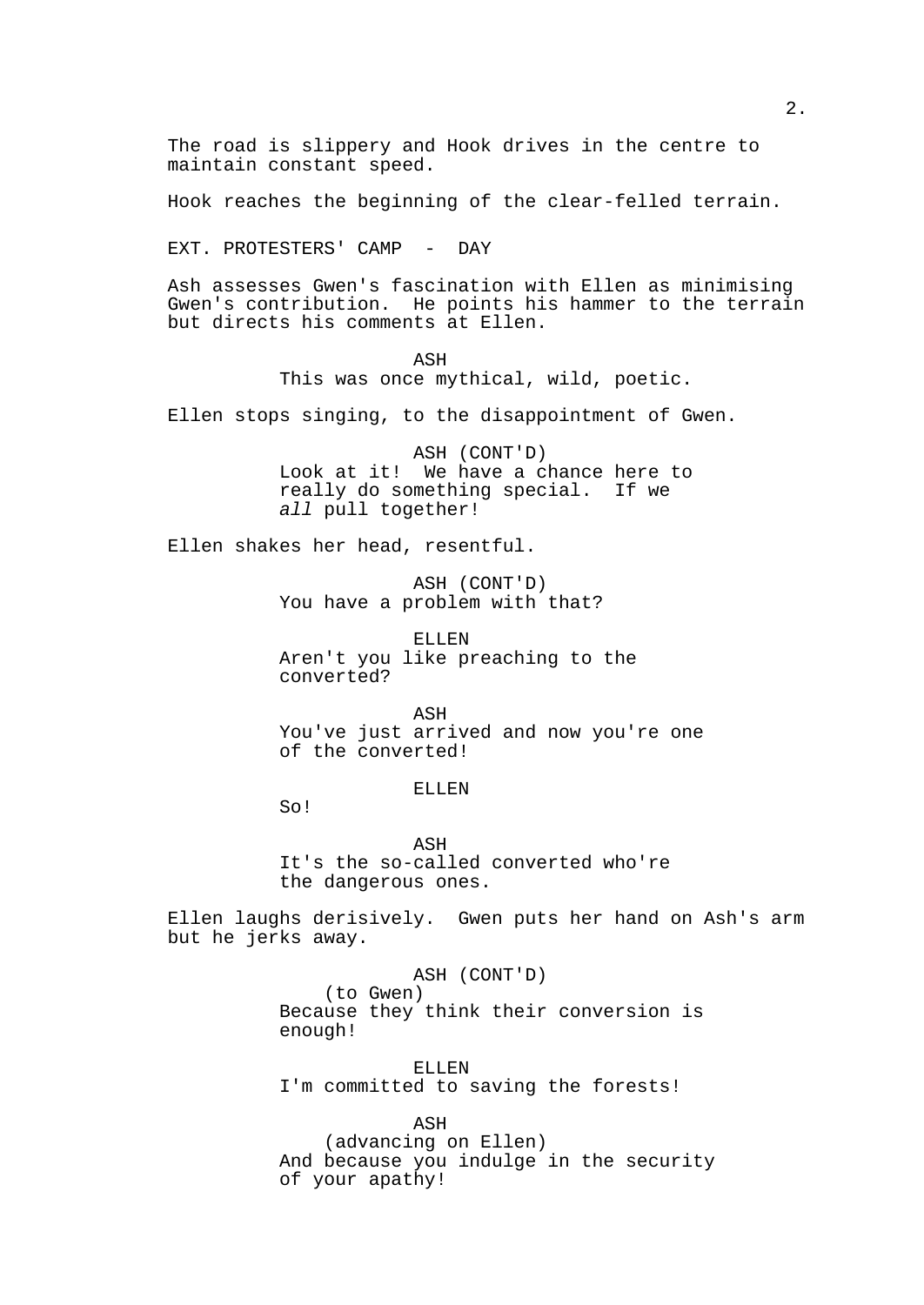## ELLEN I'm here aren't I?

Ash looks to the others, smiles. They reciprocate.

ASH Are you ready to die to save the forest?

Ellen smiles bemusedly.

ASH (CONT'D) (turning from Ellen) Don't talk about commitment until you're ready to die!

A horn blares. The Protesters react to the sound of an oncoming truck. Ash drops the hammer, grabs one end of the blockade.

ASH (CONT'D)

Let's go.

EXT. LOGGING TRUCK - DAY

A truck loaded with felled timber and horn blaring tailgates Hook.

INT. HOOK'S UTE - DAY

Hook observes the impatient DRIVER through his rear view mirror. He shifts gear and moves to the left allowing the truck just enough to pass.

EXT. UNMADE ROAD - DAY

The truck zooms past, immediately cutting in. Hook is forced to decelerate into a skid, stopping abruptly.

INT. HOOK'S UTE - DAY

Dust from the truck obscures Hook's vision.

HOOK

Idiot!

EXT. PROTESTERS' CAMP - DAY

PROTESTERS, holding placards, stand in front of the blockade, Ash defiantly in the center. Ellen, still by the fire, clutches Stephen's arm.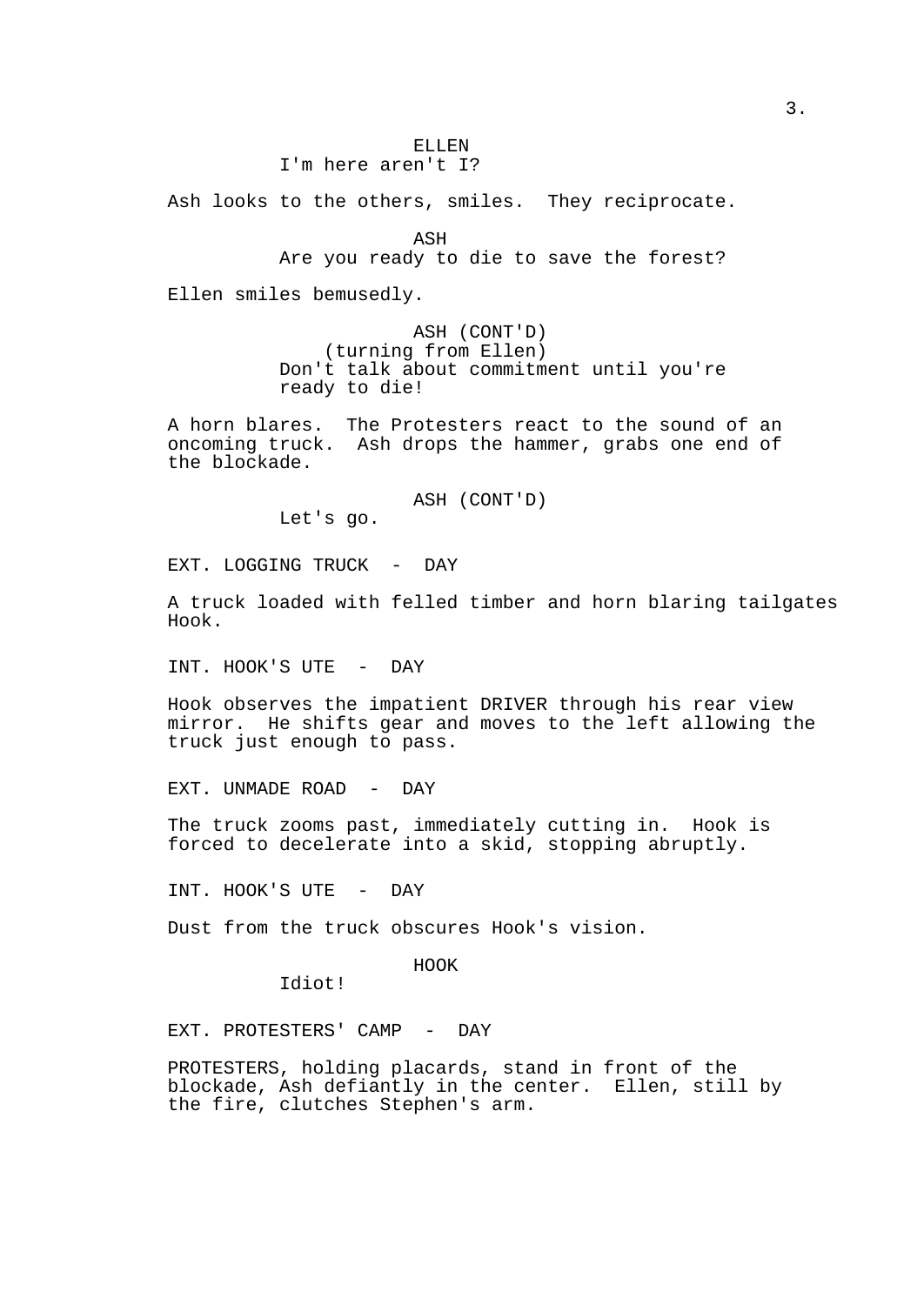INT. 4WD - DAY

Monson talks into a CB transceiver. We see through Monson's binoculars the Protesters on the road.

INT. LOGGING TRUCK - DAY

The Driver holsters his CB transceiver, plants his foot and speeds towards the Protesters.

> LOGGING DRIVER 1 Chickenshits!

EXT. PROTESTERS' CAMP - DAY

The truck aims for the middle of the blockade. Ash is first to jump aside. The Protesters scramble as the hornblaring truck shatters the blockade. Ash lands near Ellen.

> ELLEN Guess none of us are really that committed, eh?

EXT. 4WD - DAY

The truck roars past the 4WD, covering it in dust.

An empty logging truck approaches from the opposite direction. They pass in cavalier fashion.

EXT. PROTESTERS' CAMP - DAY

Ash sees the empty truck approaching. He snatches Stephen, drags him to the center of the road.

> ASH Are you prepared to put his life on the line? Because I am!

Ellen desperately attempts to pull Stephen from Ash. The Protesters, thrown by Ash's behaviour, watch.

INT. HOOK'S UTE - DAY

Hook drives towards Ash, Stephen and Ellen. He can see past them to the approaching truck. Hook skids to a halt in the middle of the road.

Ellen frantically looks his way.

Hook emerges with his rifle, aims at the truck.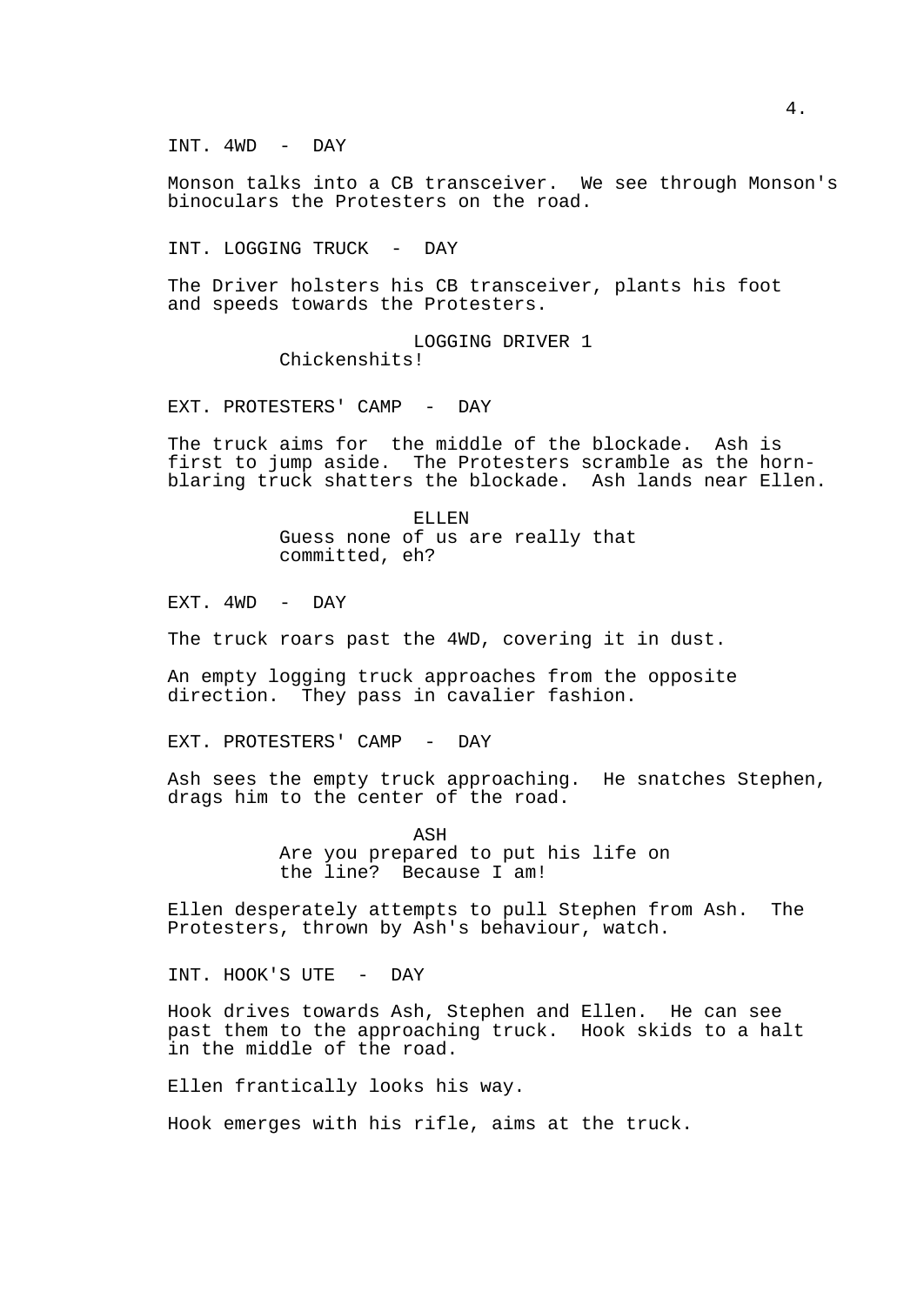INT. LOGGING TRUCK 2 - DAY

DRIVER 2 blasts his horn as he maintains speed towards them.

Ash defiantly remains steadfast, clutching the struggling Stephen.

Driver 2 sees Hook aiming at him.

EXT. UNMADE ROAD - DAY

Hook squeezes the trigger, then manually cocks the bolt.

The logging truck veers off the road at the last moment narrowly avoiding Hook and the others. It almost loses control but returns to the road and speeds off.

Hook puts chocolate in his mouth.

HOOK

Caramello guts.

The 4WD speeds off.

The Protesters gather themselves, appreciatively advance on Hook.

Ellen realsies there is no magazine in Hook's rifle.

ASH

Join the cause, man.

Hook looks at a distraught Ellen now putting a jumper on Stephen. His judgmental look says it all. She turns her back on Hook. Hook glances at the smashed blockade , ambles to Ash, indicates Ellen and Stephen.

> HOOK If I have a *cause*, man, I don't expect others to fight my battles.

EXT. HOOK'S UTE - DAY

Hook drives along a bitumen road. A sign reads: **MYOLA Pop 1200**. A locomotive track runs parallel to the bitumen road.

INT. HOOK'S UTE - DAY

Hook observes felled trees being loaded from trucks onto a transport locomotive.

A police car pulls in behind Hook, motioning him over.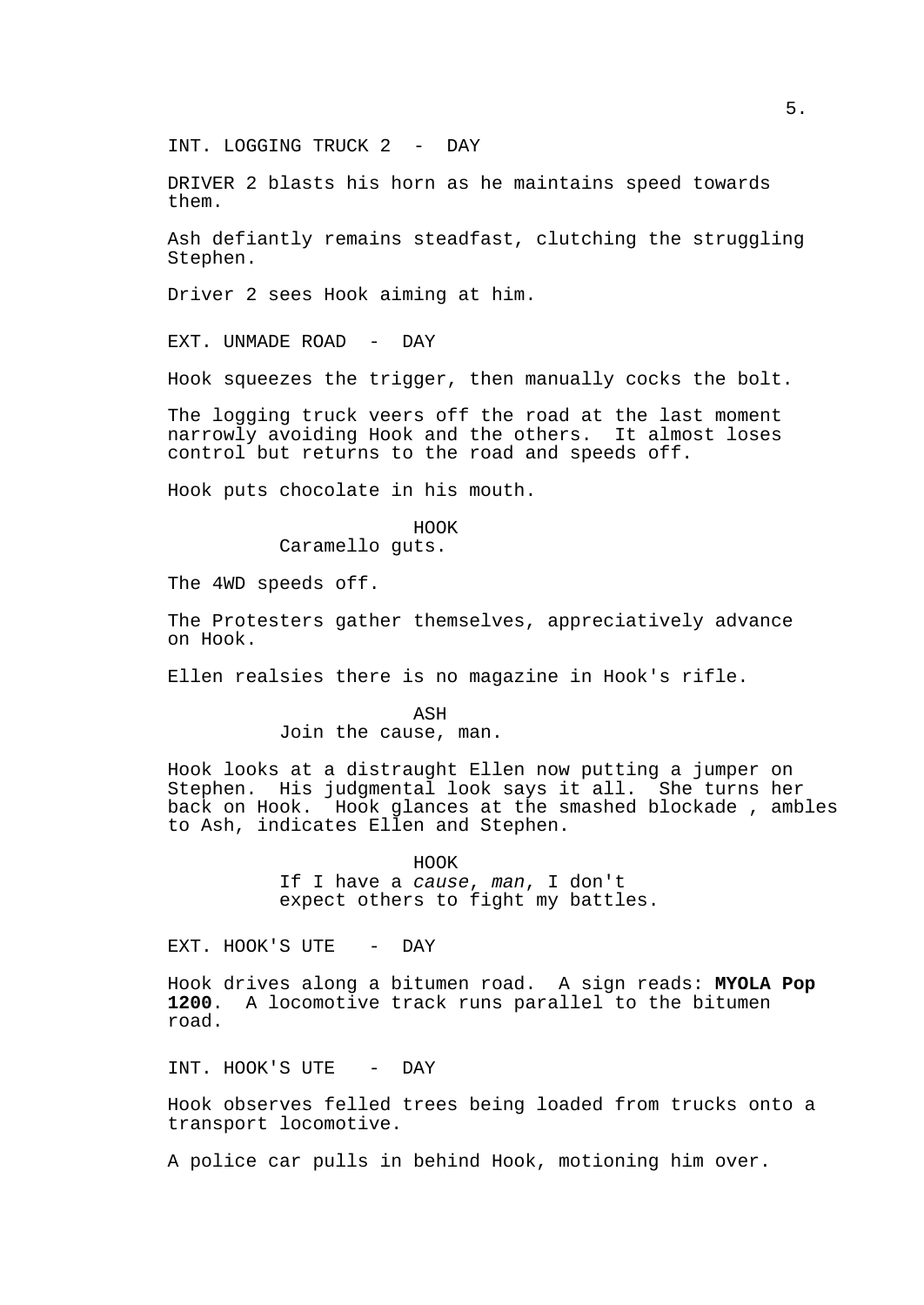Hook remains in the ute. Two POLICE cautiously approach.

EXT. HOOK'S UTE - DAY

Policeman One writes down Hook's number plate.

## POLICEMAN 2

Licence?

Hook passes his licence to the policeman who hands it to Policeman One who returns to the police car.

Policeman Two searches through the window. The rifle is missing.

> POLICEMAN 2 (CONT'D) You part of that protester's mob?

HOOK What protesters?

Policeman One returns, nods okay and hands the licence to Policeman Two who hands it to Hook.

> POLICEMAN 2 Someone's bound to get hurt.

EXT. MAIN ROAD, TOWN - DAY

Hook drives up the main road of Myola, a small town dependent on the timber industry. LOCALS curiously watch.

INT. HOOK'S UTE - DAY

Hook parks outside a Hardware Store. WORKERS unload chipboard sheets from a truck. MADE IN JAPAN is prominently displayed on the chipboard casing.

ARTHUR, 45, an Aboriginal, dressed in threadbare overalls, pushes a barrow containing scavenged refuse, including metal spikes used for securing railway sleepers, down a lane next to the Hardware Store.

INT. HARDWARE STORE, BACKYARD - DAY

Hook is shown timber by THOMAS, 40. Workers stack the chipboard sheets in the backyard of the Hardware Store.

The store OWNER, 60, attends a CUSTOMER, while observing Hook.

Near the gateway leading into the backyard of the Hardware Store Arthur fossicks among discarded timber strewn around a fire in a metal drum.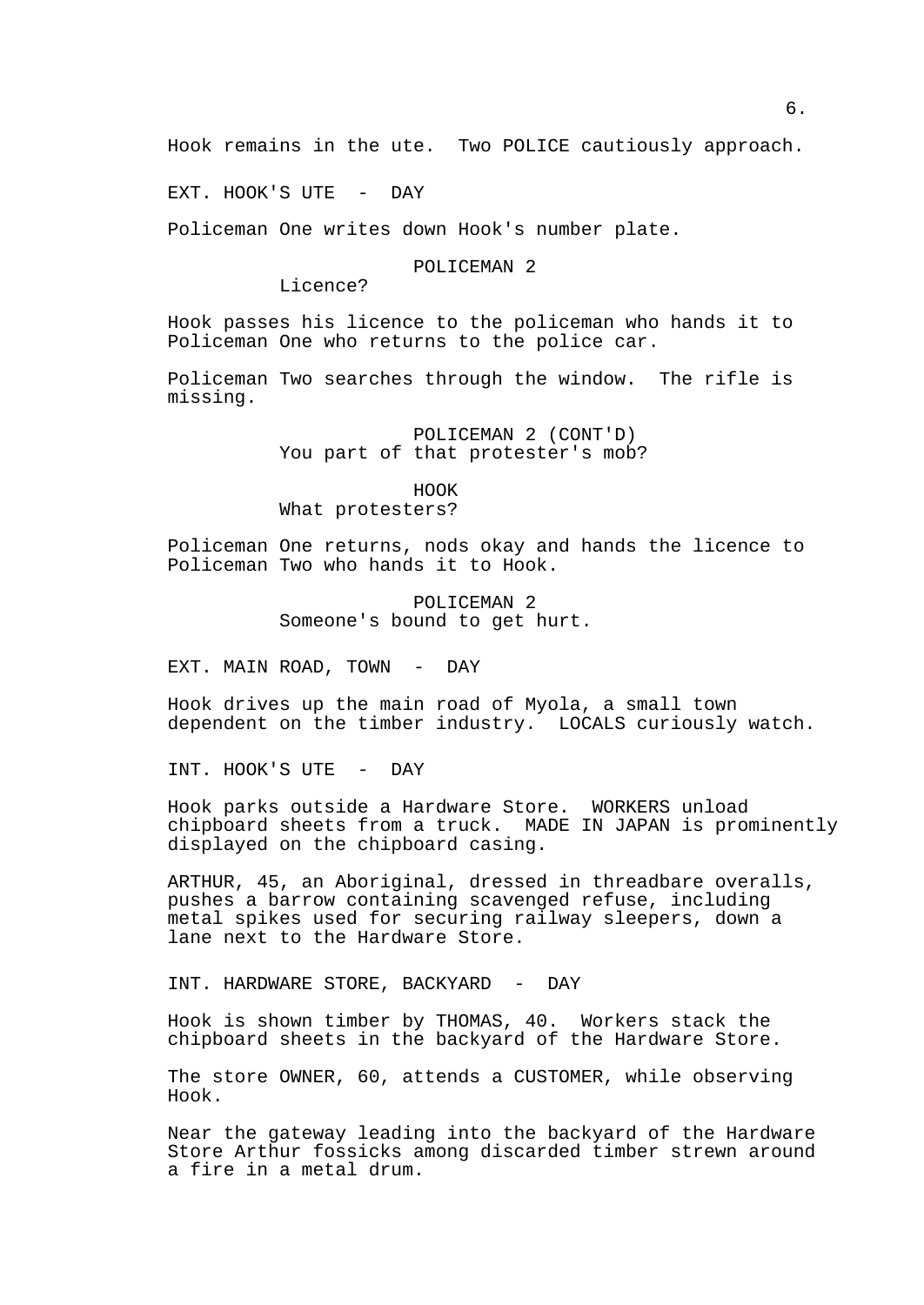The Owner notices Arthur pick up discarded chipboard, shake his head and drop it. The Owner angrily motions to Thomas.

> THOMAS Hey, get away from that.

ARTHUR It's shit anyway!

**THOMAS** 

Piss off! (to Hook) Fucken scavengers.

Arthur breaks a piece of chipboard over his knee, tosses the pieces into the fire. Thomas hurries towards Arthur.

THOMAS (CONT'D)

Get out!

Arthur hastily wheels his barrow away.

HOOK Aboriginal isn't he?

The Owner looks askance at Hook.

STORE OWNER No Abos round here, mate.

EXT. RAILWAY TRACK - DAWN

A locomotive loaded with logs passes noisily through the mist of a beautiful valley.

INT. ARTHUR'S CABIN - DAWN

Arthur sleeps inside his darkened cabin, on a single camp bed low to the floor, undisturbed by the noise of the locomotive. Books are stacked in makeshift bookcases. Among the few photos on a bench is an old framed picture of an Aboriginal soldier (Arthur's Dad) in WW2 uniform.

The roar of the locomotive is replaced by the distant noise of a tractor.

Arthur opens his door to blinding morning light.

EXT. ARTHUR'S CABIN - DAY

The outside walls of Arthur's derelict cabin have been repaired with rusted corrugated iron and the cabin is surrounded by collected junk. A dirt track leads to the cabin which is half way up a gentle slopping hill of natural forest.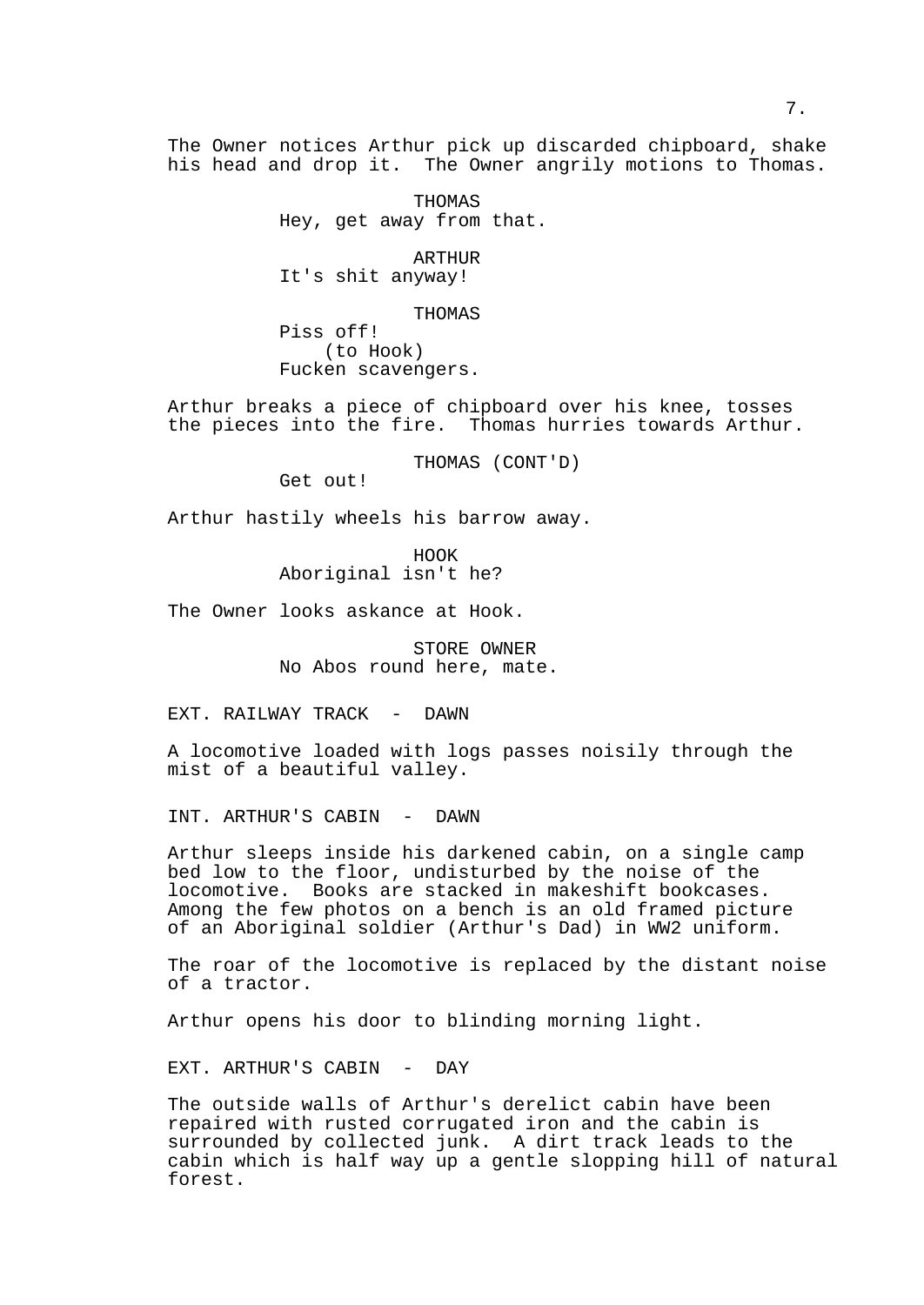The view is breathtaking. In the distance is the valley through which the locomotive passes. Across the valley, in another direction but overlooking the train line, is BLUE HILL, a mountain dense in natural forest and tall timber.

From his doorway Arthur sees directly across the valley a tractor towing a caravan up the unmade road of a small hill.

Arthur pans his binoculars down the small hill to a FOR SALE sign which has a SOLD sign across it, amid an area of mature pine trees.

Arthur pans back to the tractor. We zoom in to see Hook's ute leading the tractor.

EXT. HOOK'S BUILDING SITE - DAY

Hook stops at a natural building site 200 meters up the side of the hill.

EXT. ARTHUR'S CABIN - DAY

Arthur drinks tea. He peers through his binoculars, sees a bulldozer excavating a building site area.

EXT. ARTHUR'S CABIN - DAWN

The next day Arthur sits atop the ridging of his cabin, looking at Hook's site through his binoculars. The bulldozer has gone and Hook has pegged out his foundation area for his house. In the background is a mocked up bush dunny.

EXT. HOOK'S BUILDING SITE - DAY

Hook, stripped to the waist, sweats in the afternoon sun, as he digs his foundation trench. Didgeridoo music is heard. He looks across the valley.

INT. ARTHUR'S CABIN - DAY

The cabin is dark. A didgeridoo resting on the floor vibrates as it plays.

There is a loud knock. Arthur slightly opens his door and peers at the silhouette of the towering Hook covered in mud.

EXT. ARTHUR'S CABIN - DAY

Arthur squints up.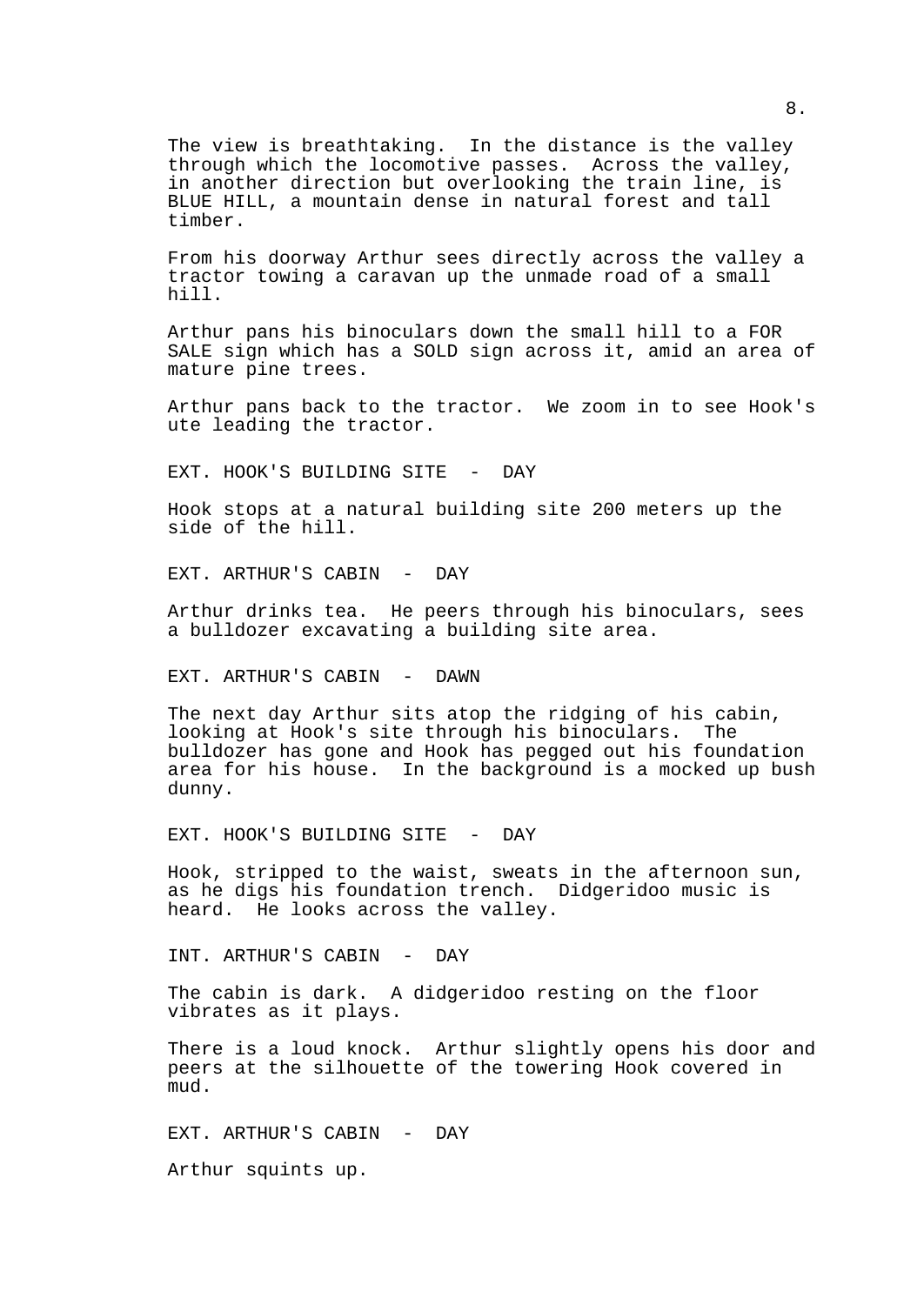INT. HOOK'S DUNNY - DAY

BLOWFLIES swarm around the makeshift seat, galvanized pan and bucket of sawdust.

ARTHUR V.O.

Depends.

Arthur and Hook stand at the open door of Hook's dunny.

HOOK Five dollars a time...for the job.

Arthur smiles agreement.

HOOK (CONT'D) Another five for the bloody indignity.

EXT. HOOK'S DUNNY - DAY

Arthur storms off leaving a confused Hook.

Arthur kicks at a mound of sand next to screenings, a concrete mixer and bags of cement.

EXT. HOOK'S BUILDING SITE - DAY

Hook mixes cement using a cement mixer powered from the car battery of his ute.

EXT. ARTHUR'S CABIN - DAY

From his rooftop Arthur watches Hook through binoculars empty cement into the wheelbarrow. Hook tips the cement into a box framework for a slab.

EXT. HOOK'S BUILDING SITE - DAY

Hook carries a shovel and newspaper into the bush.

EXT. ARTHUR'S CABIN - DAY

Arthur watches Hook return without the newspaper. Hook angrily glares in Arthur's direction.

Arthur quickly lowers the binoculars, smiles to himself.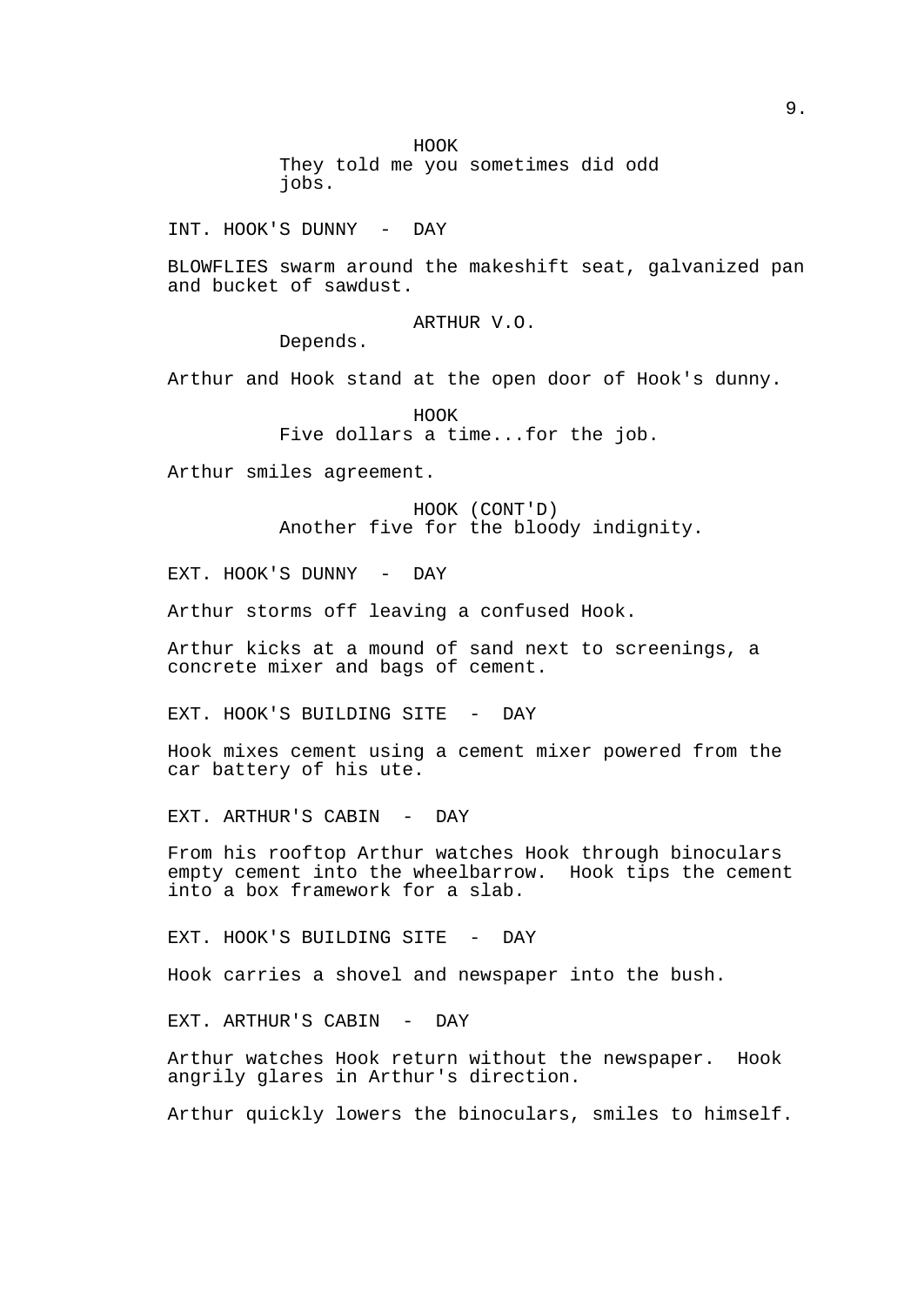INT. HOOK'S CARAVAN - NIGHT

Hook reads a building book by candlelight. Classical music plays on a transistor radio. The contents of the caravan have been arranged in military precision with the blankets and sheets stripped and neatly folded at the head of the bed. There is a loud knock at the door. There is a loud knock at the door.

Hook opens the door to Arthur wearing cut-off overalls.

ARTHUR Just the five a week'll do.

EXT. HOOK'S BUILDING SITE - NIGHT

Hook hands Arthur \$50 as they walk to the dunny with the aid of a kerosene lamp.

> HOOK Ten weeks in advance.

Arthur pockets the money.

HOOK (CONT'D) Should have a septic by then.

LATER: Hook watches Arthur return the empty can to the dunny. Arthur shuts the dunny door, turns to Hook.

> ARTHUR I'd of thought you'd emptied a few cans in your time.

Hook laughs warmly.

HOOK Once crawled into an enemy shit-pit. Had to lie there for a week.

Arthur is surprised by Hook's revelation.

HOOK (CONT'D) Took years to get rid of the smell.

Arthur grins. Hook holds his hand out.

HOOK (CONT'D) Hook, Lachlan Hook.

Arthur wipes his hands on his overalls, holds a hand out. Hook eagerly shakes it.

> ARTHUR Lachlan? Ha, ha, that's a bit rich. Artie.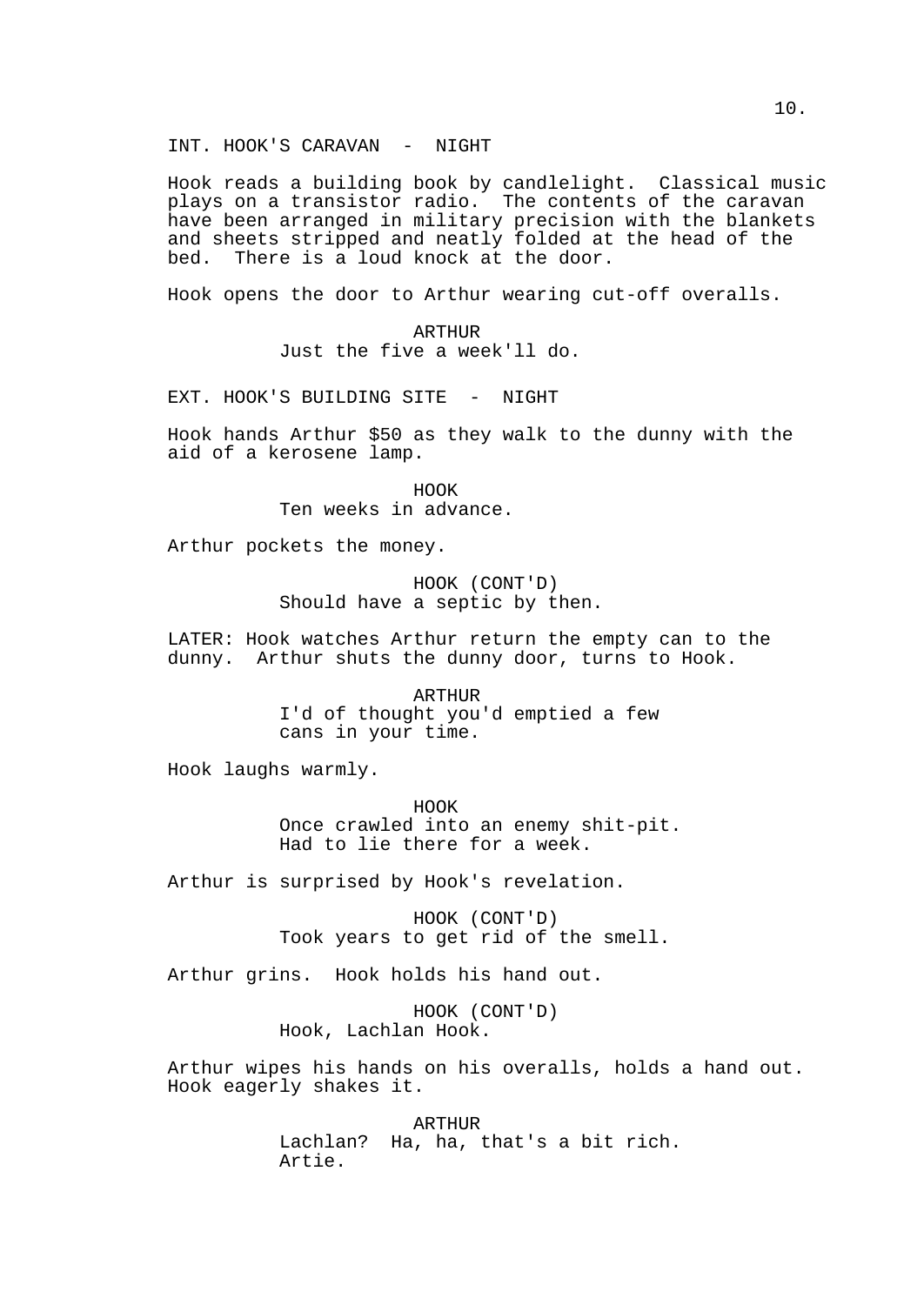Arthur.

#### ARTHUR

Artie.

Arthur is standing on a mound and their shadows from the moon are the same height.

EXT. MAIN ROAD, TOWN - DAY

Hook parks outside the Post Office. A poster advertises a Tasmanian devil with a facial tumor and a help prevent message. On his way into the Post Office Hook nods to a local WOMAN, 40, who ignores him.

INT. POST OFFICE - DAY

Hook is handed a bundle of letters from the POST MISTRESS. Nothing is said but she keenly watches him shuffle through his letters, remove one, tear the others up without opening them and drop them in the bin, to her astonishment.

INT. ARTHUR'S CABIN - DAY

Hook enters. The cabin is cluttered with scavenged artifacts and chaotic. The bed has never been made. Arthur instantly attempts to tidy but Hook puts a gentle hand on his shoulder and shakes his head.

LATER: They drink tea in front of the fire.

ARTHUR Haven't had many visitors.

HOOK Are you happy here?

ARTHUR

Happy?

HOOK Stupid question. No one's happy.

ARTHUR Yes I suppose I am sometimes. Yes.

HOOK Good, maybe it's catching.

Wood explodes in the fire. Hook tenses. Arthur notices Hook's eyes flicker from left to right.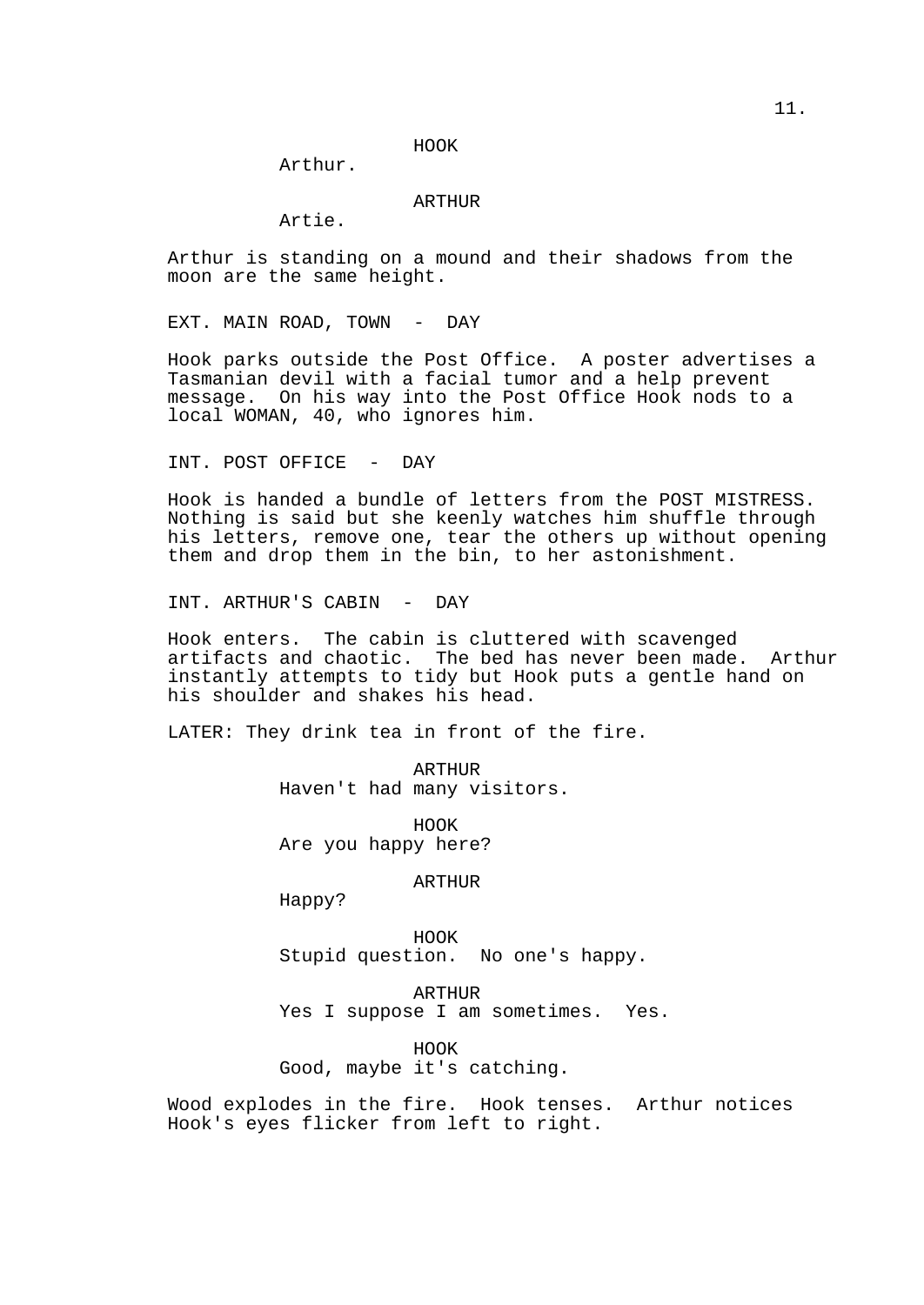## INT. HOOK'S UTE - DAY

Hook is returning from Myola in pouring rain along the unmade road. New sections have been clear-felled. In the distance is an intersection.

Hook sees Ellen and Stephen get out of a car and hurry to a wooden bus shelter. The car speeds away.

INT. BUS SHELTER - DAY

Ellen, soaking and wearing a motley drizabone, carries a packed rucksack and guitar wrapped in oilskin. Stephen is shivering, pale and still sickly.

> STEPHEN Where're we going?

ELLEN We'll get a ride.

Ellen watches Hook's ute slow as it approaches.

INT. HOOK'S UTE - DAY

Hook stops his ute, leans over and opens the passenger door.

INT. BUS SHELTER - DAY

Ellen notices groceries on the passenger seat. Hook puts the groceries on the floor, indicates for her to get in. She sees the rifle above the back window, looks long and hard at Hook before responding.

> ELLEN Where you goin'?

HOOK Never mind that. You can't stay here, in this, with a kid. Get in.

Ellen hesitates. A shivering Stephen grabs her arm. She gathers her belongings and ushers Stephen to the car.

INT. HOOK'S UTE - DAY

Ellen puts the guitar between herself and Hook, then settles Stephen.

> HOOK Where you headed?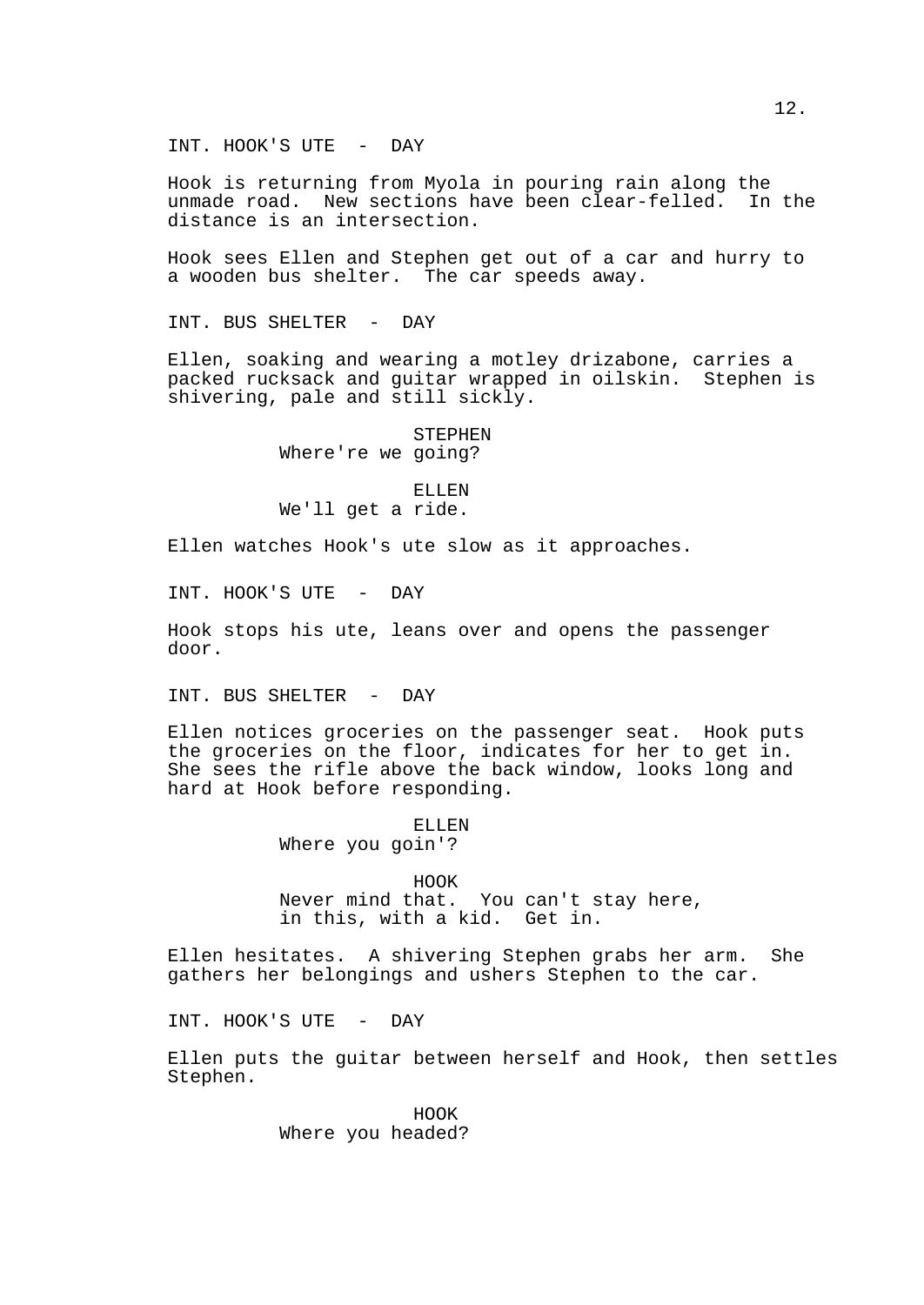ELLEN

Dulverston.

HOOK That's a fair way. It'll be dark in an hour.

#### ELLEN

I know.

They drive in silence. Ellen covertly watches Hook, his hands, his legs, his Rolex watch. Although Hook is aware she's appraising him he avoids returning her glimpses.

Stephen spies a Caramello Bar on the dashboard. Hook offers the chocolate to Stephen who looks to Ellen for permission. She shakes her head. Stephen shakes his head. Hook returns the chocolate to the dashboard.

They drive through acres of land desecrated by loggers. Ellen mournfully looks out the window.

LATER: It is dusk and still raining. They drive through natural forest, then come a pine plantation at the entrance of Hook's property. Hook stops the ute at the bottom of the two hundred metre track leading up to his house.

Ellen looks at the pine plantation with disdain. She prepares to get out, moves to open the door. Hook contemplates before speaking.

> HOOK There's a hippy commune ten miles on.

Ellen looks at him.

HOOK (CONT'D) I'll drive you there. They'll take you in.

She laughs.

HOOK (CONT'D)

What?

ELLEN You're a bit old to be doing the social worker thing, aren't you?

She opens the door.

HOOK Or you can stay at my place for the night.

She searches deep into his eyes.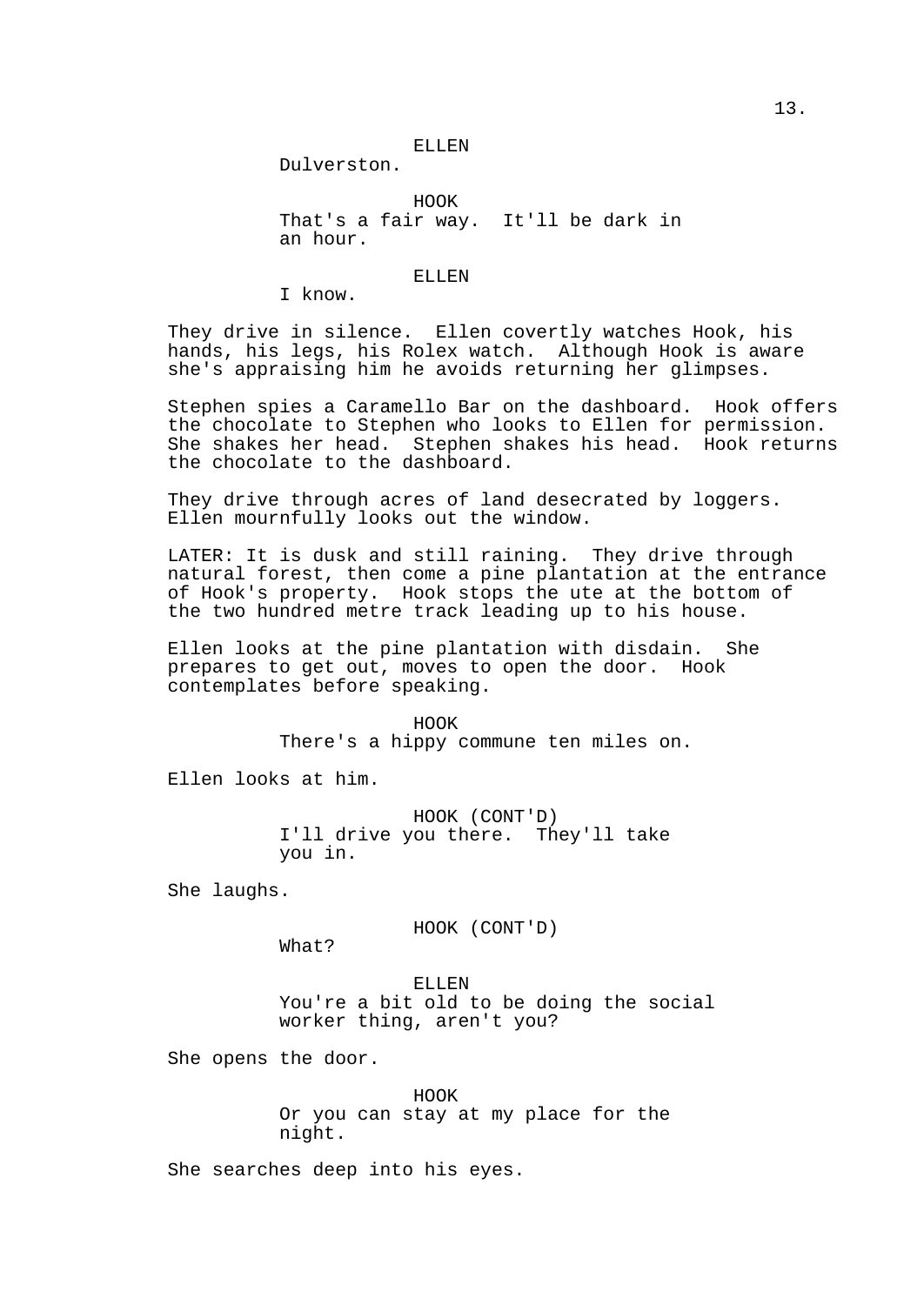#### ELLEN

You married?

Hook laughs.

#### HOOK

I live alone.

ELLEN Um, thanks but...

Ellen glances at Stephen shivering, considers, then turns to Hook.

> ELLEN (CONT'D) Look, um, it'd be great, like if we could, just stay over.

She forces a smile at Stephen who doesn't respond.

EXT. HOOK'S HOUSE - NIGHT

The house is finished, a dam has filled with water, a vegie patch flourishes and a carefully stacked woodheap has been slightly eroded.

Arthur, soaking and holding a packet of bread watches Ellen carry Stephen to the front door.

Hook has Ellen's rucksack and guitar. They are unaware of Arthur.

INT. HOOK'S HOUSE - NIGHT

The house is immaculate but austere. Hook pushes the door open, dumps her belongings and immediately goes to the fireplace trampling mud on the floor in the process.

Ellen, holding Stephen, remains at the door. She surveys the unique design of the house. A large room containing kitchen and lounge room in one, with an enormous rock fireplace. A new rifle hangs on a wall. Ellen notices the mud Hook trampled in.

Hook indicates to put Stephen on the couch. He lights the prepared fire.

Ellen puts Stephen on the couch, unbuttons his damp coat and removes his shoes. She removes her boots and puts them by the door.

> HOOK He's half frozen.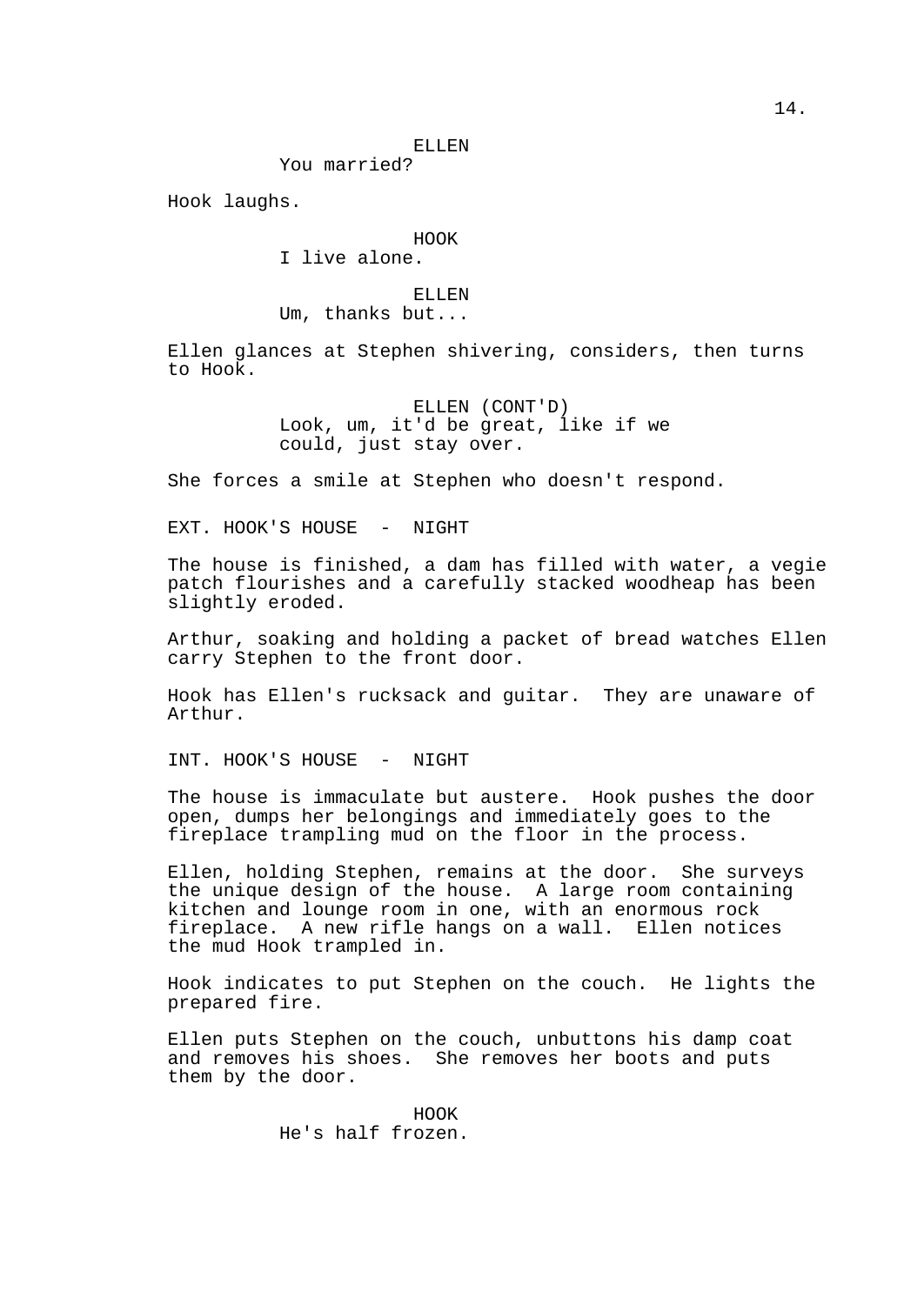Ellen lifts Stephen to the fire. Hook prepares plates and cutlery in the kitchen area.

MOMENTS LATER: Ellen has arranged Stephen's wet clothes by the roaring fire.

Hook appears with three steaming mugs of Cocoa.

HOOK (CONT'D) Might be too hot for the boy.

Ellen takes two mugs, puts one down and blows on the other before putting it to Stephen's lips. He gulps heartily but she prevents him drinking too quickly.

> HOOK (CONT'D) Whisky if you like.

She shakes her head irritably. Hook puts a good serving in his mug.

> HOOK (CONT'D) What's his name?

She indicates for Stephen to speak but he doesn't.

ELLEN

Stephen.

HOOK Doesn't say much.

ELLEN Neither would you if you were bloody freezing.

HOOK

Mine's Hook.

Ellen slightly sneers at his name. She notices Hook looking at her bare fingers.

> HOOK (CONT'D) You married?

ELLEN Sorta, it didn't work out.

HOOK Me too. Club's getting bigger all the time, eh?

Ellen smiles, slightly relaxes.

ELLEN Ellen...Carter.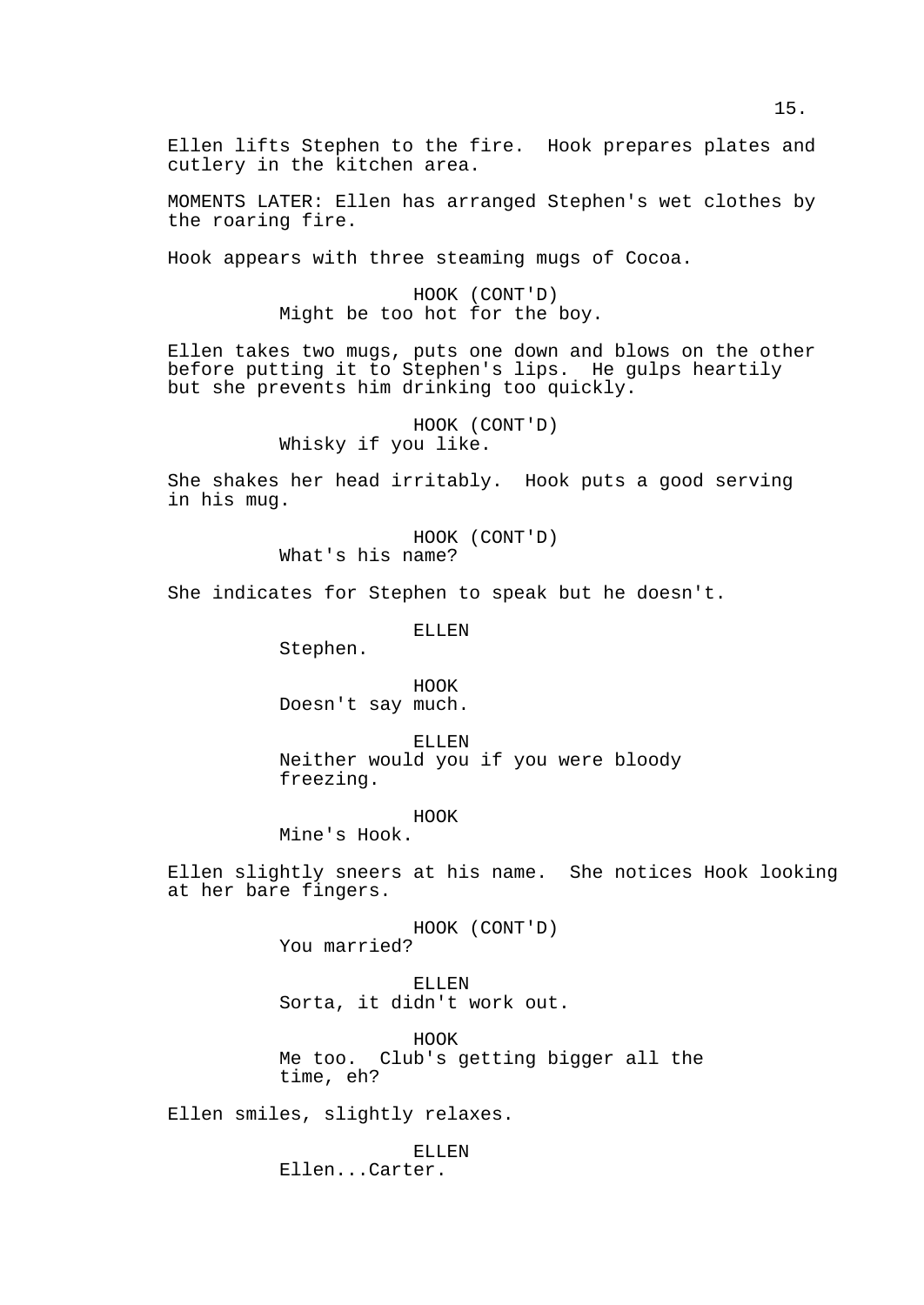HOOK Now...food. Um, nothing flash. Um, can you cook?

She glares at him, shakes her head.

HOOK (CONT'D) Tough luck, eh. I was hoping...

ELLEN

(sharply) I'm not hungry!

Hook goes to the kitchen area. Stephen hands Ellen his empty mug. She sits, contemplating her fate.

> HOOK Lavatory's out the back.

Hook indicates a torch hanging by the door.

HOOK (CONT'D) Torch is on a hook by the door.

Stephen sniggers. Hook looks inquisitively at him.

STEPHEN You said on a hook, ha, ha.

Hook roars laughing. Ellen smiles.

LATER: Stephen is asleep in Ellen's arms. Hook carries a tray containing three plates of bacon, eggs and tomatoes on toast. Stephen wakes, his eyes light up. Ellen looks horrified.

HOOK

What?

Ellen shakes her head bemused.

HOOK (CONT'D)

What?

She indicates the food.

ELLEN Battery hens, pigs, processed bread and tomatoes probably full of artificial dye!

Hook looks at her as one would an imbecile.

HOOK I grew them myself.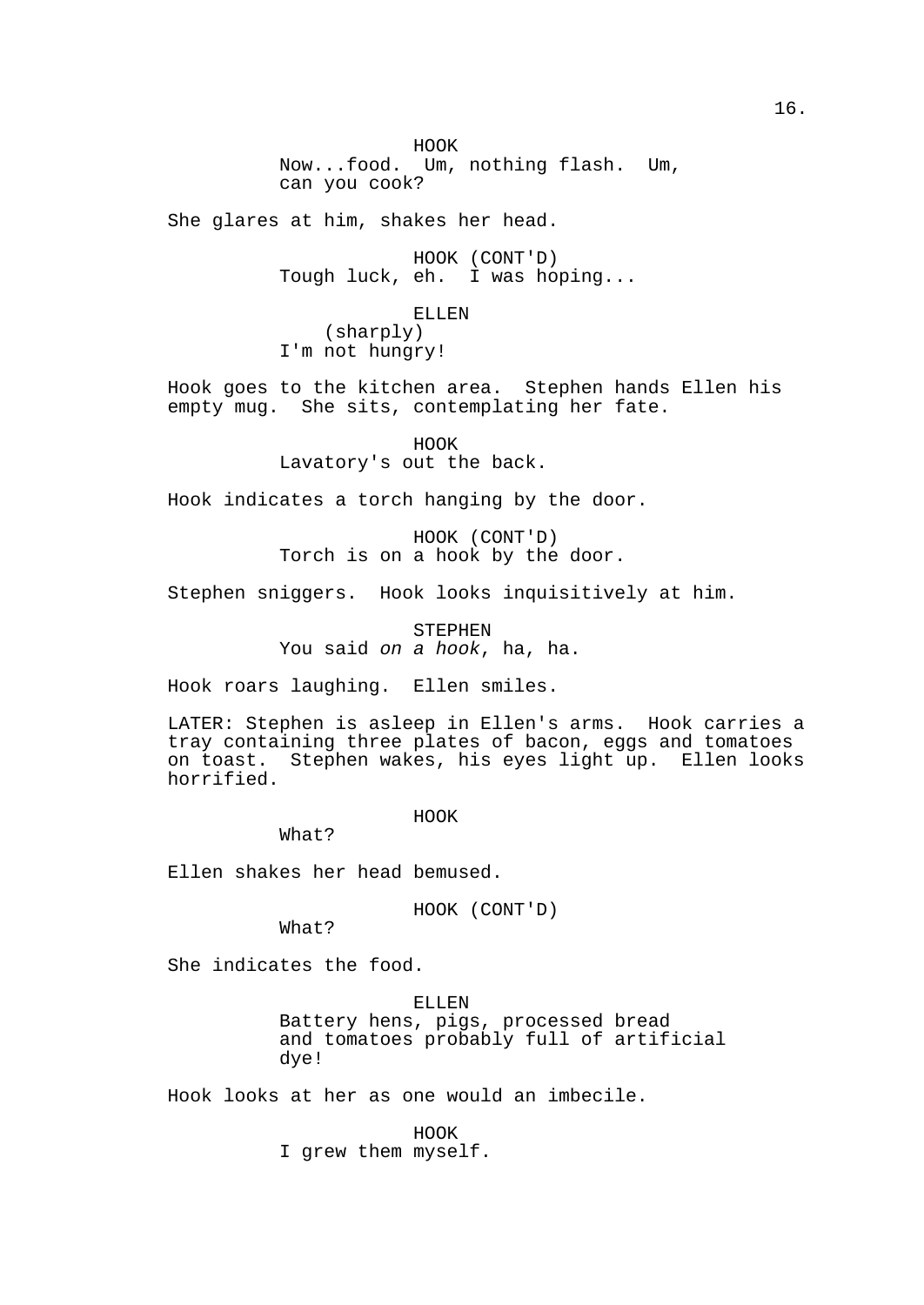MOMENTS LATER: Hook sits in front of the fire with the three plates of food in front of him. He eats from the three plates. Ellen's rucksack is open and Stephen and Ellen eat from a container of nuts and dried apple.

Stephen looks hungrily at Hook's plate. Ellen puts a nut in Stephen's hand. Hook puts an entire egg in his mouth.

HOOK (CONT'D)

Yum.

ELLEN

Don't!

Stephen is almost drooling.

ELLEN (CONT'D) I want him to learn good habits.

Hook looks at the wet clothes in front of the fire and shakes his head.

> HOOK How old is he?

ELLEN (to Stephen) How old are you?

STEPHEN Five. How old are you?

Hook puts his arm straight out.

HOOK

Oh, this old.

Stephen looks confused. Hook laughs. Ellen gives Hook a filthy look.

> HOOK (CONT'D) Around fifty or something.

ELLEN He's old, darling. Very old.

STEPHEN

Like Grandpa?

Ellen goes rigid, trembles, struggles against the trembling. Stephen hugs her. She comes out of it almost immediately. Hook curiously observes.

> STEPHEN (CONT'D) I'm sorry, Mummy. I'm sorry.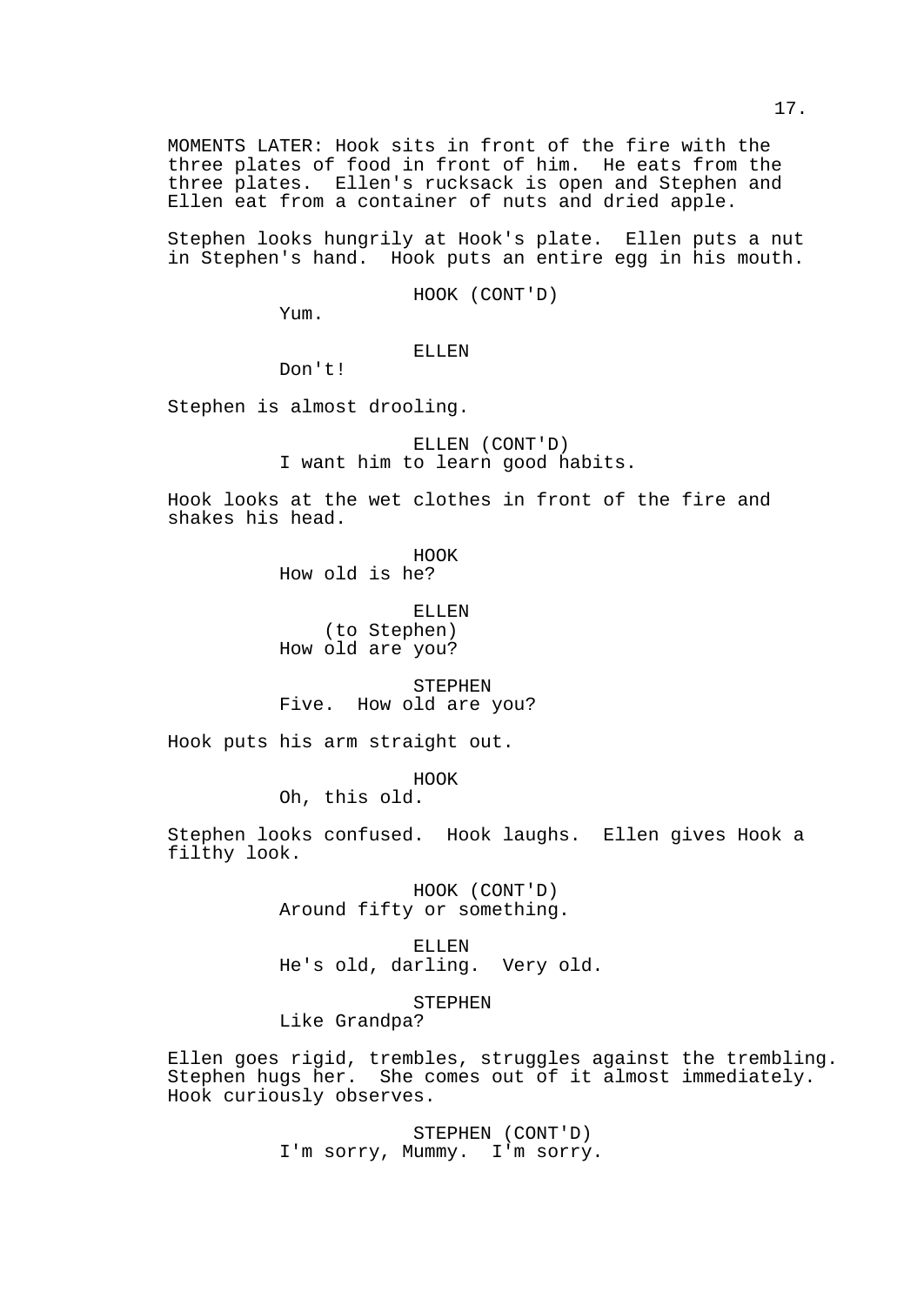Ellen hugs Stephen tightly.

HOOK There's a bed behind the curtain, a double bed.

Ellen looks hesitantly at Hook.

HOOK (CONT'D) You and the boy take that. I'll use a sleeping bag by the fire.

ELLEN Oh no, I couldn't do that.

HOOK Please, you're guests.

INT. HOOK'S BEDROOM - NIGHT

The double bed with a rabbit skin rug is in a small windowless alcove behind a curtain. Ellen tucks Stephen in. He's already asleep before she pulls the covers over him. She lovingly kisses him.

INT. HOOK'S HOUSE - NIGHT

As Ellen returns Hook is rolling a cigarette. Coffee percolates on an intricately designed hot-plate in the fire.

HOOK

Want one?

She smiles and removes a tin from her rucksack. She rolls a joint from the little left in the tin. Hook drags hard on his cigarette. She lights the joint, inhales then offers Hook a drag.

> HOOK (CONT'D) Never touch the stuff.

She looks at him disbelievingly.

HOOK (CONT'D) No small vices, fairdinkum.

Ellen smiles. Hook pours coffee, indicates if she wants whisky.

#### ELLEN

Never touch the stuff.

He looks at her disbelievingly.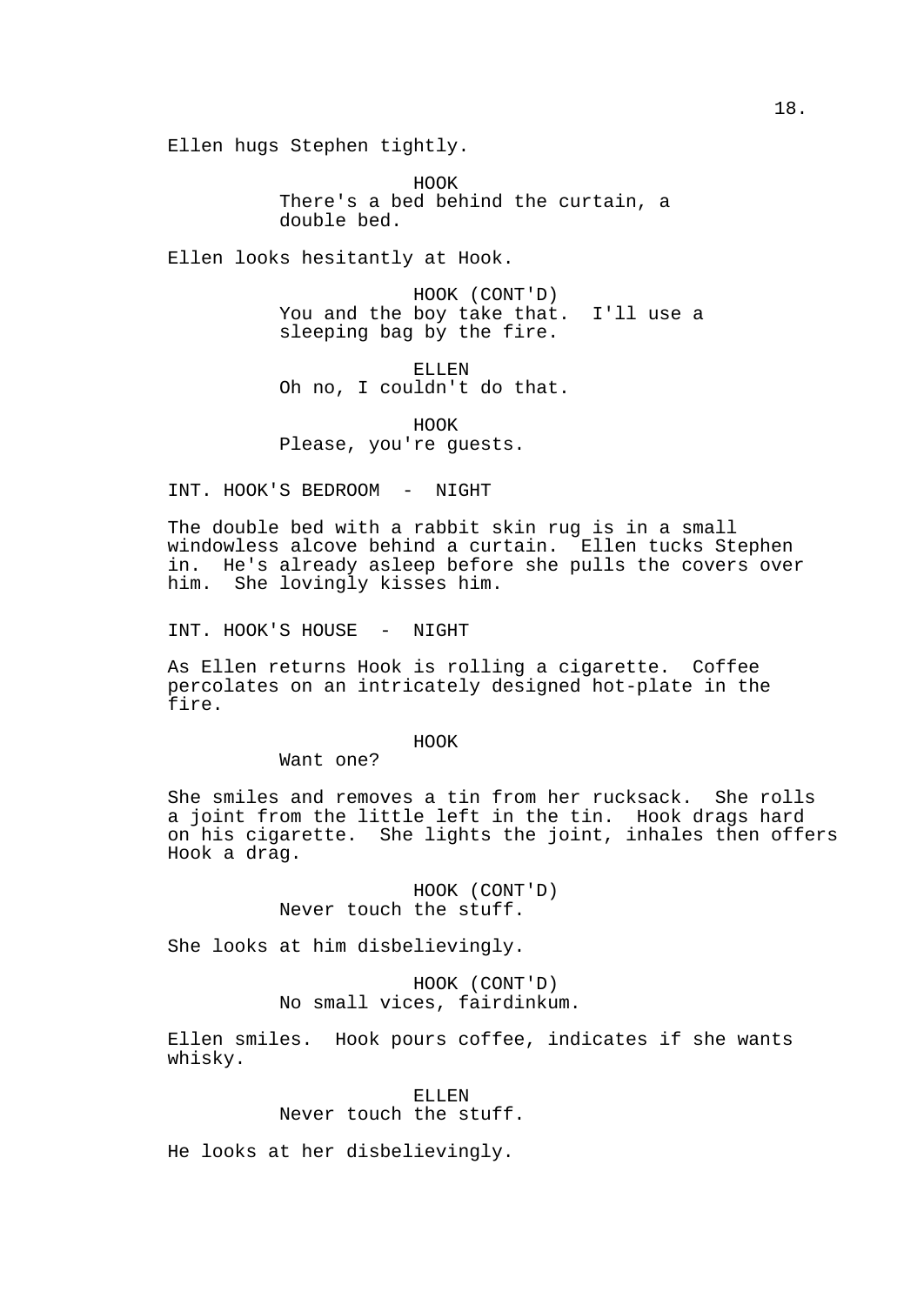ELLEN (CONT'D) You have many friends?

Hook shakes his head.

ELLEN (CONT'D) You don't feel the need for contact?

HOOK I've had too much contact.

ELLEN I know what you mean.

HOOK At your age?

ELLEN I'm twenty-six.

HOOK I'd of thought younger.

ELLEN I married young. In the end it just didn't work out.

INT. HOOK'S BEDROOM - NIGHT

Ellen, wearing an old tracksuit, lies on top of the blankets in the double bed. She can hear the fire crackling and see the glow through the curtain. Stephen sleeps soundly under the blankets.

LATER: Ellen, under the blankets, is awoken, startled, from a sound in the house. She can faintly hear sounds of wildlife from outside. She cuddles the sleeping Stephen as she listens to Hook moving about.

INT. HOOK'S HOUSE - NIGHT

Hook, naked to the waist and sweating, stares out a window at the moonlit Blue Hill.

LATER: He returns to the sleeping bag in front of the fire, turns the drying clothes. Ellen's purse falls from her jeans. Hook opens the purse. It contains only small change.

INT. HOOK'S BEDROOM - NIGHT

Ellen stares up at the beams.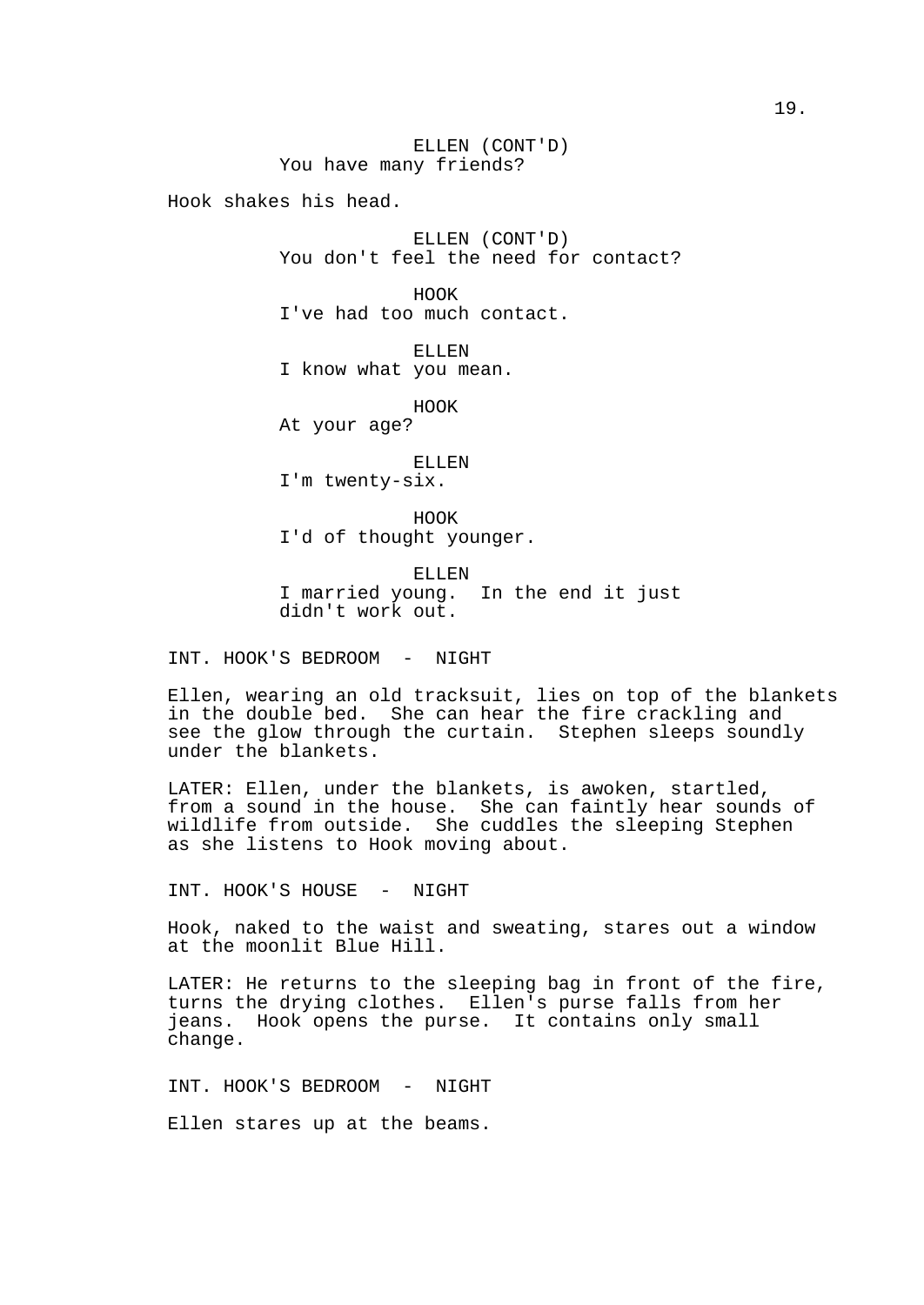LATER: It's dawn and Ellen wakes. Stephen sleeps. She observes Hook's sparse clothes neatly hung in a makeshift rack. A gunshot echoes from outside. She jumps up.

INT. HOOK'S HOUSE - DAY

Ellen hurries into the house area. The fire is raging. Hook, in the kitchen area, appears not to notice her. He has shaved and his hair is combed.

Ellen and Stephen's clothes are neatly folded next to the fire.

Hook is making toast and breaking eggs into a pan. Ellen glances at the rifle still hanging on the wall.

> HOOK Nearly ready, sit down.

#### ELLEN

Um...

HOOK Oh, bathroom's through there.

Hook indicates a door leading off the kitchen.

INT. HOOK'S BATHROOM - DAY

The bathroom is spotless. Two new toothbrushes are on the sink along with two folded army-colored towels. She contemplates locking the door but doesn't.

She puts toothpaste on her finger, washes her teeth then rinses. She washes her face in cold water, removes her tracksuit top and washes under her arms. She considers using the towel but instead flicks the water off and pats herself dry with her tracksuit top.

She checks herself in the mirror, resists the urge to run her hands through her hair, then exits.

INT. HOOK'S HOUSE - DAY

A gunshot is heard as she enters the kitchen area. She winces. Hook smiles.

> ELLEN Why build a toilet outside?

> > HOOK

That's a long story.

Hook watches Ellen prepare clothes for Stephen and put the dried clothes into the rucksack.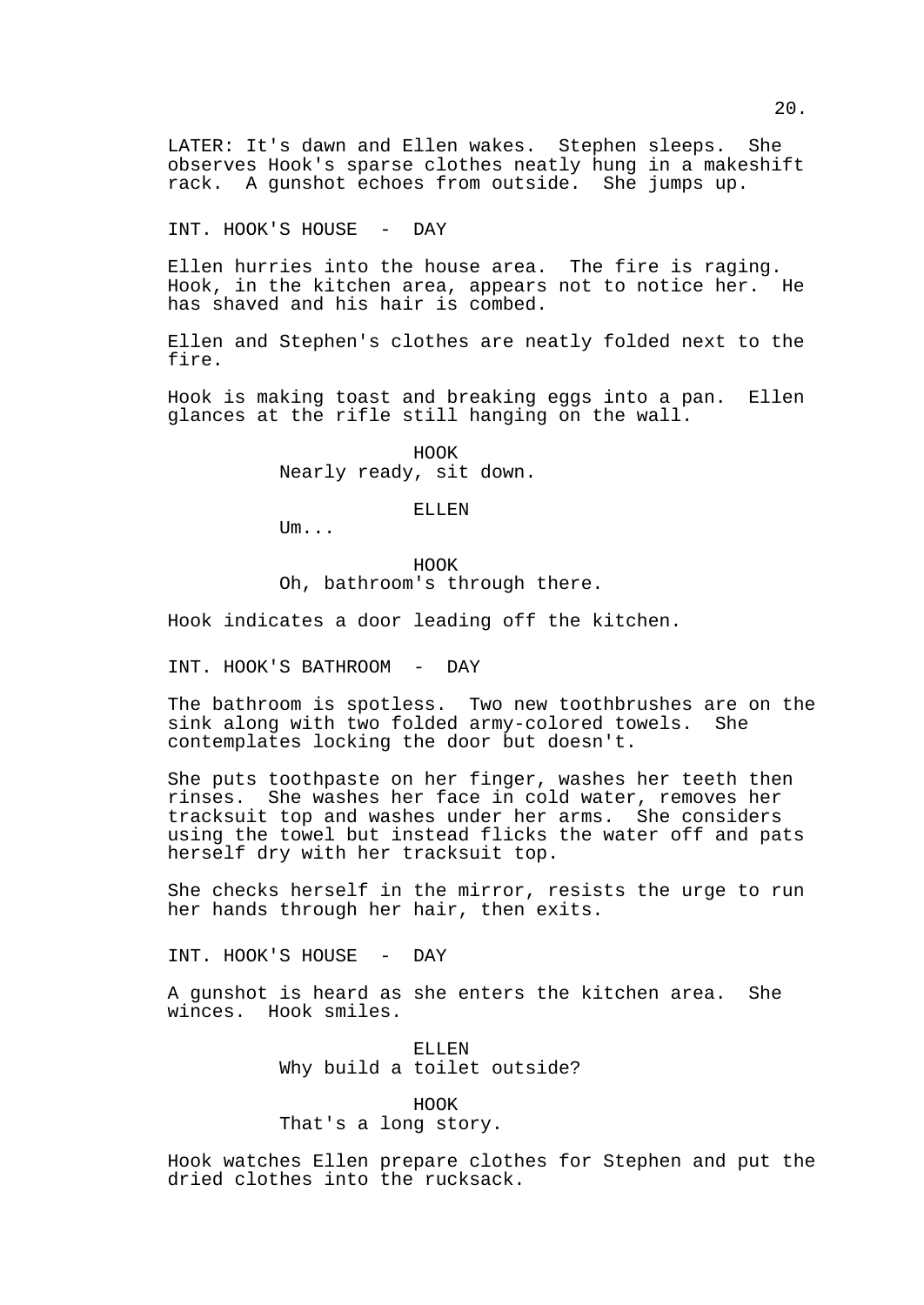Hook puts three plates of eggs and toast on the table.

HOOK (CONT'D) The eggs are what they call free range.

### ELLEN

I'll bet.

HOOK The bread's gratis which means the profits don't go to multinationals and the coffee, well the coffee's bloody coffee.

ELLEN People like you never give a stuff.

HOOK

Like me...?

ELLEN Who rip out old-growth forest, replace it with pines. As long as you can make a quid. I'm alright Jack, stuff the environment.

Somewhat astonished at Ellen's attack Hook is unable to respond because Stephen enters rubbing his eyes. Ellen turns her back on Hook. She hugs Stephen, who spies the eggs and immediately sits at the table.

Hook picks up a piece of toast containing an egg and bites into it.

#### STEPHEN

Can T?

Ellen sits at the table, cautiously looks at the eggs.

#### ELLEN If you're lying!

Hook smiles. Stephen picks up a piece of toast containing an egg and bites into it.

#### **STEPHEN**

Yum.

Ellen scraps the egg off her toast and puts the toast to one side.

> HOOK It's wholemeal.

ELLEN It's still processed!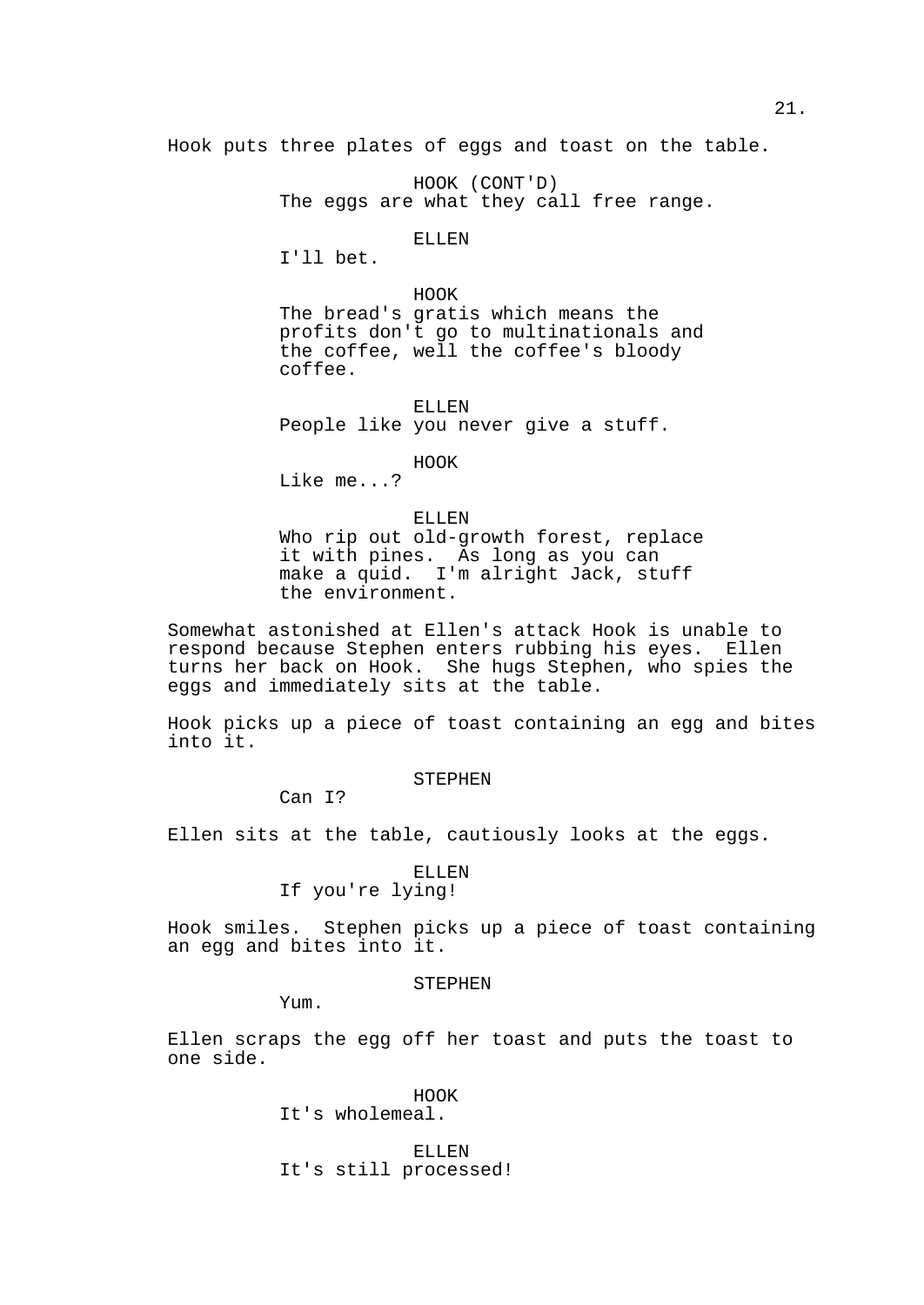HOOK

What, are you a dietician or something?

She doesn't respond.

HOOK (CONT'D) How long have you been on the road?

Ellen doesn't answer. Stephen whispers.

STEPHEN

Three days.

HOOK Where did you sleep the night before last?

Ellen shrugs her shoulders.

#### STEPHEN

Haystack.

Hook's look is disapproving.

ELLEN It was more like a barn.

HOOK You in a hurry to get somewhere?

She shrugs her shoulders.

HOOK (CONT'D) Why don't you both stay here for a day or two?

Ellen almost laughs.

ELLEN

Why?

#### HOOK

Why what?

ELLEN You like to be alone. It's obvious. Why would a loner want a stray bitch

and pup cluttering up his tidy little life?

Hook looks her up and down. Misinterpreting his intention she pulls her tracksuit top up around her neck. Hook smiles.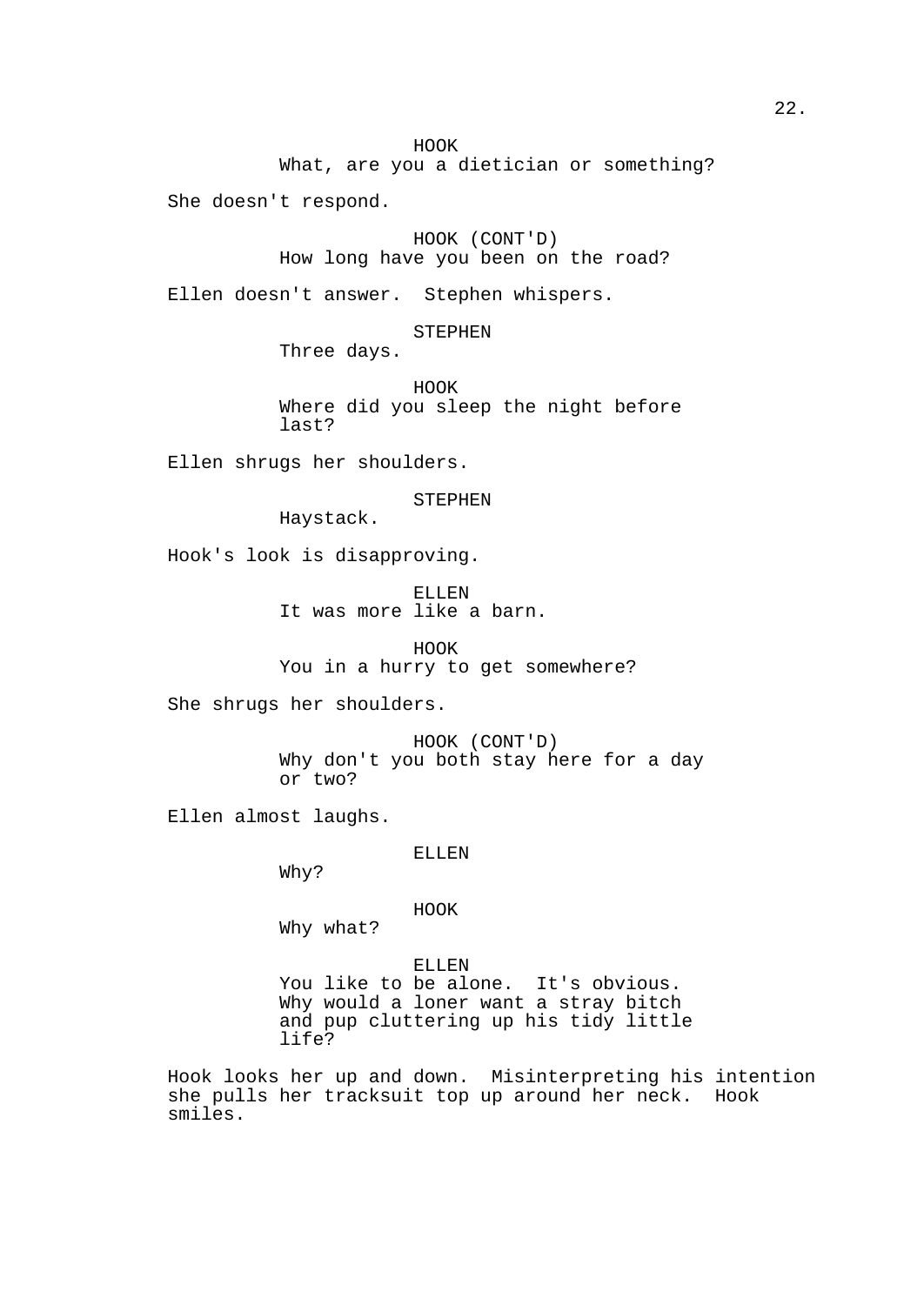HOOK I'm sorry. I've got a few things to do. I'll drive you to Dulverston.

ELLEN Why do you assume we want to go to Dulverston?

HOOK Because you said...Look, wherever you want to go then.

They sit in silence.

LATER: Hook has stacked the dishes ready to be washed. Ellen watches Stephen put his shirt on. Stephen purposefully takes his time. A tear escapes, cascades down his cheek. Another falls but Ellen wipes them before putting her cheek to his arm.

> ELLEN Carn, we've gotta go.

Stephen's sad eyes peer at her.

ELLEN (CONT'D) Put your shoes on.

Stephen goes to the fireplace to put his shoes on. Hook has placed playing cards and a set of knucklebones next to them. Stephen looks at Ellen.

> HOOK Don't need them. Thought the boy might like them.

> > STEPHEN

Can I, mum?

Ellen smiles.

## ELLEN

Thanks.

Stephen picks up the cards. A fifty dollar note falls out.

> HOOK Get the kid a raincoat...and some gumboots.

Ellen puts the fifty dollars on the kitchen table.

ELLEN

Thanks, but...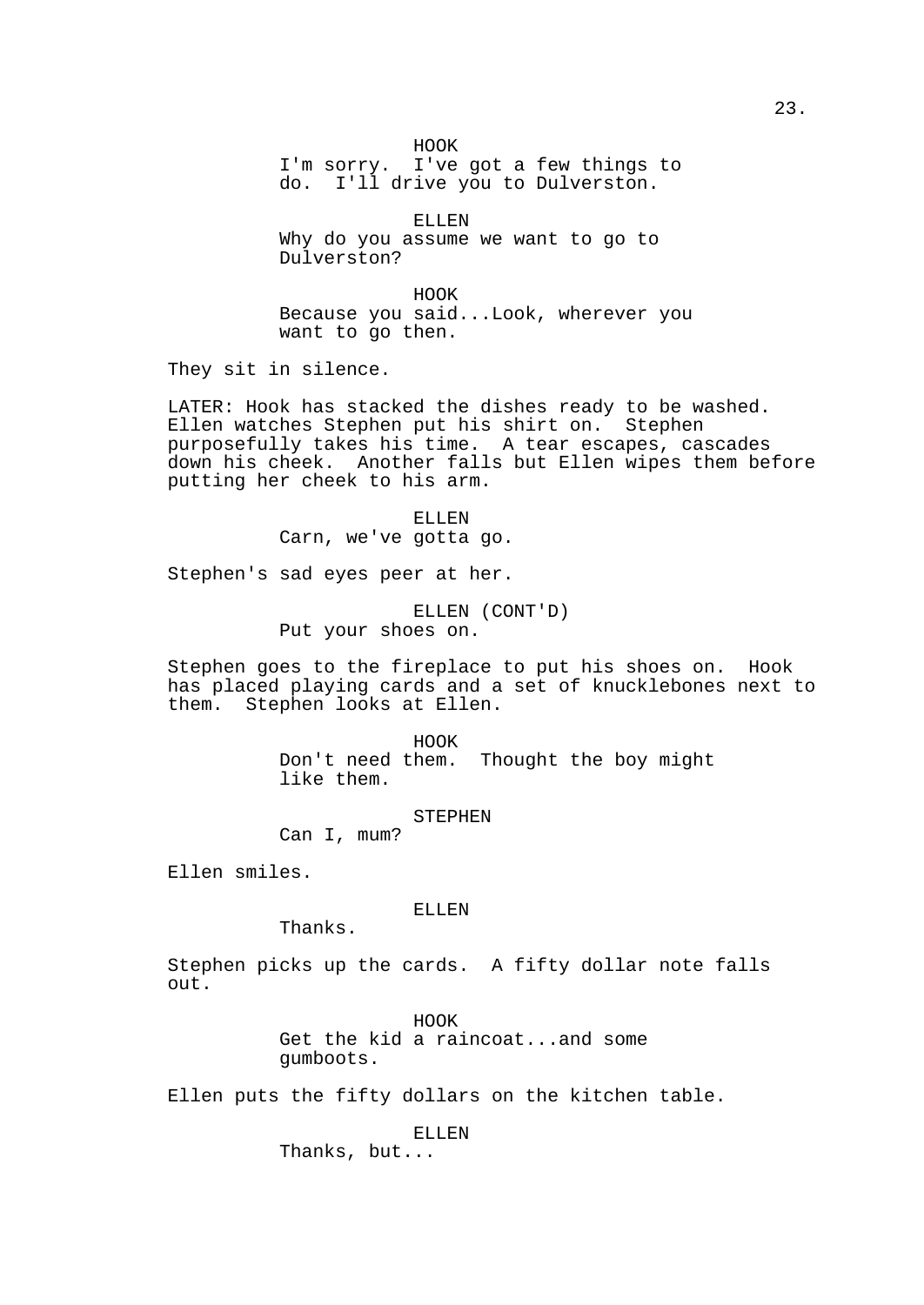## HOOK

What?

## ELLEN

You probably don't think too much of me, dragging a kid round the country, but I've been buggered around by everybody, bloody so-called experts.

HOOK

They're everywhere. Bloody roads should be sign posted.

Ellen looks at Stephen playing with the knucklebones.

ELLEN

Um...

HOOK

Look...

ELLEN If I can...If I can change my mind...

Hook just looks at her. She drops her eyes.

ELLEN (CONT'D) We'd like to stay a day maybe.

Hook carefully hangs up the tea towel.

HOOK Good, that's settled then.

ELLEN

One thing though.

Hook waits apprehensively. Ellen pushes the money towards Hook.

> ELLEN (CONT'D) I don't wash dishes. He expected that.

EXT. HOOK'S HOUSE - DAY

Hook gets into his ute. Ellen, smoking, sits with Stephen on the front doorstep.

HOOK

Wanta come?

Ellen shakes her head.

HOOK (CONT'D) Need anything, you know...?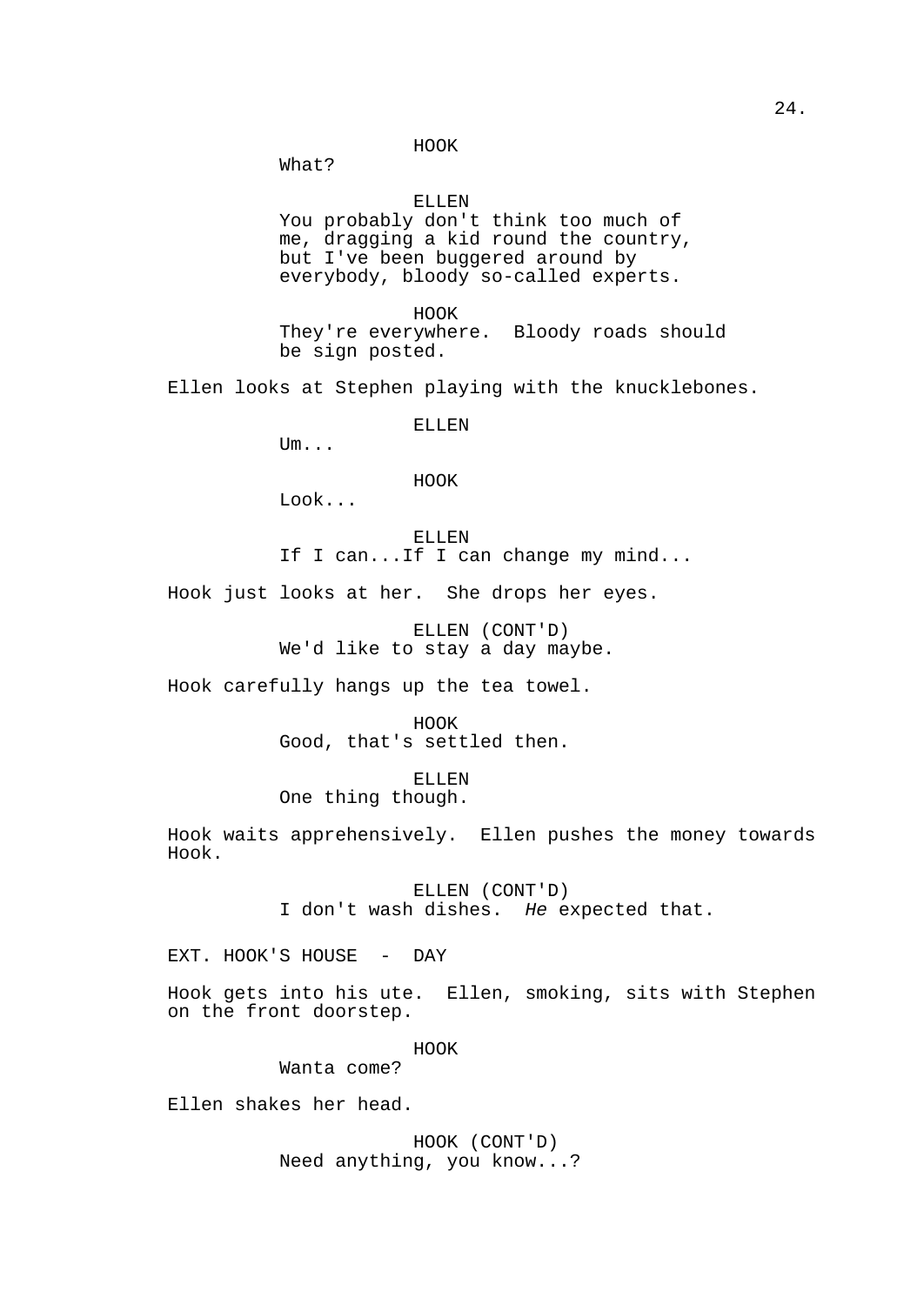Smiling she shakes her head. Hook turns the ute around.

ELLEN

Oh um...

Hook stops the ute.

ELLEN (CONT'D) ...if they have anything healthy, um...no never mind.

# HOOK

What, ice-cream?

She irritably turns away. Hook laughs.

EXT. LOCAL TIP - DAY

Hook drives into the local tip, pulls alongside Arthur scavenging through refuse. Although Arthur is aware of Hook's ute he doesn't acknowledge it.

INT. HOOK'S UTE - DAY

Hook watches Arthur, disappointed in his attitude.

INT. HOOK'S HOUSE - DAY

Stephen plays cards. Ellen sits at Hook's tidy working desk containing minimum accessories.

She opens a drawer of ordered documents. She closes it without touching the documents. She opens the next drawer containing a bundle of fifty dollar notes.

INT. HOOK'S UTE - DAY

Hook drives up the track to his house.

INT. HOOK'S HOUSE - DAY

Hook enters the front door. Ellen's rucksack and guitar are near the door. Ellen fusses with Stephen's shirt.

> HOOK Geeze it's bloody freezing. Why didn't you light a fire?

She doesn't respond. He sees her belongings.

HOOK (CONT'D) What's this?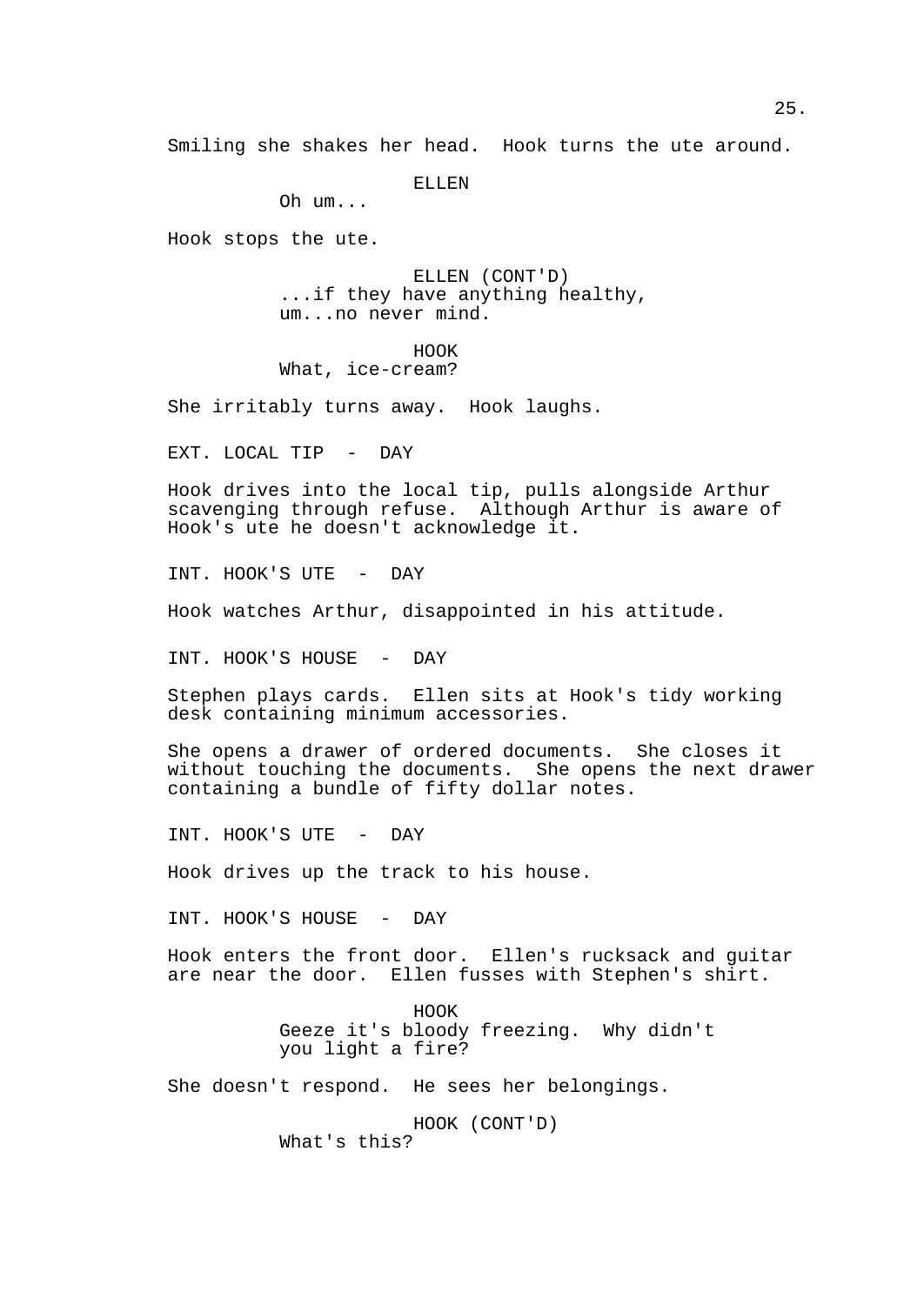It's your bed. I can't sleep in it.

She sees his disappointment. Hook scoops her rucksack and guitar up.

INT. HOOK'S BEDROOM - DAY

Hook dumps her belongings on the bed. Ellen stands at the curtain.

> HOOK It's my place and you do what I say.

Ellen stiffens at his tone.

HOOK (CONT'D)

Please?

She relaxes.

HOOK (CONT'D) Is that how he used to talk to you?

She leaves. Hook follows her.

ELLEN Is that how you talked to your wife?

HOOK No, that's how she talked to me.

Hook opens the drawer containing the money and without checking drops more money in.

LATER: Hook carries in fruit and fresh vegetables. Ellen smiles approvingly.

> HOOK (CONT'D) We've got a guest coming to dinner.

Ellen freaks, almost trembling.

HOOK (CONT'D) That a problem?

Ellen controls herself, indicates the stained and wrinkled dress she's wearing.

> HOOK (CONT'D) Wait till you see how he dresses.

Ellen forces a smile.

LATER: Through the kitchen window Hook admires Ellen and Stephen playing near the pond.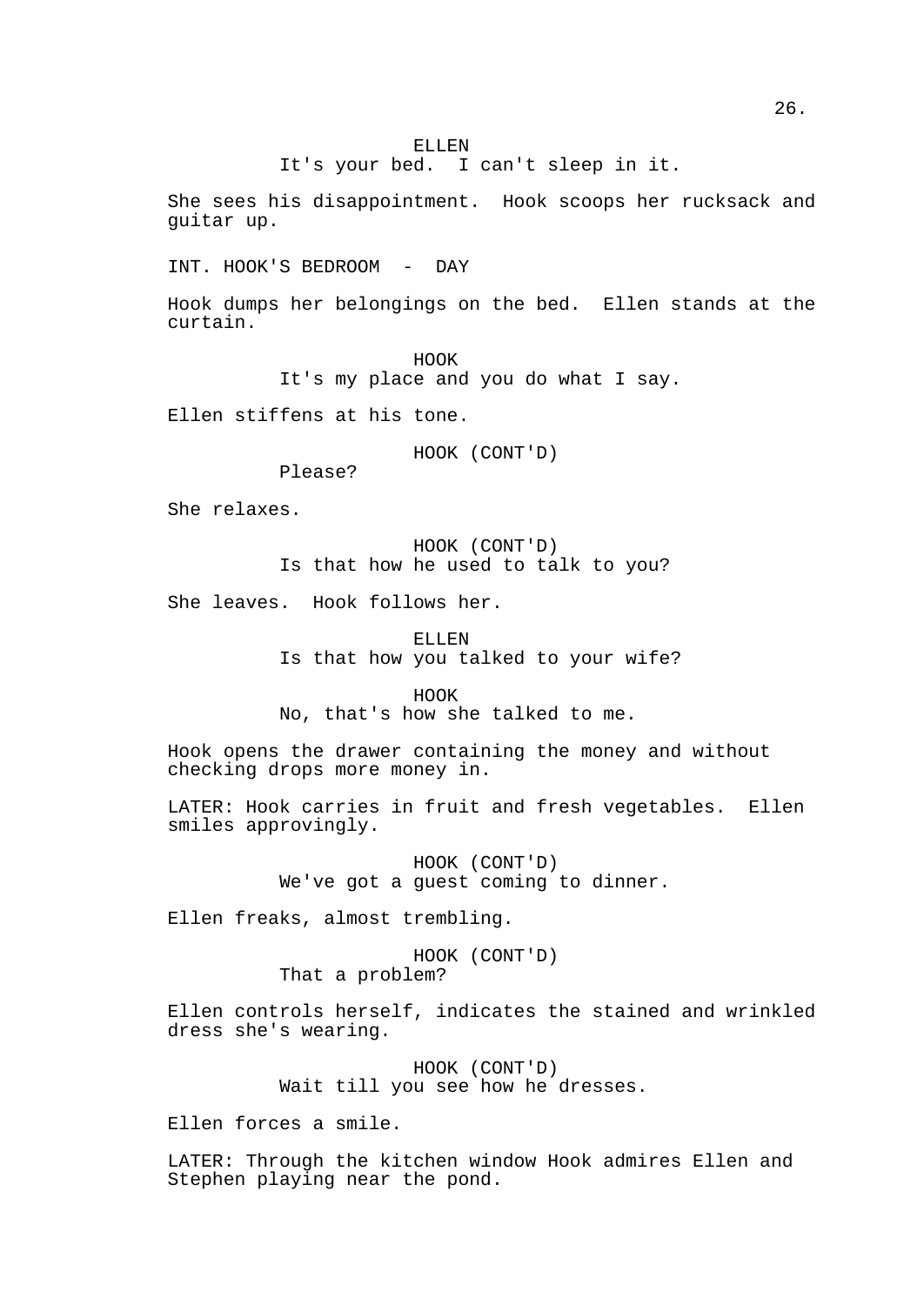Ellen shows Stephen a native orchid. Kneeling she holds it under Stephen's chin and laughs.

A shadow covers them. She gasps as she looks up to see Arthur in an ill-fitting jacket and tie, with a dead wallaby slung over his shoulder. Hook appears.

> HOOK Ah, you've met Arthur, good.

LATER: Arthur, Ellen and Stephen share an awkward silence as Hook guts and skins the wallaby.

> ELLEN I thought they were protected?

HOOK They are. This one's a bit bruised though.

Her look demands further explanation.

HOOK (CONT'D) Probably a logging truck.

Stephen, part behind Ellen, peeks at Arthur.

ELLEN (to Arthur) Do you drive a logging truck?

Arthur laughs.

HOOK I take it you've never met a proper Aborigine?

ELLEN Not in Tasmania, no.

Arthur laughs. Ellen, annoyed with the gutting of the wallaby, glares at Hook.

> ELLEN (CONT'D) You're not eating that?

HOOK Educate her, Arthur.

### ARTHUR

The government and the likes, they like to pretend we died out see, let's them off the hook.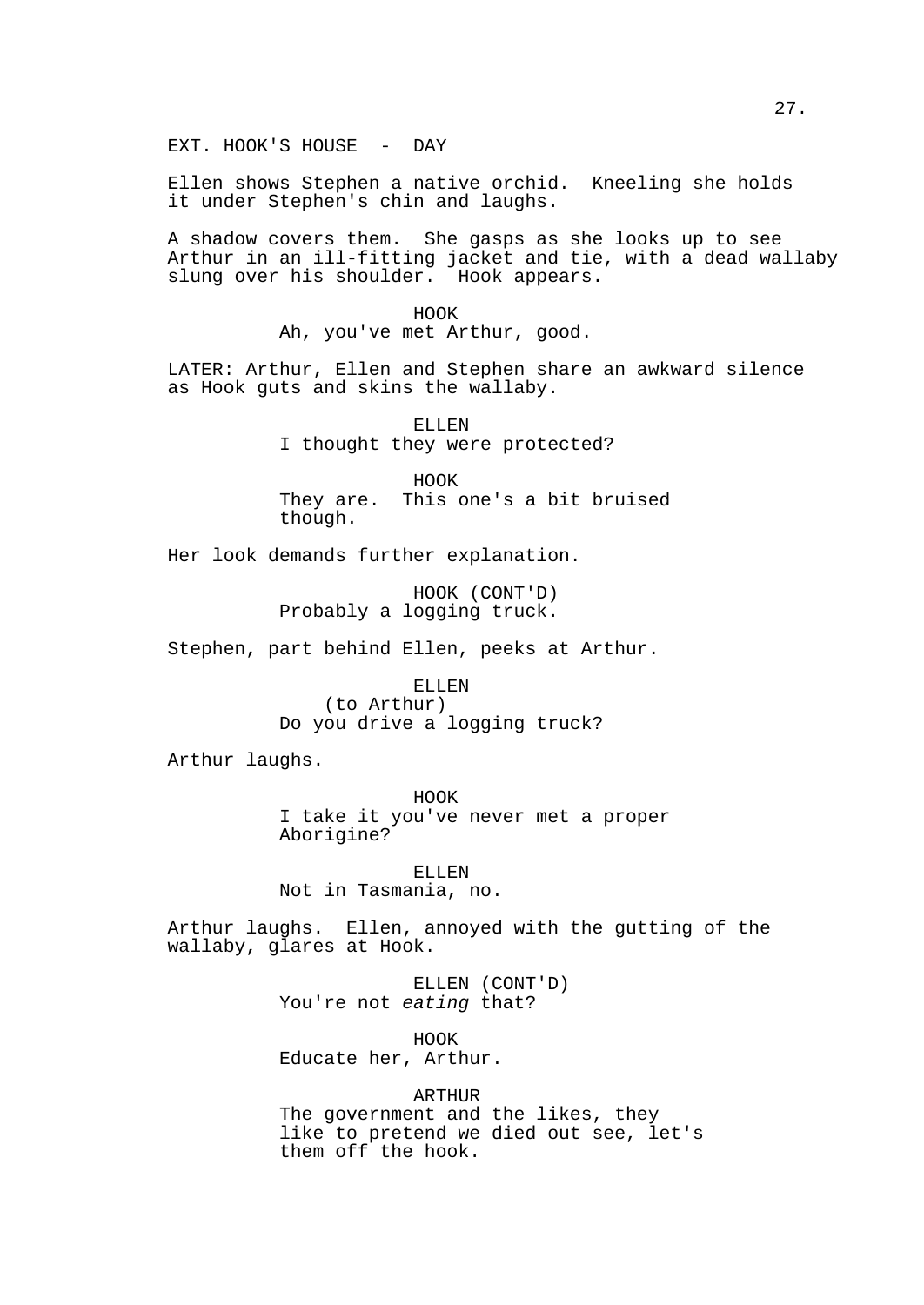Stephen laughs at Arthur using hook. Ellen smiles. Hook holds up the wallaby's intestines.

> HOOK Anyone for a wallaby milkshake?

Ellen nearly vomits. Hook and Arthur laugh.

Hook attaches the wallaby skin to a stretching frame. He smiles to himself at Ellen's retching.

INT. HOOK'S HOUSE - NIGHT

Hook prepares dinner. Arthur is telling a story to the mesmerized Stephen.

> ARTHUR So the Captain lines up all the soldiers and they spread out in this great big line stretching all across the bottom of Tasmania...

Ellen rolls her eyes in disbelief.

STEPHEN

Why?

ARTHUR So they can capture all the Aborigines.

HOOK It was called The Black Line.

ARTHUR And he gives each soldier a big bag.

STEPHEN

What for?

ARTHUR To put their heads in of course.

STEPHEN

Who's heads?

ARTHUR My people's.

ELLEN He's just trying to scare you.

STEPHEN

I know.

LATER: They sit round the table. Hook, Arthur and Stephen stare at their plates containing vegetables only.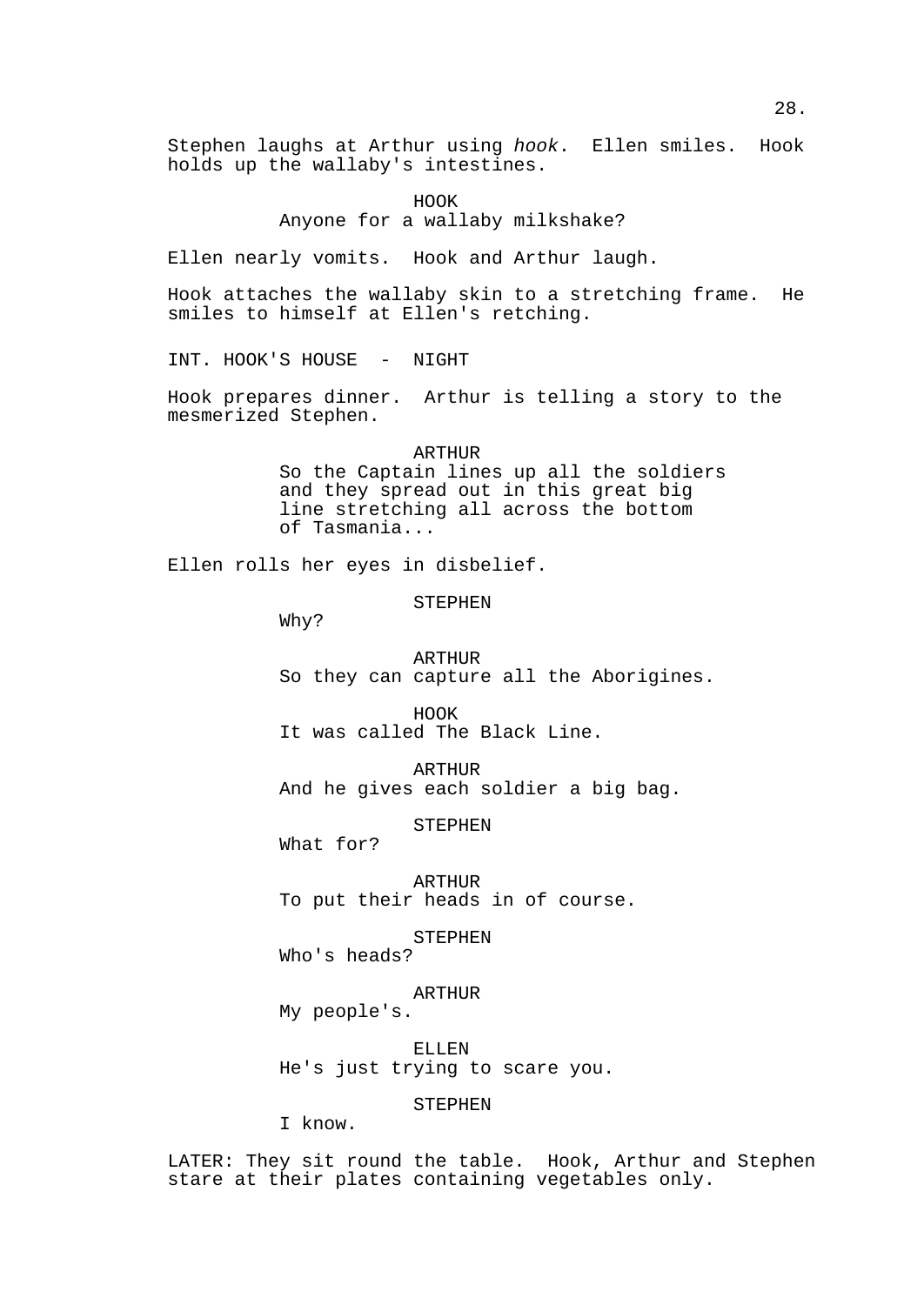Ellen heartily eats. She puts a piece of carrot on Stephen's fork.

Hook sneaks a glance at Arthur who's attempting to capture a roll of carrot with his fork. Hook forces a smile for Ellen's sake. She pops a whole Brussels sprout in her mouth.

STEPHEN (CONT'D)

Mum?

Ellen glares at Stephen as she swallows the Brussels sprout. Hook and Arthur roll their eyes in amazement.

STEPHEN (CONT'D)

Do I have to?

She glares at Hook.

#### ELLEN

See!

#### STEPHEN

Do I?

Hook and Arthur hang on her response. She pushes her plate away, stands, stomps to the kitchen.

> ELLEN I hear one bloody complaint, we're outa here.

Ellen searches the kitchen for ingredients.

STEPHEN She really means it.

With chef-like manipulation she proficiently cooks. Hook watches in amazement.

> ELLEN And don't think we're eating an endangered species because we're not!

She turns Hook's transistor to a music station playing instrumental fiddle. She moves to the music.

Hook jumps up and performs a mad impromptu bush dance. Arthur rolls his eyes for Stephen's benefit. Hook laughs as his dancing builds.

Arthur gets a metre long cardboard roll and plays didgeridoo. Combined with the fiddle the sound is earthy and unique. Stephen is fascinated.

Hook, exhausted, flops in a chair.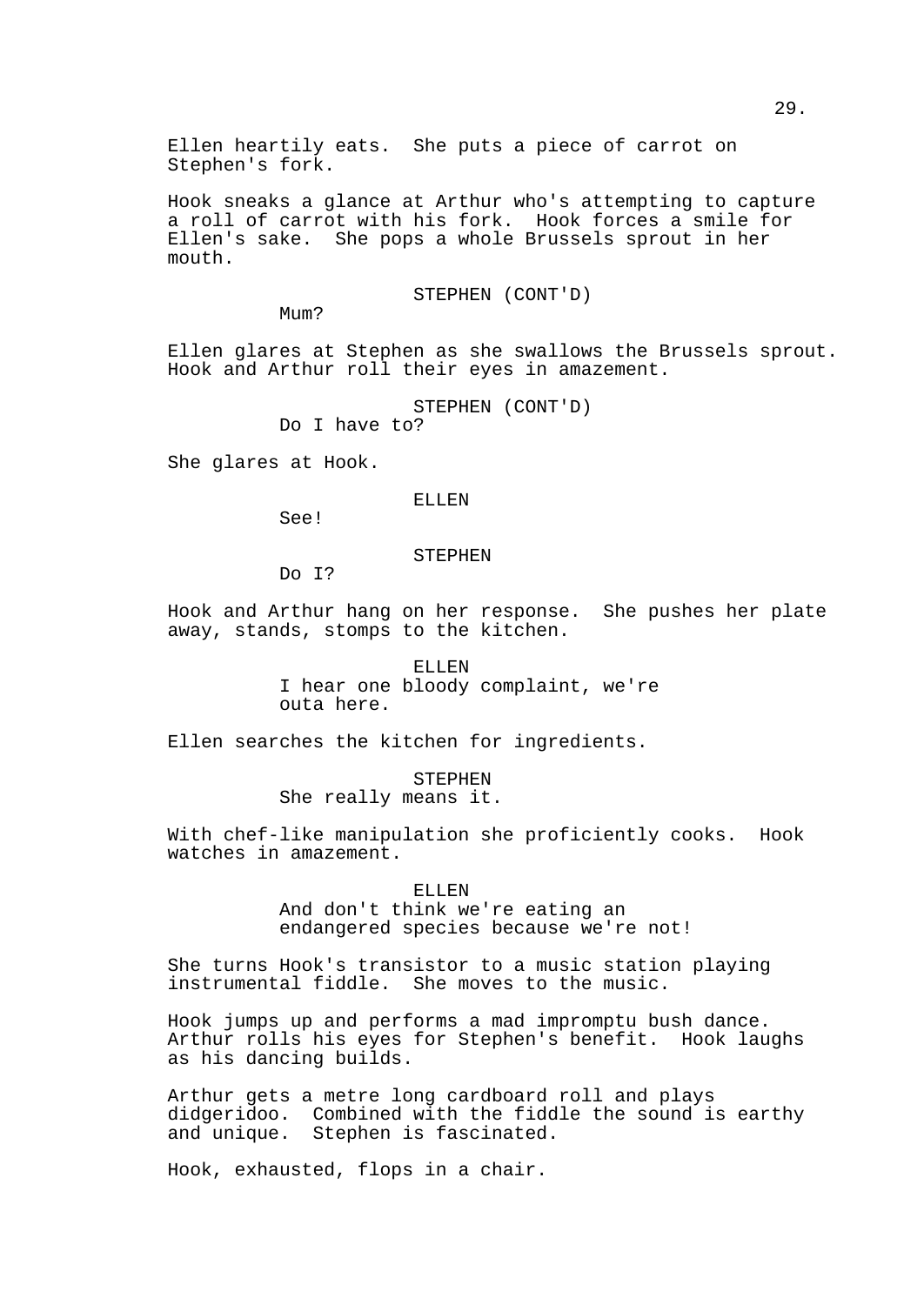LATER: Arthur shows Stephen how to make a noise through the cardboard roll. Although Stephen's sound is sporadic Arthur dances, traditional style, to it. Ellen's eyes light up.

LATER: They sit in front of a sumptuous feast of cheese, macaroni, stir-fry vegies and chips. They look to Ellen.

> ELLEN (CONT'D) What're you waiting for?

All heartily hoe into the meal.

Ellen notices Stephen smiling warmly at Arthur who points to the ceiling. As Stephen looks up Arthur steals a chip from Stephen's plate and eats it.

STEPHEN

Hey, I saw you.

ARTHUR They're bad for you.

STEPHEN How come you're allowed?

**ARTHUR** Because I'm a bad man.

Ellen speaks quietly to Hook.

ELLEN I've been trying to interest him in music for yonks.

Hook acknowledges with a sympathetic smile.

ELLEN (CONT'D) Gawd his old man was a bastard!

Tears fill her eyes as she watches Arthur and Stephen laughing together.

> STEPHEN Did they really put your heads in a bag?

ARTHUR Not that time.

STEPHEN

Good.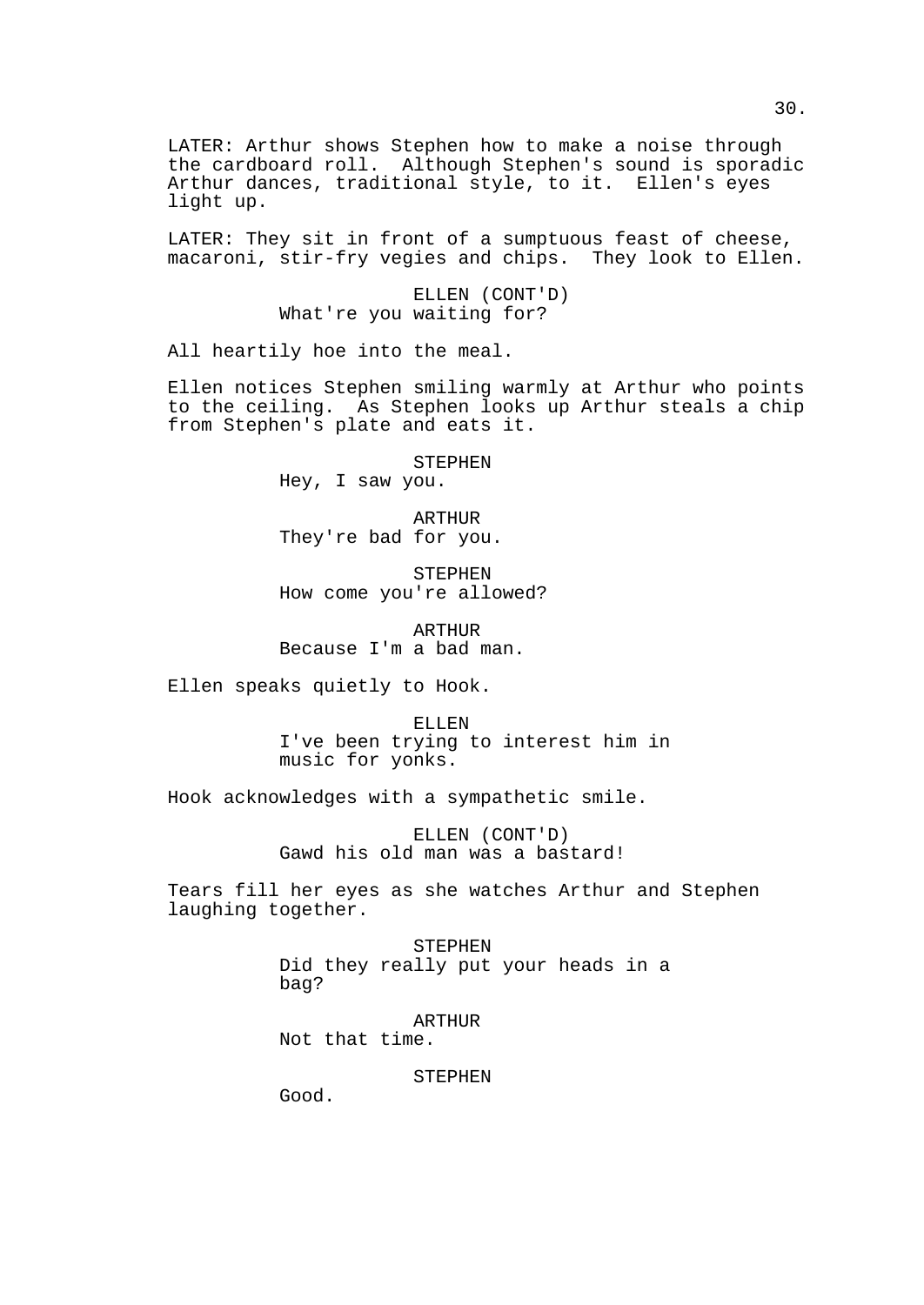#### ARTHUR

That time they only managed to capture two little nippers, your size, and one of them was sick. But in the end they put our heads on islands and my people died.

ELLEN Why did they do that?

Arthur shrugs his shoulders, looks down at his meal.

ARTHUR Some people are like that.

Stephen looks knowingly at Ellen. Arthur excuses himself, goes outside.

HOOK

Let's just say that after they exterminated them, the land around Hobart Town tripled in price.

ELLEN

Arthur survived.

HOOK

Hundreds survived but people pretend otherwise and they hate it.

ELLEN

How could anyone hate Arthur?

HOOK

Every time they see him he's a constant reminder of what we're bloody capable of.

Arthur returns, sits at the table. Stephen puts his little hand on Arthur's hand.

> STEPHEN I'm glad they didn't get you.

Arthur ruffles his hair.

ARTHUR Hey, you haven't finished your vegies.

## STEPHEN

I'm full.

Arthur notices Ellen's guitar leaning against the wall. He smiles at Ellen. She shakes her head.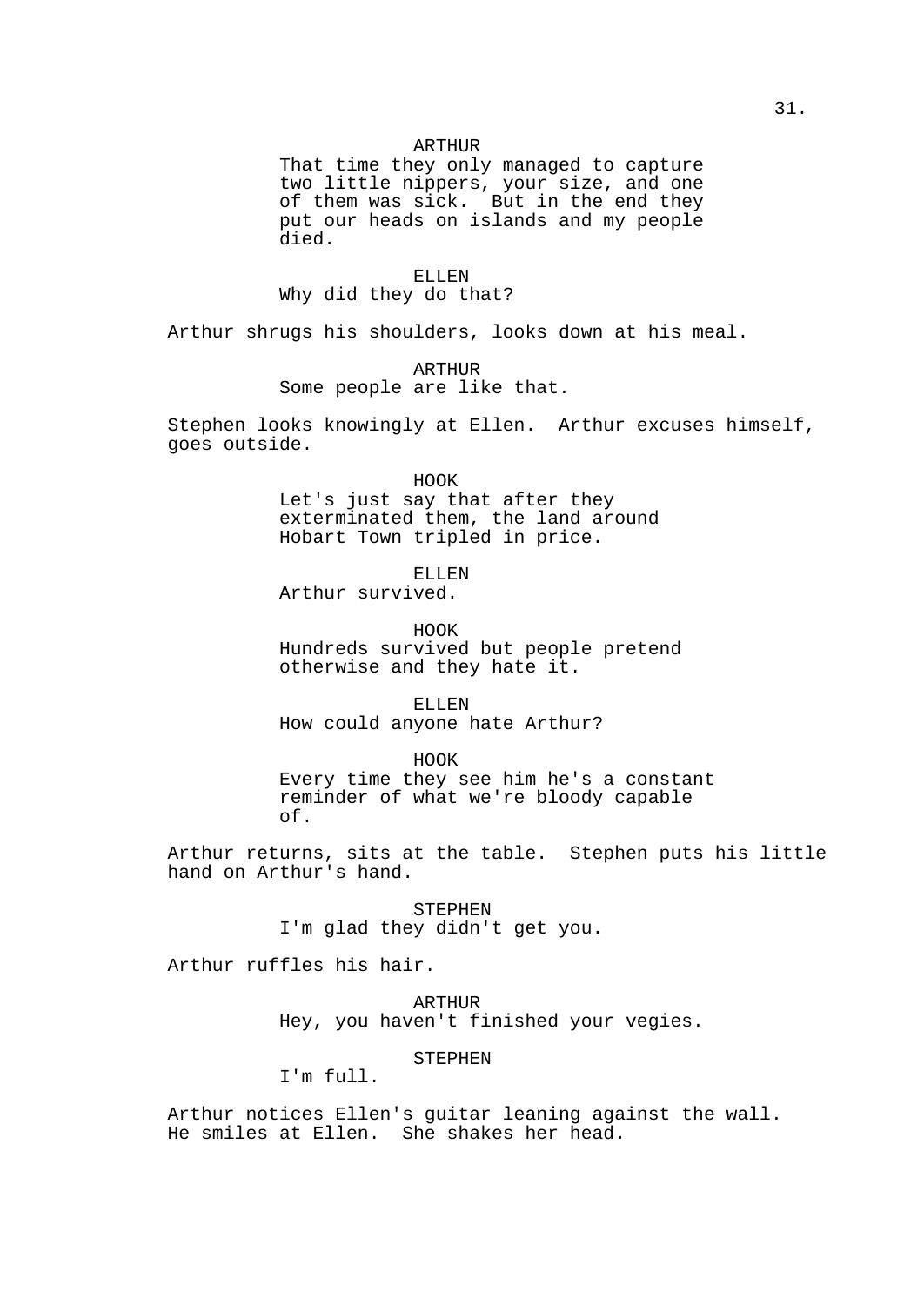### ELLEN Oh no, definitely not.

Arthur jumps up, dances traditional style.

HOOK He won't stop till you do.

STEPHEN

Please, Mum.

She shakes her head. Stephen flops to the floor. Hook, unsure whether Stephen is serious, grabs him and swings him onto his shoulders. Stephen screams arching his back. Arthur stops dancing. Hook attempts to hug Stephen. Ellen watches, allowing Hook to deal with Stephen.

> HOOK It's okay. You're okay. I've got you.

Stephen struggles and continuously punches Hook's watch.

HOOK (CONT'D) Come on, mate, you'll only hurt yourself.

Ellen takes Stephen from Hook but Stephen still attempts to hit Hook's watch. She holds him tight until he settles. Hook gently rubs his hand down the back of Stephen's hair. Stephen winches but his eyes close.

Arthur looks on not knowing what to do or say.

INT. HOOK'S BEDROOM - NIGHT

Ellen puts the sleeping Stephen onto the double bed. Hook removes Stephen's shoes, looks at the worn soles. Ellen tucks him in. Hook puts his watch to his ear, grins at Ellen.

ELLEN

(whispering) It was only a toy watch...but when his father gave it to him some big kids took it off him. "Why didn't you stand up to them?" he screamed at him. Then he'd shake him. How could someone do that to a child?

HOOK Because he was a bastard.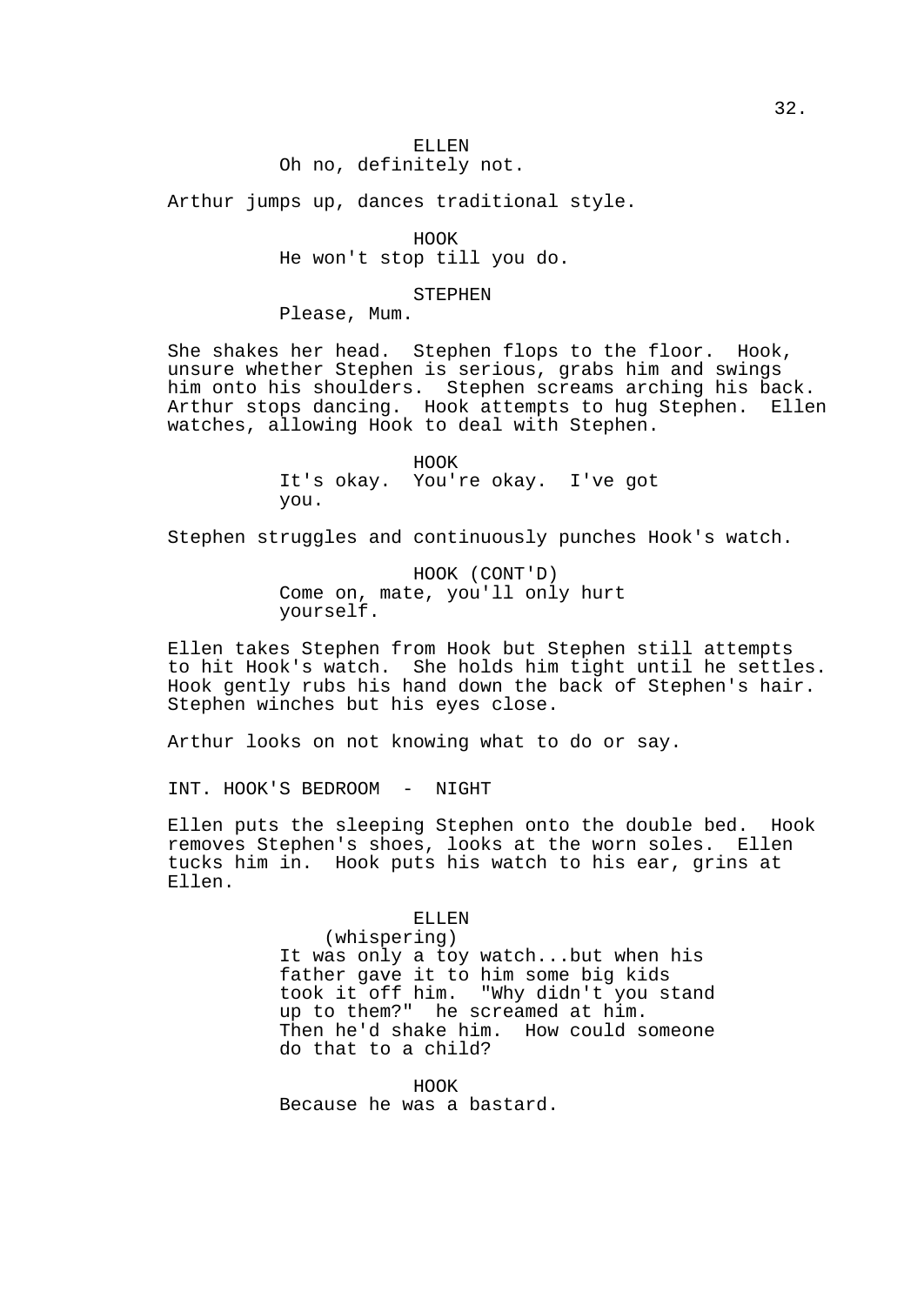INT. HOOK'S HOUSE - NIGHT

Hook and Ellen return from the bedroom.

ARTHUR

I'd better go.

ELLEN Oh no, please don't.

HOOK I can run you home.

ELLEN

Not yet.

ARTHUR (looking at the guitar) I might reconsider...

HOOK Well that's settled then.

Hook unwraps the guitar, looks at the curved wood.

HOOK (CONT'D) Rosewood, the best.

He hands it to her.

ELLEN I'm a bit rusty.

HOOK

So am I.

ARTHUR Hah, rub him down with a mudbrick and he's anyone's.

She tunes the guitar. Hook and Arthur watch expectantly. She shakes her head with feigned annoyance then sings Leonard Cohen's, **The Ballad Of Absent Marie**. However, she is reluctant to give herself over to the song.

Arthur closes his eyes and moves to her singing. Hook looks deep into her eyes, penetrating her emotional wall. She closes her eyes slowly giving herself completely to the song.

Hook listens fascinated. Ellen is aware of the way Hook watches her.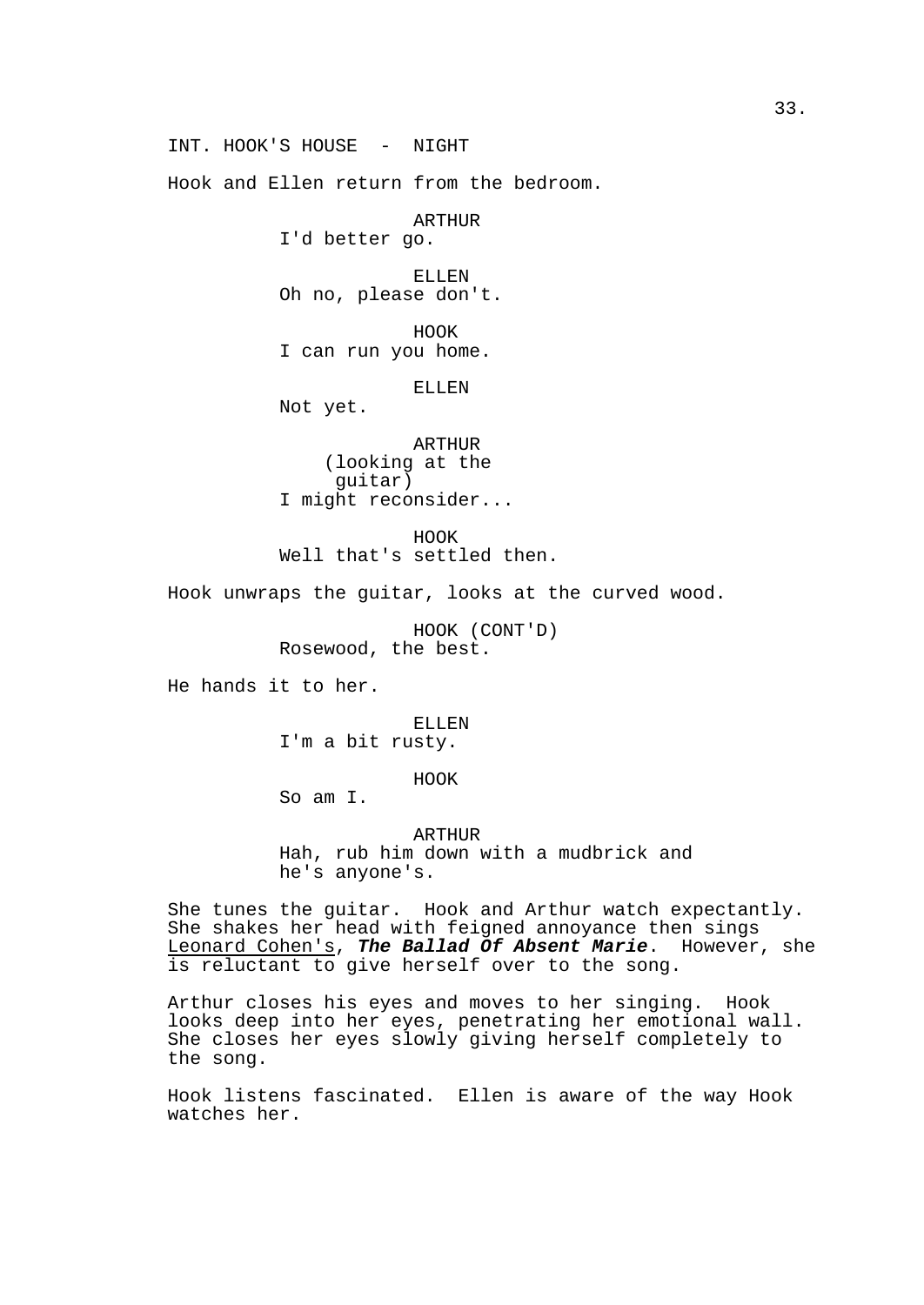INT. HOOK'S UTE - NIGHT

The song continues as Hook drives Arthur home. Hook suddenly swings onto a side road.

They drive over rough terrain. Hook stops.

EXT. CLEAR-FELLED LAND - NIGHT

They are in the middle of clear-felled land illuminated by the moon. From a bird's eye view we see the ant-sized ute on a lunar surface of desecrated terrain. The song finishes.

INT. HOOK'S HOUSE - NIGHT

Hook returns. Ellen is in the kitchen. She has stacked the dirty dishes and cleared everything else away. Hook notices her wrapped guitar next to her packed rucksack.

> ELLEN He's special, isn't he?

HOOK Oh yes, he's special alright.

Hook removes his watch puts it on the kitchen window ledge. He gets the whisky.

> ELLEN Um, I'd better get to bed.

She notices Hook looking at her packed rucksack.

ELLEN (CONT'D) Thought we'd best move on.

Hook conceals his disappointment.

INT. HOOK'S BEDROOM - NIGHT

Ellen changes into her tracksuit silently so as not to wake Stephen. As she folds her clothes she can hear Hook washing dishes.

She creeps out with her folded clothes.

INT. HOOK'S HOUSE - NIGHT

She tiptoes to her rucksack. Hook, stripped to the waist is shaving at the kitchen sink. He doesn't turn.

ELLEN

Sorry.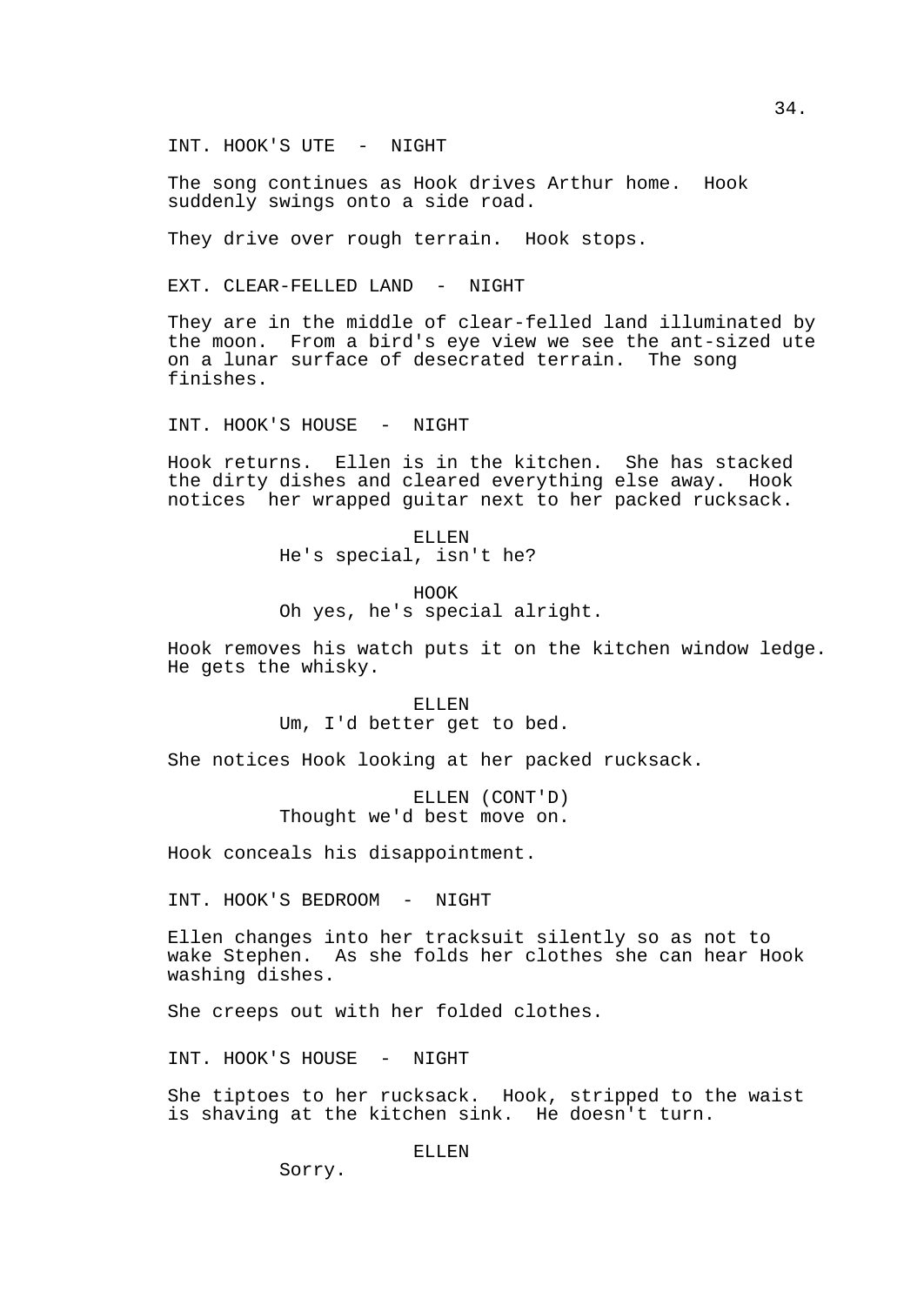She puts her clothes in the rucksack. Hook smiles at her through half a beard of lather.

> HOOK I hate gray whiskers.

She looks, almost admiringly, at his muscular back.

INT. HOOK'S BEDROOM - NIGHT

Ellen lies awake in bed.

INT. HOOK'S HOUSE - NIGHT

Hook looks out the window at the moon shining on Blue Hill.

EXT. HOOK'S HOUSE - NIGHT

Hook's face is pressed against the now fogged window. We pull back into the night and circle the house.

EXT. HOOK'S HOUSE - DAY

The ute is outside the front door. The Rucksack and guitar are on the ground. Ellen is straightening Stephen's collar. Hook grabs the rucksack and guitar.

HOOK

Hop in.

INT. HOOK'S UTE - DAY

The three silently look straight ahead as Hook drives uncharacteristically slow.

LATER: Stephen gazes out the window forlornly.

LATER: As they approach Myola Ellen puts on a beanie.

HOOK I'll take you on to Dulverston.

ELLEN

You don't have to.

They pass through Myola to the stare of locals. Ellen looks straight ahead.

LATER: The Protesters have set up camp on the other side of Myola. Ellen watches as they drive past the Protesters. Ash waves. She doesn't respond.

> HOOK You wanta stop?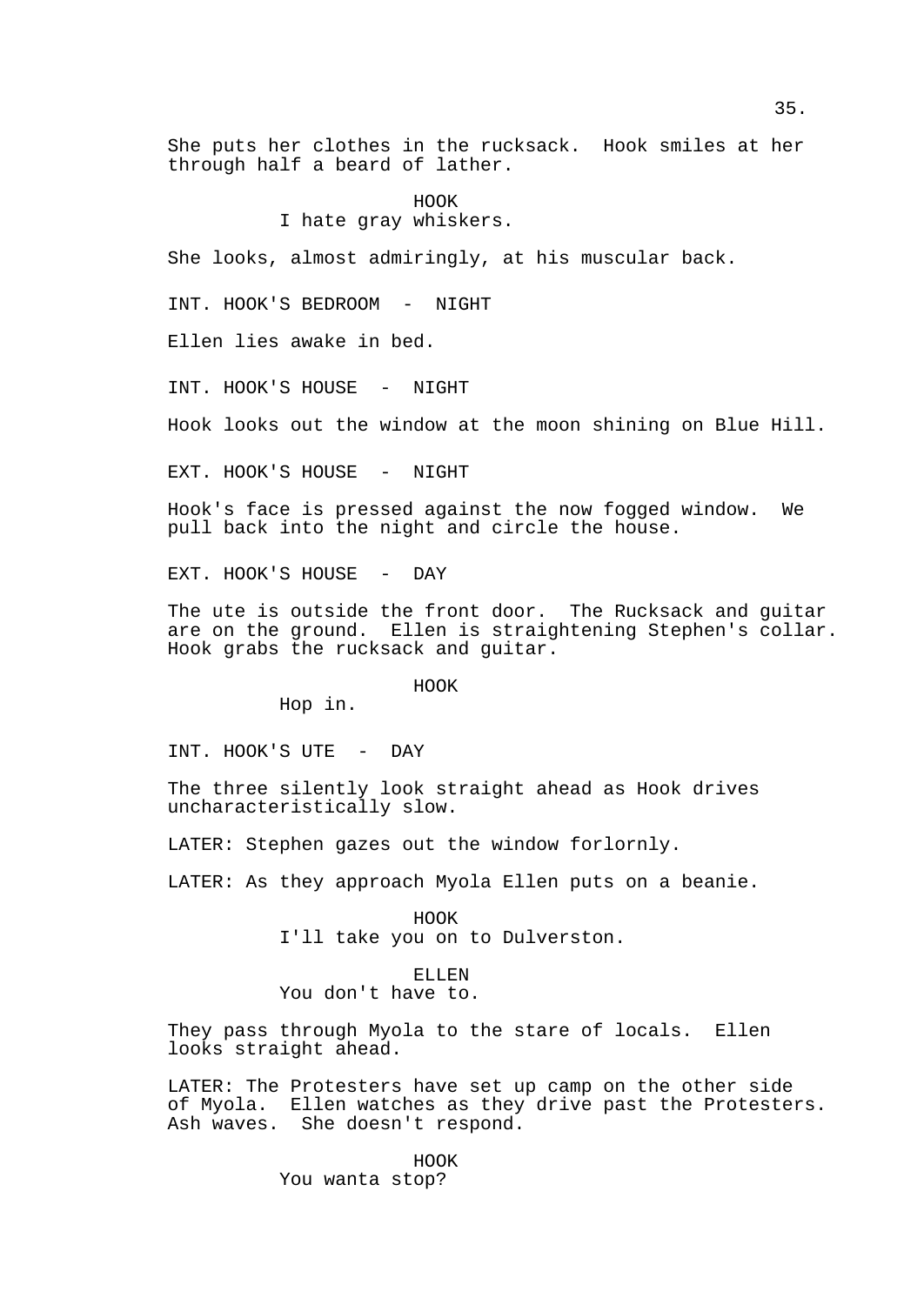She shakes her head. They continue in silence.

HOOK (CONT'D) Idiots anyway, most of them. What are they gonna achieve out here in no man's land?

Ellen, infuriated, looks out the passenger window.

HOOK (CONT'D) If they want to achieve something they've got to get fair dinkum. Waving banners is a waste of time.

ELLEN (to herself) At least they've got the guts to take a stance.

Hook scoffs.

LATER: They approach a sign showing **DULVERSTON POP 3000**.

EXT. DULVERSTON, MAIN STREET - DAY

The ute drives up the main street of Dulverston. Nobody shows interest in the ute.

INT. HOOK'S UTE - DAY

Hook stops the ute outside a bus depot.

EXT. BUS DEPOT - DAY

They get out of the Ute. Ellen cautiously looks around before looking in the back of the ute for her rucksack and guitar. Only the guitar is there.

> HOOK Shit! Didn't I put it in?

Ellen rolls her eyes furiously.

HOOK (CONT'D) Must be getting Alzheimers.

ELLEN You did that on purpose!

HOOK Why would I do that?

ELLEN All the bloody same!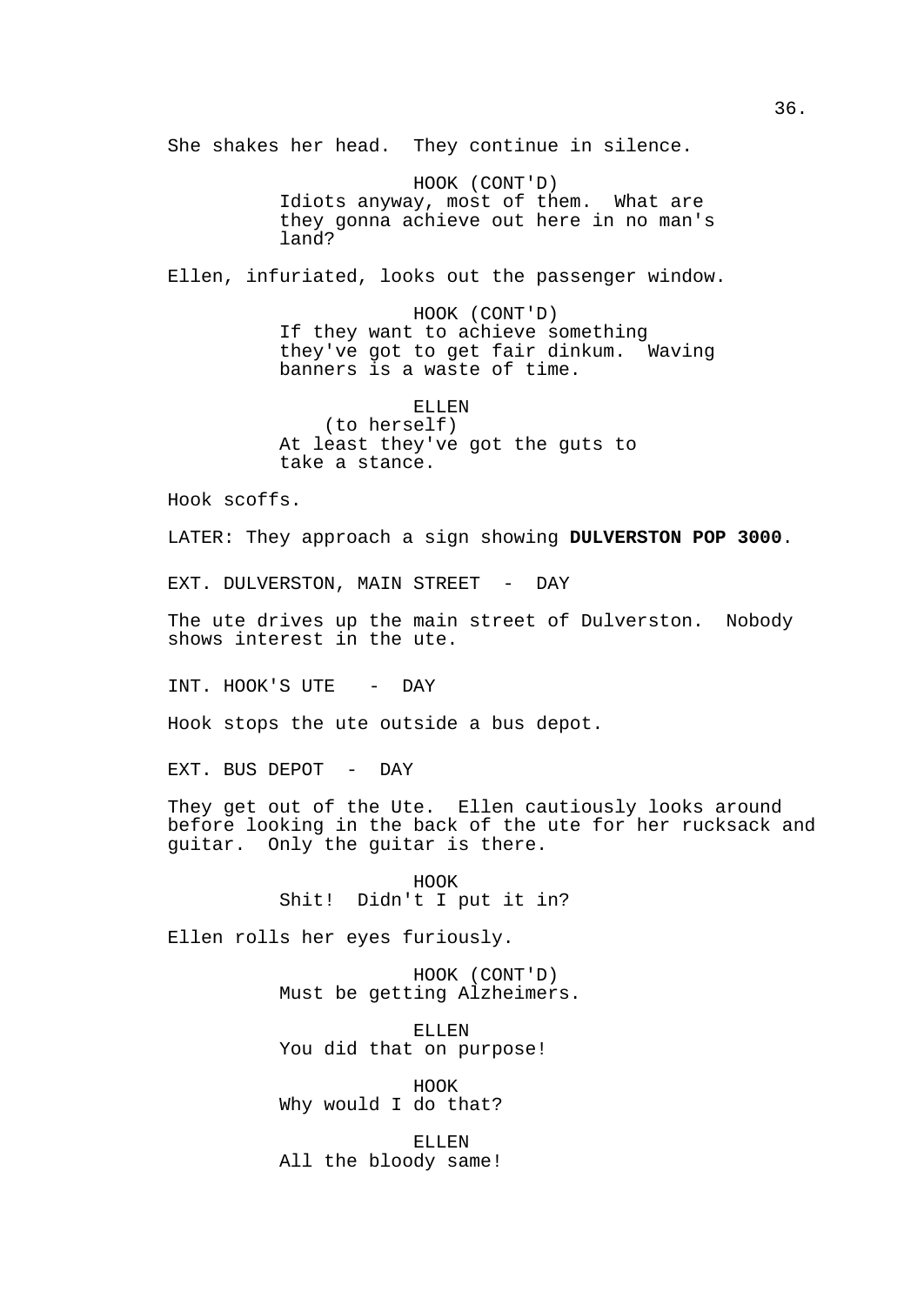He shrugs his shoulders but her anger is unrelenting. He moves a tarp to reveal her rucksack, smiles. She shakes her head disapprovingly. He hops in the ute.

HOOK

Won't be long.

As he drives off she yells.

ELLEN

Wait...

But Hook has gone.

EXT. PARK - DAY

Ellen and Stephen sit in a park opposite the bus depot. Hook returns, parks his ute, jumps out. Ellen, somewhat confused, forces a smile.

HOOK

Come on.

Hook, carrying a manila envelope, walks towards the town.

ELLEN

Where?

HOOK

Come on.

EXT. MAIN STREET, TOWN - DAY

Hook hurries up the main street, with Ellen and Stephen close behind.

They pass LOCALS and arrive at a Jewelers.

INT. JEWELER - DAY

Hook enters the Jewelers. The JEWELER, 50, smiles. Ellen and Stephen remain outside.

EXT. JEWELER - DAY

Hook exits and takes a reluctant Ellen's hand.

INT. JEWELER - DAY

Hook reenters dragging Ellen. Stephen follows. The Jeweler motions to his WIFE, 40, who instantly appears from behind a curtain. She looks them up and down, almost with disdain.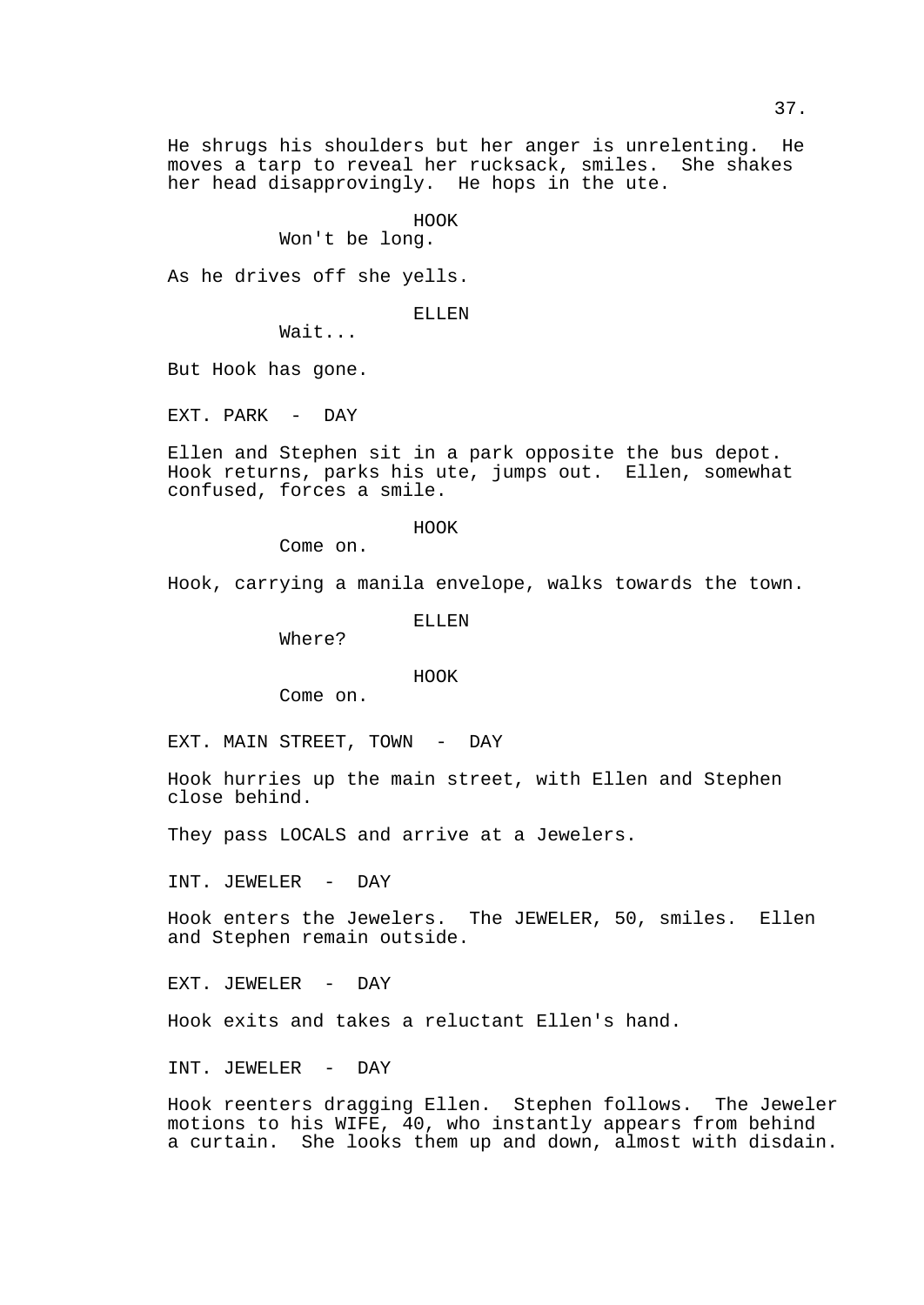Hook looks at the bewildered Ellen, ponders.

HOOK

I'd like to see some stones.

The Jeweler smirks. The Wife keeps a close eye on Stephen who stands in the background.

> HOOK (CONT'D) Stones, yes.

JEWELER Any special stones you had in mind? Hmmmmmm? (aside to his wife) Kidney maybe?

Ellen hears the Jeweler and smiles.

HOOK Emeralds'll do.

JEWELER Emeralds of course. What price range was Sir considering?

HOOK Just show me what you've got.

JEWELER Felicity, would you bring this gentleman the emerald collection?

Felicity disappears behind the curtain. The Jeweler smiles bemusedly. Felicity returns with a small tray with two tiny emeralds and two rings.

Hook holds one of the rings to the light. He drops it on the tray.

> HOOK If that's the best you've got you're wasting my time!

The Jeweler nods to Felicity who disappears behind the curtain.

> ELLEN (whispering) What're you doing?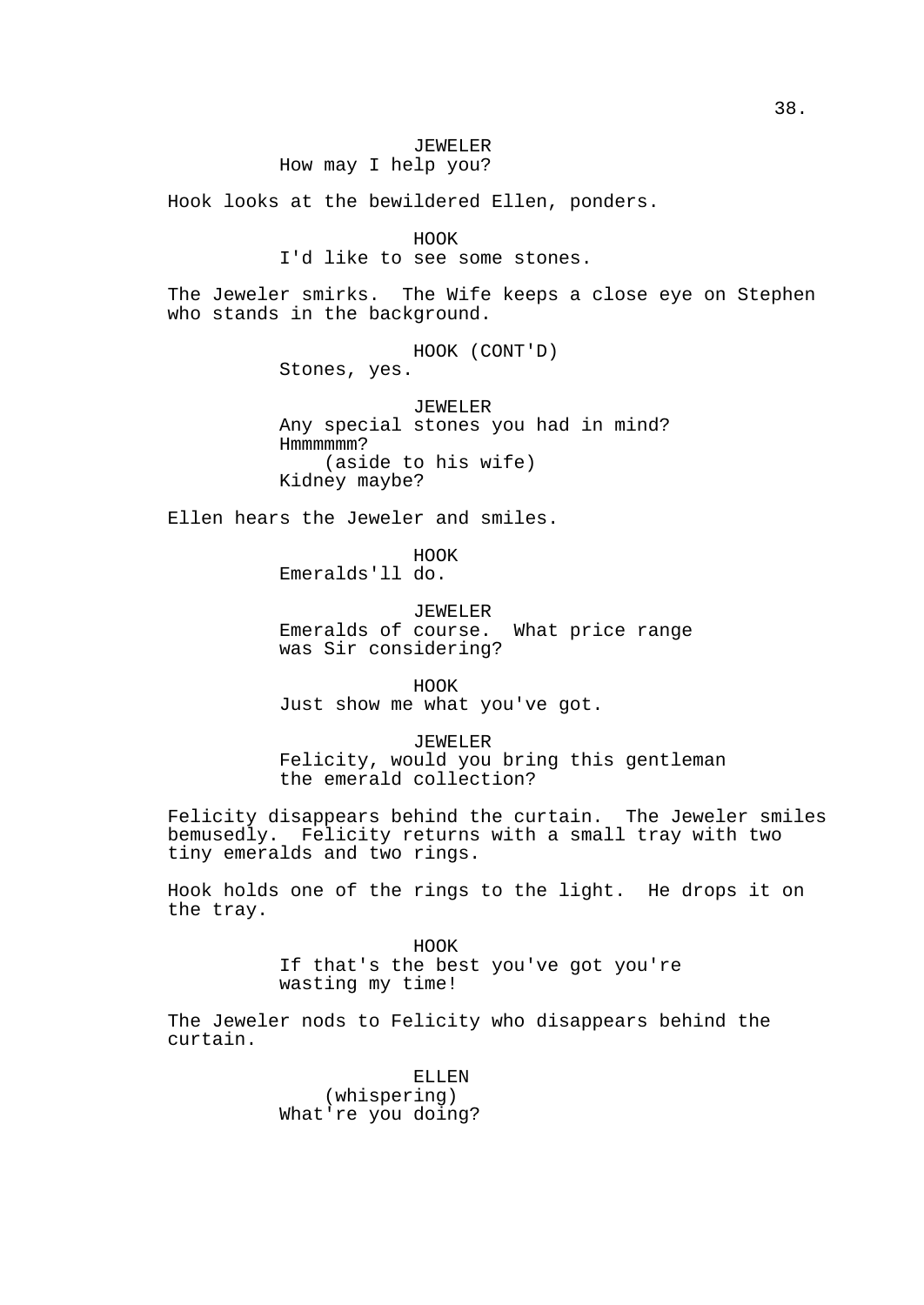Hook ignores her. Felicity returns with a velvet tray containing a ring, two bracelets and a necklace designed around a large emerald.

Hook picks up the necklace, holds it to the light, smiles, turns to Ellen. He fastens it gently round her neck.

Felicity stands between them and the door. Ellen is embarrassed by Hook's behaviour.

HOOK

How much?

The Jeweler struggles to contain his mirth.

JEWELER That's a fraction over one carat. It's on consignment from one of our very prominent clients.

HOOK

How much?

JEWELER Four thousand, eight hundred dollars...cash.

The Jeweler holds a hand out for the necklace. Felicity smirks at Ellen. Hook drops the envelope on the counter.

> HOOK And I want a watch, the best you've got.

The Jeweler removes bundles of fifty dollar notes from the envelope and simultaneously indicates quickly for Felicity to fetch a tray of watches.

Ellen is speechless. Felicity fetches a tray of expensive watches from the window.

> JEWELER Um...the certificate for the emerald will take a little...

> HOOK The lady will wear it. And I'd like to use your telephone.

Without waiting for a response Hook goes behind the curtain.

JEWELER Of course, by all means...and a chair for Madam?

Ellen shakes her head, still stunned by Hook's behaviour.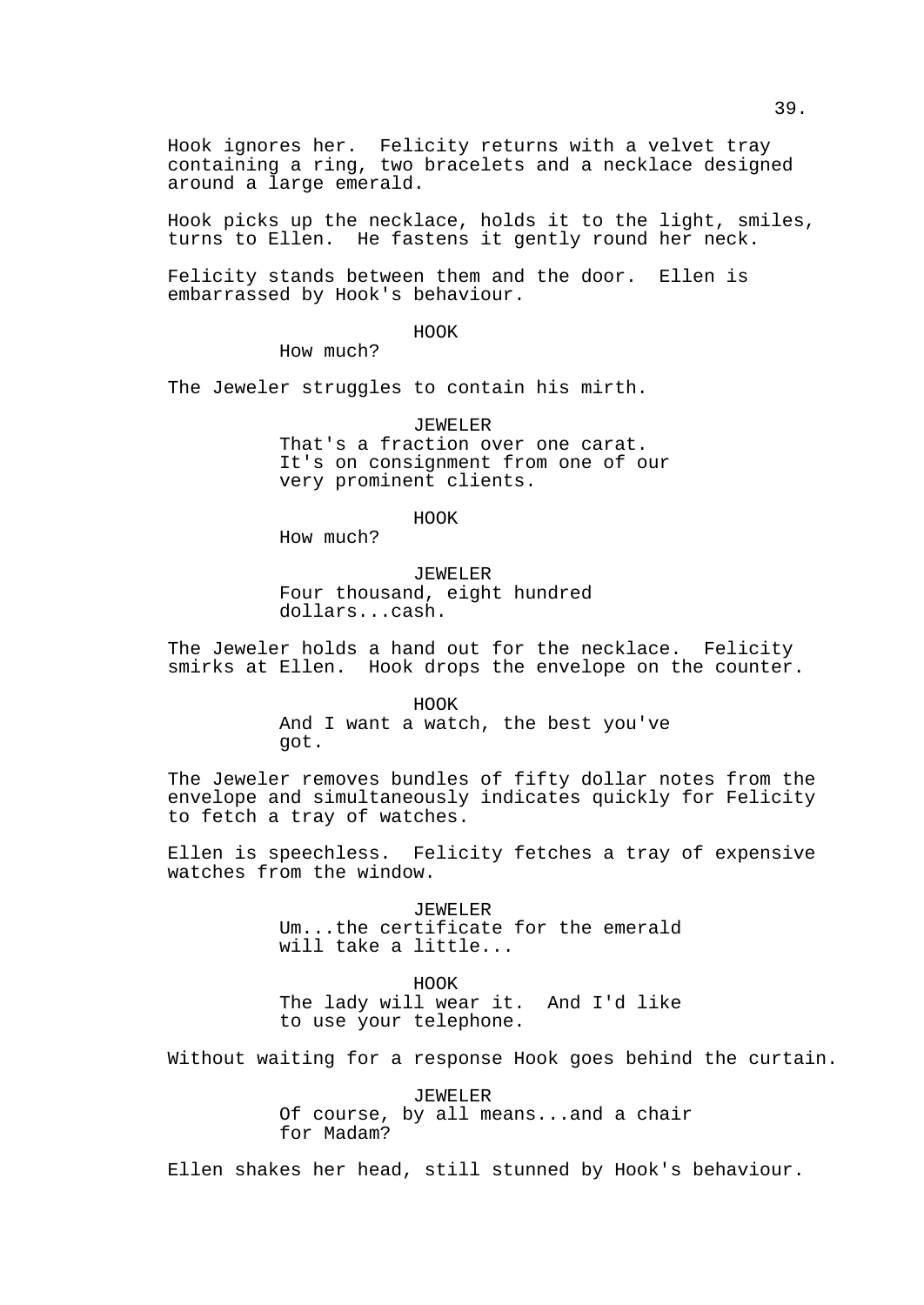INT. JEWELER'S BACK ROOM - DAY

Hook is on the phone as Felicity enters with the tray of watches. He indicates for her to wait and turns his back on her.

He hangs up, pulls an old piece of paper from his pocket and dials a number scrawled on the paper.

> HOOK It's for the boy.

Felicity turns to leave.

HOOK (CONT'D) And Felicity...?

She stops.

HOOK (CONT'D) Make certain it works.

INT. JEWELER - DAY

Felicity is trying watches on Stephen whose saucer-grin is infectious. Hook returns. The Jeweler has counted out the money.

> ELLEN What in the hell did you do that for?

HOOK Don't you like it?

ELLEN Of course I bloody like it, but you can't afford that sort of thing.

The Jeweler is cautiously listening.

HOOK

You needed it.

# ELLEN

Bullshit!

HOOK Maybe you don't know it but you needed it.

Tears well in Ellen's eyes.

HOOK (CONT'D) Oh Christ, don't bloody cry. You can't with an emerald like that. It's immoral.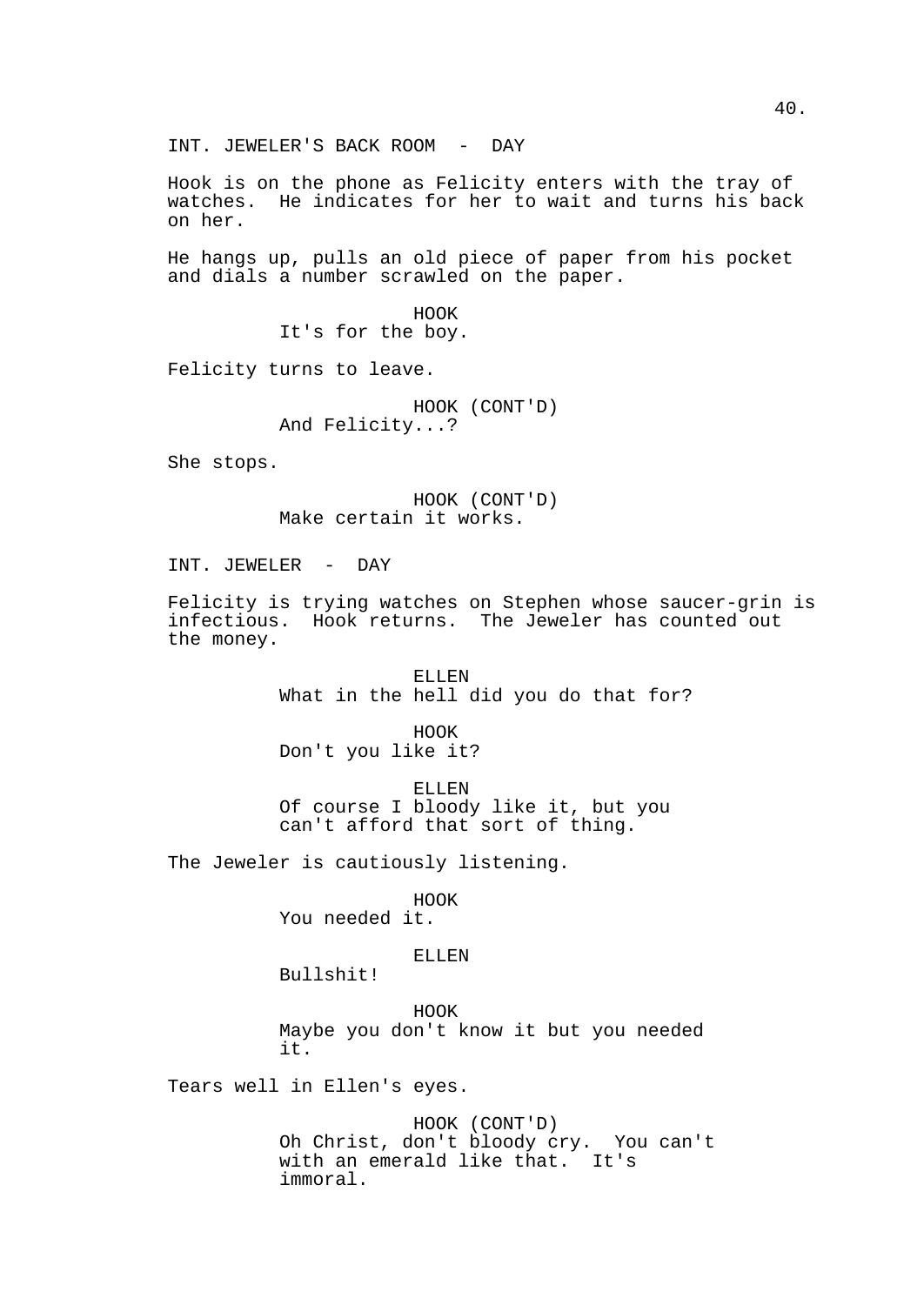### ELLEN

Shit, what're you doing to me?

Hook indicates the envelope.

HOOK I want you to take the rest. Get the kid some decent shoes.

ELLEN You can't do this without telling me why.

HOOK I'm not trying to buy you, nothing like that.

ELLEN You could have bought me much cheaper than this.

Hook gestures erratically. Ellen instinctively ducks. Felicity conveniently turns away.

HOOK

I'm sorry.

ELLEN

You may as well, everyone else has.

Ellen trembles, building almost fit-like. The Jeweler concerned, doesn't know what to do. Hook shakes Ellen. She comes out of it.

> HOOK Oh fuck, I'm so sorry.

The Jeweler listens, somewhat embarrassed as he removes bands from a gold watch chain. Hook looks deep into her eyes, disappearing.

> ELLEN His father's on the mainland. He wants to take him.

INT. HOOK'S UTE - DAY

Hook drives, almost recklessly and looks straight ahead as the ute passes the clear-felled land.

> ELLEN V.O. I'm not being selfish. I know him taking Stephen would be a bad thing.

LATER: the ute speeds up the track to Hook's house.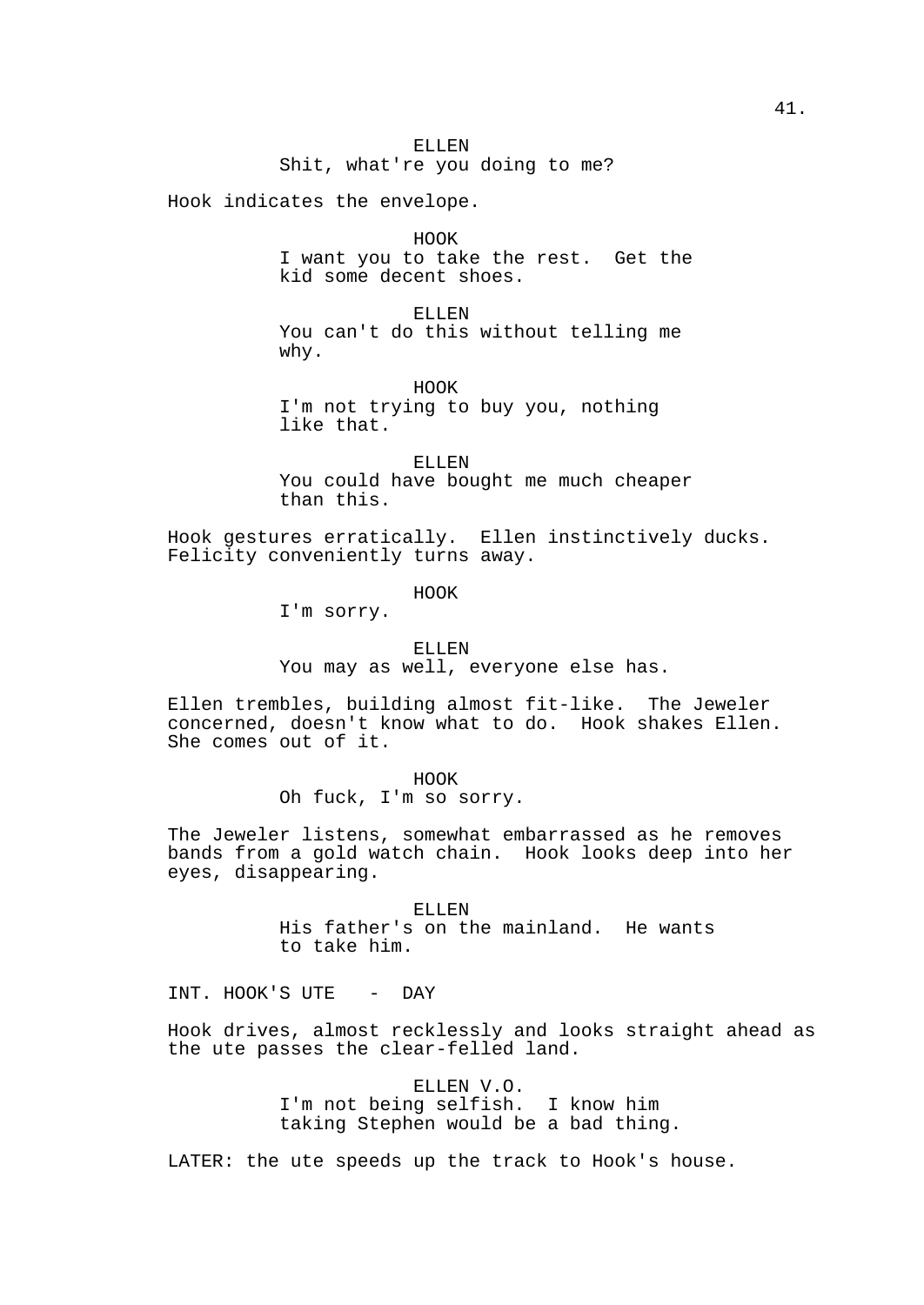ELLEN V.O. (CONT'D) His family's got lots of money. They're important and they help him, lawyers, everything.

EXT. HOOK'S HOUSE - DAY

We see the back of the ute pull up outside Hook's house. A loaf of bread in on the doorstep.

INT. HOOK'S HOUSE - DAY

Ellen watches Stephen through the window as she hurriedly undresses. Stephen, looking at his watch, sits by the pond. In the background is Blue Hill.

> ELLEN V.O. I'm sure they don't know where we are. But I can't get a pension or apply for the dole because then they'd find me. Sometimes I have to do...sorta like casual jobs...then find somewhere far away.

She turns, naked, except for the necklace, faces Hook.

ELLEN Promise you won't hurt me?

Hook is naked, his clothes neatly folded on the floor. A savage scar traverses his lower stomach. He goes to her.

ELLEN (CONT'D)

Promise me.

HOOK No one's ever going to hurt you, I promise.

They kiss passionately, manoeuvre each other towards the bedroom.

INT. HOOK'S BEDROOM - DAY

Ellen pulls Hook onto the bed, straddles him and slides down his body. He restrains her.

ELLEN

I want to.

HOOK You don't have to.

### ELLEN

I know.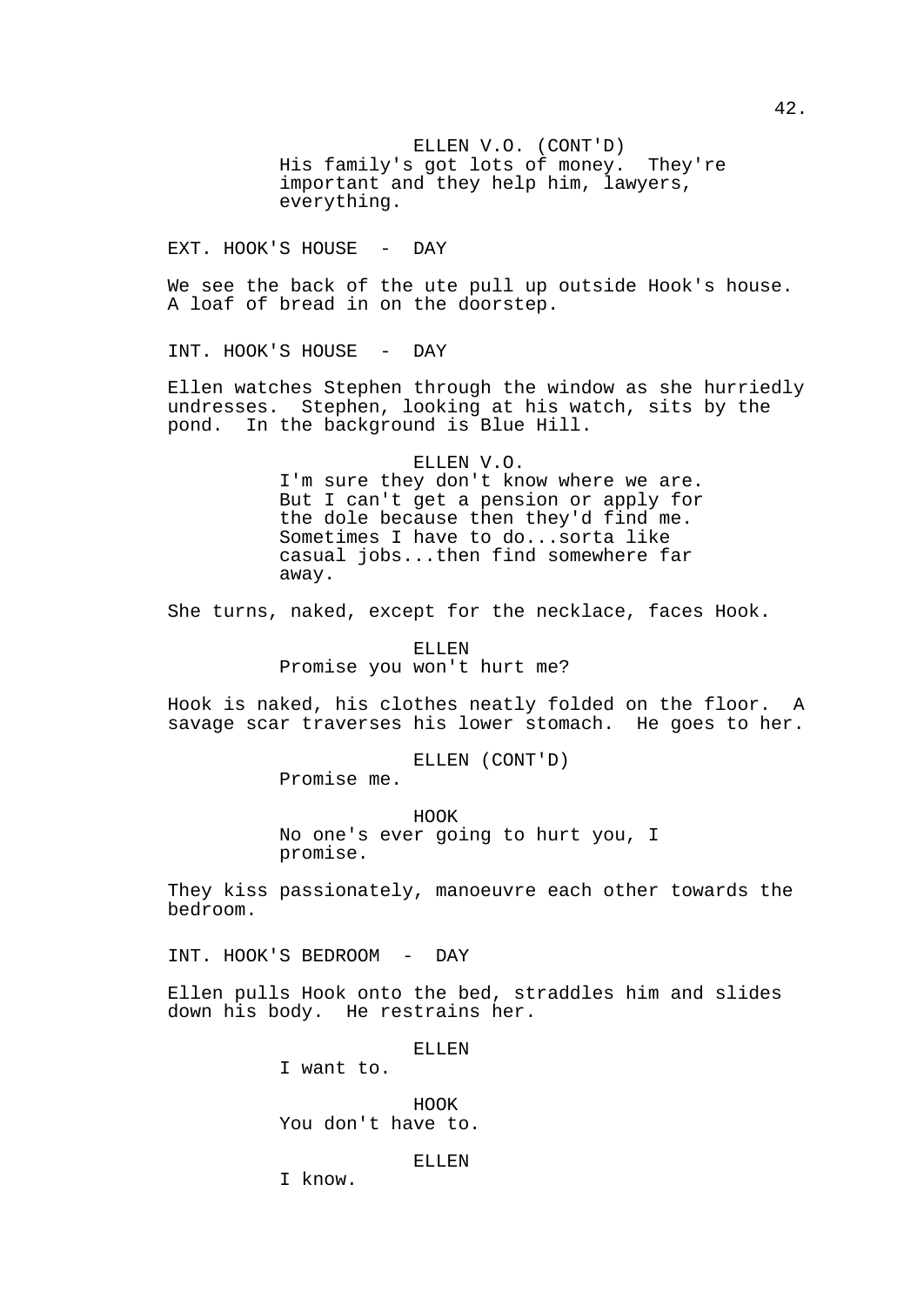He relaxes and her eyes tease him. Hook gently draws her up. They kiss.

Their love making is physical, passionate and culminates in simultaneous climaxes.

LATER: They lie beside each other, gently touching hands. She runs her hand along Hook's thigh. He shivers.

> ELLEN (CONT'D) Gawd, I needed that.

Hook laughs.

ELLEN (CONT'D)

What?

HOOK You needed it?

She smiles, looks at the necklace.

ELLEN Tell me you're not sorry, Hook.

He kisses her shoulder, nuzzles her breast.

ELLEN (CONT'D)

Tell me.

HOOK I'm not sorry.

ELLEN That was good, Hook, the best.

Hook's eyes light up. Stephen appears through the curtain. He carries the bread. Hook attempts to cover himself. Ellen laughs.

STEPHEN

Why is Hook in our bed?

Hook looks to Ellen to respond.

ELLEN From now on you'll be sleeping outside and Hook and I'll be sleeping in this bed. Okay?

### STEPHEN

Will I be cold?

Ellen laughs, indicates for Stephen to come to her. She hugs him tight, pulling him onto the bed.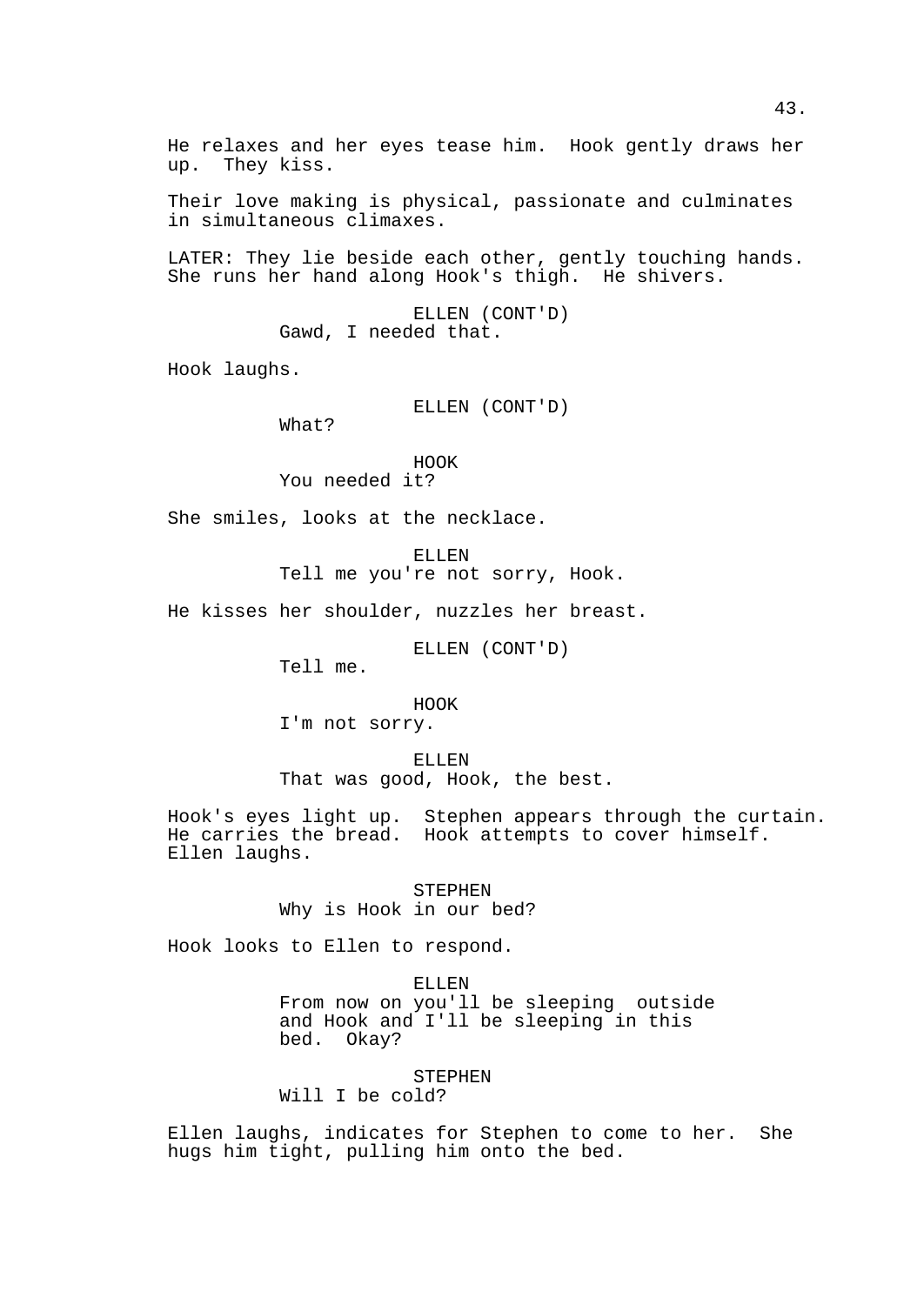He holds his watch out. Stephen's smile says thank you to Hook who leans over and ruffles his hair.

INT. HOOK'S BATHROOM - DAY

Ellen, naked, carefully places the necklace in its box. She wraps the box in tissue paper and puts it on a shelf. She looks at herself in the mirror, trusting what she sees.

INT. ARTHUR'S CABIN - DAY

Arthur slowly opens the door of his darkened cabin to be greeted by Ellen. Her smile says it all for Arthur.

> ARTHUR It was bound to happen.

She enters, looks around, notices a bowl of chopped meat by the door. Arthur attempts to tidy. She picks up the photo of the Aboriginal in WW2 soldier uniform, puts it back.

> ELLEN Don't. I like how it is.

Arthur stops tidying.

ARTHUR He has that effect on people, doesn't he?

ELLEN Tell me about him.

Ellen removes a book from a makeshift bookcase.

ELLEN (CONT'D) Does he read? Borrowed anything?

ARTHUR

A couple of things. The Arab one, Lawrence. Couple of things on ancient building.

ELLEN

He read them?

Arthur shrugs.

ELLEN (CONT'D) He say anything about them?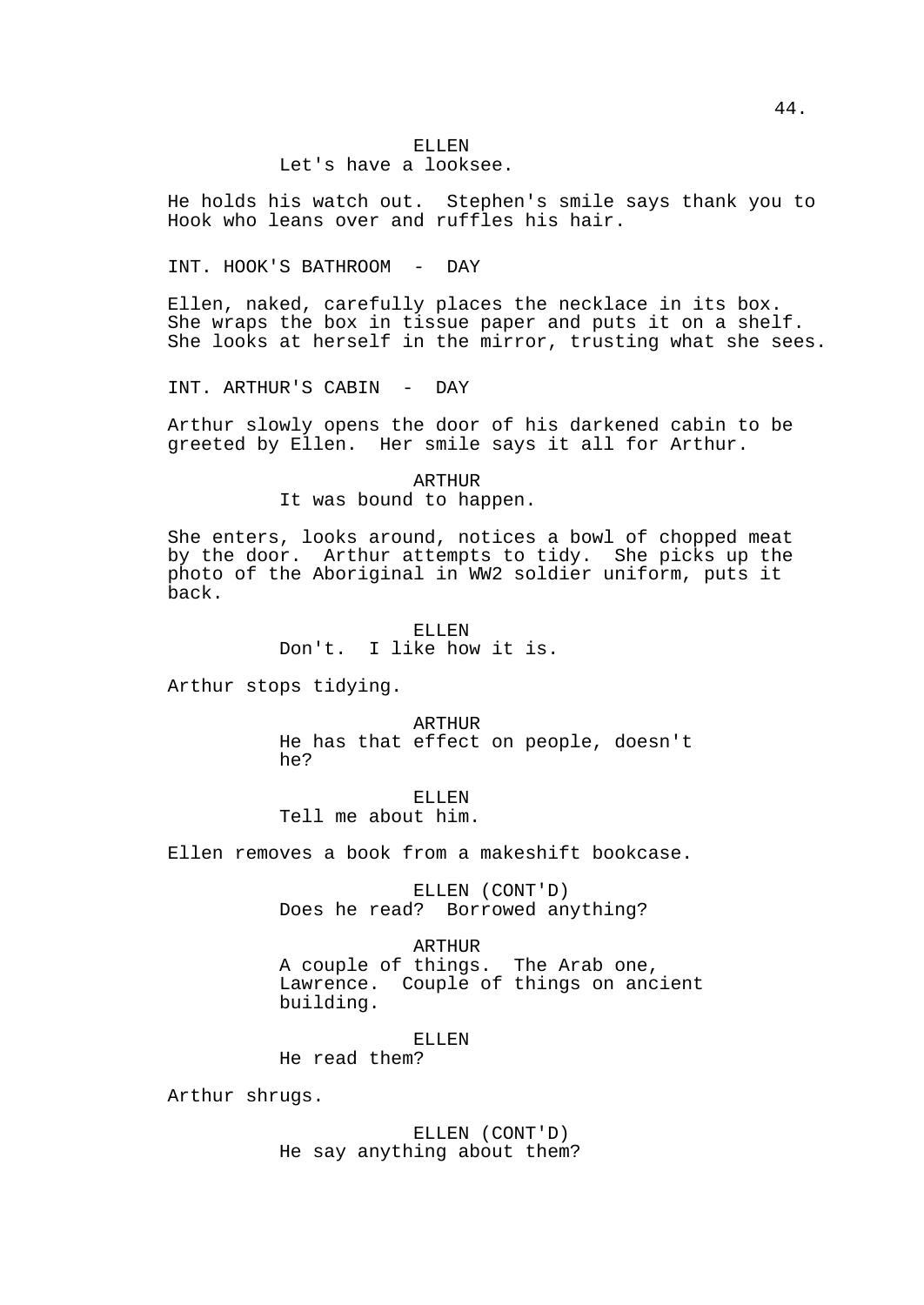### ARTHUR

Nothing much.

ELLEN

I want to know, Artie. He's such a hard man to know.

ARTHUR He said something when he returned Lawrence.

Ellen picks up the binoculars.

ELLEN

What?

ARTHUR (thinking) Beware the courage of the coward.

ELLEN Who do you think he was he talking about?

Ellen stands in the open doorway, looks through the binoculars at Hook's house. She sees Hook piggybacking Stephen around the pond.

> ARTHUR (miming a rifle shot) Dunno, really. He won the Queen's Bisley you know. Gave the medallion to a spectator.

There is a disturbing screech. Ellen jumps in fright. Arthur laughs, grabs the bowl of chopped meat.

EXT. ARTHUR'S CABIN - DAY

Arthur puts the bowl at the edge of the bush. A Tasmanian devil, the size of a small dog, appears. Ellen moves. The devil snarls at her, revealing a facial tumor. Ellen is horrified.

> ARTHUR White man's disease.

The devil chomps into the meat.

INT. HOOK'S HOUSE - NIGHT

Hook puts an entire biscuit into his mouth. He is barechested by the fire. Ellen looks at the rifles on the wall. She takes the .303 down.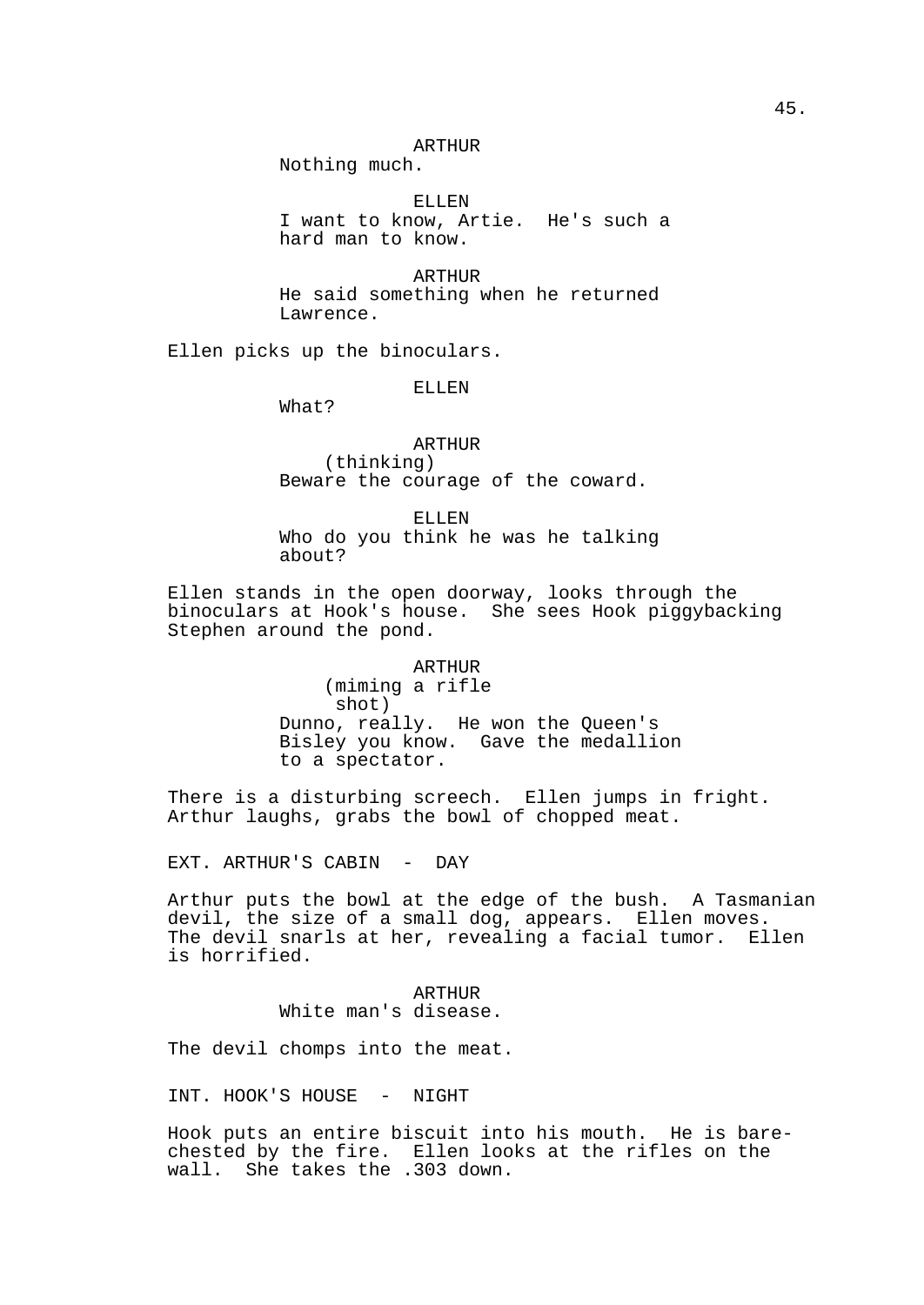HOOK

Belonged to my Old Man. I put the scope on. He wouldn't have approved. "If you can't hit something with open sights you deserve to miss!"

She returns the gun to the wall.

ELLEN Tell me about the war, what it did to you?

Hook laughs to himself.

HOOK That little bastard.

Ellen smiles.

HOOK (CONT'D) You'll only wanta go.

ELLEN

Maybe, but I'll wanta go if you don't tell me.

HOOK

They trained me. It was all I knew. A few things happened...and I realised the only ones you could trust, depend on, were the men you'd trained with, fought with. In them there was comfort...not a lot mind you...but the only comfort you had...And then when it's all over you're thinking of getting out of the army...Well, Jesus, it's a new world out there, isn't it? And it's filled with strangers, people you distrust...It's frightening... and I mean frightening...People don't understand you...You're an embarrassment to them. For all kinds of reasons...and they look at you as if you're wounded...

ELLEN

Is that where you got this?

She runs her finger across the scar on his stomach.

HOOK

Never felt that...but I felt the other stuff, every bit of it. So I get this brilliant idea. I'll stay in the army, their army. I'll stay in their fucken army!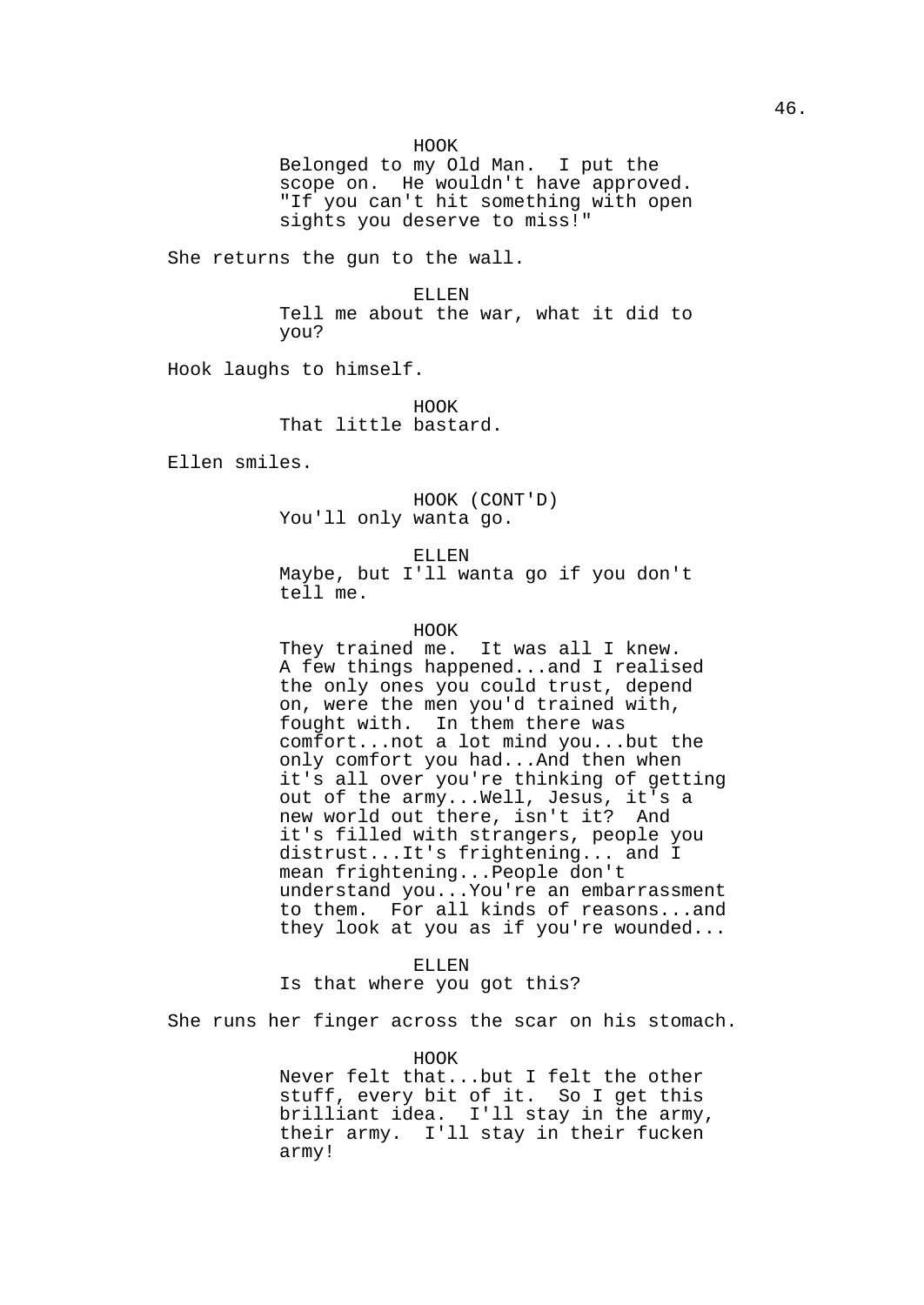She puts her fingers across his mouth but he pulls away. His voice increases in intensity.

> HOOK (CONT'D) Because you're safe. You're among your own kind. They made you into the perfect killing machine.

She is shocked.

HOOK (CONT'D) The most efficient killing machine on earth...and when it's all over the last thing it wants is what it's bloody created!

She overcomes her horror and hugs Hook.

INT. HOOK'S BEDROOM - NIGHT

Naked, they make love, rolling and turning. At times Hook seems in a trance but she cups his face and kisses him to excitement. She runs her tongue across his scar. He writhes in pain, his arms above his head.

EXT. BOTTOM OF BLUE HILL - DAY

Hook, Ellen and Stephen walk through the rich, verdant undergrowth at the foot of Blue Hill. It is untouched and spectacular. Ellen has her hair braided with green fern. She is euphoric. Hook has his rifle slung over his shoulder.

Hook looks across the valley to his house.

Ellen gallops like a wild filly among the tall ferns, in and out of the spectacular hardwoods. Hook watches her admiringly.

They come upon enormous Mountain Ash trees. Hook, Ellen and Stephen join hands round the circumference of a tree but can only cover one third of the tree trunk.

Further into this temperate rainforest, among the myrtle and ferns a dream-like mist arises from a natural stream. Ellen, walks naked into the stream. She submerges fully, arising in slow-motion with water cascading rainbow-like from the arc of her hair. Hook, naked, joins her, shivers as he submerges. Stephen watches, giggling.

Ellen stands at the edge of the stream. She covers her entire body with mud. Her eyes glisten through her facepack as she exfoliates herself with the mud.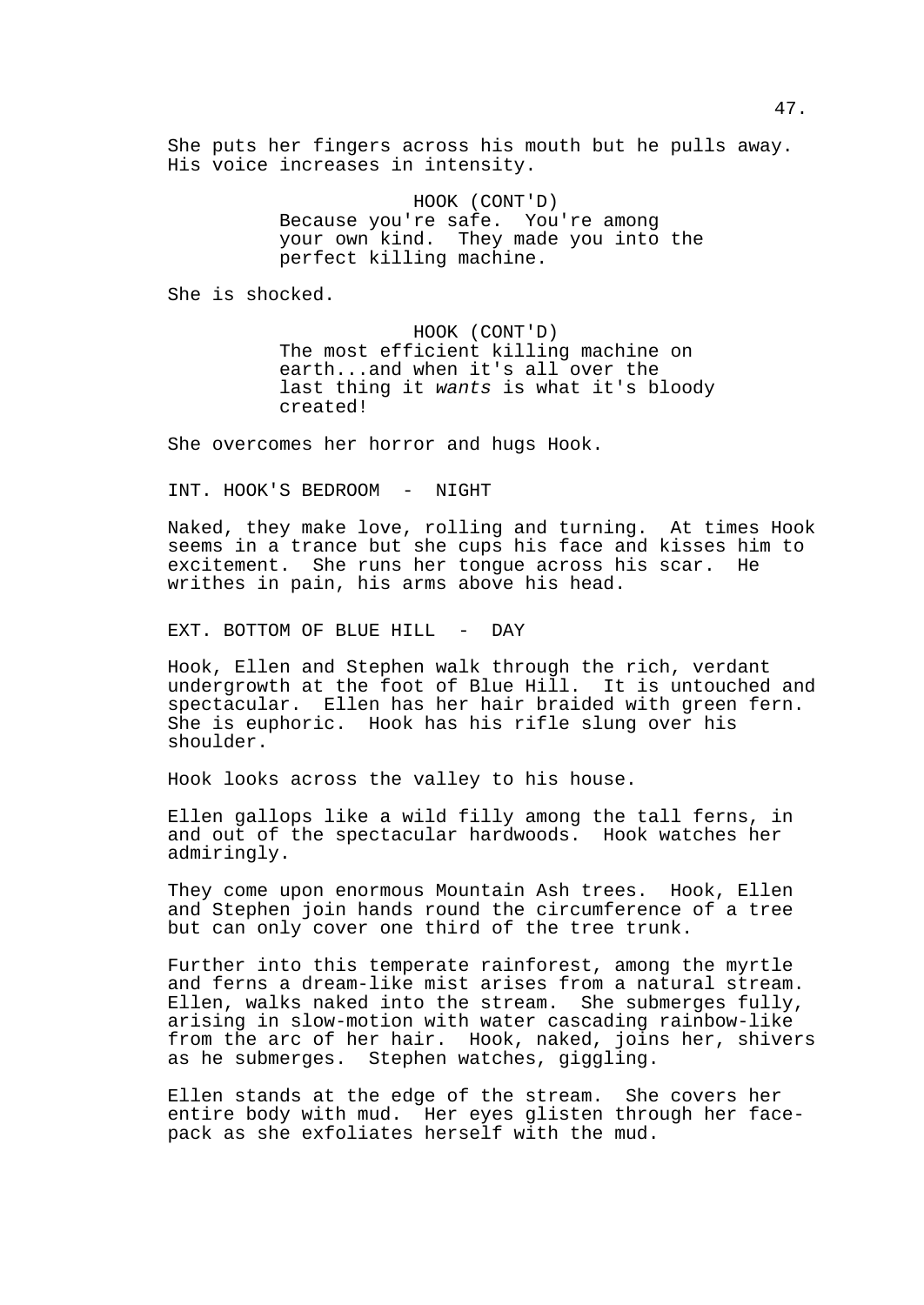EXT. HOOK'S HOUSE - DAY

Hook chops wood. Ellen parks the ute outside the front door. Stephen jumps from the ute and hops into the back, grabs a box of live chickens. Hook is not exactly excited.

> ELLEN We can have free range eggs.

HOOK They're bloody chickens!

ELLEN

They'll grow.

HOOK Where are we gonna put them?

She playfully hits him. He relents when he sees Stephen cuddling one.

> STEPHEN I'm calling this one Hook.

EXT. HOOK'S HOUSE, BACK SECTION - DAY

Hook and Ellen build a chook pen from chicken wire and scrap timber. Stephen watches over the box of chickens.

LATER: The pen is completed. Stephen releases the chickens from the box. Ellen hugs and kisses Hook.

Arthur appears carrying two loafs of bread, notices the bum-feathers of the chickens.

> ARTHUR They're bloody roosters, mate.

Hook is mortified.

INT. MONSON'S 4WD - DAY

Monson, in his car outside the Hardware Store, watches Hook, Ellen and Stephen get in the ute.

Monson observes them as they drive past.

Arthur wheels his barrow containing pine cones and metal spikes down the lane next to the hardware store.

EXT. 4WD - DAY

Monson jumps out.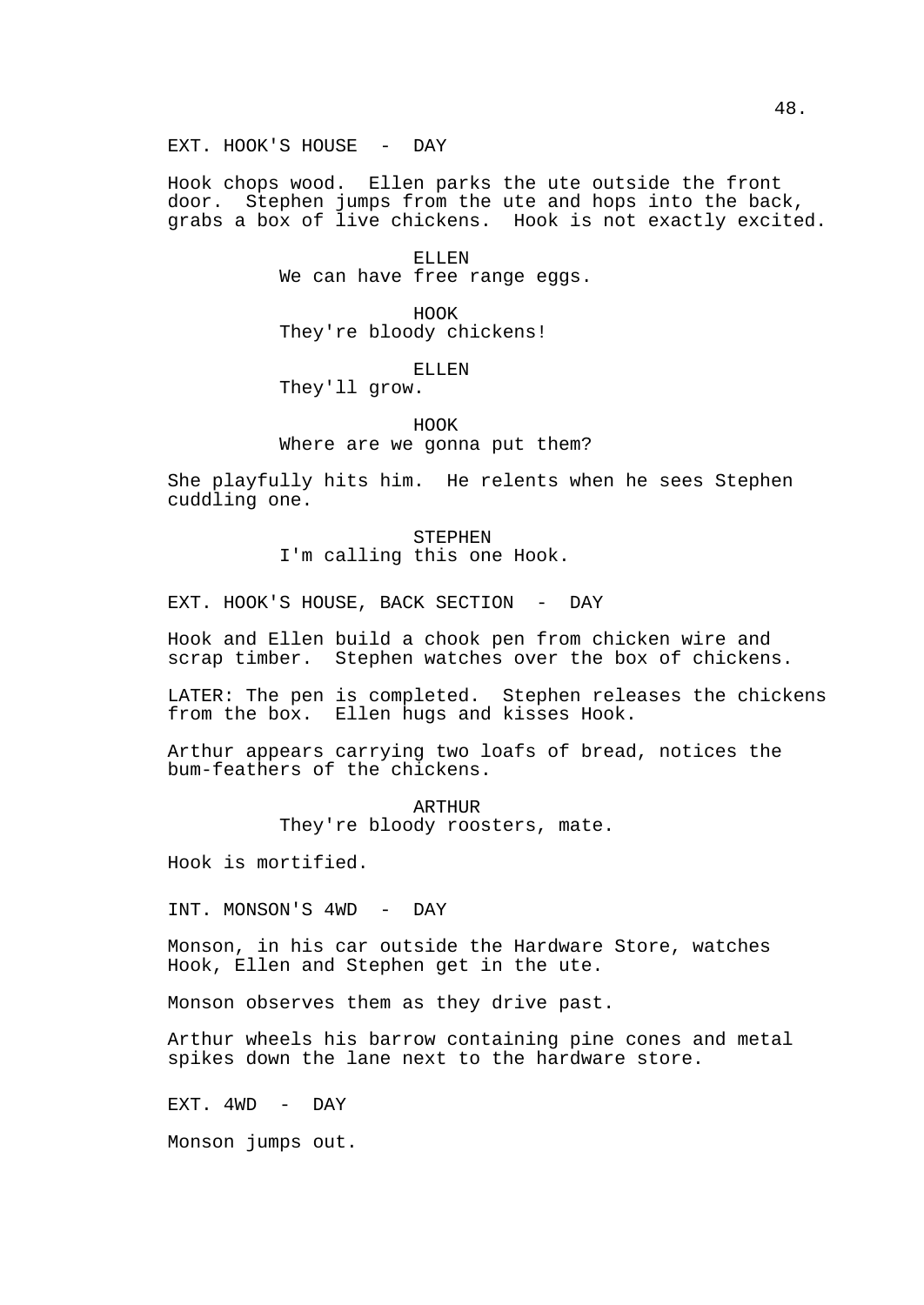Arthur picks up a pine cone.

MONSON (CONT'D) The fucken spikes?

ARTHUR

I sell them.

# MONSON

Who to?

Arthur ignores Monson.

EXT. HARDWARE STORE, BACKYARD - DAY

Arthur puts pine cones in the burning drum, warms his hands. TIMLIN, a driver for the hardware store, appears next to him.

### TIMLIN

Artie?

Arthur smiles.

TIMLIN (CONT'D) There's some spuds out the back. Help yerself.

ARTHUR

Thanks, Kevin.

Arthur wheels his barrow towards a back shed. Monson, grinning with amusement, blocks his path.

> MONSON So, are yer gettin' any?

Arthur doesn't answer.

MONSON (CONT'D) The flue-bum. Yer getting up her or what?

Arthur turns his barrow around and heads off. Timlin blocks him.

> MONSON (CONT'D) Doesn't the old cunt put yer in the wack up?

Arthur halts.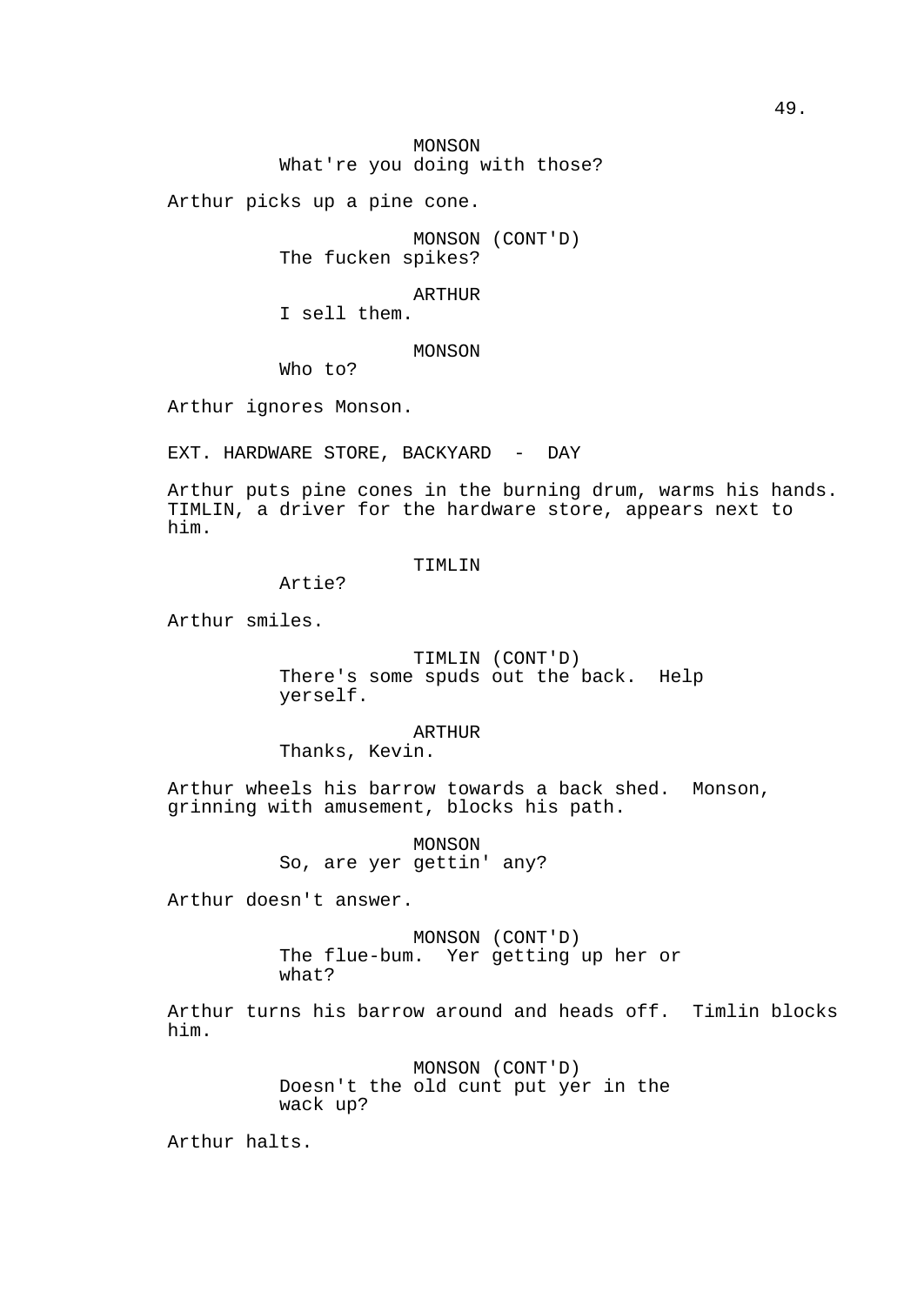### MONSON (CONT'D) Black gristle not good enough for the slut?

Arthur, uncontrollably launches himself at Monson, who deftly steps to one side and smashes Arthur to the side of the face. Arthur falls to his knees, struggling to remain conscious. Monson savagely kicks him in the stomach and ribs. Timlin watches.

> MONSON (CONT'D) I'll give yer have a go at me, yer black turd!

Monson grabs Arthur by the throat, squeezes so hard that Arthur blacks out. Timlin attempts to pull Monson away. Monson pushes Arthur to the ground, where he remains unconscious. Monson continually kicks him.

> MONSON (CONT'D) You remember this, cunt, I'm giving you yer life back. Understand that, yer black cunt!

Monson kicks the barrow over. The few remaining pine cones spill out.

INT. HOOK'S HOUSE - NIGHT

Hook and Stephen sit at the table. They have finished their evening meal. Ellen prepares coffee. Stephen reads a kid's book. She brings the coffee to the table, then produces a new bottle of Scotch. Hook's eyes light up. He opens the Scotch but only pours a fraction into his coffee. Ellen's eyes question.

> HOOK Don't need it any more.

Ellen stares unemotionally at the bottle.

HOOK (CONT'D)

What?

She indicates nothing. Hook looks questioningly at her.

ELLEN Just something someone accused me of. They were right but I've never felt happier.

Smiling, she pours more whisky into Hook's cup.

HOOK

What's say tomorrow we get ourselves some meat?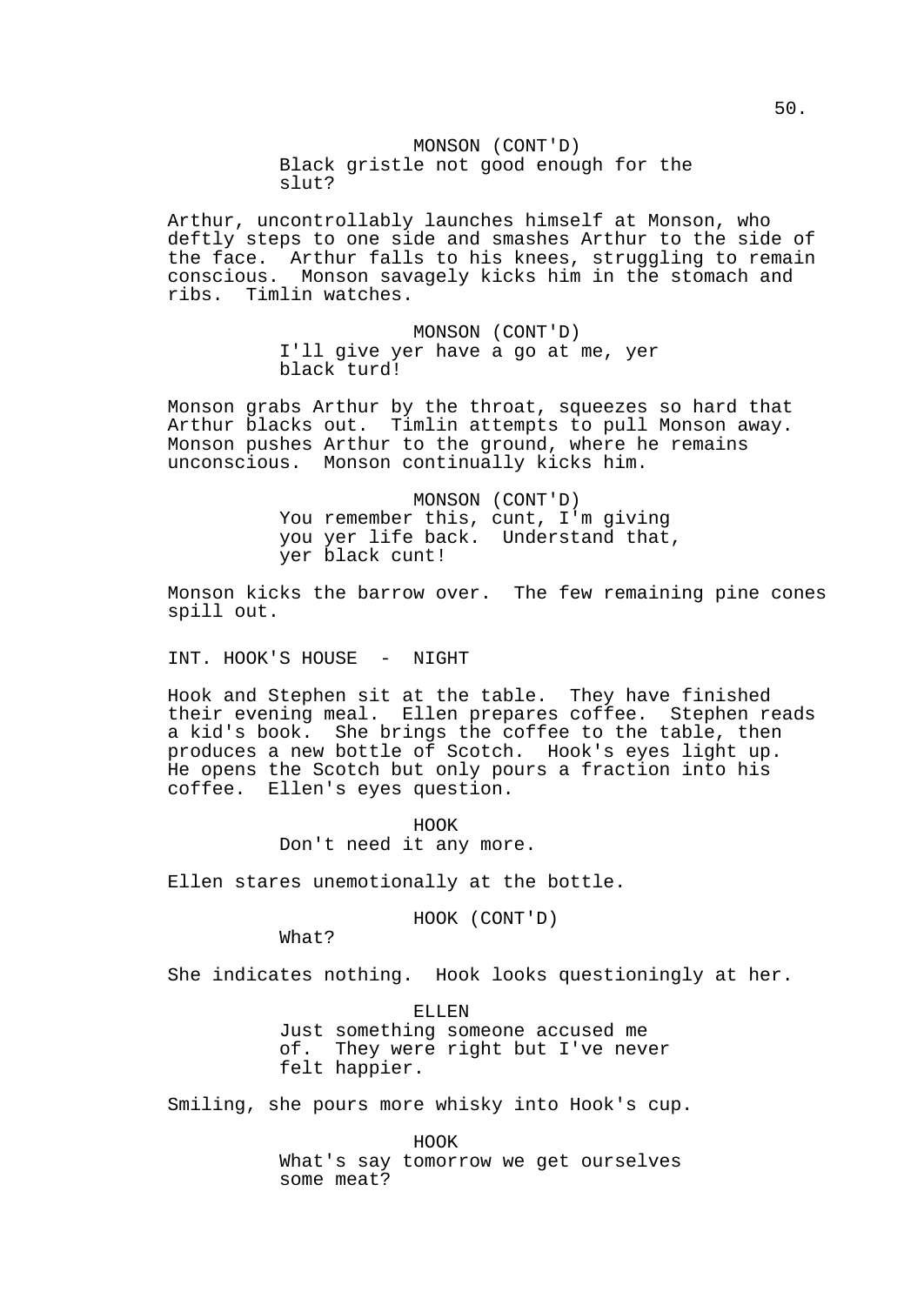### STEPHEN

Yeah.

Ellen raises an eyebrow. Hook squeezes Stephen's bicep.

HOOK Protein. Gotta build those muscles up for carrying school books.

They look at Ellen. She nods acceptance.

EXT. BOTTOM OF BLUE HILL - DAY

Hook, Ellen and Stephen walk through the lush undergrowth. Hook sees a wallaby in the distance, removes his rifle, aims. Ellen steps in front of him. He slowly lowers the rifle. She smiles, moves away. He quickly aims and fires.

Distraught she covers her ears. Hook walks in the direction of the shot.

LATER: Hook is nearing where the wallaby was. A distraught Ellen runs ahead. Stephen walks behind Hook.

Ellen searches unsuccessfully for the wallaby.

Hook holds up a dead fox. Ellen laughs, runs and hugs him.

LATER: Hook carries the fox and two dead rabbits. Ellen heads up the mountain, looks for Hook to follow.

> HOOK (indicating Stephen) Too dangerous.

Ellen, realising it's not a good idea to go up the mountain, takes Stephen's hand. They continue skirting the bottom of Blue Hill.

EXT. BLUE HILL, BOTTOM, OPPOSITE SIDE - DAY

They approach the bottom of the other side of Blue Hill. Hook has Stephen on his shoulders. Ellen walking twenty meters ahead notices smoke rising.

She runs, stops, devastated, clutches her head.

Hook, realising something is wrong, hurries to her.

The entire back of the mountain has been clear felled. Mounds of debris are ready to be mulched into trucks. Other mounds are smoldering.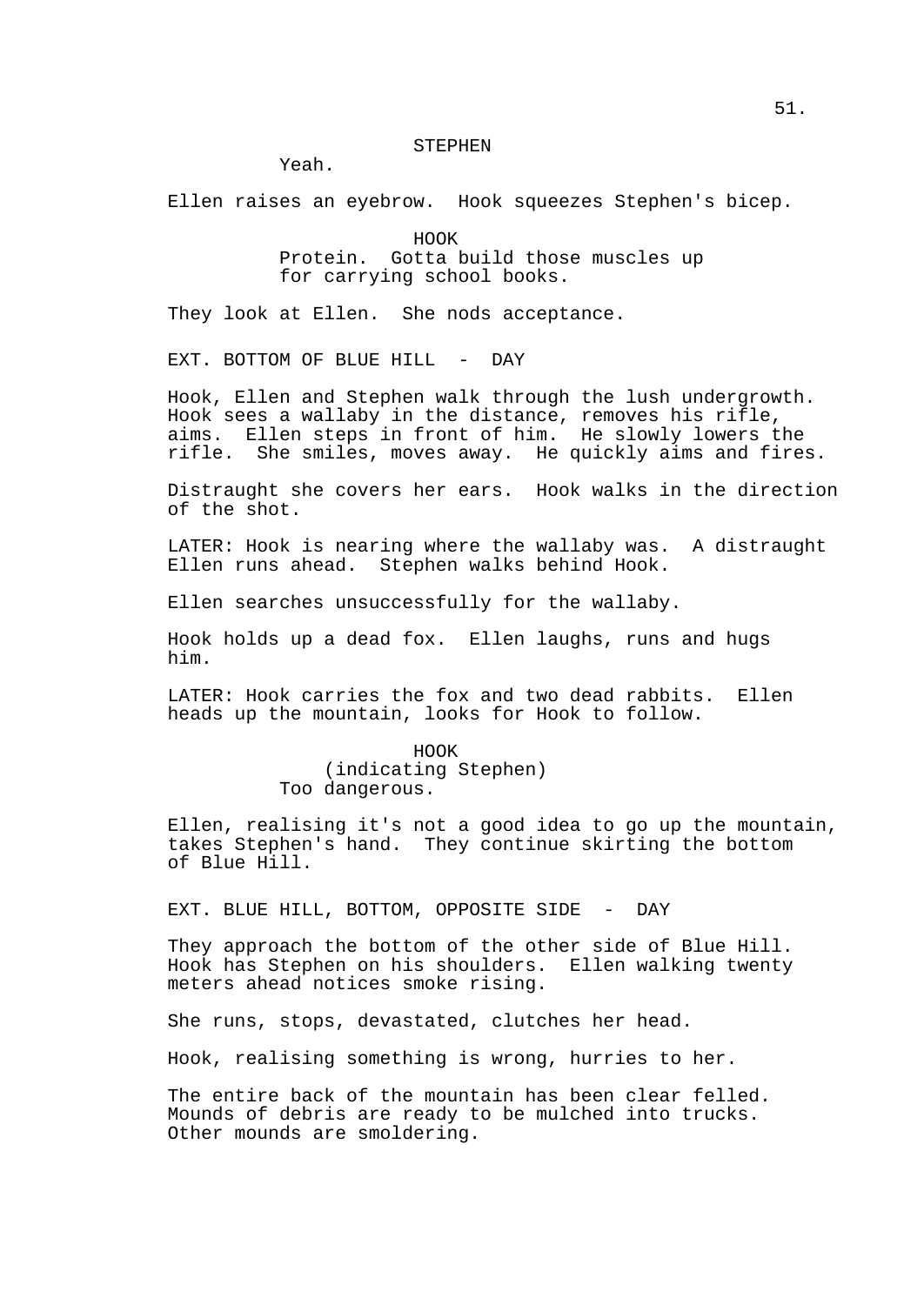WORKERS throw debris onto the biggest fire. Monson is in a truck being filled with mulch from a mechanical mulcher.

Ellen runs hysterically through the work area. The Workers angrily indicate for her to get out.

Ellen sprints past the workers, running through the clearfelled land.

Exhausted, she falls to the ground, rolling over and over in the muddy soil, her face covered in soil, creating a darkened mask.

Hook removes Stephen from his shoulders, drops the rifle and rabbits. Ellen moves towards the rifle. Hook moves it away with his boot. She turns in the direction she was running. We are confronted with acres of newly planted pine trees.

Hook, Ellen and Stephen return through the Workers. Hook has his arm round Ellen. Stephen follows carrying the rabbits. Monson leers at Ellen from his truck.

> WORKER 1 You're trespassing, you know!

WORKER<sub>2</sub> This is a no shooting area, Pal!

WORKER 3 We're sorry if it upsets you, darling, but this is our livelihood.

Ellen turns to respond, but Hook clutches her tight preventing her. She pulls away from Hook, confronts the Workers.

ELLEN

We people are guilty of what we've done and what we've failed to do. And saying sorry is a bit irrelevant, don't you think?

The Workers look at each other confused. Suddenly Monson's truck screams past, almost touching them. We pull up to see the entire back side of Blue hill has been clear-felled.

INT. HOOK'S UTE - DAY

Hook drives slowly. Ellen holds Stephen, but, with her mud streaked face, gazes at the passing forest. Tears stream down her face creating white rivulets.

LATER: The ute approaches the bottom of Hook's drive. When she sees the pine plantation at the bottom of Hook's property she sobs loudly.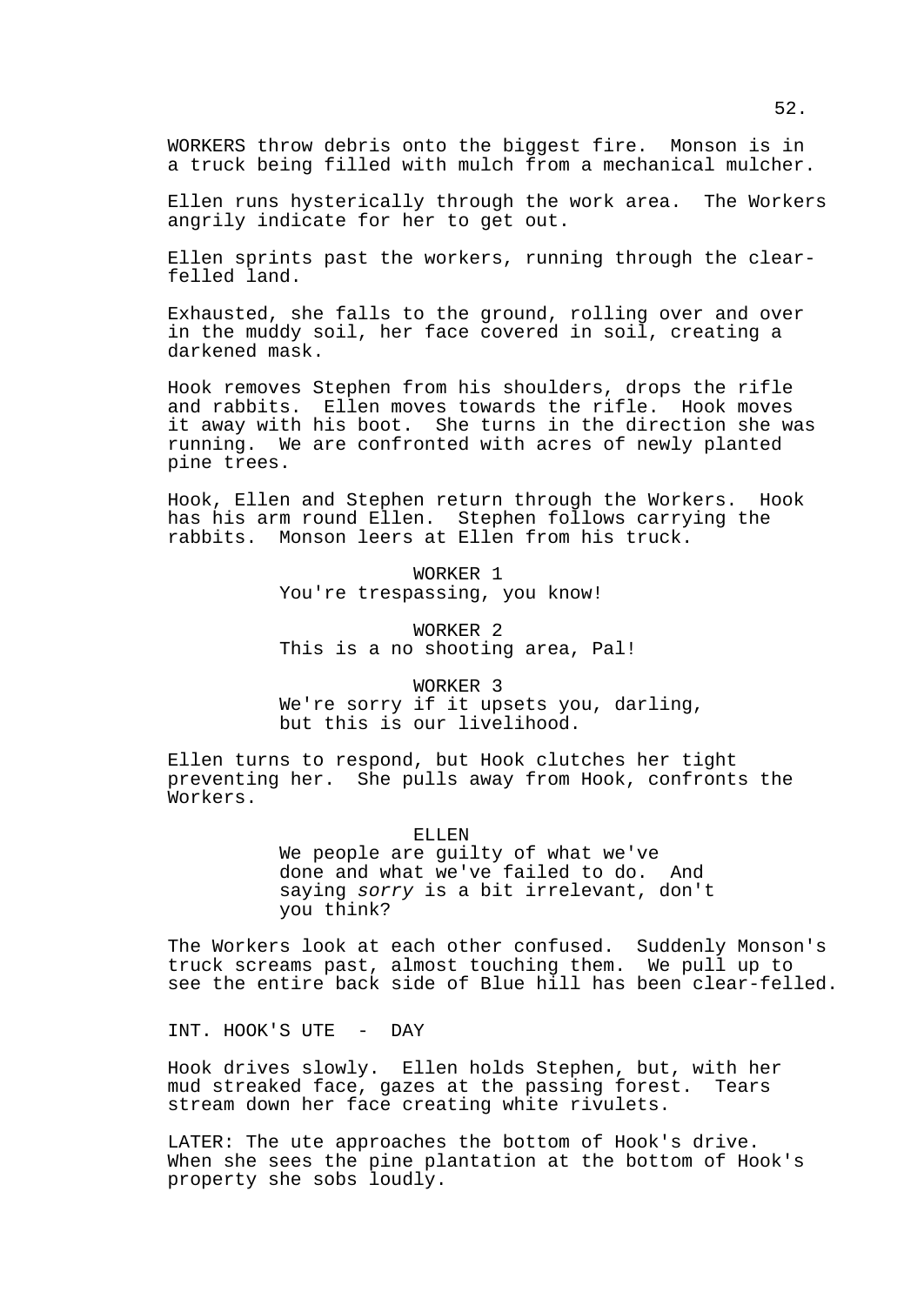Hook gently touches her thigh. She hugs Stephen.

ELLEN How do I explain it to him when it's all gone?

INT. HOOK'S HOUSE - NIGHT

Stephen sleeps on the couch. Hook cleans the mechanism of his rifle. Ellen reclines sullenly, glances at Hook.

HOOK

(quietly) When I said...the only ones I could trust were the ones I trained with and fought with...I should've added they trusted me... I got them all...

ELLEN That's bullshit, Hook! Bullshit!

HOOK Those idiots with their banners are not going to stop anything!

Ellen laughs derisively.

ELLEN

I don't even own anything but I know it's my fight. Why'd you join the bloody army?

Hook refuses to answer.

ELLEN (CONT'D) You can't just let them destroy everything and do nothing.

Hook pushes the gun away.

ELLEN (CONT'D) (indicating stephen) I can raise him by myself...but he wouldn't have you. Those people on the blockade, Hook, they don't want anything for themselves.

HOOK

Don't they?

She remains silent.

HOOK (CONT'D) My men, they needed me...I got them all killed, every one of them.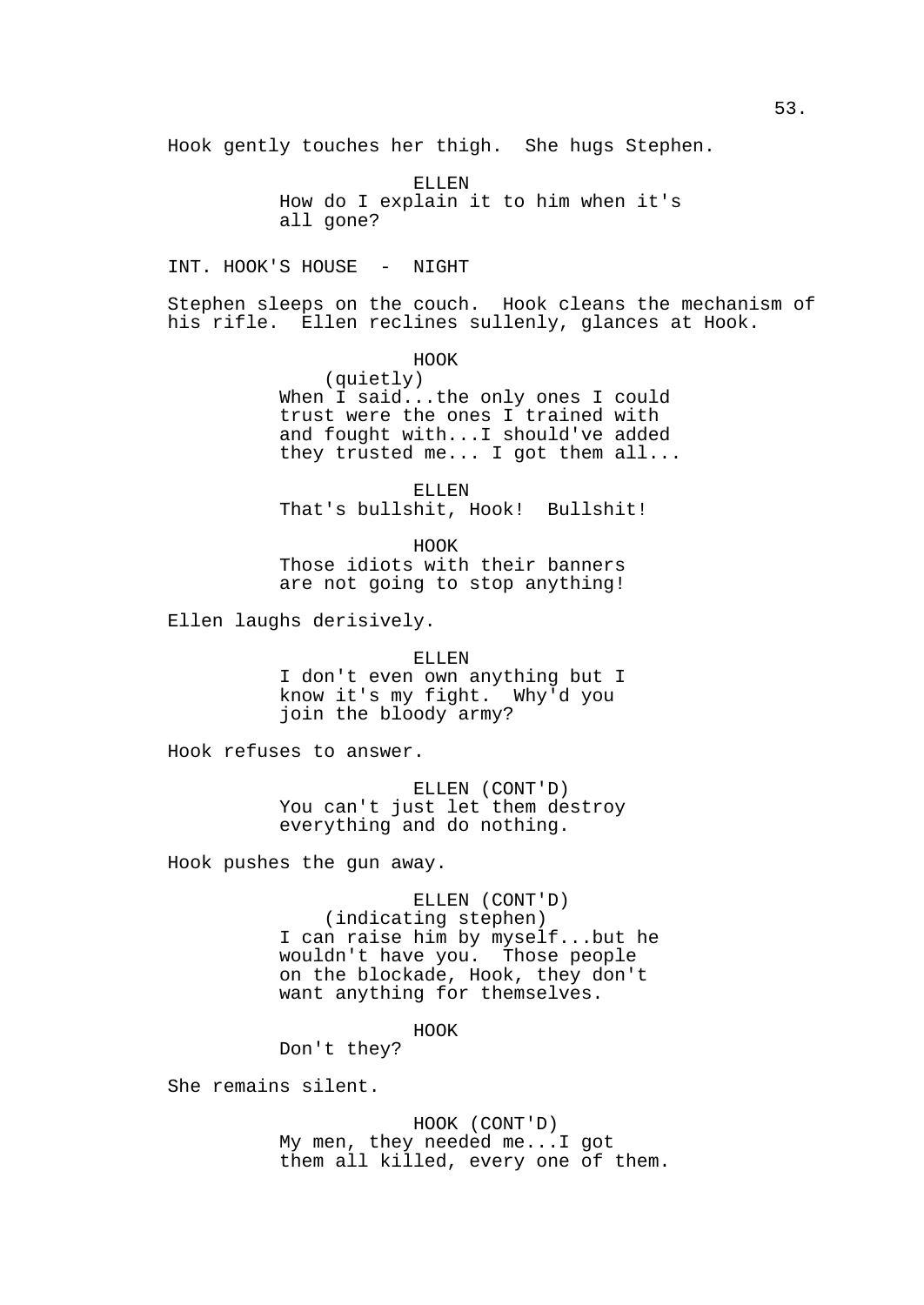Ellen weeds the vegie garden. Stephen, distressed runs to her.

#### STEPHEN

# Hook's sick.

Ellen races from the vegie garden.

EXT. CHOOK PEN - DAY

Ellen looks at Hook the chook sitting on eggs while the other chooks forage for scraps. Ellen smiles.

ELLEN

She's just clucky, darling.

LATER: Hook has made a wire cage, suspended two meters from the ground. Ellen and Stephen mournfully look at Hook the chook in the cage.

HOOK

It's the best cure in the world, guaranteed to work.

#### STEPHEN

How do you know?

Hook looks across at Blue Hill.

HOOK

Trust me, Son. It cured every complaint I ever had.

Ellen doesn't know whether to believe him or not. Hook walks away.

HOOK (CONT'D)

Carn.

INT. HOOK'S UTE - DAY

Hook pulls his ute up outside the Council Offices in Dulverston. Ellen and Stephen sit in the front.

EXT. HOOK'S UTE - DAY

Hook gets out of his ute. Ellen and Stephen follow.

INT. COUNCIL OFFICE - DAY

Ellen collects literature. Hook stands at a counter while PETRIE, 40, wearing a neat green sweater with gold scarf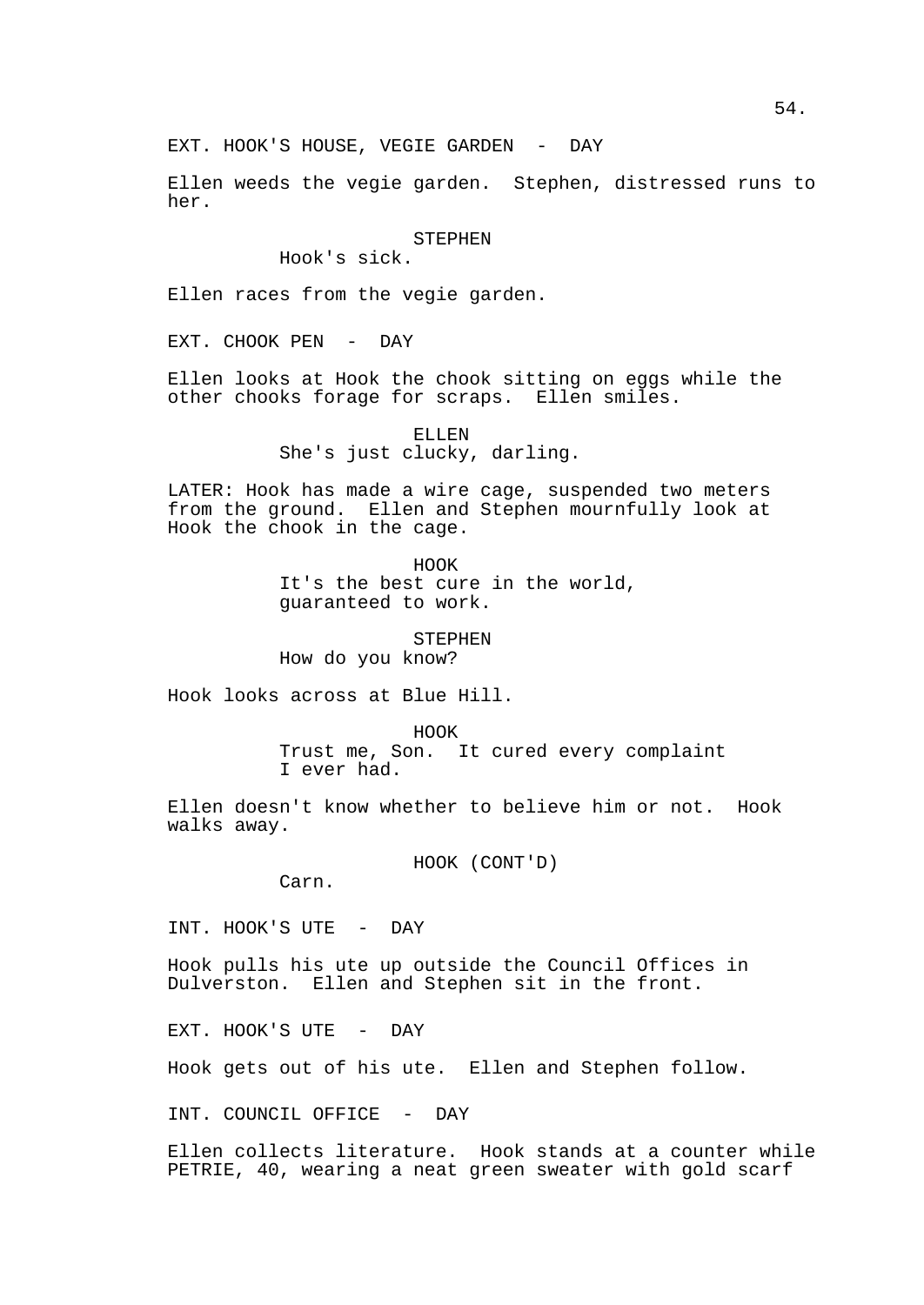and glasses, finishes what he's writing, files it and looks up at Hook.

#### PETRIE

Hmmmmm?

## HOOK

I'd like some information on the logging of Blue Bill and the pines they're planting.

### PETRIE

Blue Hill, hmmmmm? Yes that's in our jurisdiction. What would you like to know?

HOOK How come they're planting pines everywhere?

# PETRIE Yes, that would be our reforestation project. Ministerial approval. Bilateral.

HOOK

I couldn't care if it's bifocal! They're chopping down the forest and planting pines everywhere.

PETRIE Could perhaps, Sir, put his concerns on paper and forward them to us?

Hook laughs.

INT. HOOK'S UTE - DAY

Hook pulls up outside the Forestry Commission and parks at a forty-five degree angle. Other cars have parked parallel to the kerb.

INT. FORESTRY COMMISSION - DAY

Hook, Ellen and Stephen enter the Forestry Commission. Three WORKERS occupy separate desks. The walls are covered with forestry literature and huge photos of old growth forest. SILVIA, 35, politely responds to Hook's presence, but continually looks Ellen up and down.

> SILVIA Now, how can I help you?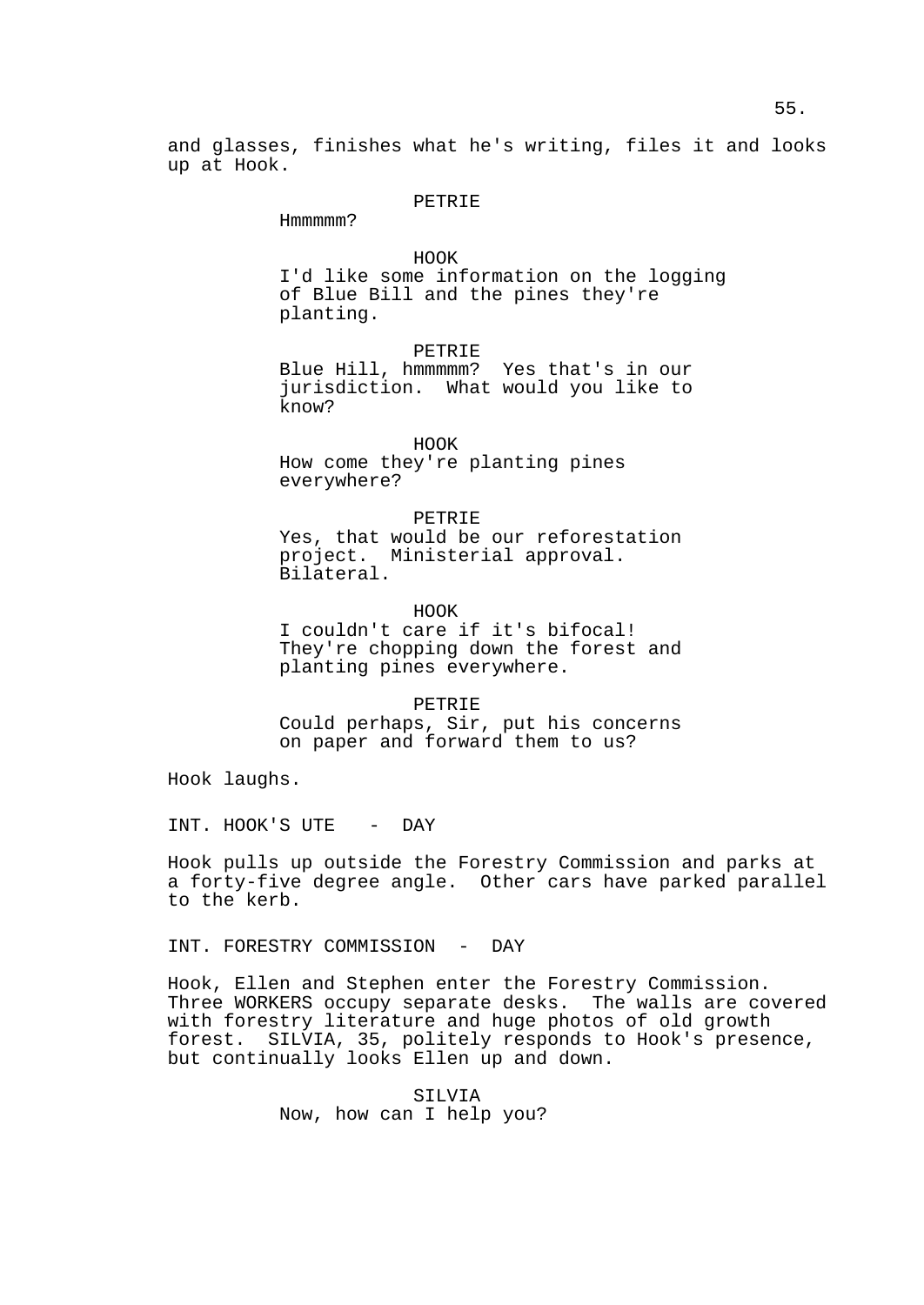HOOK You can start by telling me who's decision it was to log Blue Hill.

SILVIA

In respect to...?

### ELLEN

In respect to why anyone in their right mind would desecrate one of the most natural environments in the world and replace it with spindly European matchsticks.

The other Workers observe Silvia patiently explaining to Hook while ignoring Ellen.

# SILVIA All decisions to log undergo a thorough procedure. Applications for approval are presented to us for detailed assessment including environmental impact evaluation.

Ellen angrily turns away.

# SILVIA (CONT'D) Once we're satisfied they are forwarded to the relevant Minister for approval.

HOOK So it's your decision?

SILVIA No, it's the Minister's.

HOOK But you're the one who assesses it?

Silvia nods. Hook rolls his eyes for Ellen's sake.

### SILVIA

It would have been part of a strategic plan...

HOOK Did you bloody approve it or not?

SILVIA Um...is this in relation to a personal query?

HOOK

Too damn right it is. My property is directly opposite...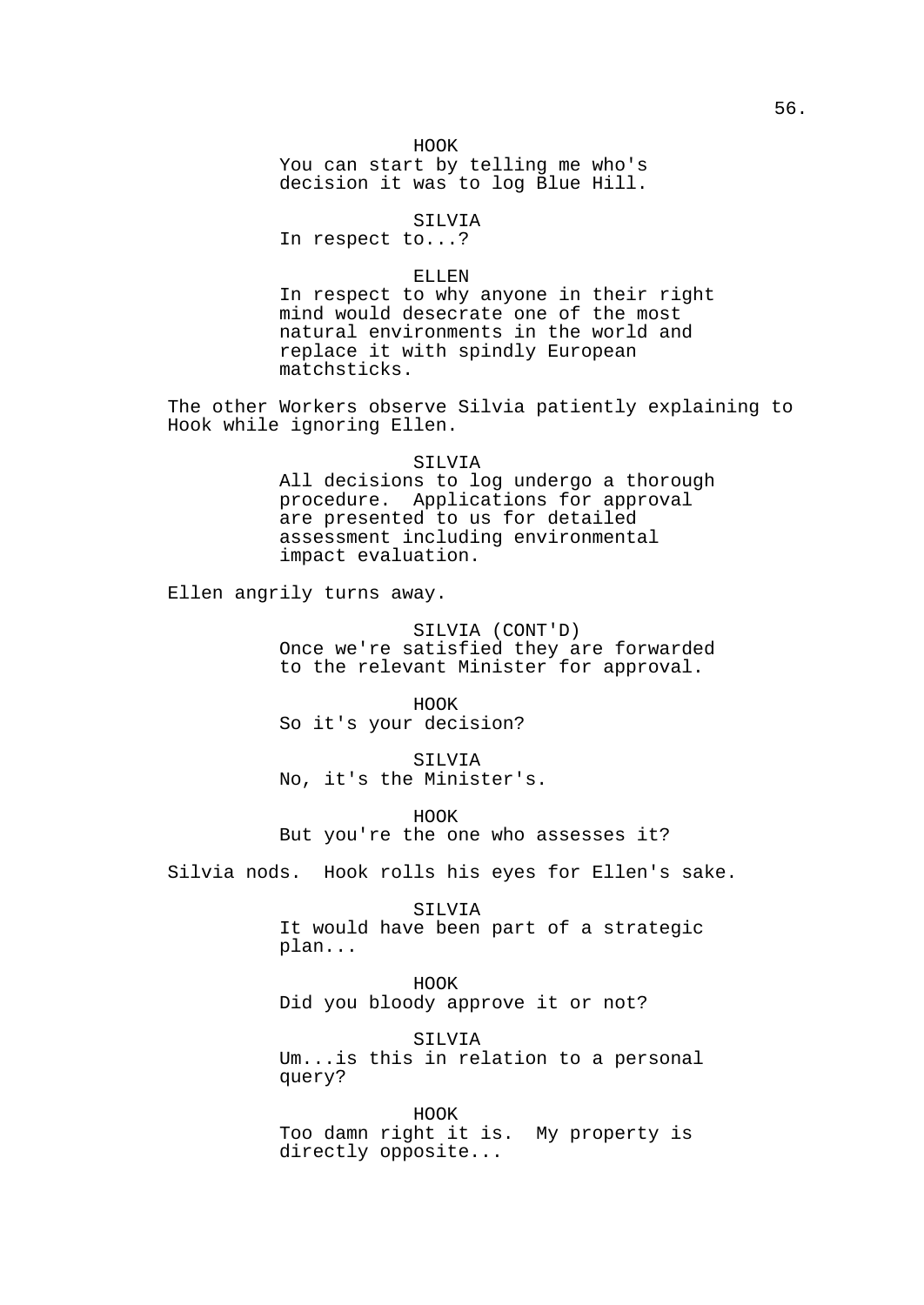Silvia reaches for a form.

SILVIA I'll just take your personal details.

Ellen leaves.

HOOK Can you stop logging Blue Hill until I can officially sort this out?

Silvia looks to the other workers

SILVIA Um, I'm afraid if the contract's been implemented...

HOOK I'll buy the contract out.

SILVIA That's not how it operates unfortunately.

HOOK Who can I see? Who's your OIC?

SILVIA I'm in charge here.

Silvia smiles almost triumphantly. Hook storms out.

INT. HOOK'S TUE - DAY

They silently drive past the protesters, who watch without acknowledging, except Gwen who waves.

LATER: Up ahead a wombat dawdles across the road. Hook slows to a crawl.

A loaded truck zooms over the horizon, straight over the wombat. Ellen screams hysterically. Hook screams at the truck to stop, but unaware of the wombat it speeds past.

EXT. HOOK'S UTE - DAY

Hook jumps from the ute.

The wombat is in the throes of dying. Hook turns on the spot in circles.

Ellen, still hysterical in the ute, smothers Stephen.

HOOK Shit! Shit! Shit!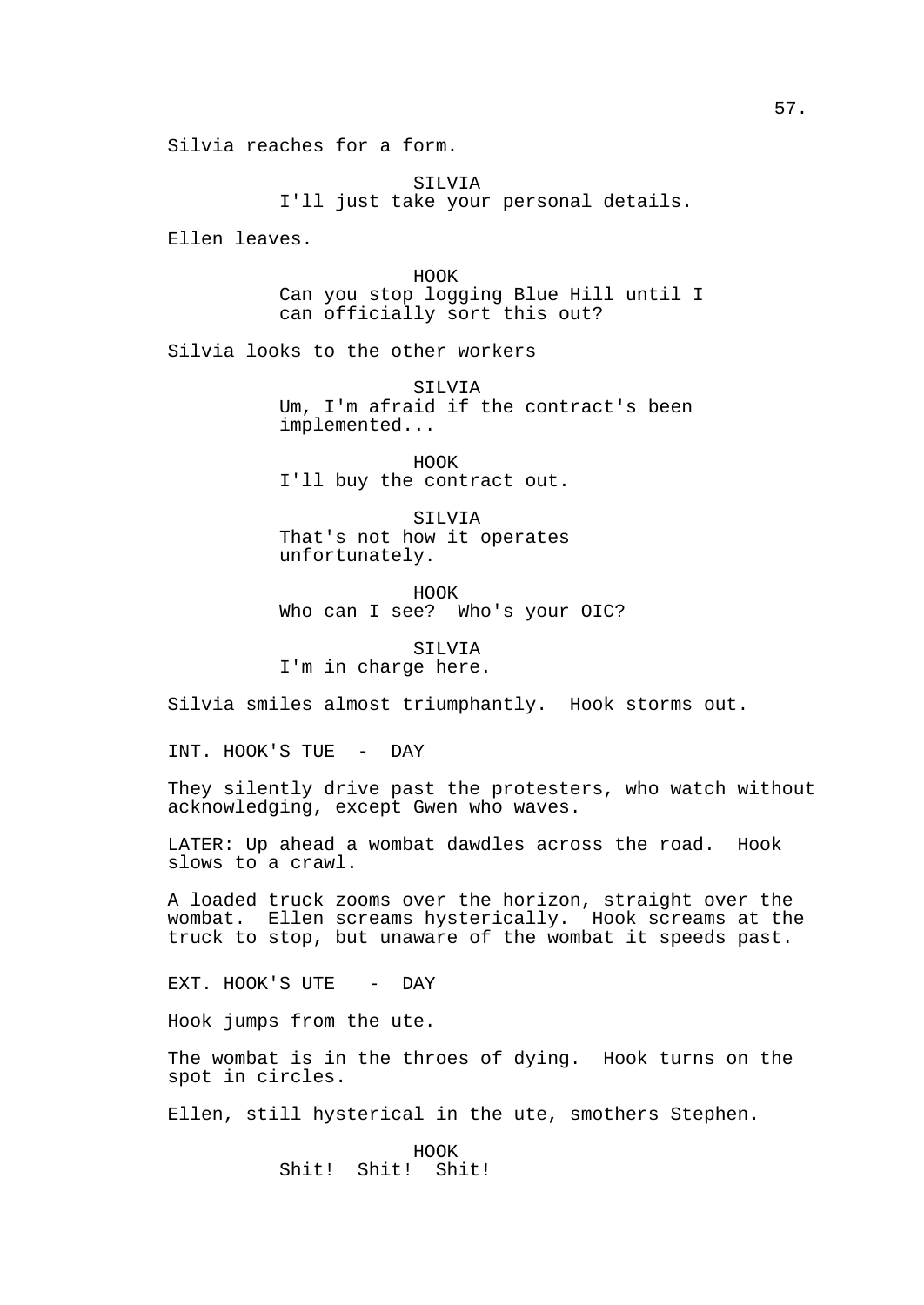INT. HOOK'S UTE - DAY

Ellen sobs.

STEPHEN What's wrong, mummy?

A gunshot jolts them.

INT. FORESTRY COMMISSION - DAY

Hook, with the dead wombat across his shoulders, kicks the door to the Forestry Commission open. He runs into the office and heaves the dead wombat at the three office workers. It crashes over their desks as they scramble for cover.

> HOOK Do the paper work on this, you bastards!

Ellen, in the doorway, is shocked.

INT. HOOK'S UTE - DAY

Hook speeds. Ellen, arms tightly folded, gazes out the window. Stephen sits silently in the middle. Hook, aware Ellen is disturbed, slows to a safe speed.

Hook sneaks a glance at Ellen. She breaks into a grin. Hook roars laughing.

EXT. ARTHUR'S CABIN - DAY

We see Arthur from behind. He sips a mug of tea and looks at Blue Hill. Smoke flows from his chimney. Stephen creeps up behind him.

### STEPHEN

Boo.

Arthur doesn't react. Stephen moves in front of Arthur who is struggling to breathe.

> ARTHUR (painfully) I knew it was you.

Stephen's broad smile immediately disappears. Hook and Ellen, approaching, are aware of Stephen's reaction. The ute is parked in the background. Arthur agonisingly lifts his arm and ruffles Stephen's hair.

Hook angrily turns away when he sees Arthur's face. Ellen gasps.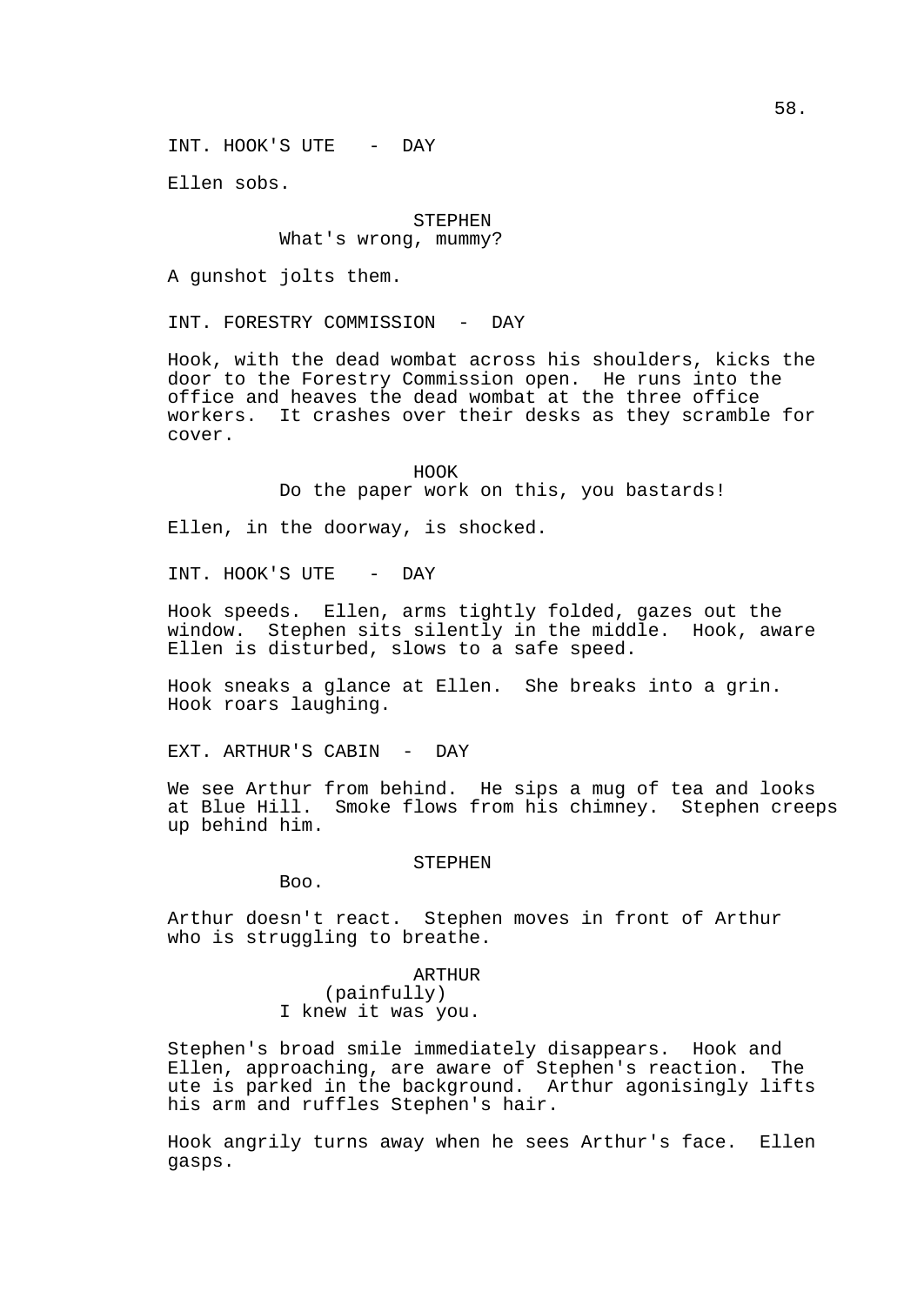Ellen goes to gently touch Arthur who winches away.

ELLEN What happened, Artie?

ARTHUR Gettin' old. Slipped down one of them, you know, bloody devil holes.

Hook angrily kicks the dirt.

ELLEN We've gotta get you to hospital.

Arthur forces a laugh.

ARTHUR I'm okay. It only the pain that's hurting.

ELLEN At least come inside, into bed.

ARTHUR

It's easier to stand. Us black fellows we're used to standing. Bloody white fellows pinched our seats.

Arthur attempts to stand with one leg bent with the foot resting on the opposite knee. Hook looks Arthur straight in the eye.

HOOK

Who was it?

Arthur looks at the ground.

HOOK (CONT'D) I'll find out.

He turns around and screams at the Mountain.

HOOK (CONT'D) I'll find out. You hear me?

Ellen is surprised at Hook's reaction. Arthur attempts to smile for her benefit.

HOOK (CONT'D)

Drop 'em.

Arthur, embarrassed, awkwardly shifts his weight from one foot to the other.

> HOOK (CONT'D) Drop your pants.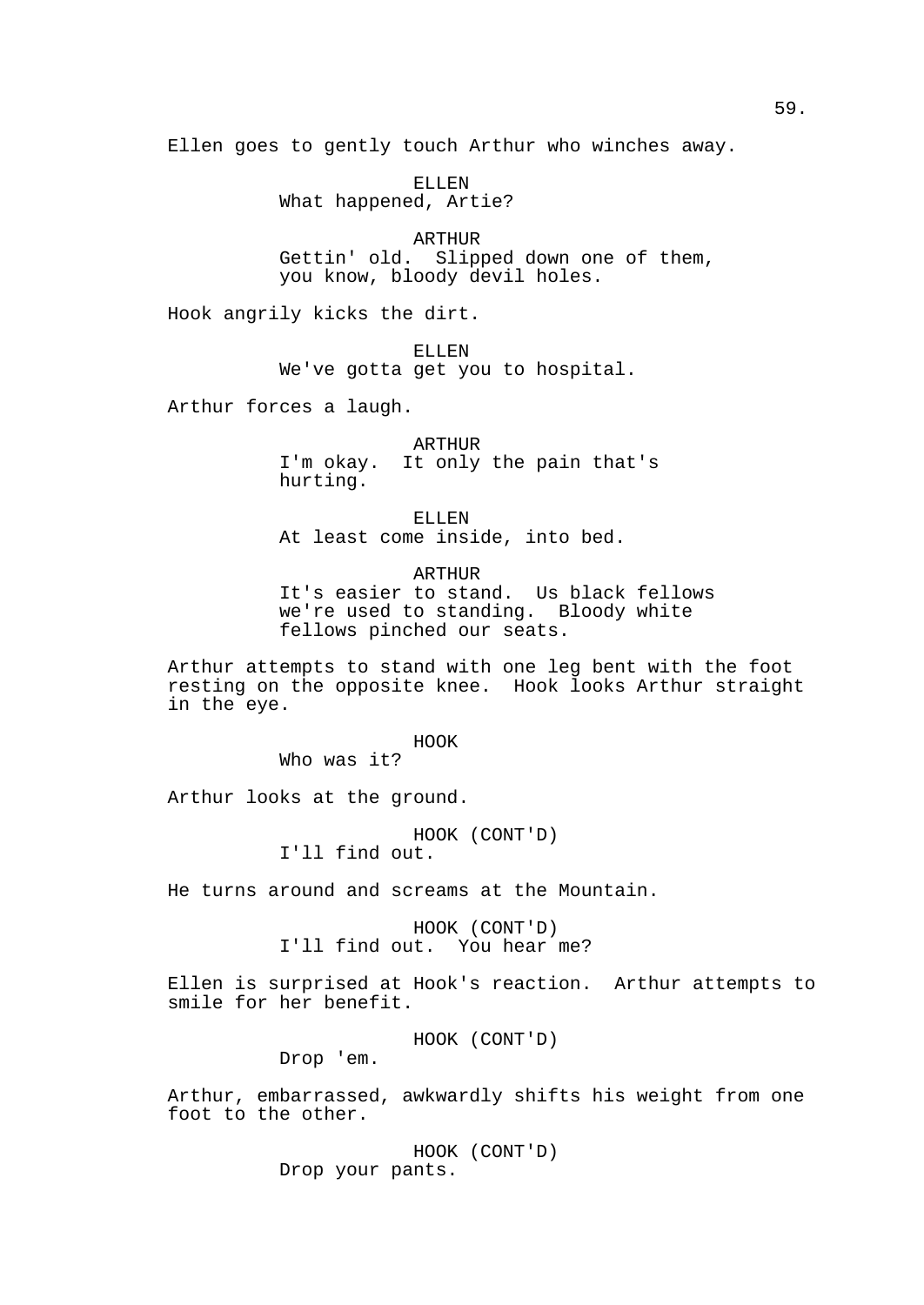Arthur loosens his belt. His patched dungarees fall to his boots. Ellen conveniently walks Stephen to the cabin. Hook gently removes Arthur's jumper and shirt. Arthur's body is black and blue.

Hook firmly but lightly runs his hands over Arthur's body. Arthur winches but says nothing. Hook follows the tendons to the muscle origin and runs his fingers along the muscle. He prods and presses Arthur's ribs. Arthur gasps for breath.

Hook looks closely at Arthur's face, his blackened eye and cut lip.

Ellen returns with cups of coffee.

HOOK (CONT'D) You'll live. Two broken ribs, maybe three, but the rest is superficial. We'll strap 'em. You'll be frightening wallabies in no time.

Arthur painfully takes a cup.

HOOK (CONT'D) They said something about me, didn't they?

Arthur doesn't respond.

HOOK (CONT'D) Put the fire screen up. We're going to our place.

Hook grins at Ellen.

HOOK (CONT'D) Rabbit stew and bacon. And some bloody whisky for our coffee.

INT. HOOK'S HOUSE - NIGHT

They have eaten and sit around the fire. Stephen sleeps. Arthur half sits, half lies on cushions.

Ellen tunes her guitar, sings Leonard Cohen's, Last Year's Man.

Hook hands Arthur a mug of coffee. Hook pours whisky into an empty coffee cup, skoals it, refills it then attempts to put whisky into Arthur's cup. Arthur puts his cup aside. Hook skoals his whisky.

Ellen, concerned with hook's drinking, stops singing and takes the whisky. Hook grabs it from her and pours more into his cup.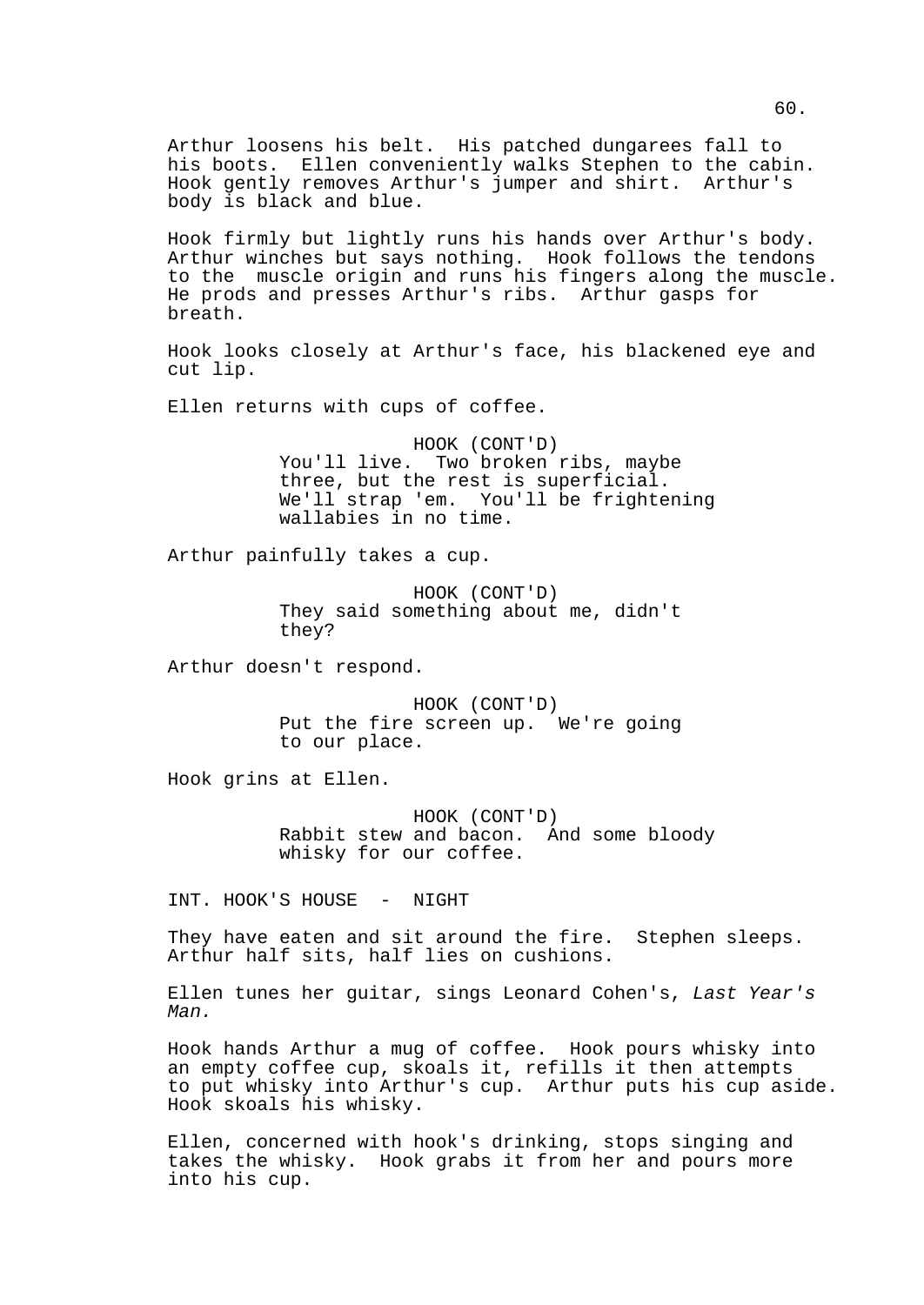HOOK Thought you lot liked a drink.

ARTHUR Only when we want to forget.

Arthur and Hook share a smile, laugh loudly.

Hook drinks directly from the whisky bottle. Ellen watches uneasy.

EXT. HOOK'S HOUSE - NIGHT

A drunken Hook assists Arthur to the dunny.

INT. HOOK'S DUNNY - NIGHT

Hook lowers Arthur onto the pricey porcelain pan. Pain and embarrassment are evident in Arthur's struggle.

Hook remains in the dunny with Arthur.

EXT. ARTHUR'S CABIN - NIGHT

Hook, drunk, helps Arthur into his cabin.

ELLEN V.O. You help me. You help Artie, but you won't help yourself.

HOOK V.O. (drunkenly) You're right...I'm a hypocrite.

INT. HOOK'S BEDROOM - DAY

Hook lies in the double bed in the early dawn.

A soundscape of kookaburras and squawking birds wakes Hook. He reaches his arm over to nothing.

He jumps out of bed. Ellen's rucksack and guitar have gone.

INT. HOOK'S HOUSE - DAY

Stephen's bed is empty.

A blank note is on the table alongside a pen.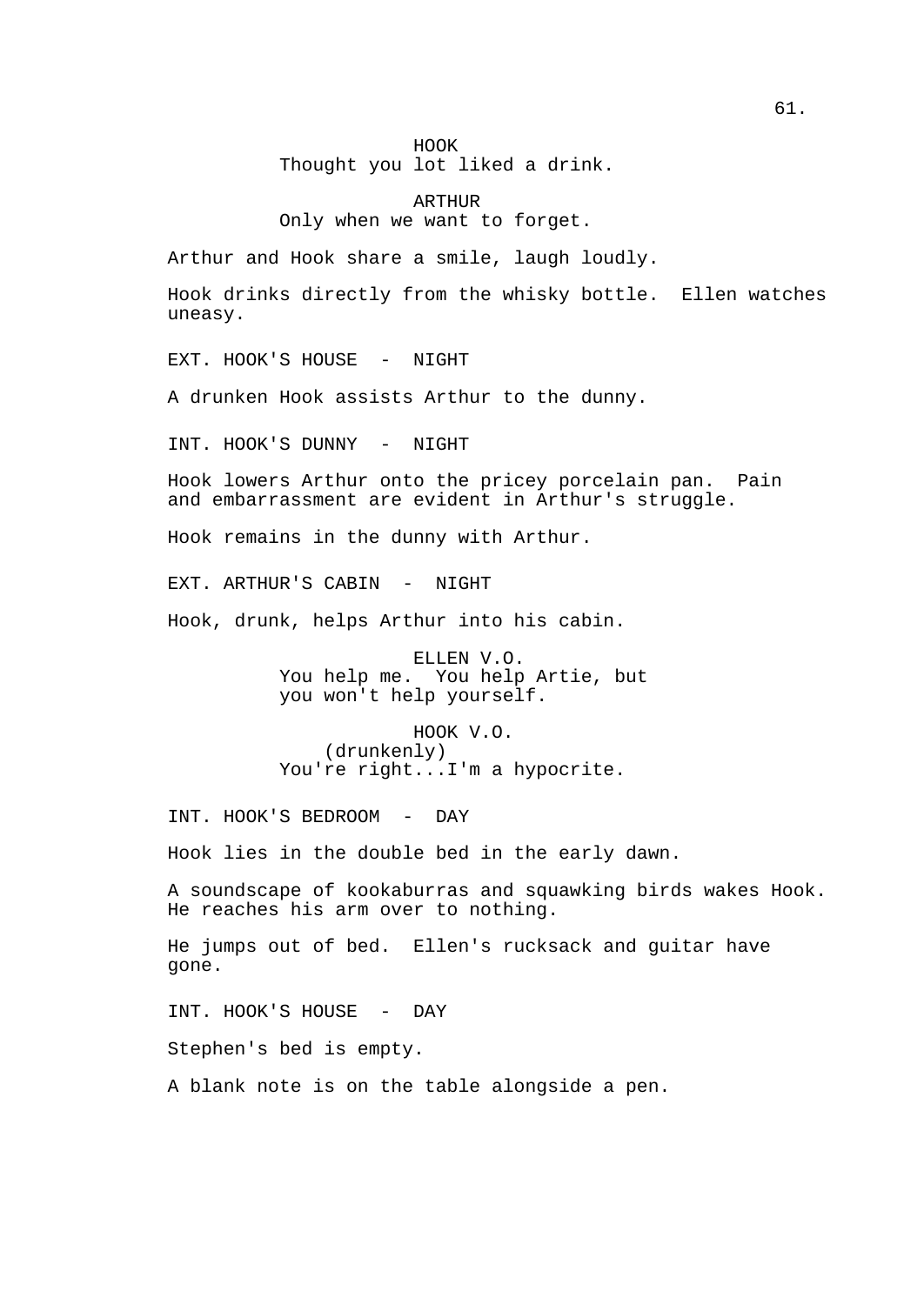INT. HOOK'S HOUSE, BATHROOM - DAY

Hook checks the necklace box. The necklace is there.

EXT. HOOK'S HOUSE - DAY

Hook stands at the pond. He looks across at Blue Hill. There is sadness in his eyes.

EXT/INT. UTE/MAIN STREET MYOLA - DAY

Hook slowly drives through Myola, searching.

EXT. CLEAR-FELLED LAND - DAY

A metal spike, used to hold railway sleepers, is surreptitiously hammered into a tree-trunk.

EXT/INT. UTE/MAIN STREET DULVERSTON - DAY

Hook passes shops, the park. He parks outside the bus station.

INT. BUS STATION - DAY

Hook scans the deserted bus station

EXT. ROAD - DAY

Hook is returning home.

INT. HOOK'S UTE - DAY

An unopened Caramello Bar is on the seat. Hook drives past a mature pine plantation. Suddenly he u-turns.

LATER: Hook speeds out the other side of Dulverston.

LATER: Hook turns off the main road onto an unmade road leading into the forest.

EXT. PROTESTERS' CAMP - DAY

Leonard Cohen's **Joan Of Arc** sung by Ellen is heard**.**

**The Protesters have grown in number. Their camp is at the end of the unmade road that leads to a clear-felled area. There are no Loggers as the Protesters have placed felled pine trees across the road denying Loggers access. Tents are spotted around the camp. The Protesters sit around a fire. Ellen plays guitar as she sings. Ash and Gwen sit either side of her.**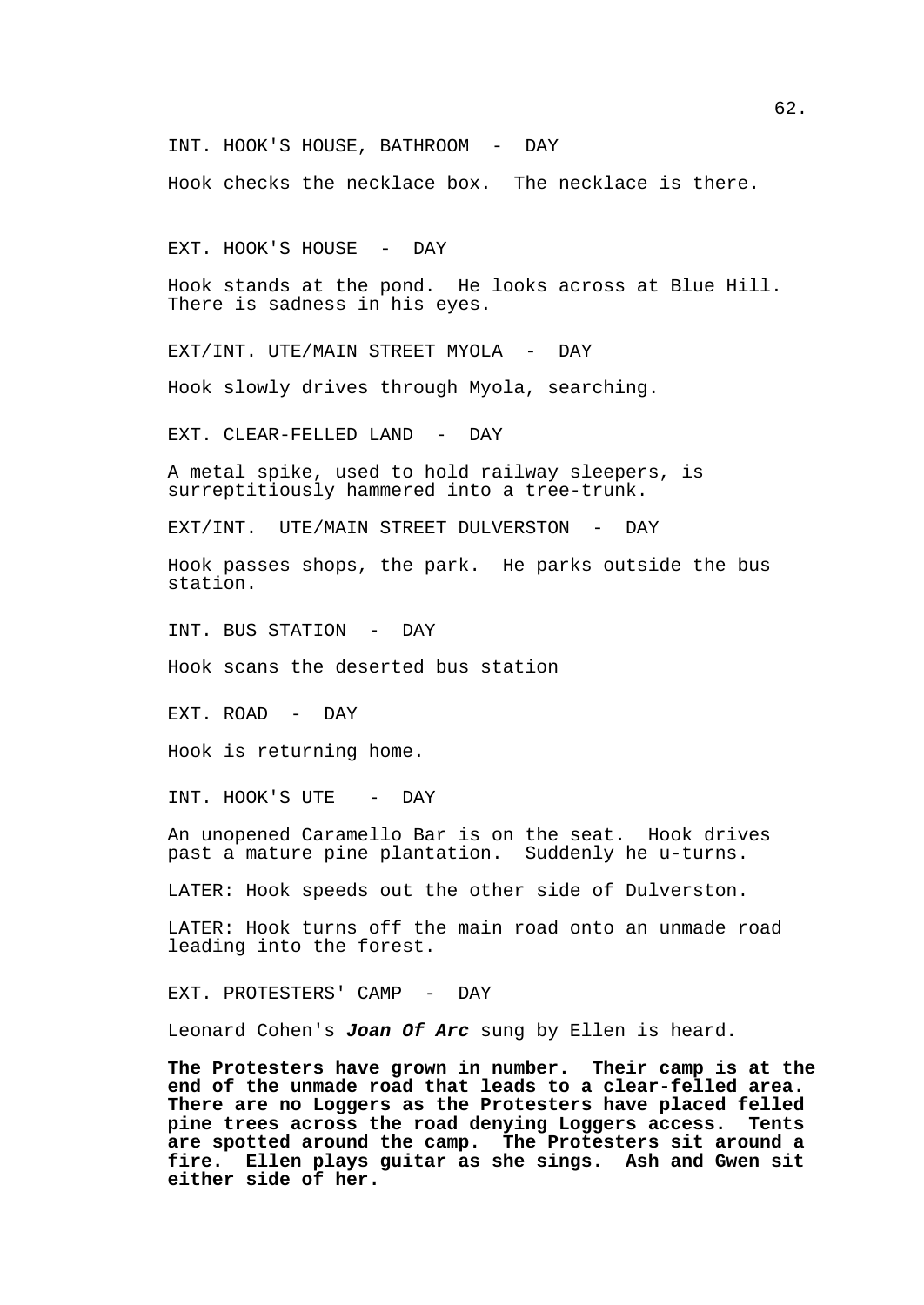EXT. ROAD TO PROTESTERS' CAMP - DAY

Hook is prevented from continuing by a log. He leaves the ute and approaches the Protesters' camp.

EXT. PROTESTERS' CAMP - DAY

Hook can see the Protesters and hear Ellen singing as he approaches.

Hook stops, watches her, listens. Her eyes are closed. The Protesters are unaware of Hook's presence.

Hook slowly backs away from the camp.

EXT. ENTRANCE TO HOOK'S PROPERTY - DAWN

Hook, at the edge of his pine plantation, pulls a start cord. His chainsaw roars into action.

Hook professionally cuts a pine tree, a wedge cut on one side and a straight cut above the wedge on the opposite side. The pine crashes to the ground.

THE NEXT DAY: All the pines have been felled. Timlin drives a dozer pushing the pines into a great heap.

Hook, with chainsaw buzzing, moves among the felled pines, cutting branches to assist.

LATER: Timlin, finished, stops the dozer.

TIMLIN You're mad, mate. I could get you a decent price.

Hook shakes his head. Carrying the chainsaw he walks up the drive.

INT. HOOK'S BEDROOM - DAY

Hook lies alone in bed. He stares vacantly at the ceiling. The passing locomotive can be heard. It merges into the roar of a truck.

Hook jumps out of bed.

EXT. ENTRANCE TO HOOK'S PROPERTY - DAY

Timlin directs a logging truck, driven by Monson. Timlin's brand new four wheel drive is parked inside the entrance to Hook's property.

Hook, rifle in hand, races down the drive.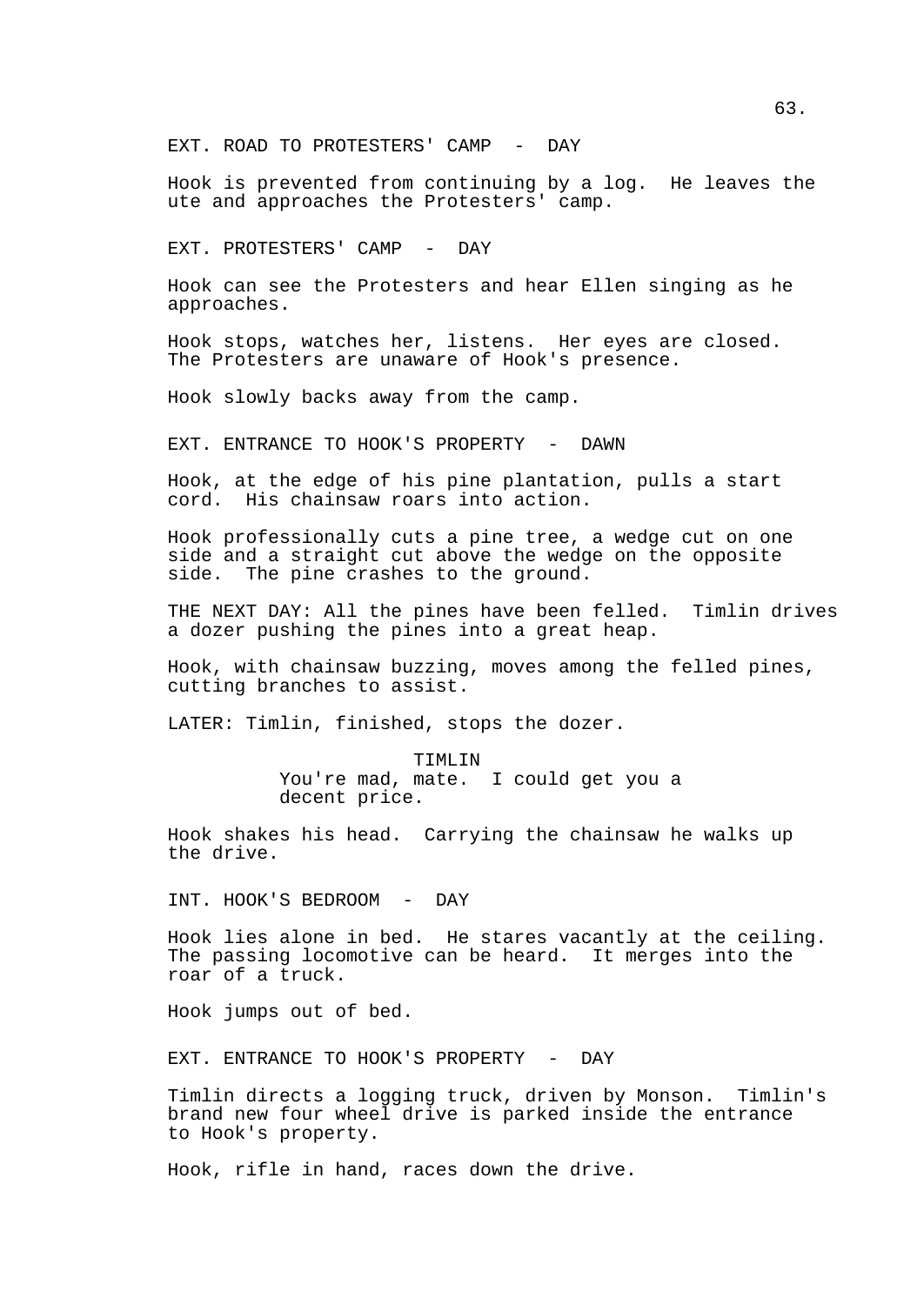Timlin indicates for Monson to stop which he does.

HOOK What're you doing?

TIMLIN I thought...ah, since you didn't want them...I'd take them off your hands, sorta...

HOOK You thought wrong, mate. Now piss off, the lot of you.

Timlin gets into his car. Monson, still in his truck, notices a bundle of papers by the pile of pines. He screams out the window.

> MONSON They won't burn. They're too green you idiot.

Hook aims his rifle at Monson's tire. Monson backs so fast he almost rams the four wheel drive.

Timlin screeches away.

LATER: A petrol tanker arrives.

The tanker pours petrol onto the pines.

LATER: The tanker lays a trail of petrol to the road.

Hook lights a match.

The tanker DRIVER sees Hook with the burning match, accelerates away.

Hook drops the match.

INT. TANKER - DAY

Through the rear vision mirror the Tanker Driver views an enormous fire explosion.

INT. ENTRANCE TO HOOK'S PROPERTY - DAY

Hook, with blackened face watches the inferno of burning logs.

LATER: Hook sits mesmerised by the fire which has all but burned the logs.

A fire engine, siren blaring, arrives. Hook remains sitting. The engine pulls up next to Hook.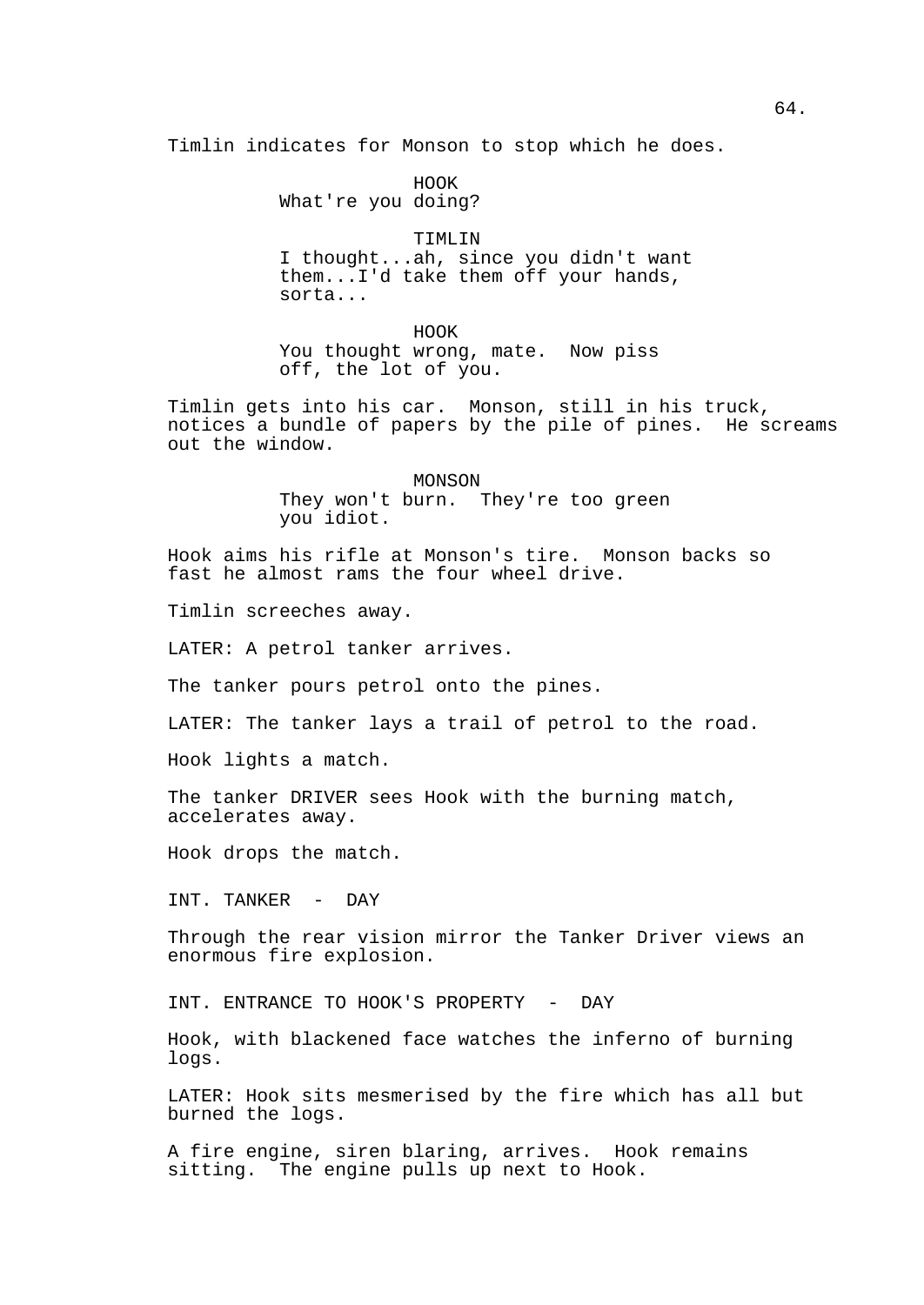INT. FIRE ENGINE - DAY

Three FIREMEN are in the cabin. The SENIOR FIRE OFFICER indicates for the other two to remain in the engine. He gets out.

INT. ENTRANCE TO HOOK'S PROPERTY - DAY

The SFO stands next to Hook, watching the fire.

SENIOR FIRE OFFICER You're supposed to get a permit.

Hook nods.

HOOK

I know.

The SFO indicates the pines.

SENIOR FIRE OFFICER Bloody things are everywhere. Fire hazard I reckon.

The SFO looks skyward.

SENIOR FIRE OFFICER (CONT'D) Look like we're in for a spot of rain.

LATER: The fire engine has gone and the fire died down. It's late afternoon and Hook is in the same spot. A figure casts a shadow next to him. He turns. Ellen, with guitar, looks at him.

> ELLEN You're a good man, Hook.

Stephen holds his watch out to show Hook.

HOOK What time is it?

STEPHEN

Dunno.

HOOK I'll have to teach you then.

Ellen smiles and for the first time in days Hook smiles.

INT. HOOK'S BEDROOM - DAY

Hook and Ellen make passionate love to the sounds of guitar and didgeridoo. The music increases as their love making builds.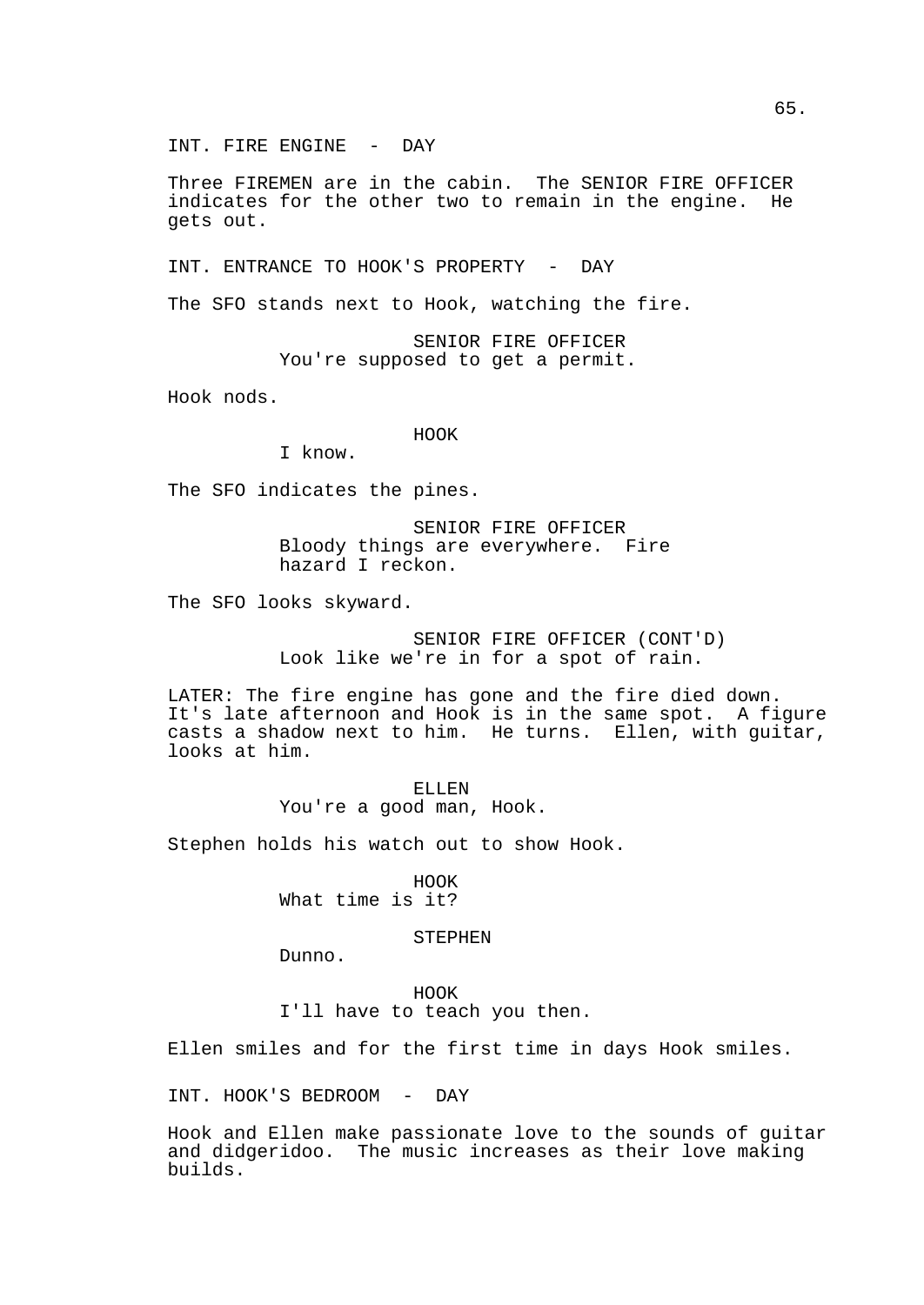### INT. SAW MILL - DAY

The music merges into the earsplitting sound of a log being cut by an enormous circular saw.

A metal spike slightly protrudes from the log about to be sawn. A worker screams too late.

## SAWMILL WORKER

Spike!

Sparks fly from the saw as the metal spike hits the blade. The log jerks off the moving bench and the blade disintegrates sending metal through the mill.

A WORKER hits the emergency stop button. The machinery grinds to a halt.

There is silence as WORKERS attend a severely injured WORKER slumped against a wall. Part of the blade protrudes from his shoulder.

INT. TIMLIN'S 4WD - DAY

Timlin watches Hook park his ute on an angle outside the post office. He lights a cigarette.

EXT. POST OFFICE - DAY

Hook, Ellen and Stephen enter the post office.

Timlin u-turns and parks behind Hook's ute, blocking it. He remains in his car.

INT. TIMLIN'S 4WD - DAY

When Timlin sees Hook, Ellen and Stephen leave the post office he butts his cigarette in the ashtray.

EXT. POST OFFICE - DAY

Timlin hops from his car, locks it.

# HOOK

Is that yours?

Timlin continues into the post office.

TIMLIN

Only be a sec.

HOOK I'm in a hurry.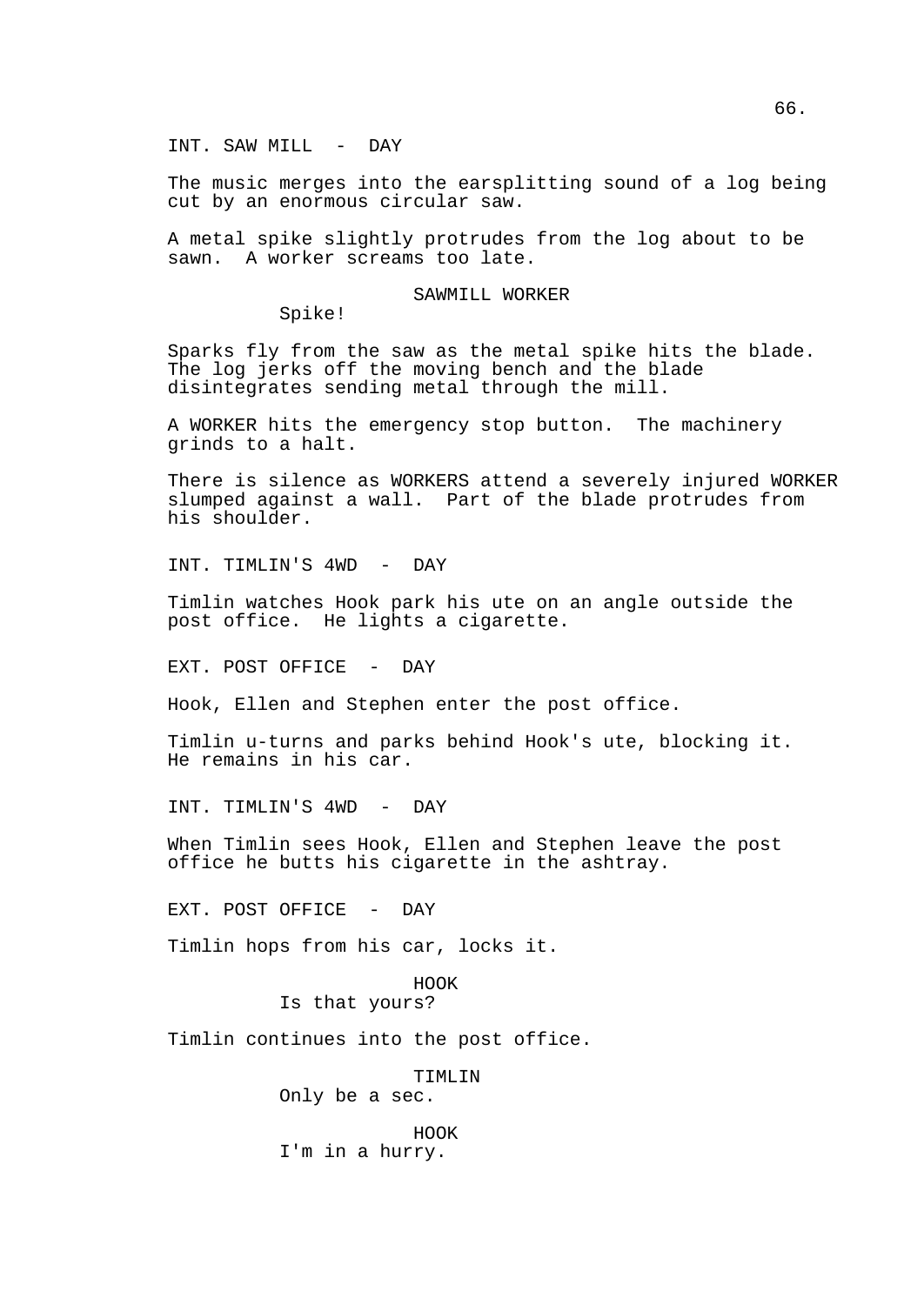Timlin ignores Hook and enters the post office.

INT. HOOK'S UTE - DAY

Hook grips the steering wheel. Ellen and Stephen sit silently next to him.

Hook checks his watch. Stephen playfully checks his watch. Hook looks at the post office, starts his car. Ellen glances apprehensively as Hook puts the car in reverse, revs the engine and slams into Timlin's 4WD.

EXT. HOOK'S UTE - DAY

The ute crushes the driver's door. The ute stalls.

INT. HOOK'S UTE - DAY

Ellen holds Stephen who is terrified. Hook restarts the ute, moves it forward jerkily. Ellen and Stephen jerk back. Hook turns off the engine, gets out.

EXT. HOOK'S UTE - DAY

Timlin races from the post office, stops abruptly.

TIMLIN You fucken stupid fucken idiot!

Hook smiles. The post mistress appears.

HOOK Don't swear, God is everywhere.

TIMLIN Jesus fucken Christ!

Timlin moves towards Hook.

INT. HOOK'S UTE - DAY

Ellen clutches Stephen.

EXT. HOOK'S UTE - DAY

Hook prepares himself, closes his fists.

HOOK

Let's see how good you really are.

Hook places himself square on to Timlin. Hook's face is almost electric white. Timlin stops, then proceeds to move around Hook.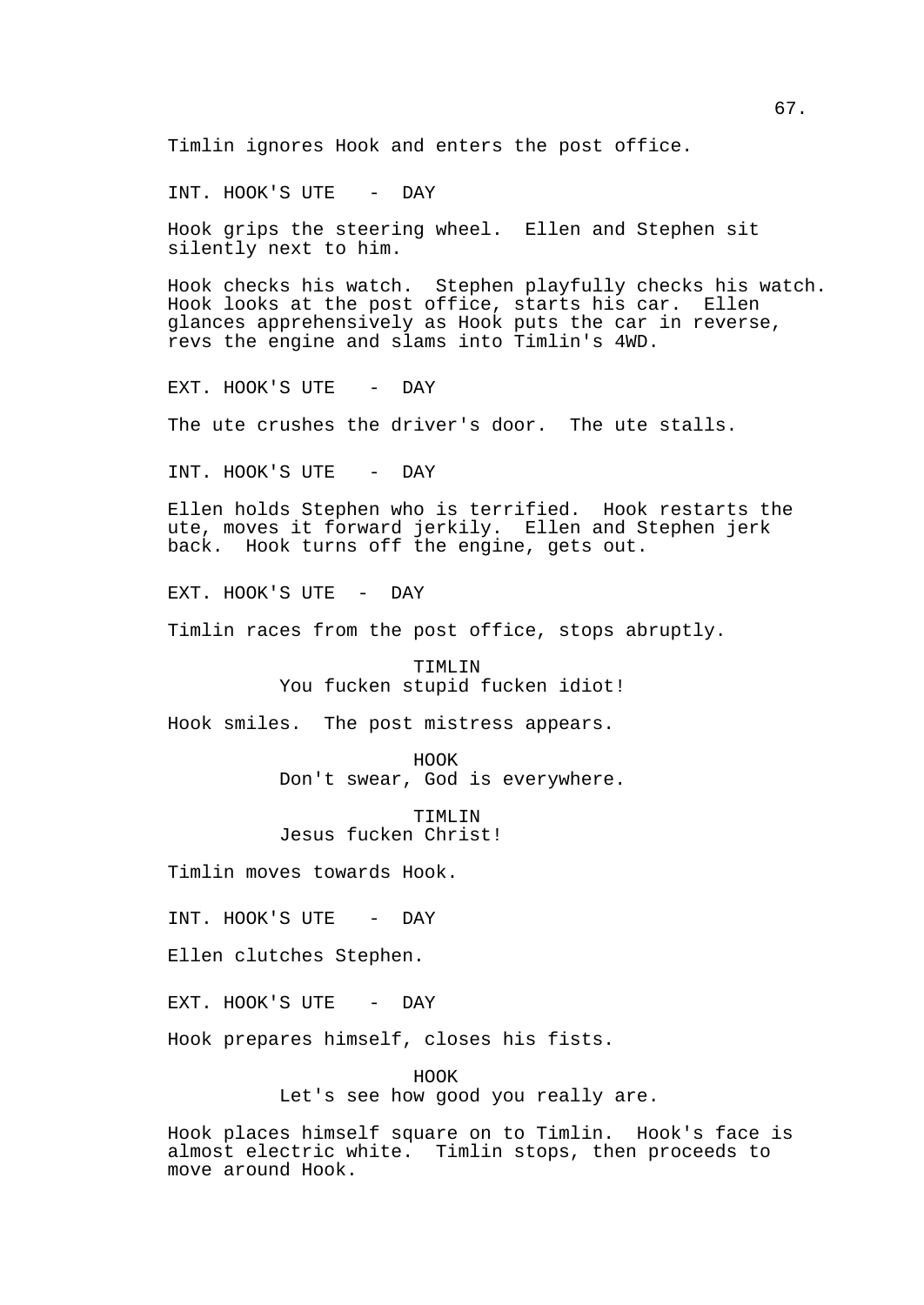### TIMLIN You're a fucken lunatic!

Hook jumps in front of Timlin.

HOOK

(quietly) You ever say anything to me again, I'll have you. You understand?

Timlin goes to walk around Hook but Hook pushes him in the chest.

> HOOK (CONT'D) Understand?

INT. HOOK'S UTE - DAY

Ellen watches Timlin drop his head. Hook pushes him in the chest again. Timlin nods. Hook allows Timlin to pass.

EXT. HOOK'S UTE - DAY

Timlin attempts to open the crushed door. It won't budge. He gets in the passenger side. Hook, smiling, watches him.

Timlin roars off, crunching gears.

INT. HOOK'S UTE - DAY

Hook gets in his ute. Ellen looks wearily at him. Hook ruffles Stephen's hair and starts the car.

> HOOK I know what we need.

LATER: They drive home. Hook and Stephen eat ice-cream. Ellen's arms are tightly folded as she stares straight ahead. Hook and Stephen grin to each other.

INT. HOOK'S BEDROOM - DAY

Ellen wakes from a nap. Stephen sleeps next to her. She hears voices outside

INT. HOOK'S HOUSE - DAY

Ellen has her back and head pressed against the wall listening to the conversation. Through a window she can see a Government car occupied by a CHAUFFEUR.

CHARLES, 60, is dressed in an expensive dark suit. Hook is making coffee.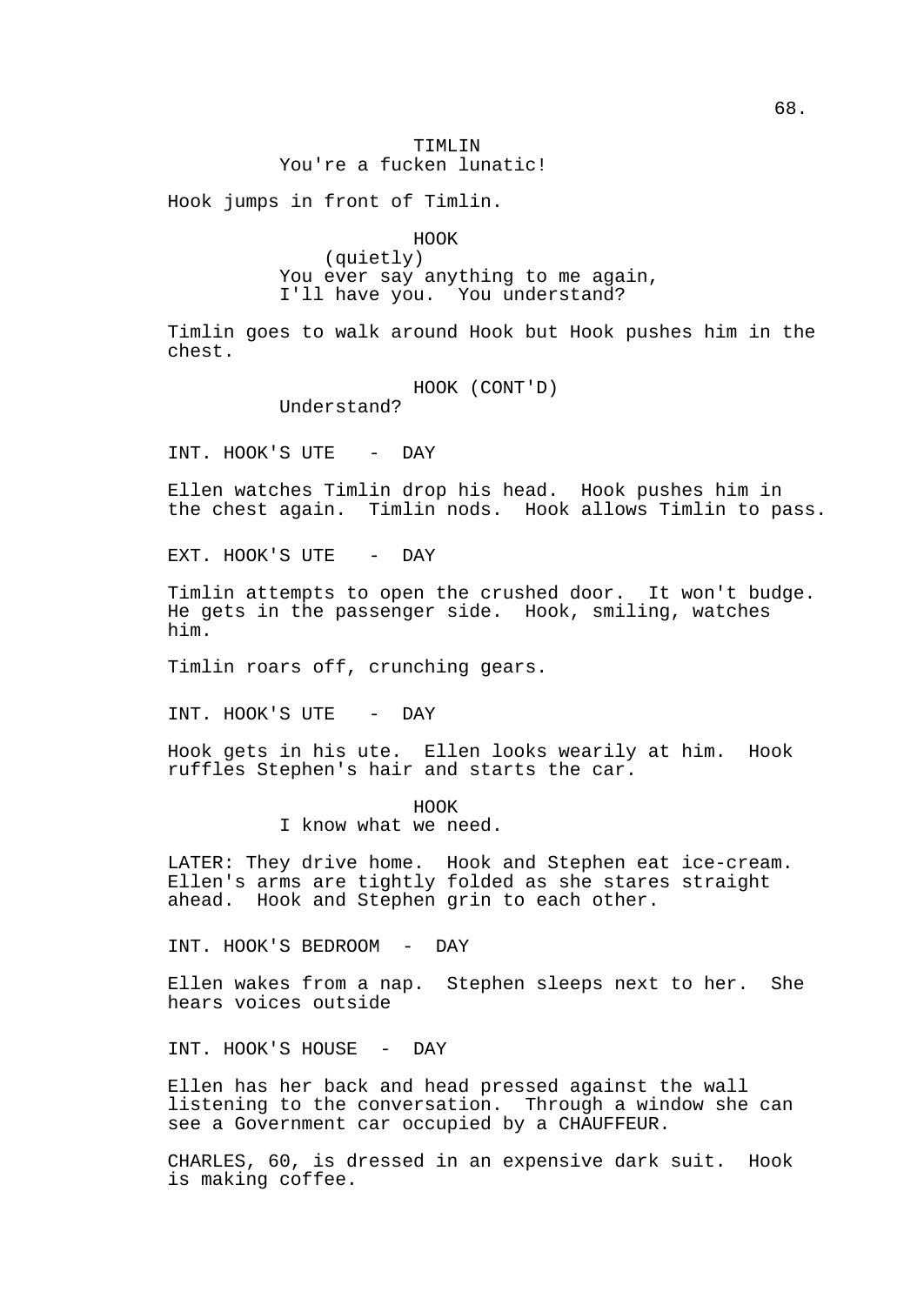He puts milk and two sugars in a cup, hands it to Charles.

CHARLES You don't forget d'you?

HOOK Not everything.

CHARLES You haven't changed, have you?

Hook laughs.

#### HOOK

There's this hoity toity Colonel. Duntroon Fairies we called them. "I hear you're having a little trouble up there." he says. "Oh," I say. "We seem to have this pocket of enemy and just at the moment they have us fucken surrounded. Plus they have heavy artillery which we were guaranteed was fucken impossible to have in this area!" "Oh," he says. "We'll blow them out. We'll lay mines. "How in the fucken hell," I say "are you going to mine a swamp?" "In that case," he says, "we'll burn them out. This new stuff, napalm." "Then we'll have to pull back, won't we?" I say. Silence. Bloody silence.

Hook angrily closes in on Charles.

### HOOK (CONT'D)

"Listen," I say, "I'm a very nervous man. I'm a very sick man. If you come up here making these jokes I'm gonna piss all over you. You get my bloody message?"

Hook backs.

# HOOK (CONT'D) Eventually they all got that message.

Charles sips his coffee, looks around the house.

CHARLES It's not something a man like you could forgive, is it?

Hook looks Charles directly in the eyes.

CHARLES (CONT'D) No, I've never thought of you as the forgiving kind.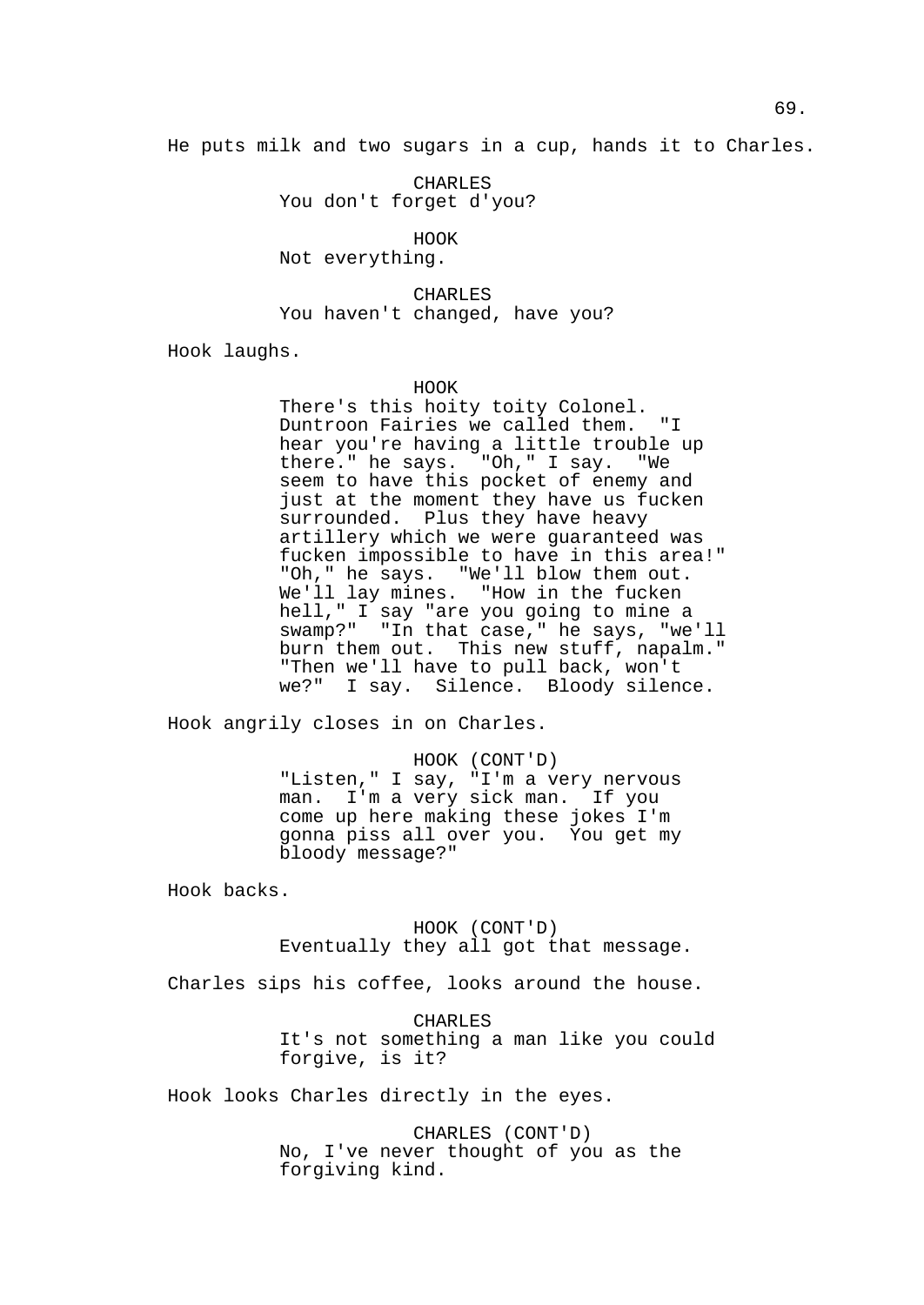Charles notices Stephen's shoes by the fireplace.

CHARLES (CONT'D) Living by yourself?

Hook laughs.

HOOK You trying to tell me something, Charles?

Charles shakes his head.

CHARLES Believe it or not we are concerned with your welfare.

HOOK I'll tell you what you're concerned with, Charles. There's a file somewhere with my name on it. And you've watched me over the years.

Ellen listens intently.

HOOK (CONT'D) If you want to do me a favour, Charles, you just tell your lot, and that includes the locals, to leave me alone.

Charles puts his empty mug on the table.

CHARLES

Goodbye, Lachlan.

Charles goes to the door.

HOOK

Charles?

Charles turns back.

HOOK (CONT'D) Next time they use napalm I won't be so forgiving.

Charles smiles, exits. Ellen moves into the room, watches the Chauffeur open the car door for Charles.

ELLEN

Who was that?

HOOK The undertaker.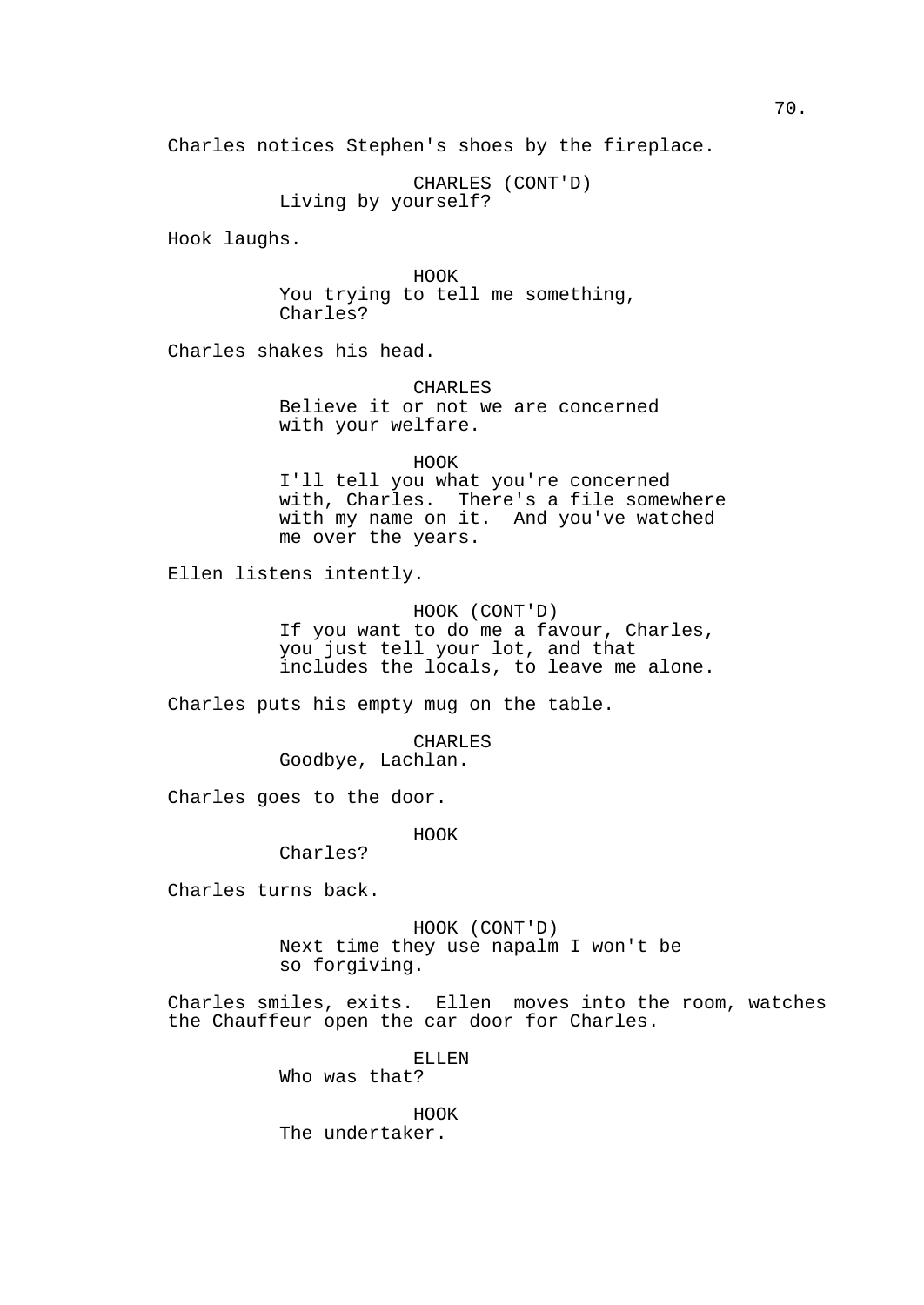Who?

# HOOK No one of importance.

Ellen watches the car drive away. Stephen enters rubbing his eyes.

### STEPHEN

Was that Grandpa?

Hook laughs. Ellen shakes her head while still looking out the window.

### ELLEN

No, Darling.

EXT. PROTESTERS' CAMP - DAY

The sun streams through high trees onto Protesters eating lunch around a fire. A transistor radio plays classical music. Suddenly the tranquillity is disrupted by the emergence of an angry group of saw mill WORKERS and LOCALS, including Monson and Timlin, armed with makeshift weapons.

They ferociously attack the Protesters, chasing down and beating many.

Ash attacks the main group with his fists. He punches one in the face but is immediately hit with an axe handle. The mob pound him senseless.

The tents are set alight. The screams of the Protesters abruptly stop.

EXT. ARTHUR'S CABIN - DAY

Arthur, Hook, Ellen drink coffee as they look at the emerging desecration of blue hill. Stephen plays by himself.

> ELLEN I want to go to the top of Blue Hill.

HOOK Be dangerous with the boy.

ARTHUR He can look after me.

ELLEN That's settled then.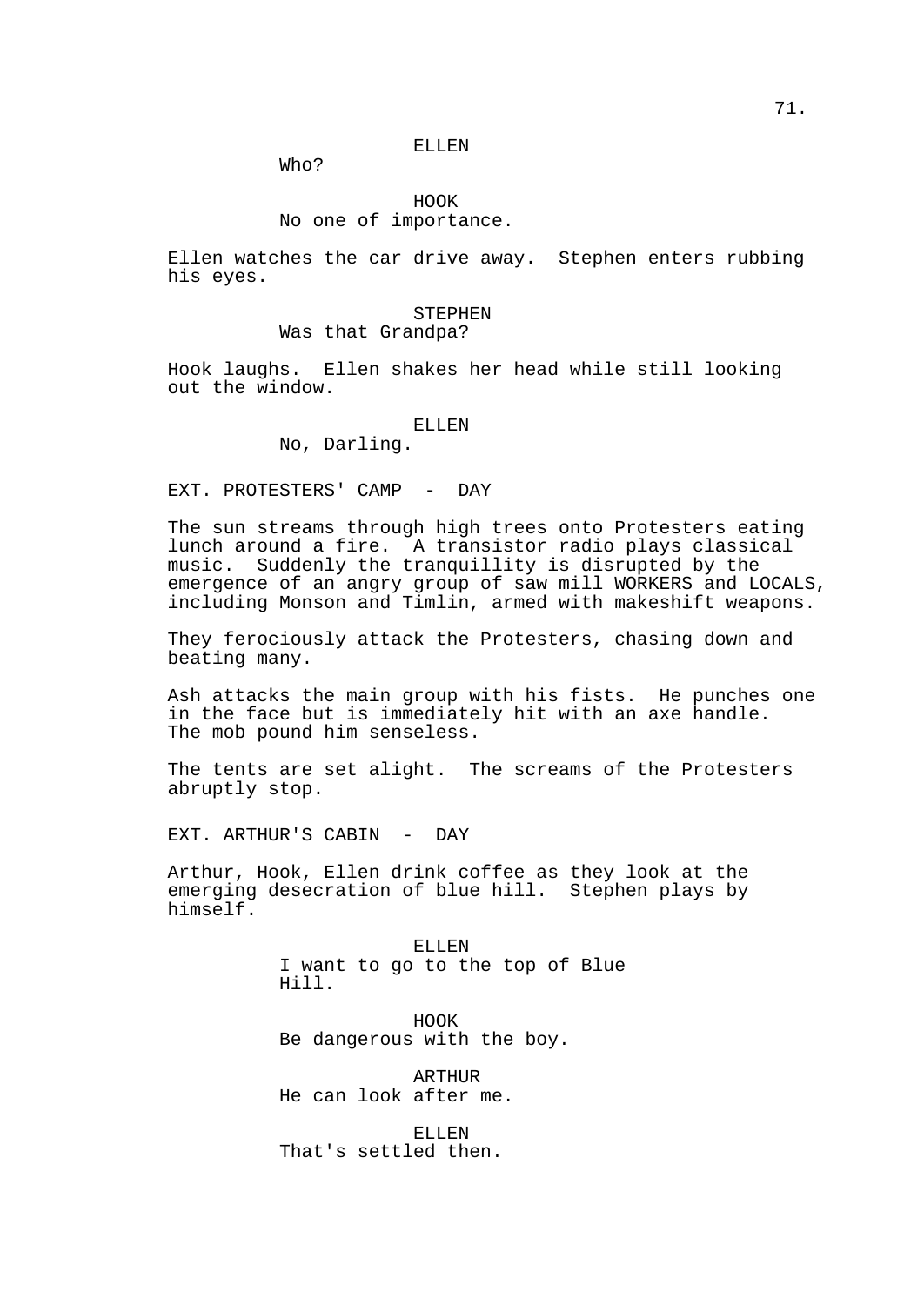## EXT. BOTTOM OF BLUE HILL - DAY

Hook and Ellen walk through dense undergrowth at the bottom of Blue Hill.

Guitar and didgeridoo combine creating an earthy accompaniment.

EXT. CLEAR-FELLED LAND, BLUE HILL - DAY

The music transcends into the roaring of chainsaws as Ellen, wearing a backpack, and Hook, without his rifle, emerge from the undergrowth to discover LOGGERS chain-sawing old growth trees at the bottom of Blue Hill.

Hook grabs a LOGGER wielding a chainsaw and jerks him away from cutting a tree. Ellen attempts to pull Hook back but Hook aggressively shoves the Logger in the chest. The Logger points the active chainsaw at Hook and moves towards him. Hook stands his ground. Ellen screams.

Another Logger pushes Hook back. Two more Loggers surround Hook. The MANAGER, 45, stands between the Logger and Hook. The Logger turns his chainsaw off.

> MANAGER What d'you think you're fucken doing?

LOGGER WITH CHAINSAW Fucken idiot!

HOOK

This...

Hook indicates the surrounds.

HOOK (CONT'D) ...This land belongs to the people. Can't you see that?

LOGGER WITH CHAINSAW It's Crown land!

MANAGER That's right, pal. It's Crown land and we have a contract.

LOGGER WITH CHAINSAW We are the fucken people!

MANAGER If you have a problem take it up with the proper authorities.

ELLEN It'll be too late by then.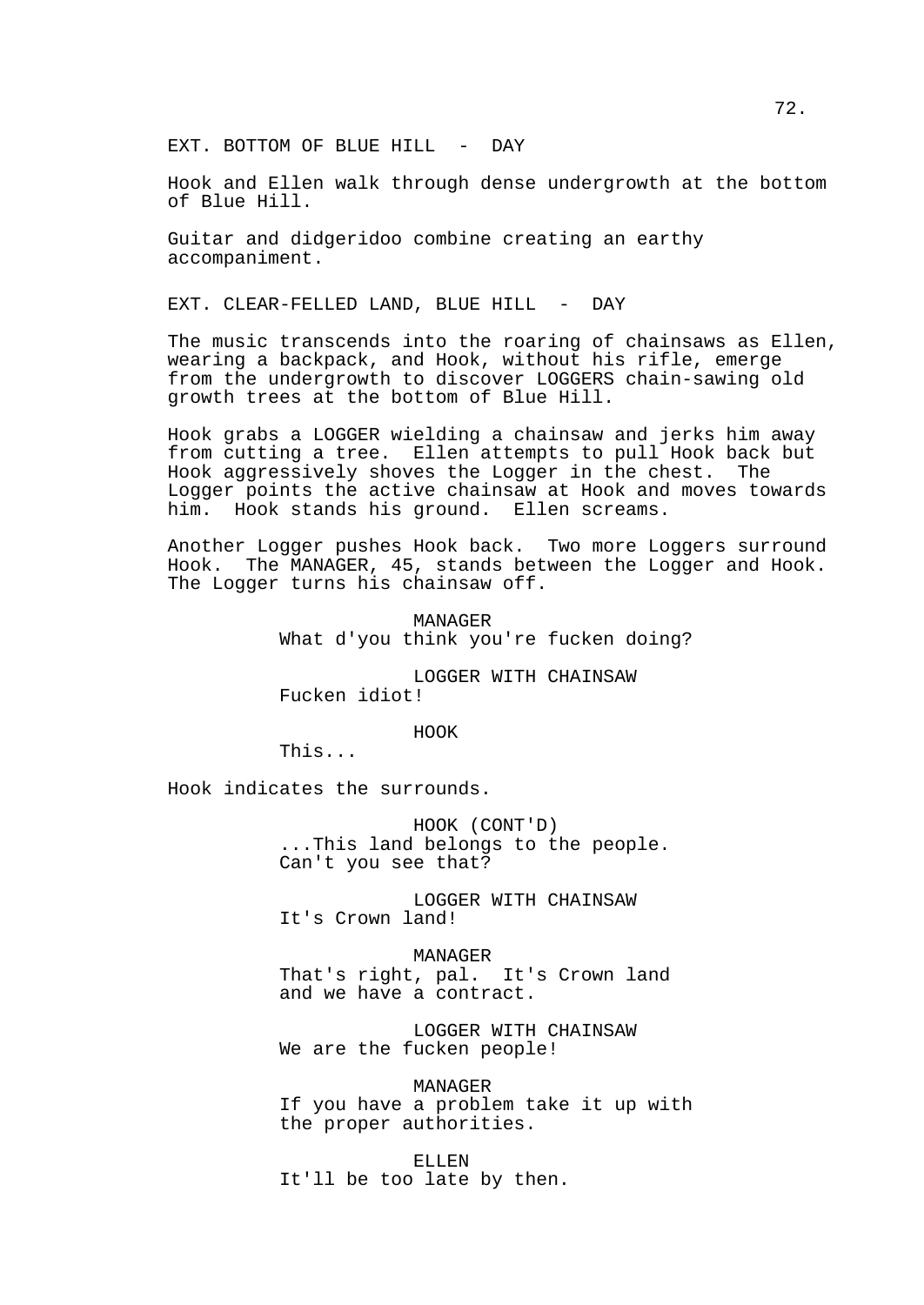MANAGER

This is scheduled for reforestation. In a couple of years you'll never know anyone was here.

Ellen turns away and makes to go up the mountain.

MANAGER (CONT'D) You can't go up there. It's off limits.

Two Loggers block her. Two more Loggers arrive.

MANAGER (CONT'D) My advice is for you to leave. No need for an incident.

A bulldozer arrives in a truck driven by Monson. Ellen angrily storms back the way they came. Hook follows.

> LOGGER WITH CHAINSAW Next time we won't be so friendly!

INT. HOOK'S UTE - DAY

Hook drives in silence. Ellen finishes rolling a joint, lights it and draws heavily. She offers it to Hook who shakes his head.

A fox crosses the road in front of them. Hook doesn't slow. Ellen glares at him. He slows.

> HOOK They're too smart anyway.

They drive in silence.

EXT. HOOK'S HOUSE - DAY

Hook stands by the pond, looks across at the increasing damage to the bottom of Blue Hill. His eyes sear anger the more he watches. Stephen appears alongside Hook. He brandishes a pretend sword.

> STEPHEN What's your favourite weapon, Hook?

Hook doesn't look at Stephen, he continues staring at Blue Hill.

> HOOK Oh, I use them all, the rifle, machine gun, but I like the grenade best.

> > STEPHEN

What's a grenade?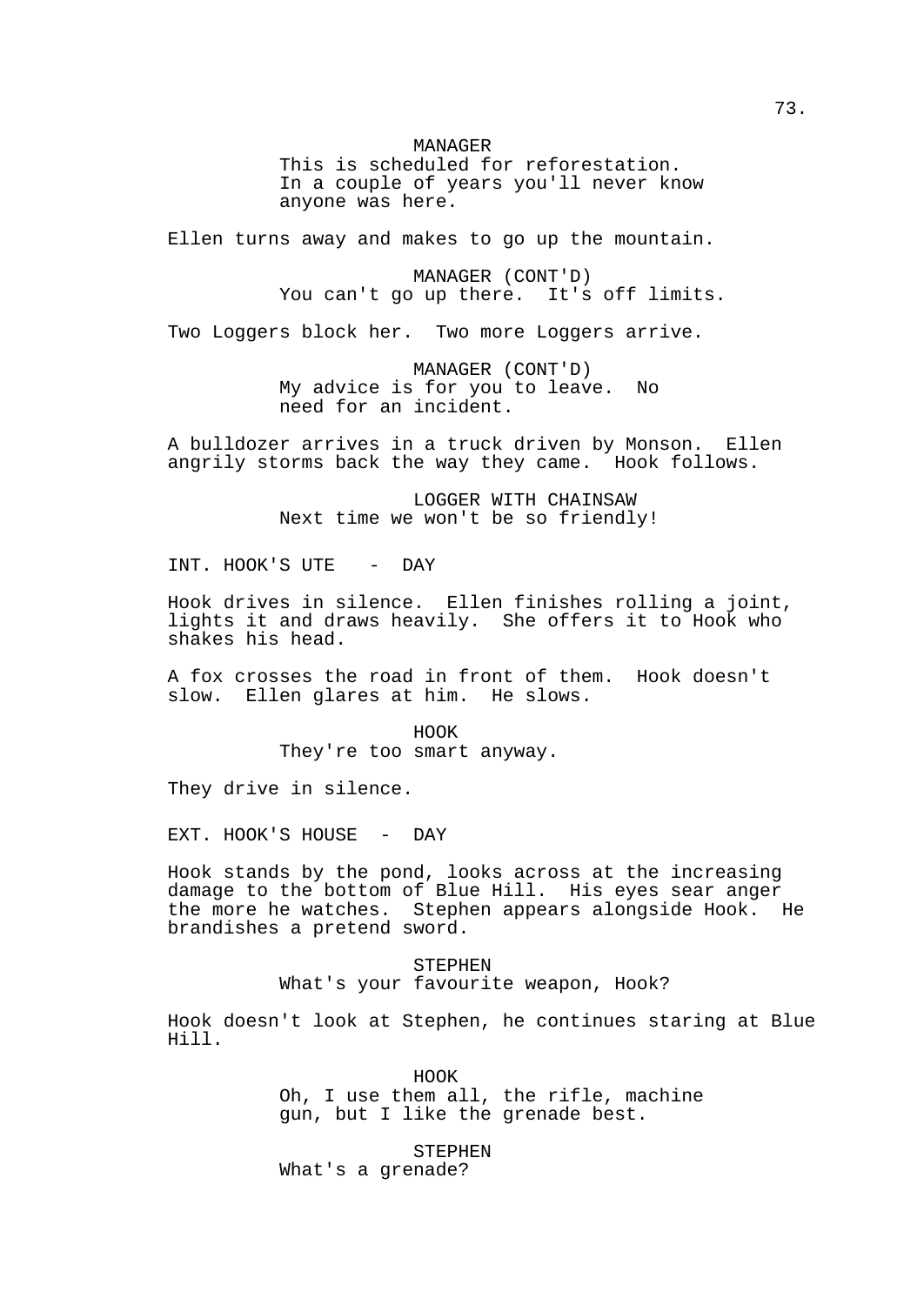HOOK

Well it's like a lot of little bullets, whizzing in all directions.

STEPHEN Wow. Can I have one?

HOOK

Not now.

INT. HOOK'S HOUSE - DAY

Ellen writes at the table. Hook passes her, removes a rifle from the wall.

> ELLEN We can write, to papers, council, members of parliament.

Hook scoffs.

ELLEN (CONT'D) They'll listen. They will.

HOOK I made money in Madagascar. I exported to China. Everyone wrote letters to stop us.

He points his rifle at her guitar.

HOOK (CONT'D) How many rosewood trees you think they have in Madagascar today? Not a one. Plenty of guitars though. No one could've stopped me no matter what they did.

Hook looks through the rifle sights, pulls the trigger.

INT. HOOK'S BEDROOM - NIGHT

The sound of frightened chooks wakes Ellen. She looks for Hook but he's not there.

EXT. HOOK'S CHOOK PEN - NIGHT

Ellen, shining a torch, creeps to the chook pen. She hears a loud shush and shines the torch on the chook pen.

Hook sits cross-legged and naked in the middle of the pen, rifle in his lap. His body is covered in mud, an empty bottle of whisky on the ground.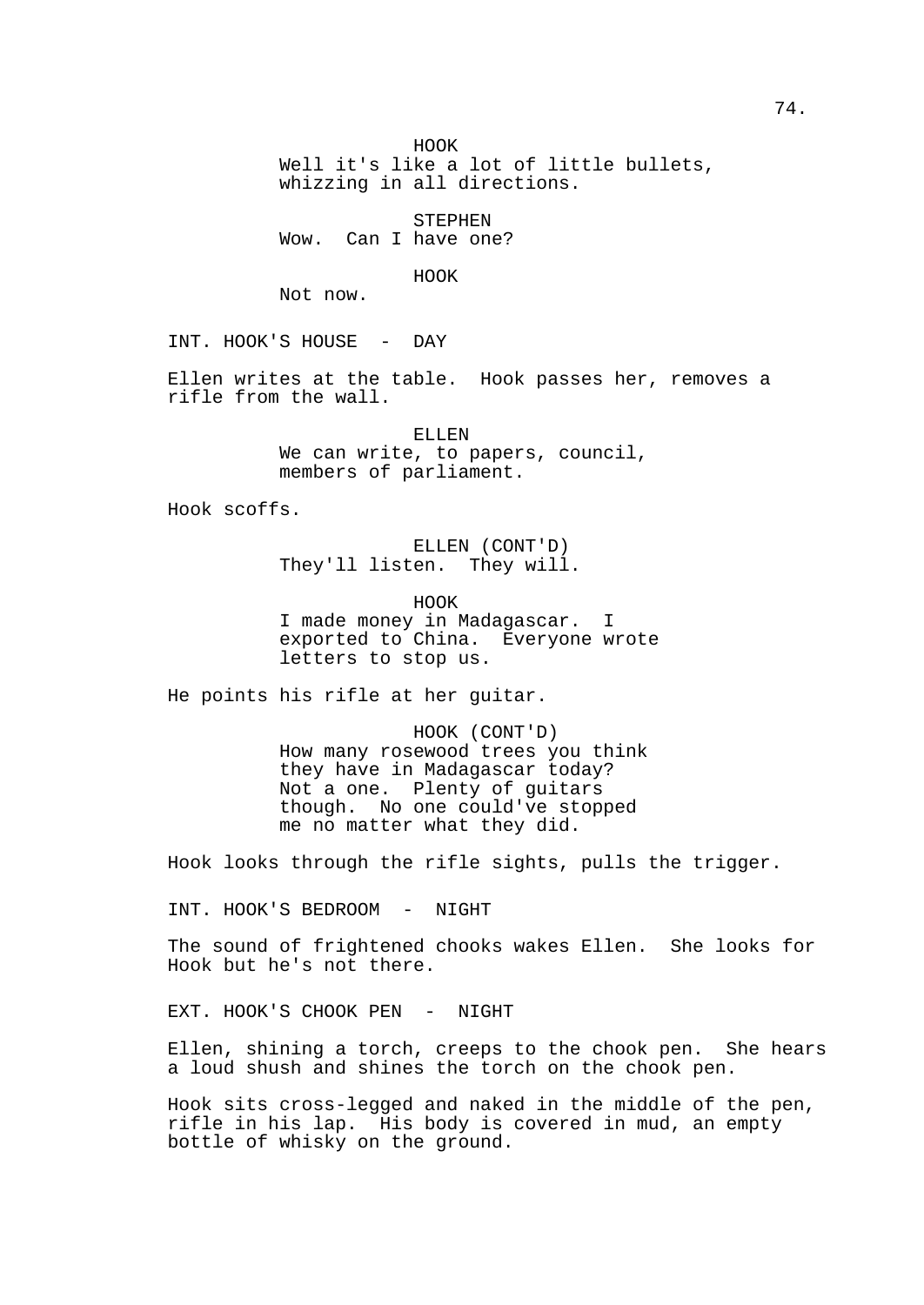ELLEN What're you doing?

HOOK Shush. Yer fox, he's a cunning bastard, but I'll get him.

ELLEN Oh, Hook, come back to bed. You'll freeze.

HOOK Ha, ha, that's when I'll get him. Kill the light.

Ellen turns the torch off. Moonlight highlights her distress.

INT. HOOK'S HOUSE - DAY

Dishes are piled at the sink waiting to be washed. A fire burns in the fireplace. Hook searches drawers.

ELLEN

Can we talk?

HOOK Sure, what about?

ELLEN

Everything.

Hook leaves without responding.

INT. HOOK'S CARAVAN - DAY

Hook frantically searches his caravan. He finds a small bundle wrapped in material tucked away under the bed.

INT. HOOK'S HOUSE - DAY

Stephen plays cards by himself. Hook towers over him.

HOOK I told you a lie you know.

Stephen's look implies he doesn't know what Hook is talking about.

> HOOK (CONT'D) I told you my favourite weapon was the grenade.

Ellen enters, stops and observes.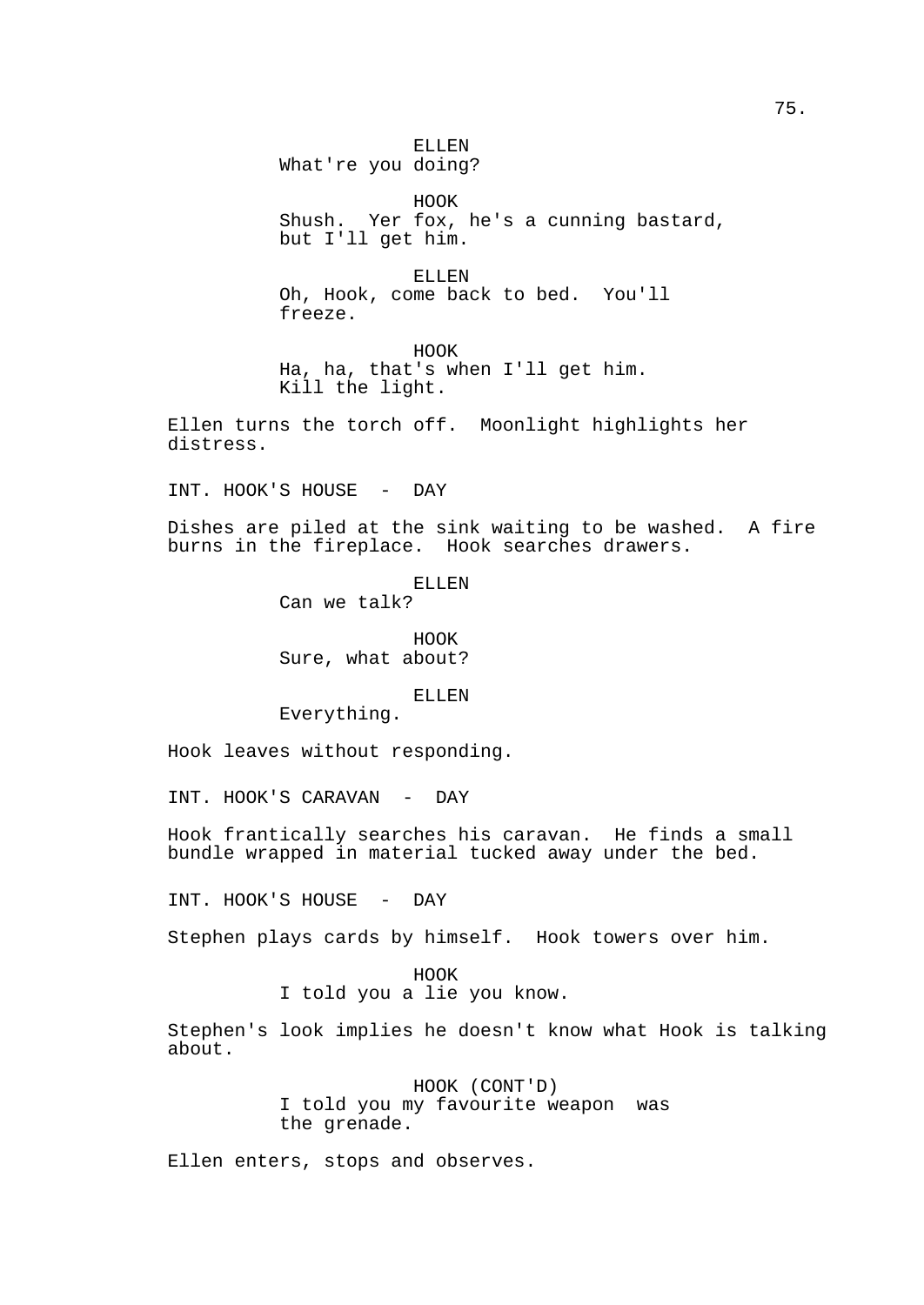HOOK (CONT'D) I should've said it was the knife.

Hook removes a knife from a scabbard on his belt. Ellen watches apprehensively.

> HOOK (CONT'D) You see, Son, what we forget...it's all about killing, really...killing people. That's what they've taught you...

Ellen is horrified. She steels herself, approaches.

ELLEN Oh, there you are.

Stephen doesn't take his eyes from Hook.

HOOK

(ignoring Ellen) ...Suddenly it's your highest bloody duty...And before you know it you're the bloody leader. The first throat I ever cut...

# ELLEN

Hook!

Hook smiles, puts his knife in the scabbard.

HOOK Oh, hi, Honey. How's about I cook tonight?

Ellen nods.

HOOK (CONT'D) That's settled then.

Hook moves towards the door.

ELLEN Where're you going?

HOOK We need meat, don't we?

Ellen holds her hand out.

HOOK (CONT'D)

Oh yeah.

Hook hands her the scabbard.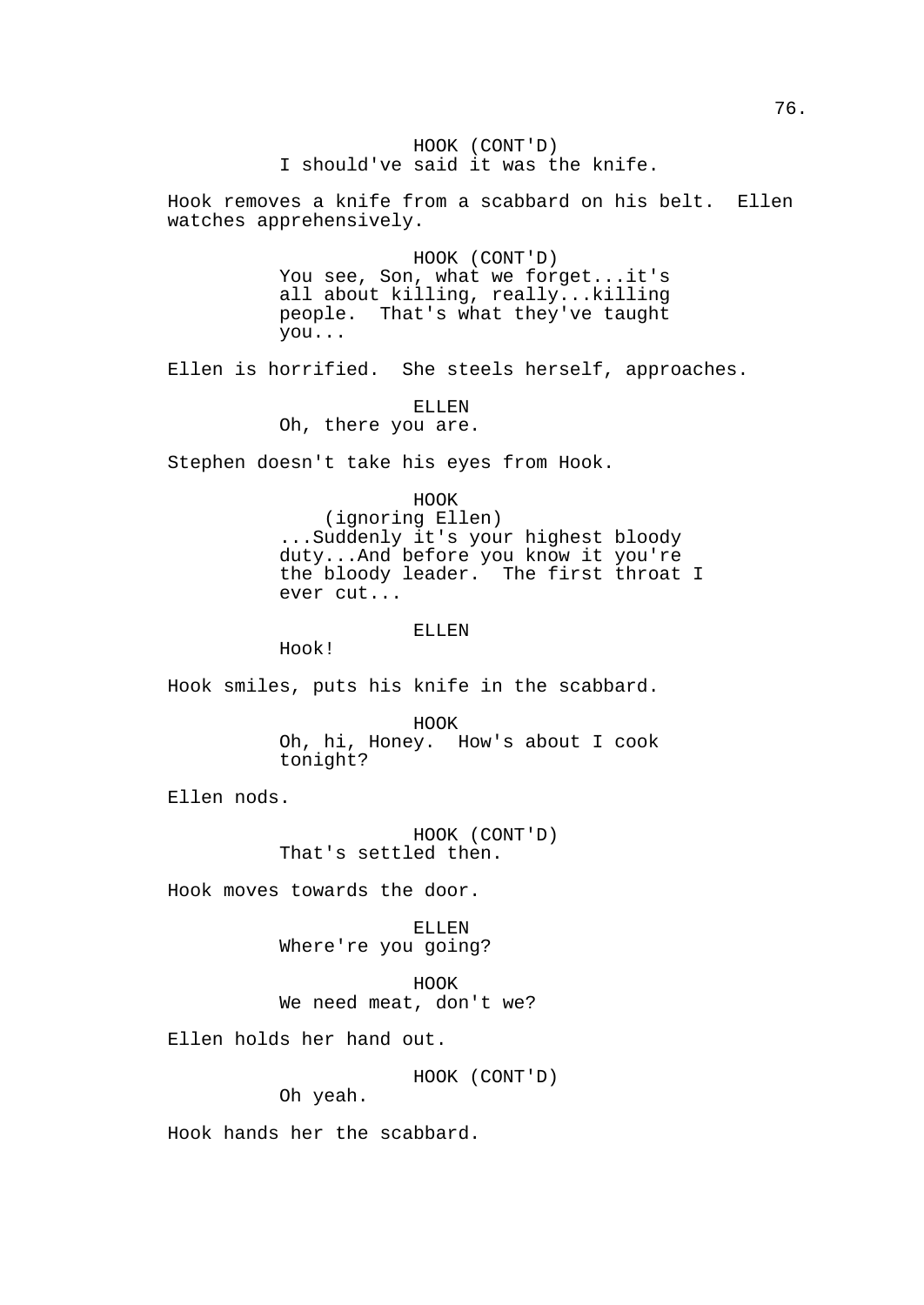HOOK (CONT'D) You were right, you know. If nobody did anything there'd be nothing would there?

INT. HOOK'S UTE - DAY

Hook drives towards town, through the tree-felled land. Leonard Cohen's **Last Year's Man** is heard.

INT. STORE - DAY

Hook puts food items in a shopping basket: cans of Brie, Camembert, pate, French stick, white wine.

From the toy section Hook puts a child's puzzle into the basket.

INT. HOOK'S UTE - DAY

Hook returns along the same road. Food, including numerous vegies, are on the seat.

LATER: The ute heads up the drive to the house.

Hook looks at the house. There is no smoke coming from the chimney. The front door is open.

He skids the ute to a halt outside the front door.

EXT. HOOK'S HOUSE - DAY

Hook races into the house.

INT. HOOK'S HOUSE - DAY

Hook sees that the dishes have been washed and neatly stacked.

HOOK

Oh no.

He races to the bedroom.

INT. HOOK'S BEDROOM - DAY

The bed is made. Ellen's guitar in on the bed but Ellen and Stephen's clothes have gone.

INT. HOOK'S HOUSE - DAY

Hook looks around his house. There is no trace of Ellen or Stephen's things.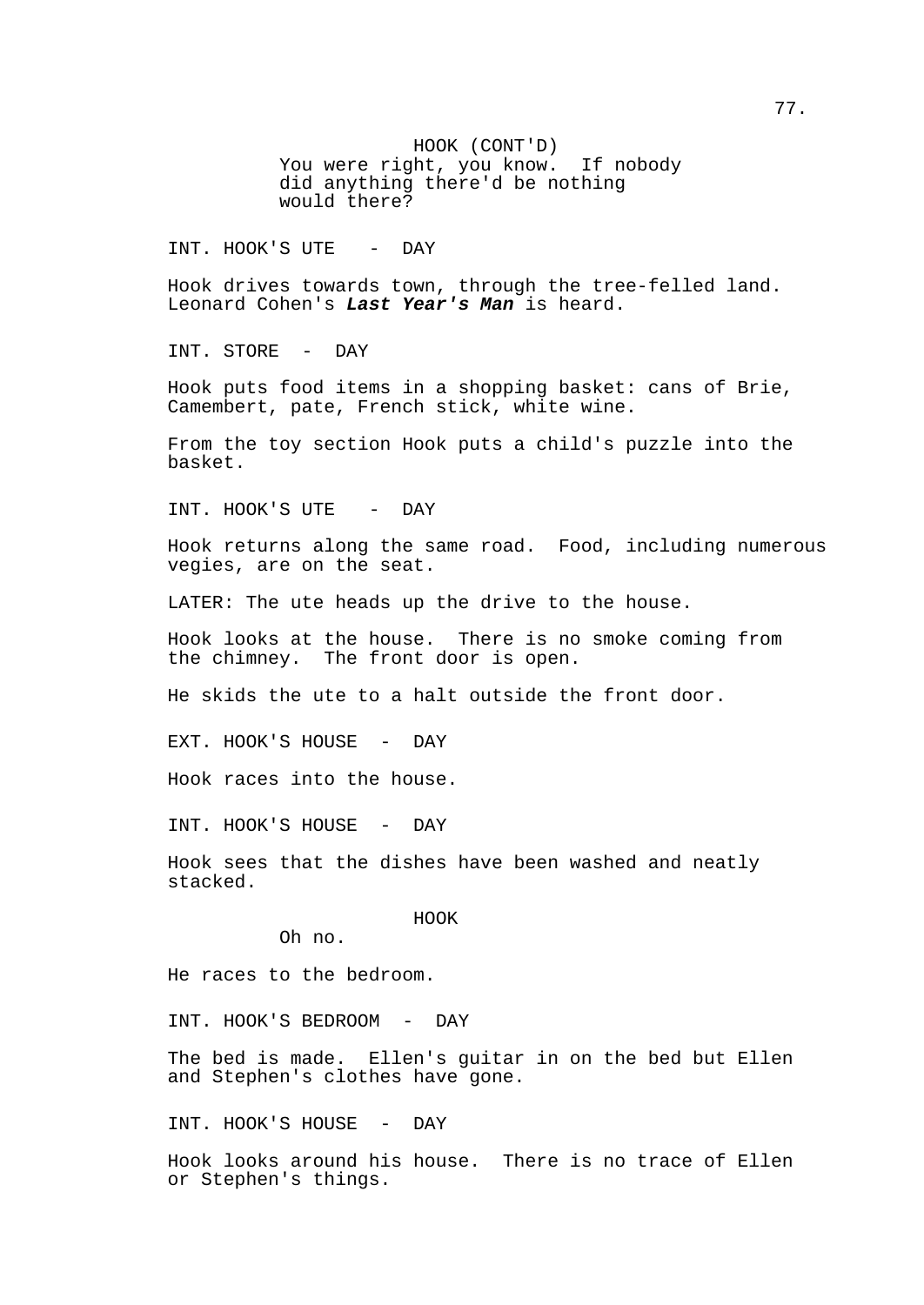He desperately searches for a note but there is none. He opens the drawer of his desk. The envelope is there filled with money.

He runs to the bathroom.

INT. HOOK'S BATHROOM - DAY

Hook searches the shelf for the necklace. It's gone.

INT. HOOK'S HOUSE - DAY

Hook returns to the couch, slumps into it. He laughs, building hysterically.

EXT. HOOK'S HOUSE - NIGHT

Hook's hysterical laughter is heard as Arthur opens the front door.

INT. HOOK'S HOUSE - NIGHT

Arthur enters. Hook is slumped in the couch. An empty wine bottle lies on the floor. Hook drinks from a nearempty whisky bottle.

Arthur stands in front of Hook.

HOOK I'm glad she took the emerald, mate.

ARTHUR She caught the bus, with the boy.

HOOK It really suited her, that.

ARTHUR She came to see me before she went.

Hook looks at Arthur indicating for Arthur to continue.

ARTHUR (CONT'D) Said she couldn't watch you hurt yourself and that...

Arthur stops.

HOOK

What?

ARTHUR She didn't say it, but she loves you. Too much, I suppose.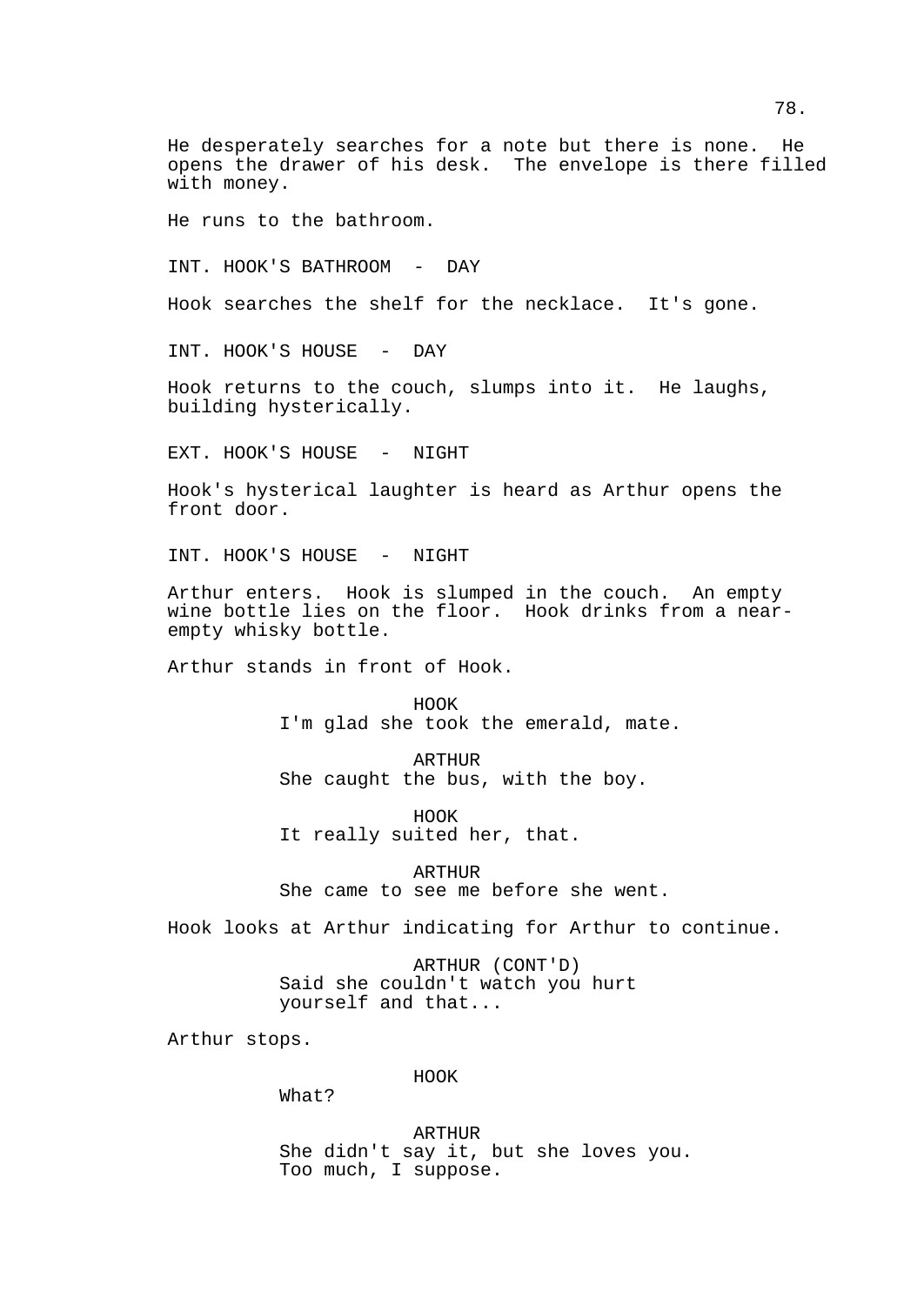Hook stares straight ahead.

ARTHUR (CONT'D) I'll stay with you, for tonight.

HOOK Not tonight, mate. Not tonight.

EXT. HOOK'S HOUSE - NIGHT

Hook staggers into the night. He looks across at Blue Hill, screams.

# HOOK

Yer fucken cunts!

He throws the empty whisky bottle towards Blue Hill.

The bottle smashes next to Arthur, squatting. He watches Hook stagger towards the caravan, fall and lay face down.

Arthur goes to him.

INT. HOOK'S CARAVAN - NIGHT

Hook lies on the caravan bed.

HOOK (mumbling) The black beast is loose.

EXT. HOOK'S CARAVAN - DAY

It is mid afternoon. The door to the caravan opens. Hook emerges blinded by the sun. He falls to his knees and vomits.

INT. HOOK'S HOUSE - DAY

Hook gets a bottle of wine. Unable to find a corkscrew he attempts to push the cork in with a pen. Frustrated he smashes the top against the sink, then pours the wine down his throat.

EXT. HOOK'S HOUSE - DAY

Hook staggers outside. He throws the empty wine bottle away and staggers towards his ute. He stumbles in his attempt to open the car door.

He gets in the ute but leaves the driver's door open. He attempts to put the keys in the ignition.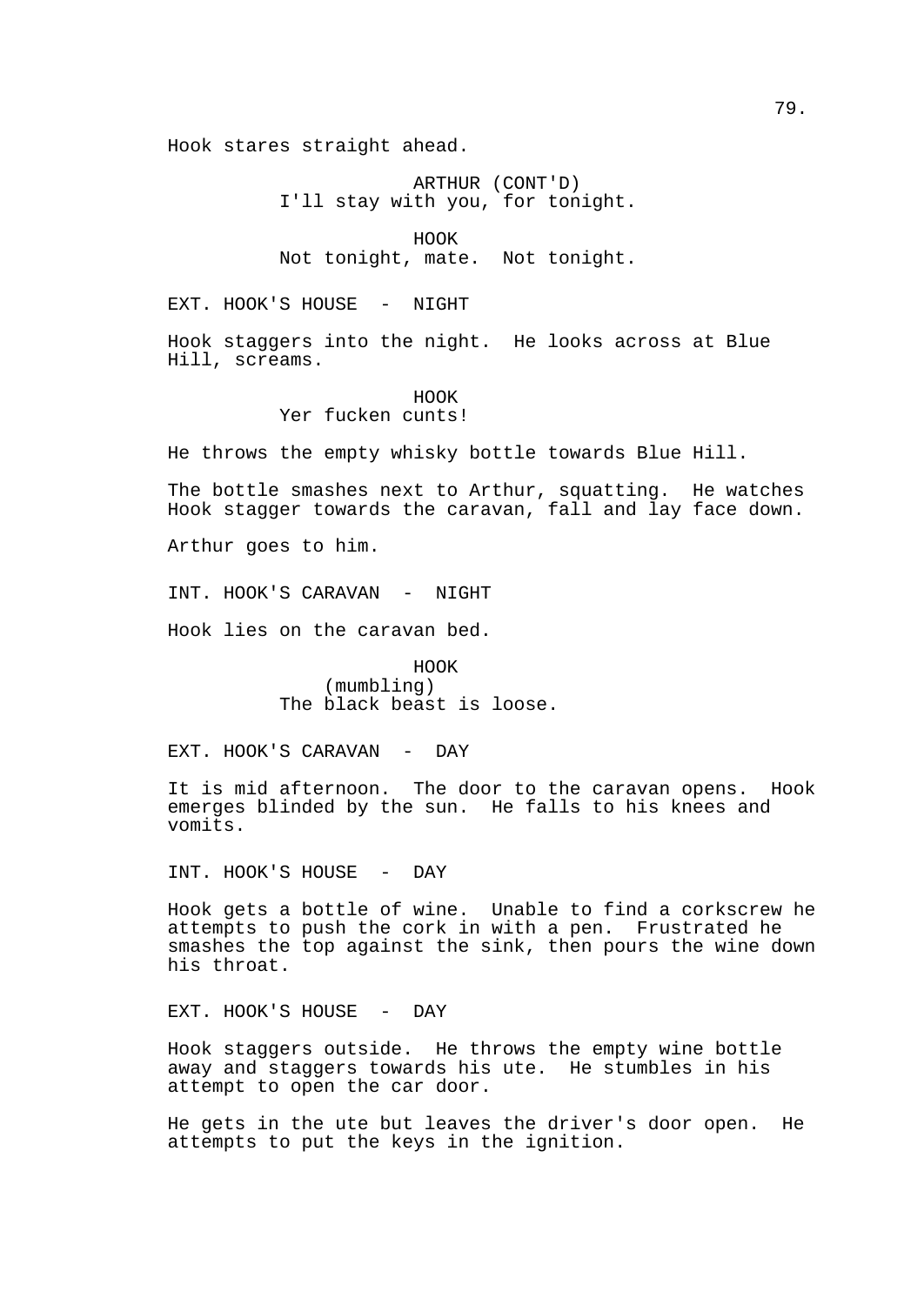Arthur's hand snatches the keys. Hook falls from the ute, lays on his back, hand flailing for the keys.

> HOOK Not supposed to be here, are yer?

Hook passes out.

Arthur puts him over his shoulder and carries him inside.

INT. HOOK'S HOUSE - DAY

Hook, covered with the rabbit skin blanket, sleeps on the couch.

Arthur pours himself a mug of coffee.

LATER: Hook tosses and turns in his sleep. Arthur, sitting by the fire, watches.

Darkness. A rooster crow is heard.

NEXT DAY: One eye of Hook opens, then the other. Hook squints from the sunlight streaming through the windows.

Hook sits up, stubble visible on his face. Arthur sits by the fire.

> HOOK How long have I been out?

Arthur puts his arm straight out.

ARTHUR Oh, about this long.

Hook smiles.

HOOK What's for dinner?

ARTHUR

Vegetables.

Hook laughs. They both laugh.

EXT. HOOK'S HOUSE - DAY

Days have passed. The flowers have blossomed in the pond.

Hook hasn't shaved. He stands by the pond, looks across at Blue Hill. More scarring has appeared.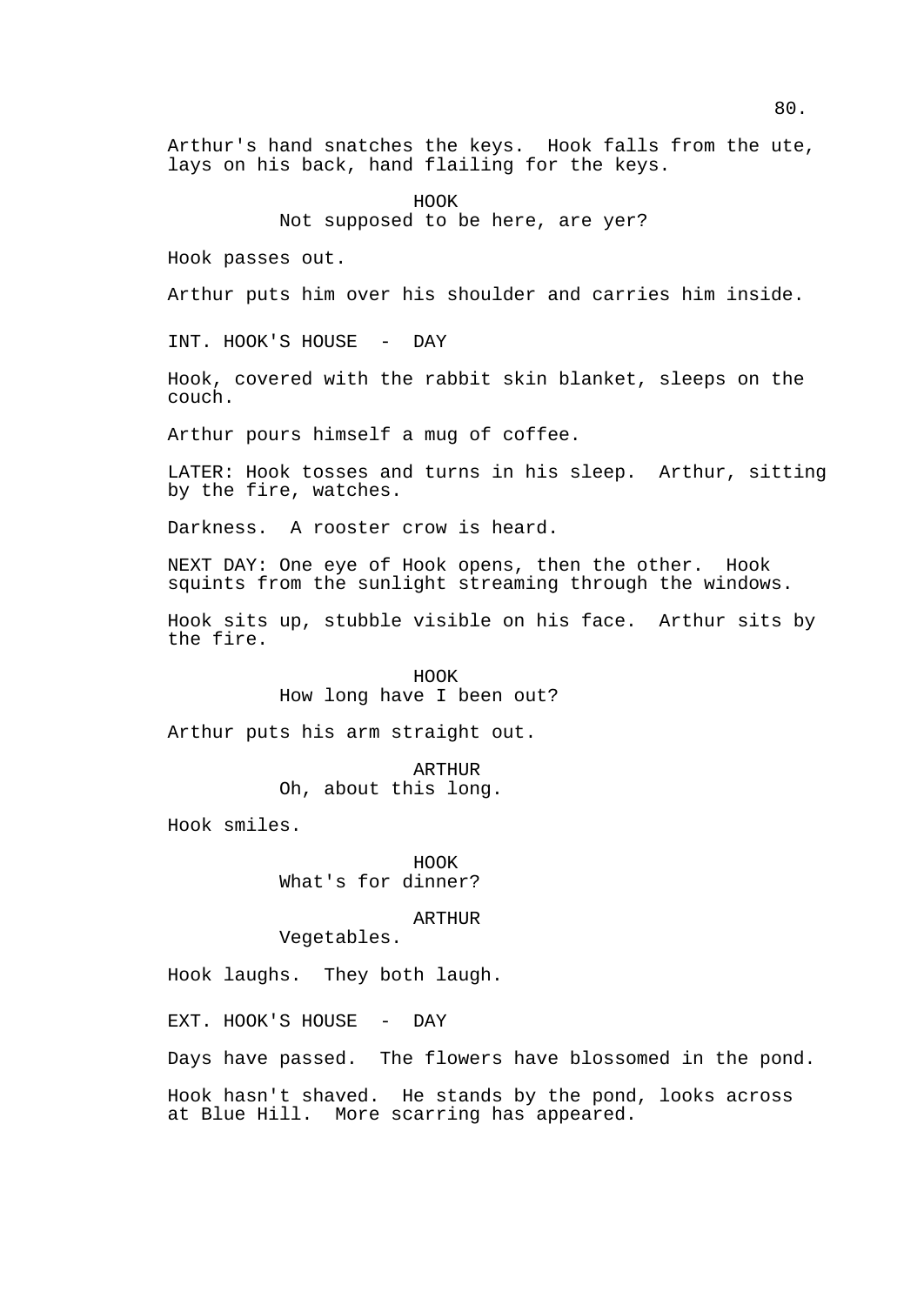INT. HOOK'S UTE - DAY

Hook drives into the Protesters' Camp. The rifle, plus magazine, are above the back window.

EXT. PROTESTERS' CAMP - DAY

Hook searches among the Protesters for Ellen. There are only six and one large tent. They prepare placards with anti-logging slogans.

Ash is attaching rope to a banner. His face is bruised.

ASH She's not here, man.

HOOK You seen her?

Ash shakes his head.

ASH Too committed to other things.

HOOK What other things?

ASH Ask the man, man.

HOOK What fucken man?

Ash laughs.

ASH Not that man, man.

Hook shakes his head and turns to leave.

ASH (CONT'D) Why not join the cause?

Hook stops, picks up a placard, drops it.

HOOK

It's wood. Where d'you think it came from? The sausage factory? The bridge you drove over to get here, wood. Your parent's house, probably wood.

ASH That argument doesn't wash, man. You really should read the literature.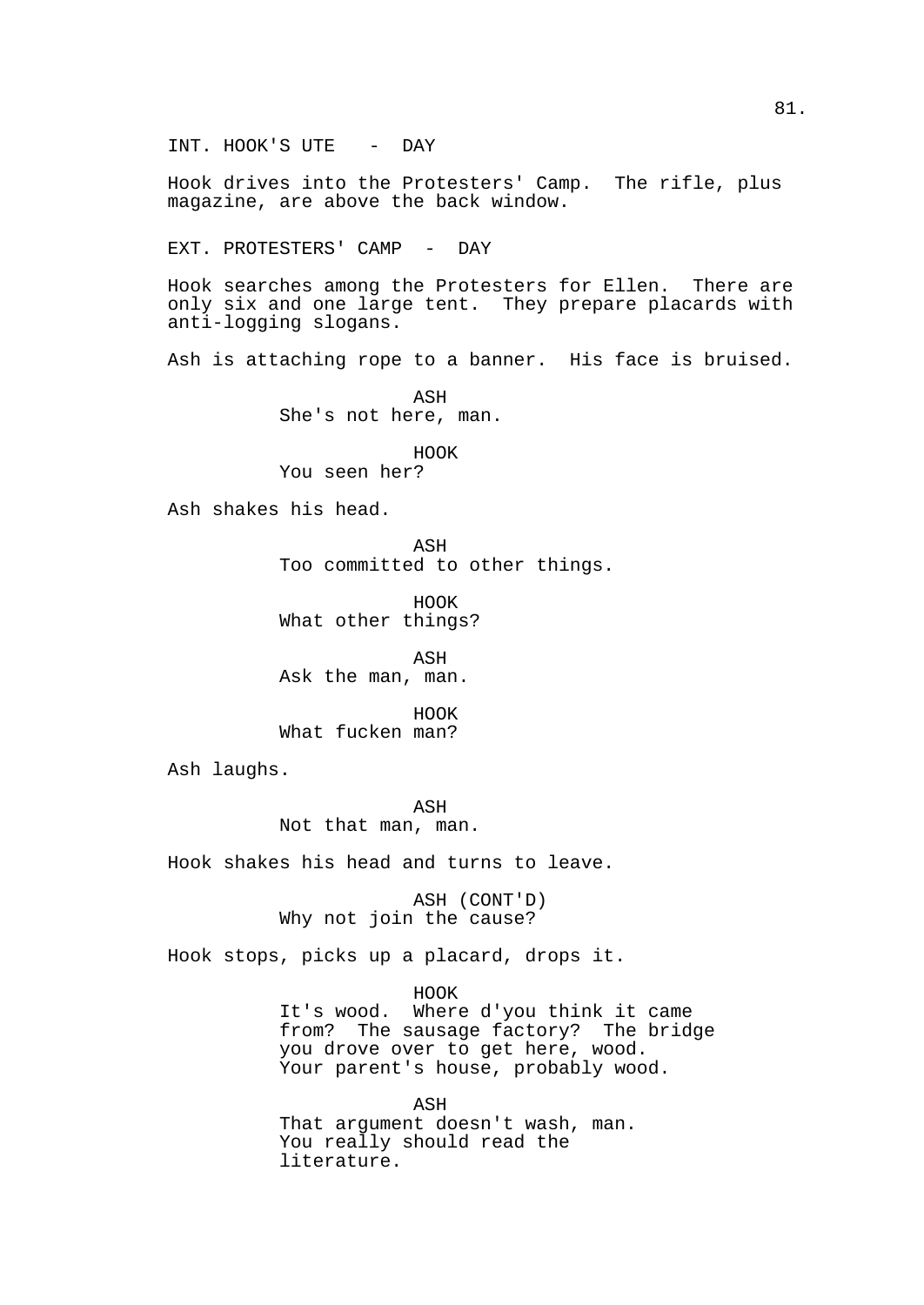Hook goes to leave, turns.

HOOK If you want to save the planet get fairdinkum, stop being a fucken hypocrite!

ASH We're not hypocrites. We're not against using wood. We're against arseholes exploiting the forests. Trees belong to the planet. They're family, man. You'd fight to protect your family, wouldn't you? Isn't that why you're here?

Hook turns, leaves.

INT. HOOK'S UTE - DAY

Hook pulls up at the bottom of Blue Hill.

EXT. HOOK'S UTE - DAY

Hook slings the rifle over his shoulder and locks the ute.

EXT. BLUE HILL - DAY

Hook walks through pristine forest. Chainsaws can be heard.

EXT. BLUE HILL, CLEAR-FELLED AREA - DAY

Hook emerges from the pristine forest to the clear-felled area. Loggers are chain-sawing trees. A mechanical pickup puts the prepared trunks onto the back of a low loader.

Hook walks through the Workers who cautiously watch him.

Hook disappears up the mountain. The Manager speaks into the handset of a car radio transmitter. We hear the locomotive passing.

EXT. BLUE HILL, A THIRD OF THE WAY UP - DAY

Hook walks upwards through ancient trees, exquisite ferns and flora. The chainsaws are barely audible. We hear the music of birds.

EXT. BLUE HILL, HALF WAY UP - DAY

Hook climbs a gully, lifts himself over a ledge, heads towards the summit. The chainsaws are no longer audible.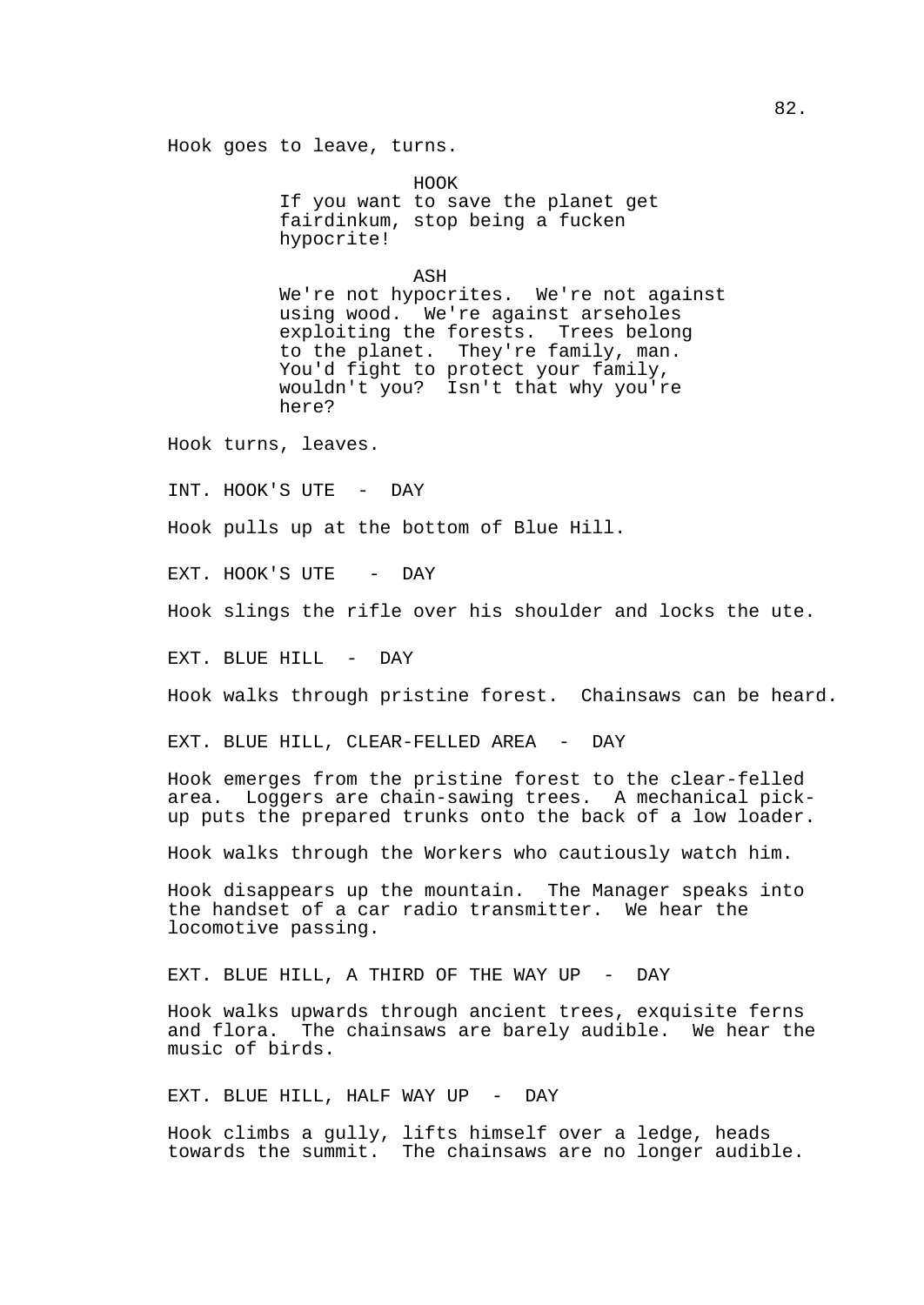Hook pauses, looks across at his house. He continues towards the summit.

EXT. BLUE HILL, SUMMIT - DAY

Exhausted, Hook lifts himself over bare rocks to the summit.

Hook crawls across the bare slope. It is windy and chilly. He drinks from a puddle of water.

Hook lays on his back, panting. Above, the sky is blue. A wedge-tailed eagle circles. Hook points the rifle at the eagle, sights the eagle through his telescopic sight.

Hook pulls the trigger. Nothing.

Hook rolls onto his stomach, looks down the other side of the mountain now ringed by pines, and extending a third the way up the mountain.

He crawls across to the other side of the summit, looks through his telescopic sight at the workers. He sees a police car arriving.

EXT. BOTTOM OF BLUE HILL - DAY

Hook emerges from the mountain.

The Workers are gathered to one side. Two POLICE stand in front of the police car.

The Sergeant approaches Hook.

SERGEANT You got a licence for that thing?

HOOK

Oh yes.

EXT. HOOK'S UTE - DAY

The passenger door to Hook's ute is open. Hook hands the sergeant his gun licence. The other POLICEMAN checks inside Hook's ute. The Sergeant checks the licence, hands it back.

> SERGEANT I can't stop you being here, this being Crown land and that, but you give me cause to lock you up and I sure as hell will.

The Sergeant looks for a response from Hook. Hook doesn't react. The Police return to their car.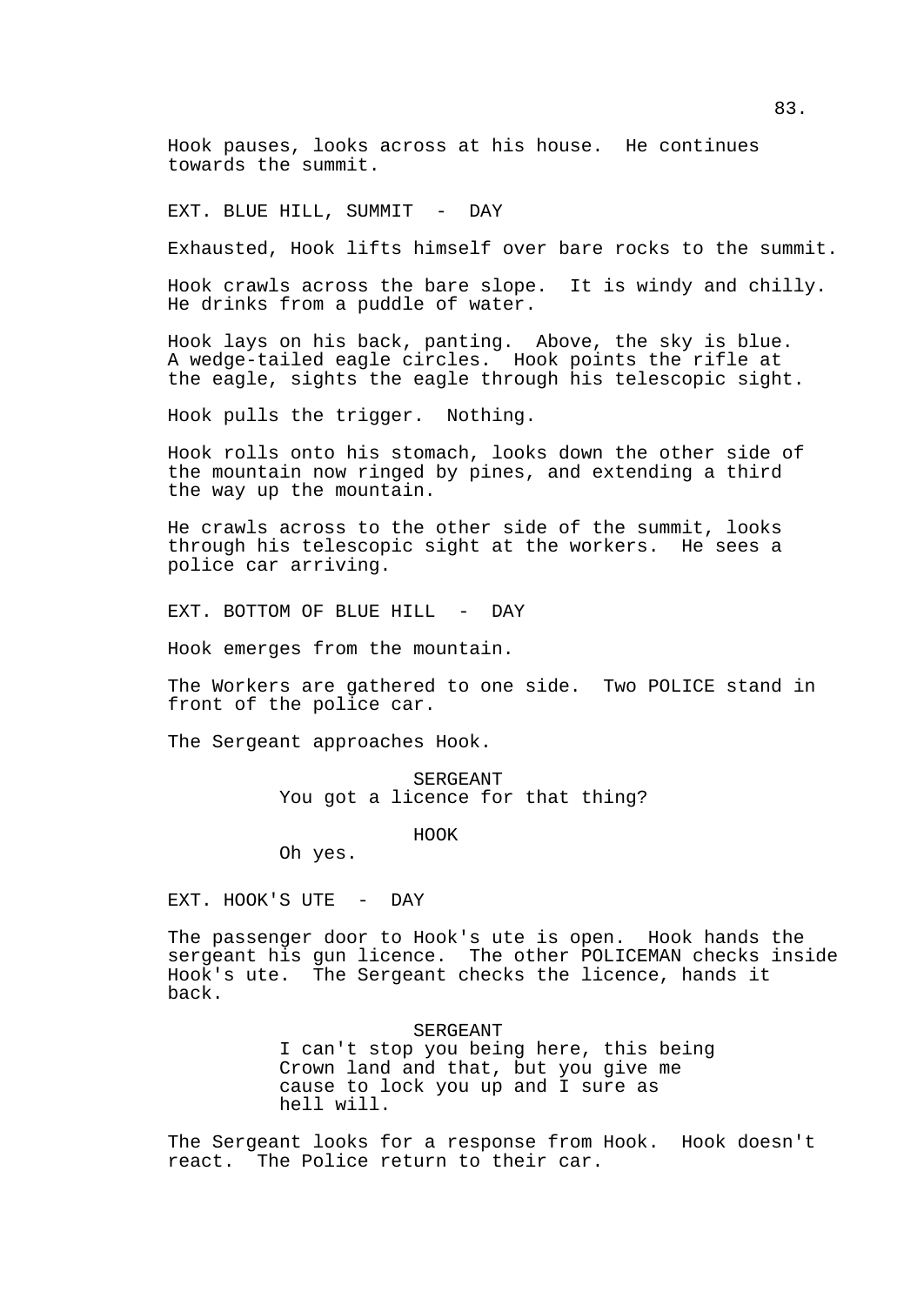INT. HOOK'S HOUSE - DAY

Hook cleans his rifle at the table. His beard has grown. The house is untidy and dusty. The sleeping bag is in front of the fire.

EXT. BLUE HILL - DAY

The bottom on Blue Hill has been significantly clear-felled. Workers start to ascend the mountain.

Hook arrives jogging, rifle over shoulder and a small backpack strapped to his back.

The Workers ignore him as he jogs up the mountain.

EXT. BLUE HILL, HALF WAY UP - DAY

DAYS LATER. Hook, dressed differently but with the backpack, scurries up the mountain at an incredible pace.

EXT. BLUE HILL, SUMMIT - DAY

Hook bounds to the summit.

EXT. BLUE HILL, CLEAR-FELLED AREA - DAY

Hook jogs among the Workers.

EXT. HOOK'S HOUSE - NIGHT

Hook stares across at Blue Hill. It has been clear-felled a third of the way up.

INT. HOOK'S CARAVAN - NIGHT

Candle-light creates an eerie mosaic on a bench containing papers and documents. Hook, dressed in jungle fatigues, puts the papers and documents into a metal container.

On the bench is the knife and boxes of bullets.

EXT. ARTHUR'S CABIN - NIGHT

Hook quietly pushes an envelope under Arthur's door.

INT. HOOK'S HOUSE - DAWN

Hook's house is spotless again. The dishes have been done, the sleeping bag gone and the fire place cleaned out. The fridge door is open and the fridge empty.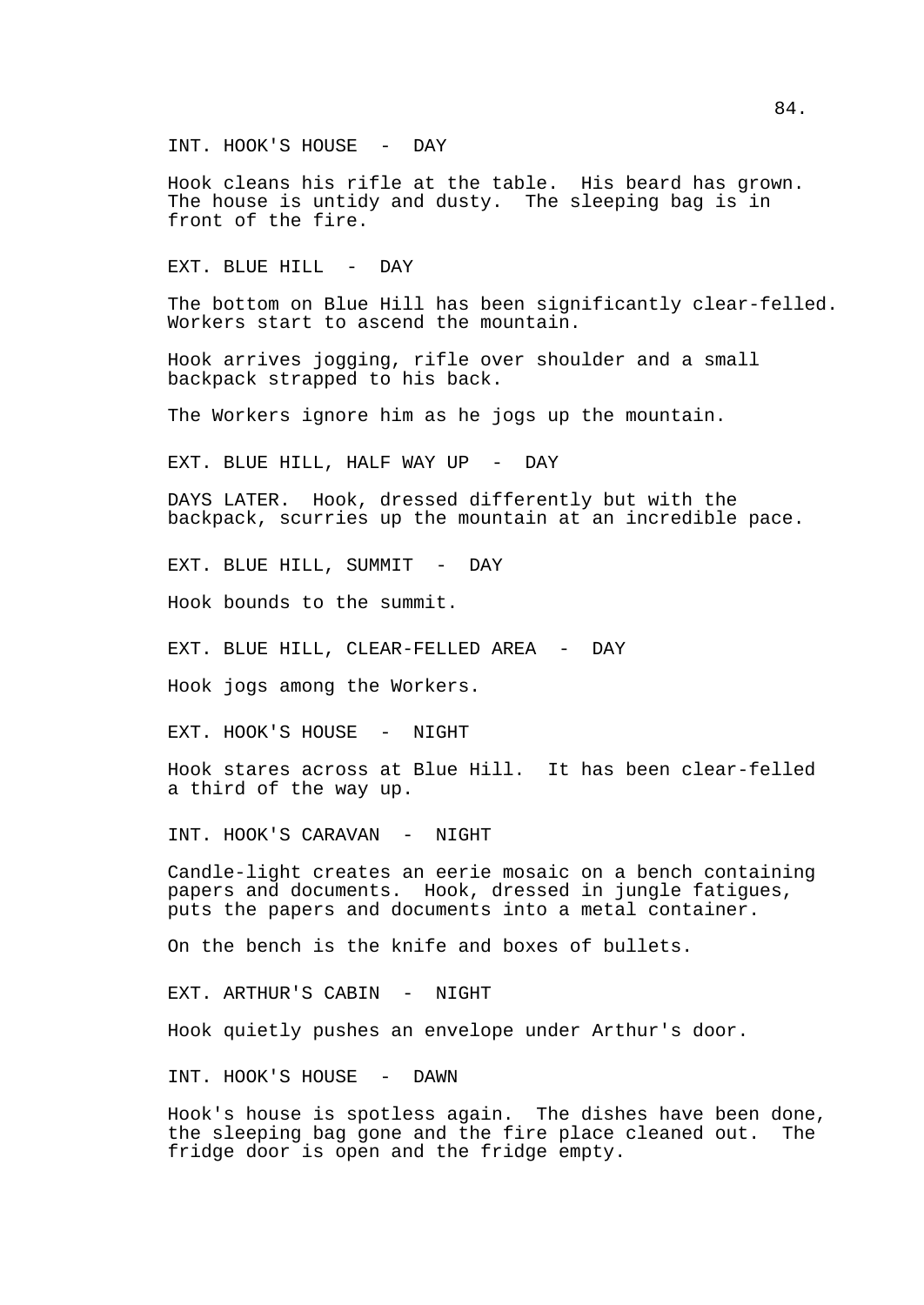EXT. BLUE HILL, CLEAR-FELLED AREA - DAWN

Hook parks his car where workers' cars normally park.

He locks the car, puts the keys in his pocket.

With backpack and rifle Hook ascends the mountain. A condom is stretched over the telescopic sight.

He passes hundreds of small pines in containers ready for planting.

EXT. BLUE HILL, PART WAY UP - DAY

Hook lies on a camouflaged groundsheet. His rifle points down the mountain. He can hear a vehicle arriving.

EXT. BLUE HILL, CLEAR-FELLED AREA - DAY

A car parks next to Hook's ute.

EXT. BLUE HILL, PART WAY UP - DAY

Hook removes the condom from the telescopic sights.

Through the sight he sees more cars. A truck containing a backhoe arrives.

EXT. BLUE HILL, CLEAR-FELLED AREA - DAY

Monson gets out of the truck, lowers the back and attaches ramps for the backhoe.

The Workers, carrying chainsaws, makes their way up the mountain.

Monson drives the back-hoe off the truck.

EXT. BLUE HILL, PART WAY UP - DAY

Hook takes bullets from a pouch strapped to his chest and loads the rifle.

EXT. BLUE HILL, CLEAR-FELLED AREA - DAY

Monson swivels the backhoe and points it in the direction of Blue Hill.

EXT. BLUE HILL, PART WAY UP - DAY

Through Hook's sights Monson is caught in the cross. Hook moves the sight to the front tire.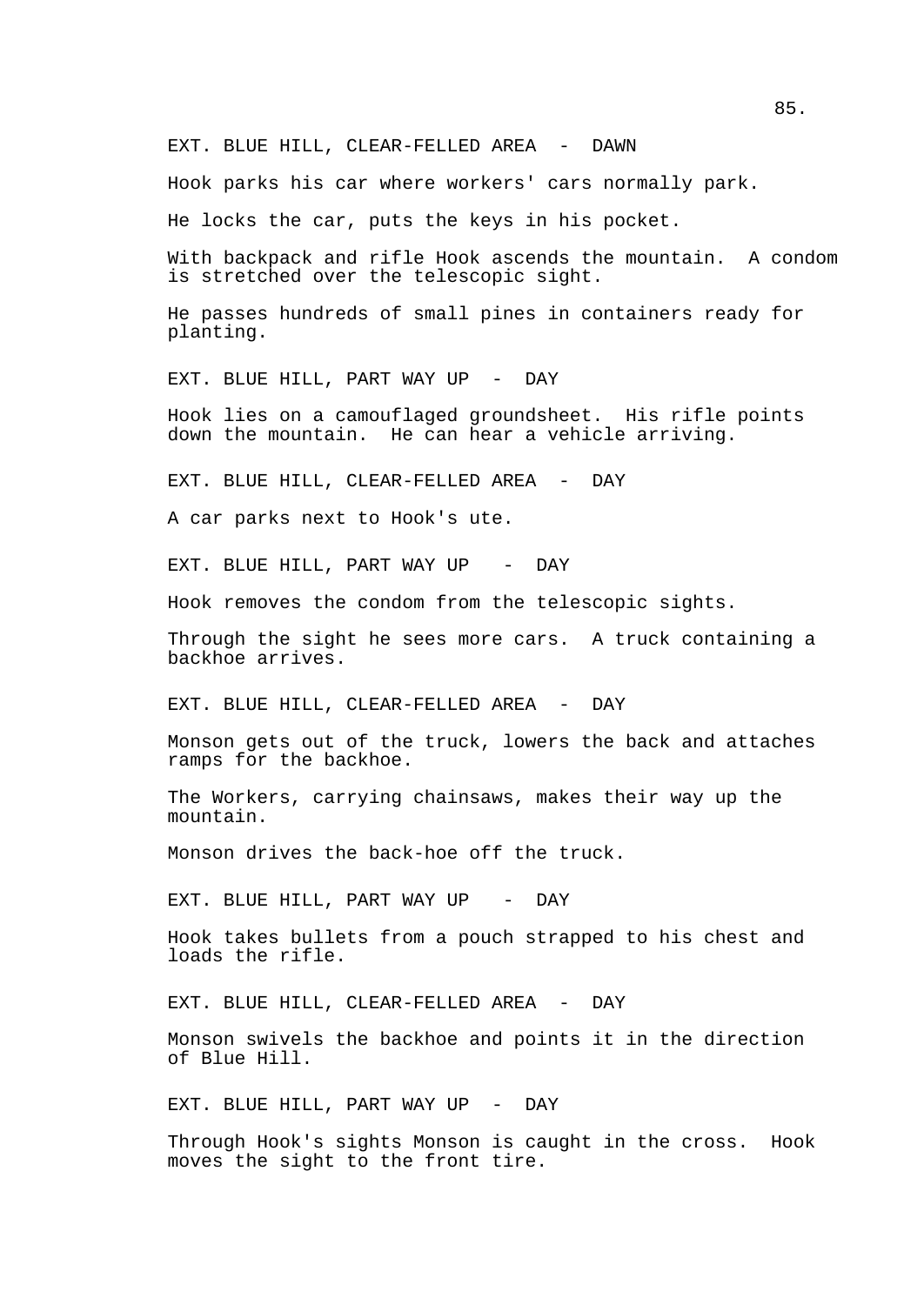Hook squeezes the trigger. The sound is deafening.

EXT. BLUE HILL, CLEAR-FELLED AREA - DAY

The front tyre explodes simultaneously to the echo of the rifle. The backhoe skids on the flat tyre in the dirt.

The Workers immediately stop, look around at the skidding backhoe.

Another shot and the second front tyre flattens.

# MONSON

Fuck!

Monson jumps from the backhoe and runs for the cover of the truck.

Two more shots and both front tyres of the truck flatten. Monson, terrified, hides behind the truck.

EXT. BLUE HILL, PART WAY UP - DAY

Hook rolls onto his back and laughs heartily.

He look through the sights and sees the Workers scampering to their cars.

> HOOK That'll bring the big boys.

LATER: The four empty shells lie in a line on the groundsheet. A distant police siren is heard.

EXT. BLUE HILL, CLEAR FELLED AREA - DAY

The police car parks in front of the truck. The Workers have parked their cars further back. The Sergeant and Constable remain in the car.

Monson cautiously runs to the police car and gets in the back.

EXT. BLUE HILL, CLEAR-FELLED AREA - DAY

The Sergeant, with bullhorn, gets out of the police car.

He indicates for everyone to stay back. He stands in front of the police car.

EXT. BLUE HILL, PART WAY UP - DAY

Hook watches the sergeant through his sights.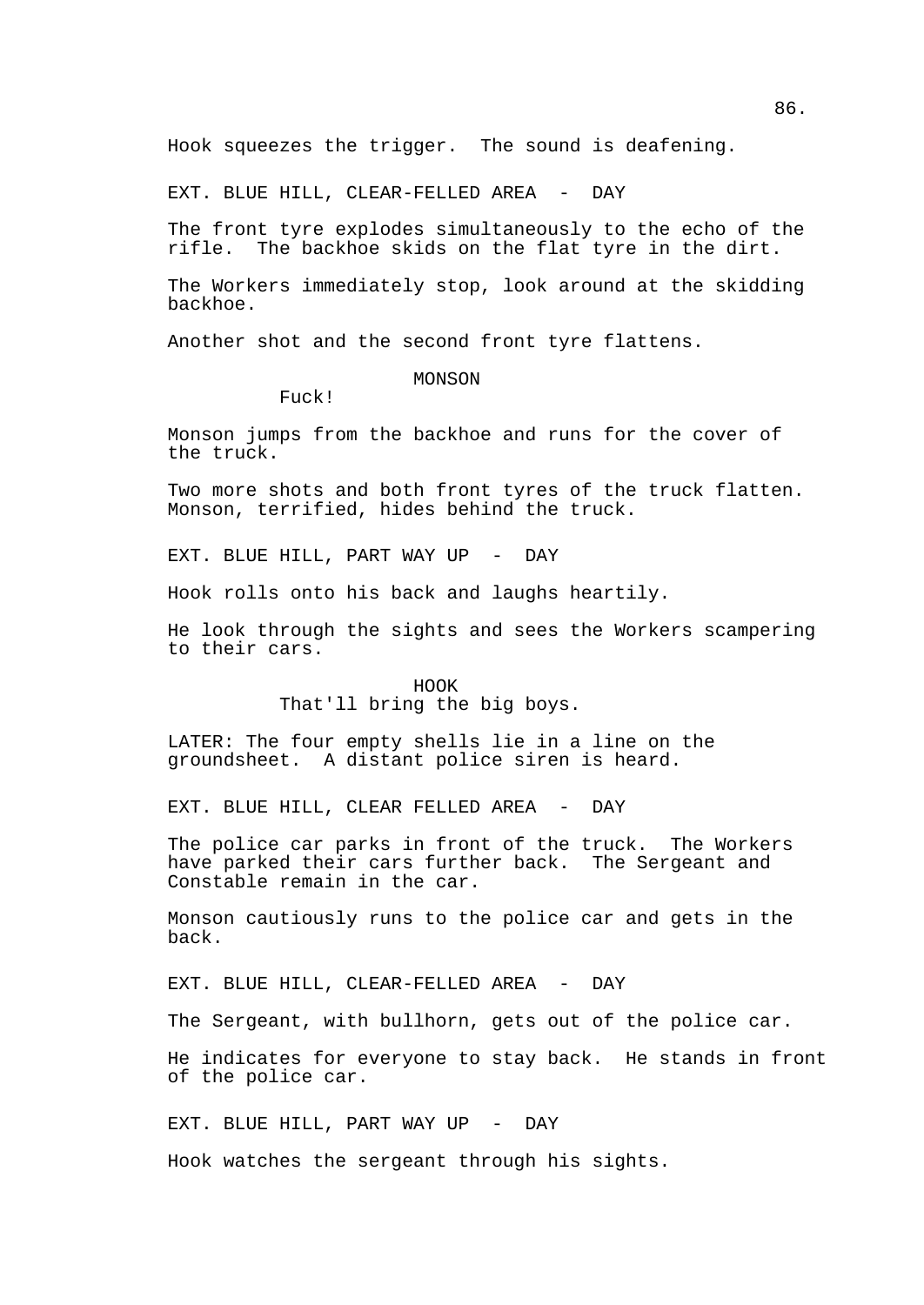### SERGEANT

Mr Hook, Mr Hook, we know it's you. Let's end this before it gets nasty. There's a lot of innocent people down here. Put down your weapon, come out and we'll sort all this out.

Hook stands and shouts.

HOOK I've taken possession of this mountain. There'll be no more logging. Do you hear me?

EXT. BLUE HILL, CLEAR-FELLED AREA - DAY

The Sheriff squints looking for Hook but Hook is concealed.

SERGEANT I hear you but this is government land.

HOOK The land belongs to the people

Monson points to where he thinks Hook is. A LOGGER with a rifle scrambles next to Monson. The Logger aims the rifle in the direction Monson points.

> SERGEANT It's government land.

EXT. BLUE HILL, PART WAY UP - DAY

Hook is behind a tree.

HOOK Tell them I'm the new owner.

SERGEANT We can discuss all this civilly.

HOOK I intend to remain so until you stop logging, permanently. You hear me? No more fucking logging!

EXT. BLUE HILL, CLEAR FELLED AREA - DAY

Monson gesticulates to the Sergeant.

MONSON

We've got him.

The Sergeant indicates for the Logger not to shoot.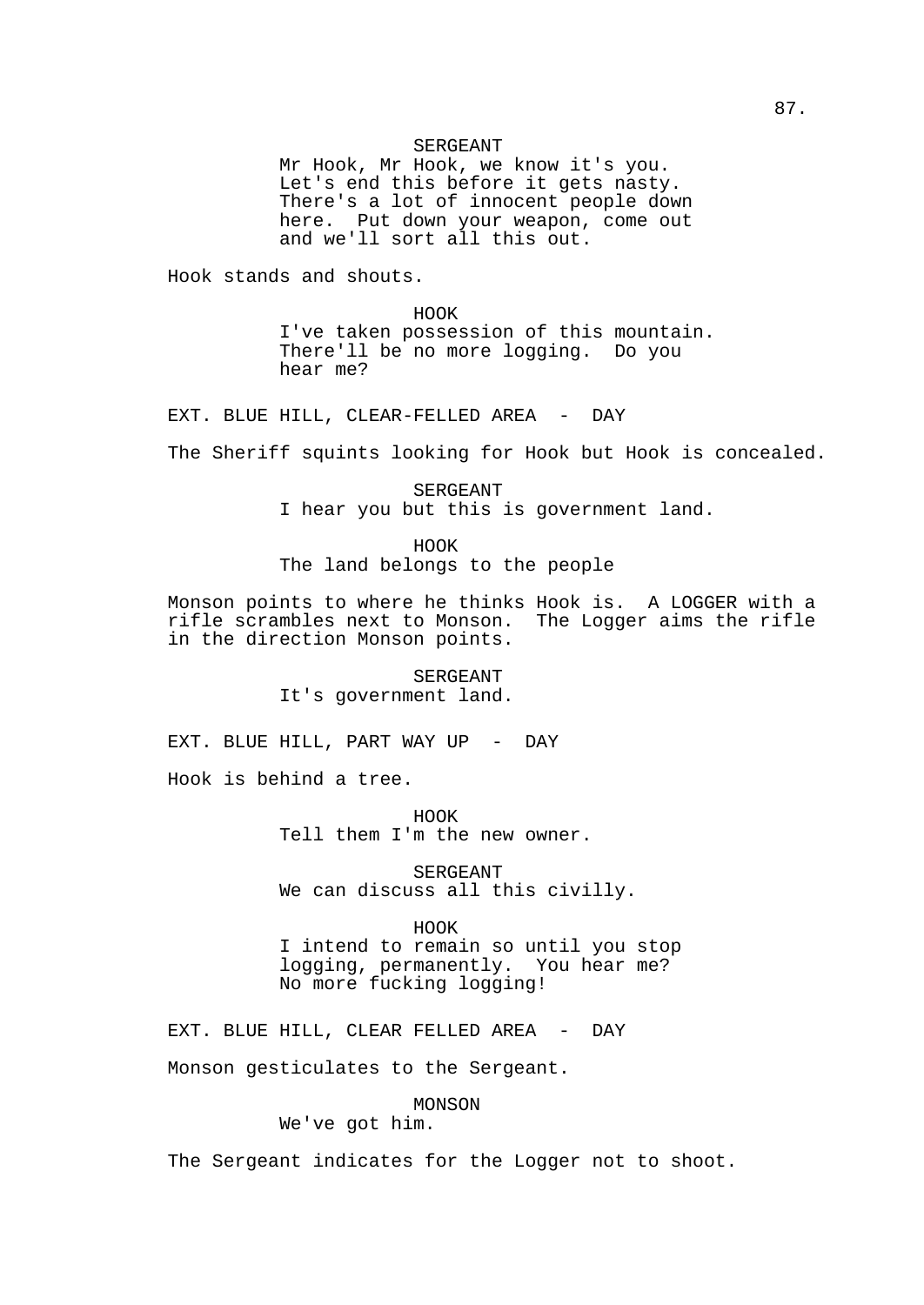SERGEANT Let's talk about it like civilized people.

HOOK V.O. Then act civilized! Get rid of the loggers.

SERGEANT That's something we can talk about.

The Logger fires.

EXT. BLUE HILL, PART WAY UP - DAY A bullet hits a tree thirty metres from Hook. Hook laughs. EXT. BLUE HILL, CLEAR FELLED AREA - DAY The Logger fires again. The Sergeant screams at the Logger. SERGEANT One more and I'll lock you up! The Logger reluctantly lowers his rifle EXT. BLUE HILL, PART WAY UP - DAY Hook aims his rifle, fires. EXT. BLUE HILL, CLEAR-FELLED AREA - DAY A bullet smashes into one headlight of the police car. The Sergeant looks straight ahead. INT. POLICE CAR - DAY Another shot and the second headlight smashes. The Constable ducks under the dashboard. EXT. BLUE HILL, CLEAR-FELLED AREA - DAY The Sergeant hasn't flinched. He walks towards Blue Hill. HOOK V.O. This is my mountain, now piss off! SERGEANT Can't do that, Son.

The Sergeant keeps walking towards the mountain.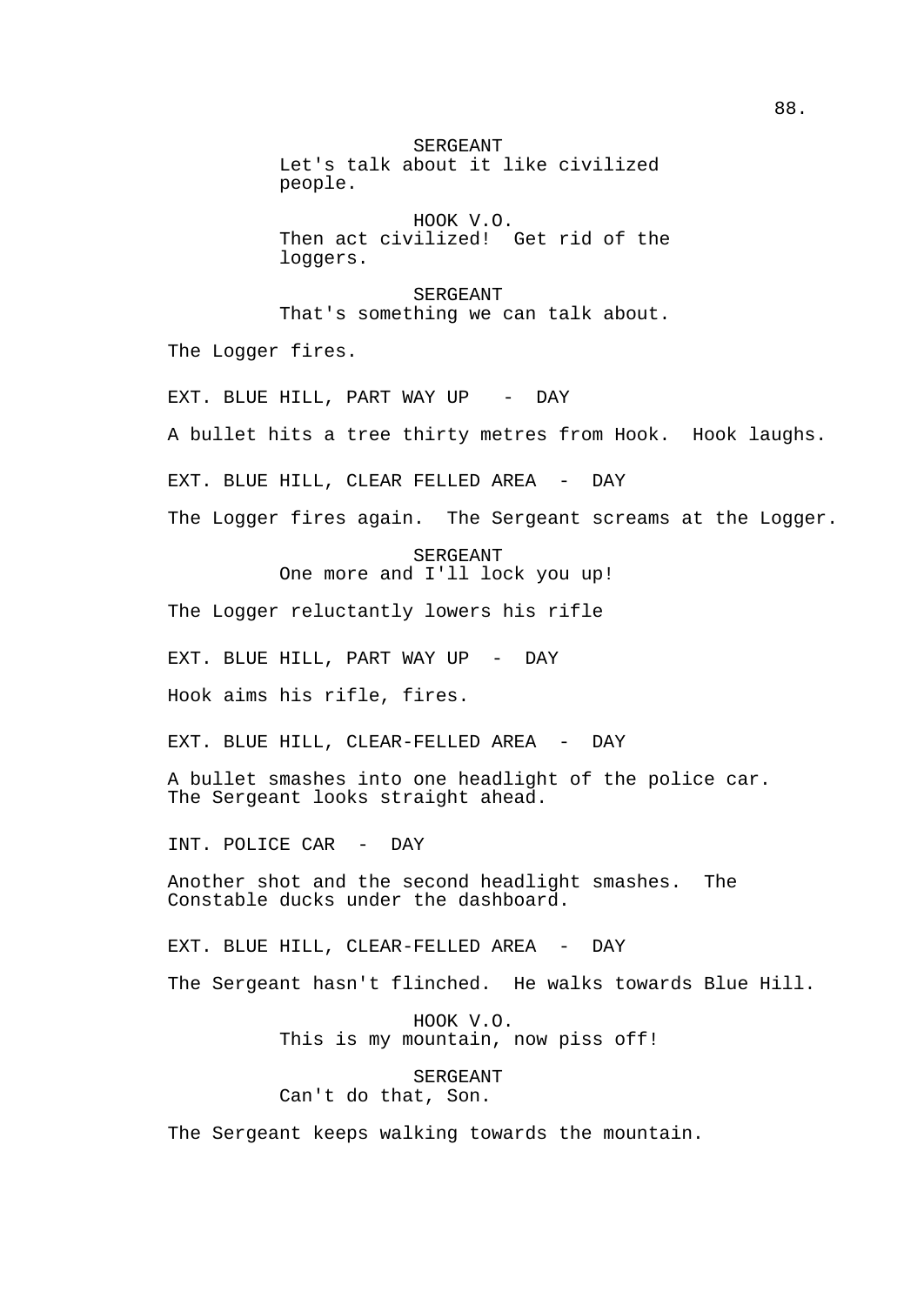EXT. POLICE CAR - DAY

A bullet thuds into the petrol tank of the police car. Petrol spurts out.

Another shot.

EXT. BLUE HILL, CLEAR-FELLED AREA - DAY

The Sergeant sees a bullet pierce the petrol tank of the backhoe.

EXT. BACKHOE - DAY

Petrol gushes from the petrol tank of the back-hoe.

Another shot. A bullet ricochets off the backhoe. Sparks fly.

EXT. BLUE HILL, CLEAR FELLED AREA - DAY

The Sergeant runs towards the police car.

SERGEANT Get out! Get out of the car!

EXT. POLICE CAR - DAY

The Constable cautiously gets out of the car.

SERGEANT

Run!

Another shot and the backhoe explodes in flames. The Sergeant, Monson, the Logger and the Constable run for their lives. Fire engulfs the police car.

LATER: The Fire Engine arrives. The police car, backhoe and truck are burnt out shells.

The Workers and Monson stand well back watching the Chief Fire Officer inspecting the burning cars.

A FIREMAN has the fire hose ready. The Chief Fire Officer shakes his head, indicating the burning vehicles.

> SENIOR FIRE OFFICER Waste of water.

Monson angrily grabs an axe.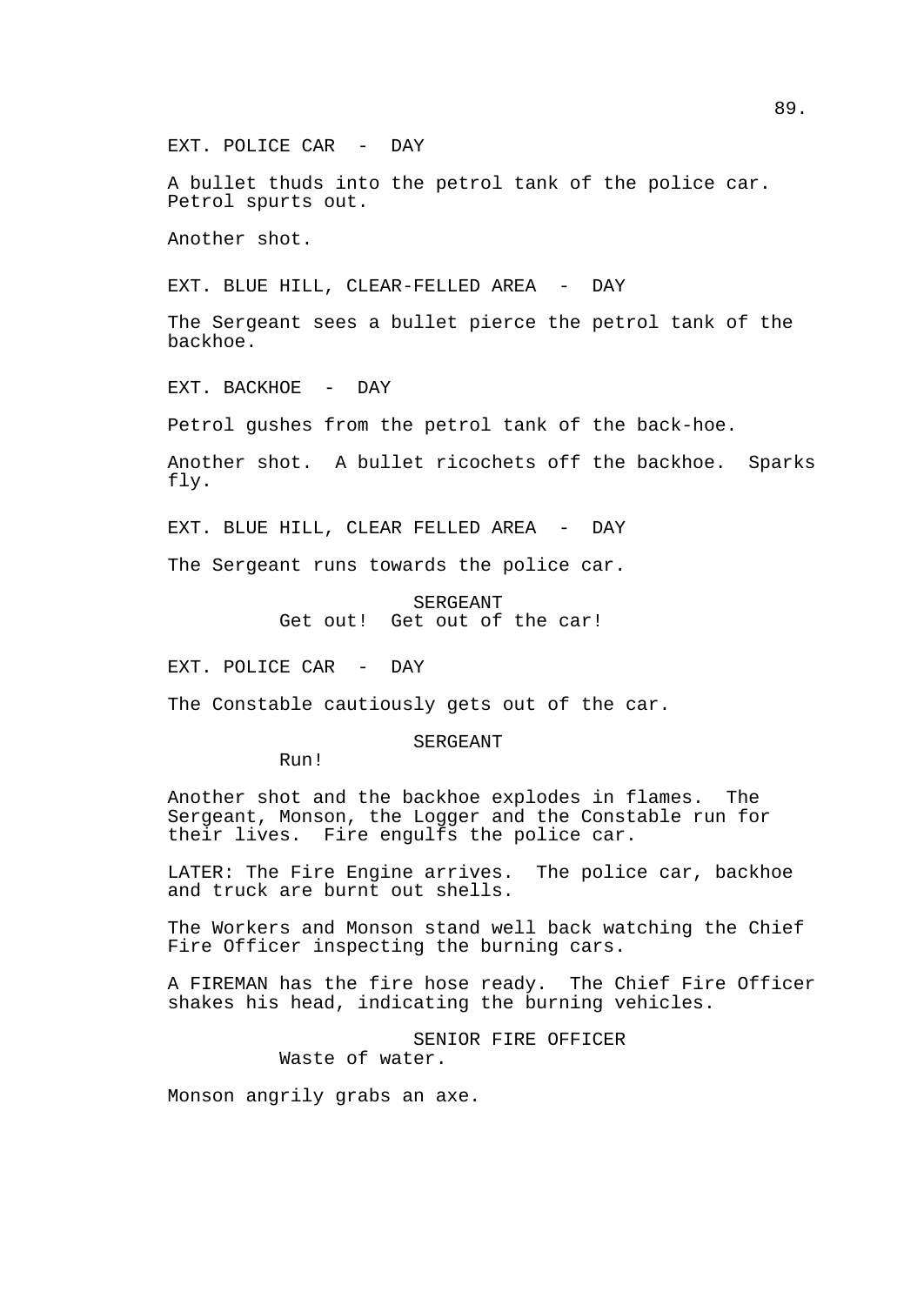EXT. HOOK'S UTE - DAY

Monson jumps onto the bonnet of Hook's ute and destroys the ute with the axe. The Workers cheer Monson. The Sergeant smiles.

Hook's hysterical laughter can be heard echoing from the mountain.

EXT. VALLEY - DAY

A locomotive, loaded with logs travels through the valley.

EXT. BLUE HILL, HALF WAY UP - DAY

Hook aims the rifle at the locomotive. He fires consecutive shots.

EXT. VALLEY - DAY

Bullets pound the locomotive engine. Steam hisses through bullet entry points.

INT. LOCOMOTIVE CABIN - DAY

A bullet shatters a cabin window. The DRIVER slams on the brakes.

EXT. VALLEY - DAY

The locomotive grinds to a sudden halt causing the logs to whiplash. A support breaks away from a section. Logs tumble off the trailers.

EXT. BLUE HILL, CLEAR FELLED AREA - DAY

The Sergeant and the Workers watch the locomotive catastrophe in horror.

SERGEANT

Bloody hell!

EXT. BLUE HILL, HALF WAY UP - DAY

We see the lush greenery in all its splendor. A helicopter hovers above.

Something moves in the greenery. It is Hook perfectly camouflaged, observing the helicopter through miniature binoculars.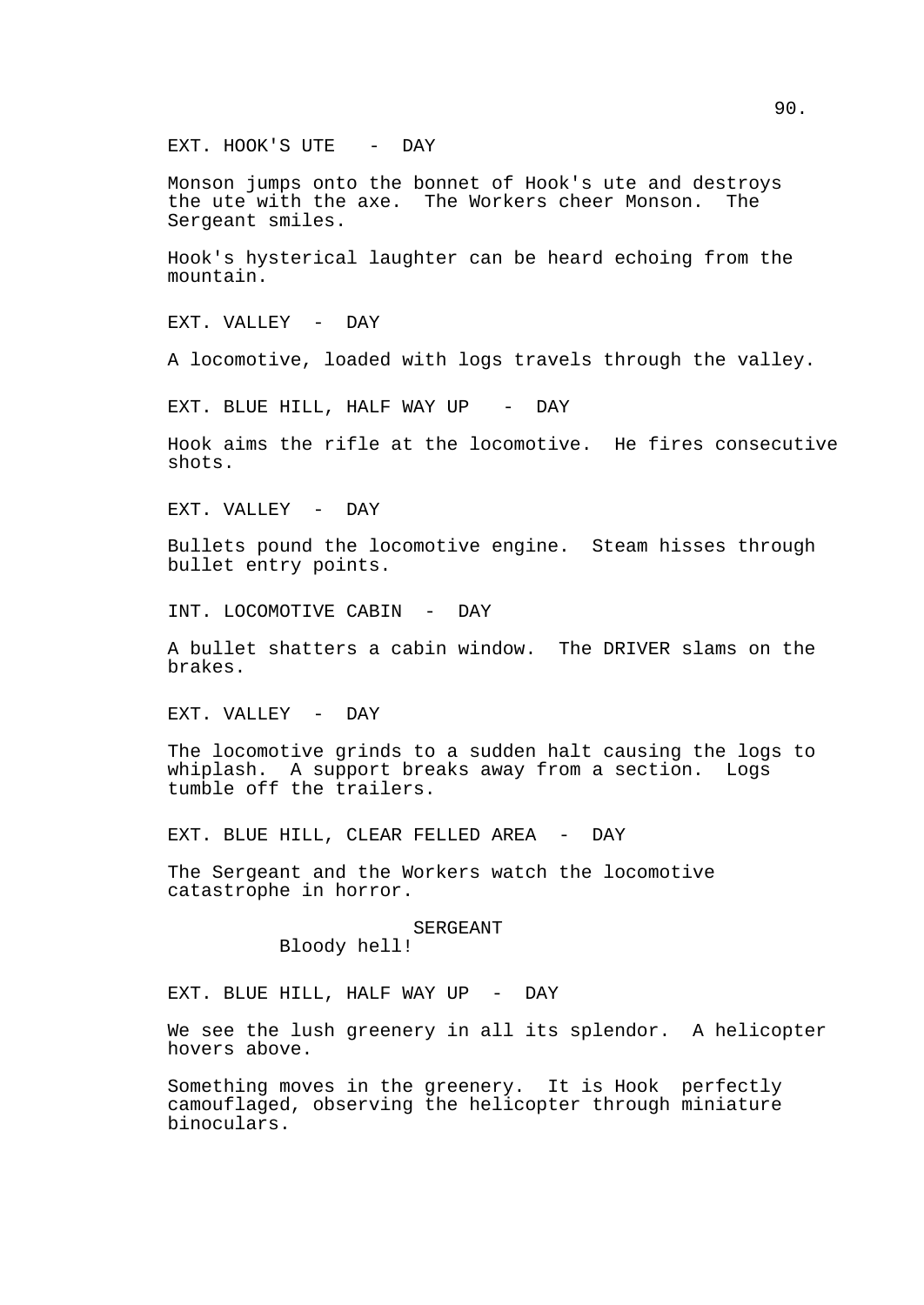INT. HELICOPTER - DAY

Two armed POLICE look out opposite windows as the helicopter circles high. Their views are restricted by the density of the mountain growth. One shakes his head to the PILOT. The helicopter speeds away.

EXT. BLUE HILL, CLEAR-FELLED AREA - NIGHT

A police Caravan and tents have been set up on the track leading to the foot of Blue Hill.

A portable generator, lights strung among the caravan, tents and communication devices create a carnival atmosphere.

A mobile food stall sells coffee and hamburgers.

Local POLICE, PLAIN-CLOTHED POLICE and SPECIAL WEAPONS PERSONNEL produce a flurry of activity.

There is the crackle of radios and two-way conversations.

An eerie sight of singing Protesters led by Ash and Gwen carrying lighted candles emerges from the bush.

PROTESTERS

(singing) They paved paradise And put up a parking lot

SERGEANT

Oh no!

The locals, aghast, angrily gesticulate at the Protesters who wisely decide to remain well back.

> PROTESTERS With a pink hotel, a boutique And a swinging hot spot

INT. POLICE CARAVAN - DAY

WILSON, Head of Special Weapons, scans maps spread over a table. The Sergeant points to locations on the maps. Monson assists. The Protesters can faintly be heard singing.

> SERGEANT He'll come down when he's cold and hungry.

WILSON This one doesn't intend coming down.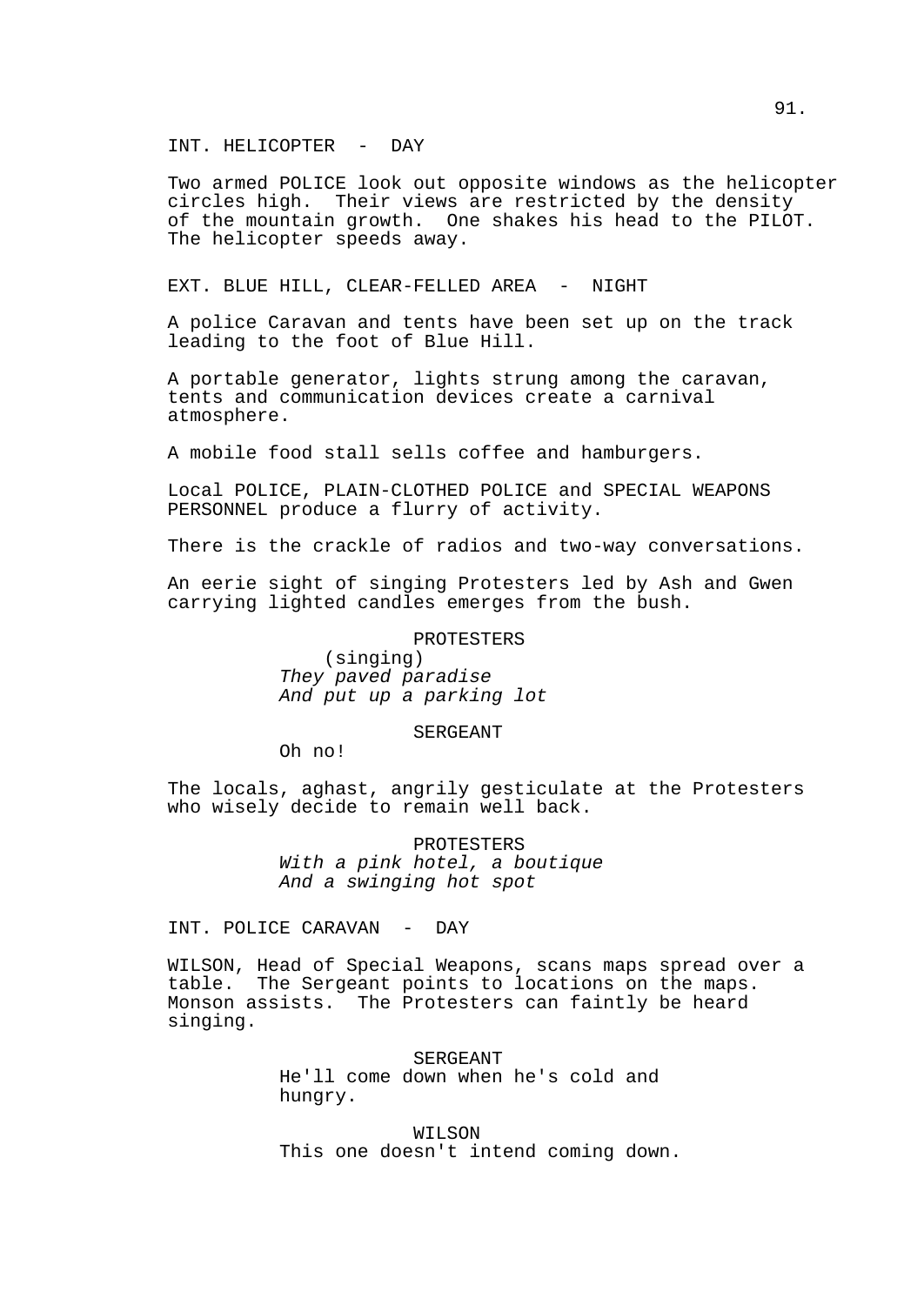## SERGEANT

They all come down.

Wilson shakes his head, indicates an envelope, similar to the one Hook left under Arthur's door, on the table.

> WILSON Papers and registration for his ute. He donated it to the Forestry Commission.

The Sheriff shakes his head at Monson.

WILSON (CONT'D) We have a fucken lunatic up there!

Charles steps forward.

CHARLES That's not exactly true.

WILSON

And you are?

CHARLES As of now, your boss.

Wilson disbelievingly scoffs. Charles hands Wilson a portable phone. He smiles as he watches Wilson listen to the phone. Wilson hands it back.

> WILSON I didn't hear one word of that.

Wilson pushes past Charles and exits.

CHARLES He's a trained killer, the best.

EXT. POLICE CARAVAN - NIGHT

Wilson turns, faces Charles.

### WILSON

In the morning, you're my boss. Right now my boys are about to bring down a psychopath in civilian clothing. He may be the best, but we're better. That's what I do, Mister and no department or whatever wants to get in my way. You understand?

Charles smiles. Wilson walks away.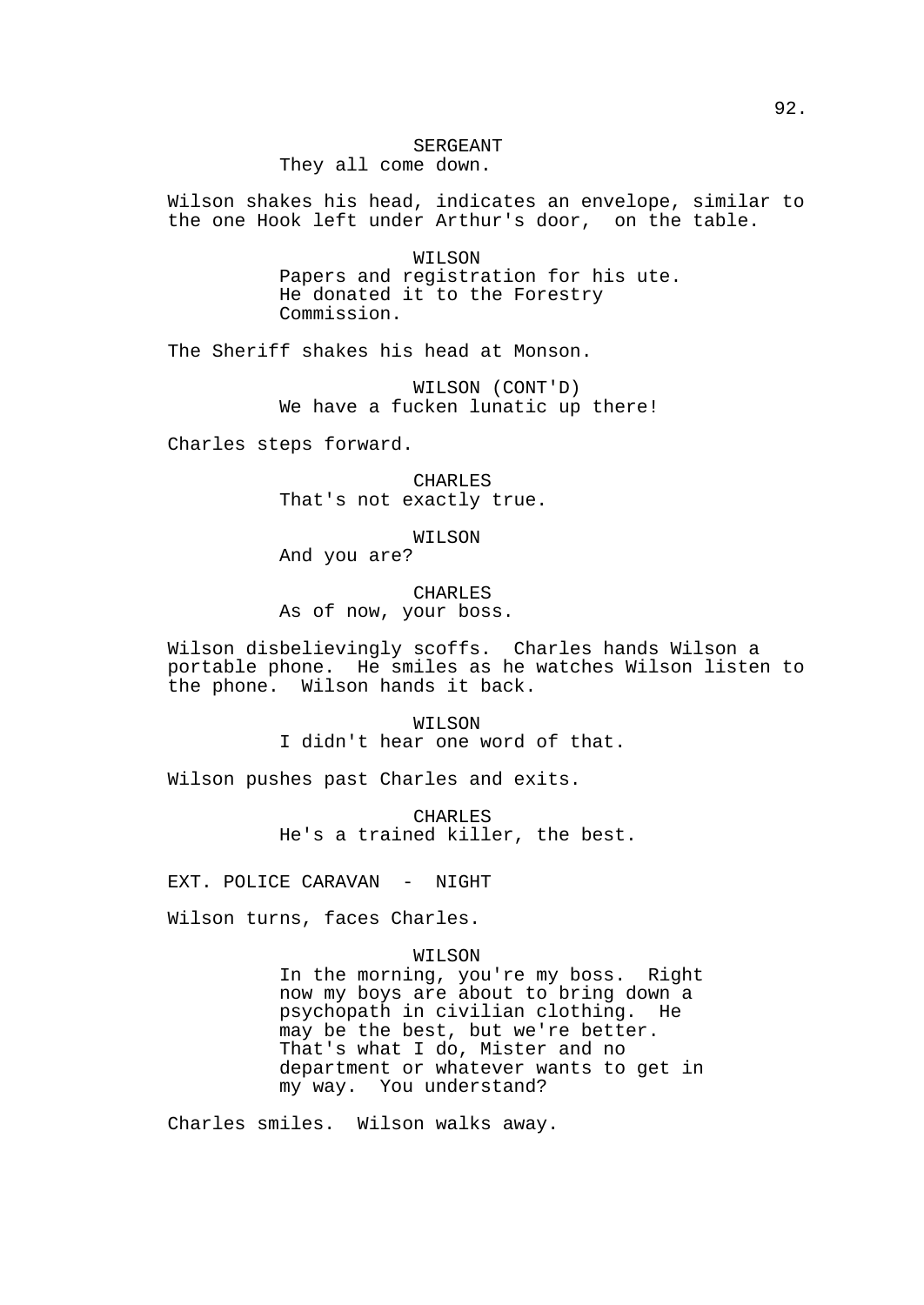CHARLES

It's an Enfield 301 modified. Upgraded sights...

Wilson laughs derisively.

WILSON What is he, a World War One veteran?

EXT. BLUE HILL, A THIRD OF THE WAY UP - NIGHT

The heavily armed Special Weapons Platoon make their way up the mountain in formation line. They wear flak jackets.

> CHARLES V.O. But if you go up there in the night it won't be the Enfield he'll use.

Wilson laughs derisively.

Although the SWP walk in a straight line (a la the infamous Black Line) they use the trees as safety and continually check each other.

Hook, his face camouflaged in mud, has one ear to the ground, listening.

MOMENTS LATER: Hook is motionless as two SW Police pass him either side.

Hook watches the SW Police ascend the mountain. They are straying from formation as fatigue sets in.

Hook creeps up behind a straggler, Wilson, grabs him round the neck and holds the knife to his throat. Wilson struggles. Hook pulls the knife in hard. Wilson ceases struggling.

> HOOK (whispering) Can always pick the Officer; he's the one leading the rear.

Hook ties Wilson hands behind his back, hitched high between his shoulder blades with the rope passing round his neck. Wilson's jacket lies on the ground.

> HOOK (CONT'D) Call them in.

> > WILSON

Get fucked!

Hook puts his mouth close to Wilson's ear.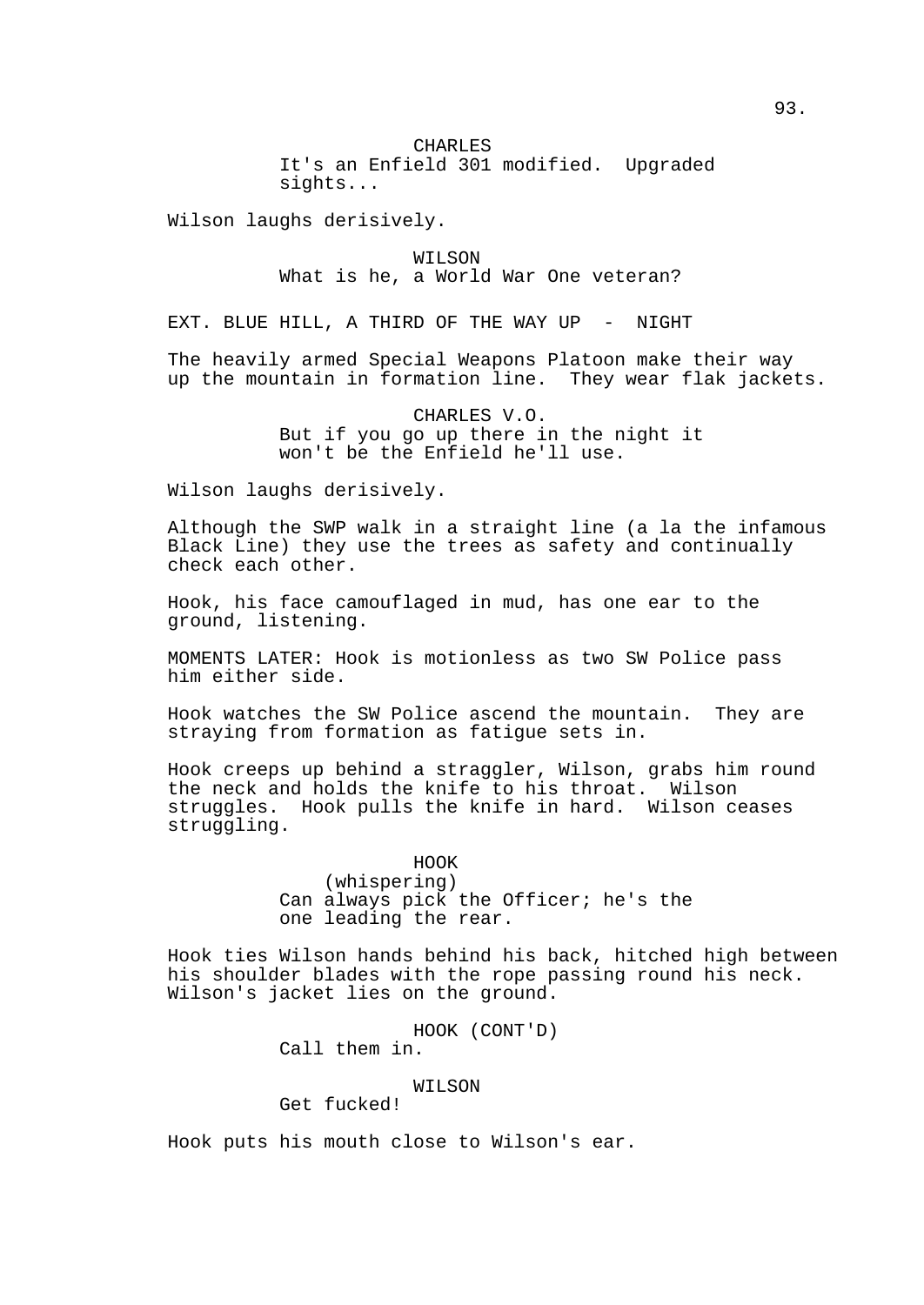HOOK

I can certainly arrange that. Call them in.

### WILSON

You call them in.

Hook picks up Wilson's Armalite, checks it, then fires it into the ground near Wilson's face. Wilson gasps for breath.

EXT. BLUE HILL, CLEAR-FELLED AREA - NIGHT

Charles smiles to himself, sips coffee.

EXT. BLUE HILL, A THIRD OF THE WAY UP - NIGHT

Hook, dressed in Wilson's jacket, has his foot on Wilson's head.

> HOOK (screaming) I've got him. Over here.

SW Police scramble towards Hook.

HOOK (CONT'D)

How many?

Wilson refuses to answer. Hook squeezes Wilson's nose and holds his hand over his mouth. Wilson struggles to breathe. Hook releases his nose.

HOOK (CONT'D)

How many?

Hook squeezes his nose again. Wilson thrashes around. Hook releases his mouth.

WILSON

Eight.

Hook gags Wilson.

# HOOK

(screaming) Over here.

Four SW Police approach the struggling Wilson. Hook is strategically placed behind a tree. One of the SW Police attempts to untie Wilson. Hook fires the Armalite over their heads.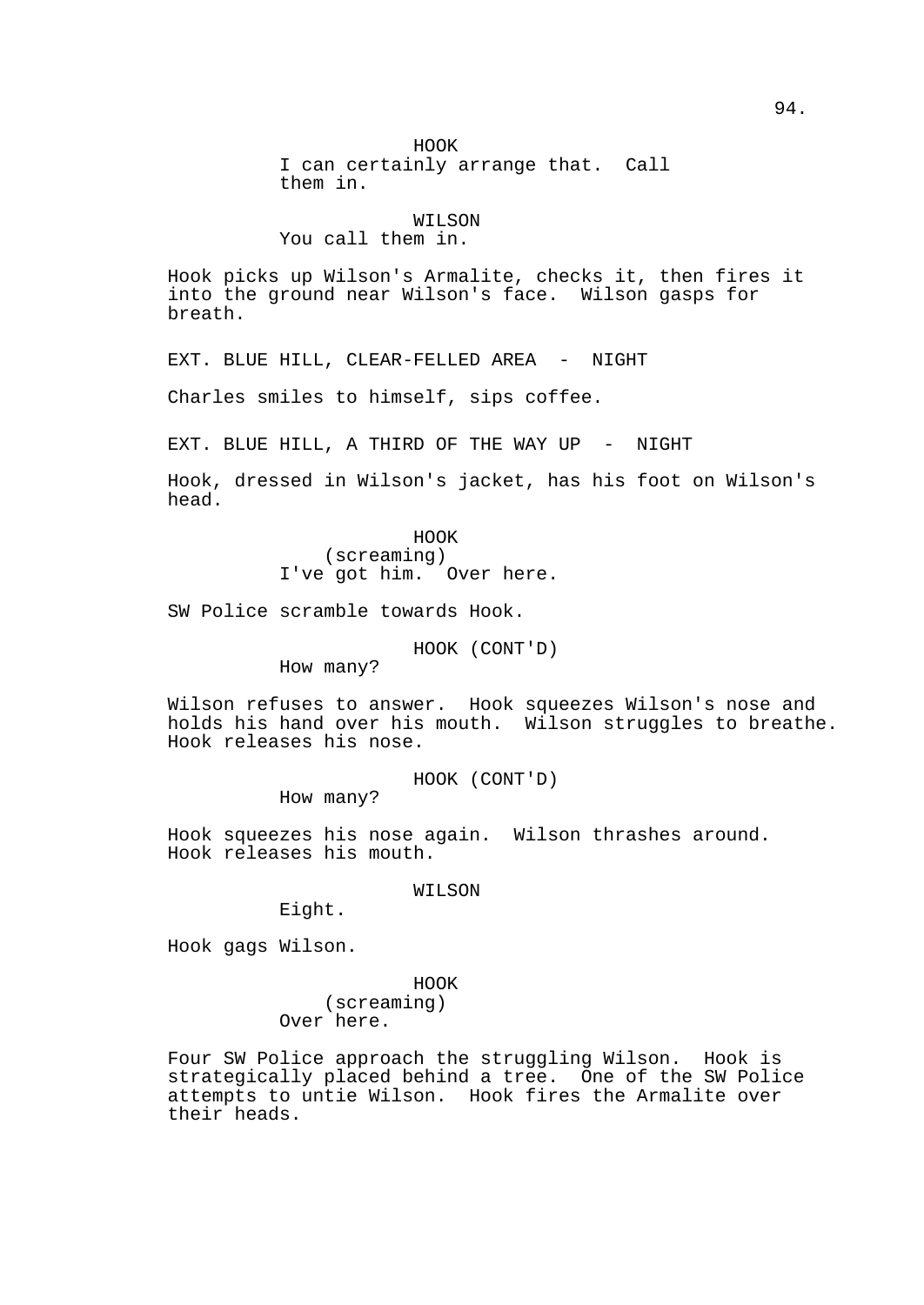### HOOK (CONT'D)

If I don't see eight bodies on the ground face down, fingers intertwined on the back of your heads, then your so-called Commander-In-Chief is a dead man.

The four SW Police, shocked, fall to the ground, hands behind their head. Wilson is now gasping to survive.

> HOOK (CONT'D) I need four more.

Four SW Police emerge and fall next to their buddies. Hook uncoils rope.

MOMENTS LATER: The SW Police sit in a semi-circle, hands handcuffed behind their backs, rope attaching them together at the neck, around a fire.

The contents of their pockets and their weaponry is in a small pile.

Hook, Armalite between his knees, sits on the other side. He smiles at them, pops chocolate into his mouth and talks to Wilson who glares hatred.

> HOOK (CONT'D) Ultimately, son, most of us want to live. Those who don't, well we're the dangerous ones. Now, I have one small request.

Hook grins at the stern-faced captives.

EXT. BLUE HILL, CLEAR-FELLED AREA - NIGHT

The Media have set up camp next to the Police Caravan and tent.

Police have cordoned off an area with tape behind which LOCALS have gathered. Monson stands proudly among the Locals.

A VENDOR sells coffee in competition to the mobile hamburger stall. Some of the Locals drink cans of beer. Many have rifles slung over their shoulders. The scene has taken on a festival atmosphere. The Protesters sing continuously.

The Sergeant looks through night binoculars at Blue Hill.

SW POLICE V.O. (singing) How many roads must a man walk down Before they'll call him a man?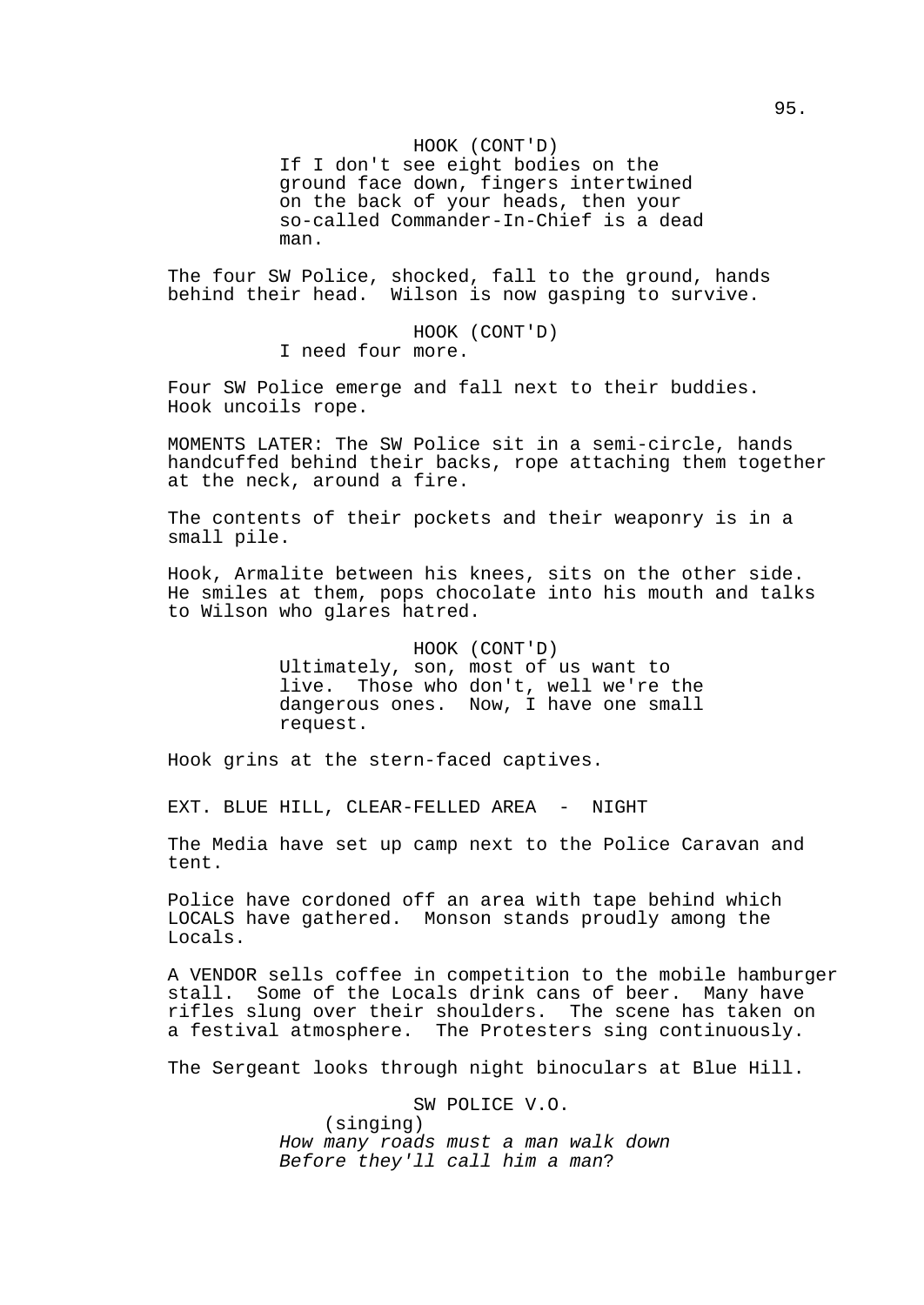The Locals, assuming Hook has been captured, clap and cheer derisively at the Protesters who cease singing. The derisively at the Protesters who cease singing. Sergeant slaps the Constable hard on the back.

SW POLICE V.O. (CONT'D)

(singing) The answer my friend is blowing in the wind, the answer is blowing in the wind.

Charles grins to himself.

LATER: The Locals are in party mode drinking and boisterously behaving.

> SW POLICE V.O. (CONT'D) (singing) Little boxes on the hillside, little boxes made of ticky tacky...

MORNING: The singing has been going all night. The Locals sleep around a large fire. The Protesters look on glumly.

> LOCAL (shouting) They're coming down.

The Sergeant sees a naked man emerge from the undergrowth a third of the way up Blue Hill.

SW POLICE V.O.

(singing) They paved paradise And put up a parking lot They took all the trees And put them in a tree museum And they charged the people A dollar and a half just to see 'em.

The Locals, assuming it's Hook, cheer, until it is apparent that the SW Police, naked, hands behind their backs and roped single file at the neck, led by Wilson, emerge from the forest.

The cheering ceases. The Protesters commence singing.

#### PROTESTERS

(singing) Don't it always seem to go That you don't know what you've got Till it's gone They paved paradise And put up a parking lot...

96.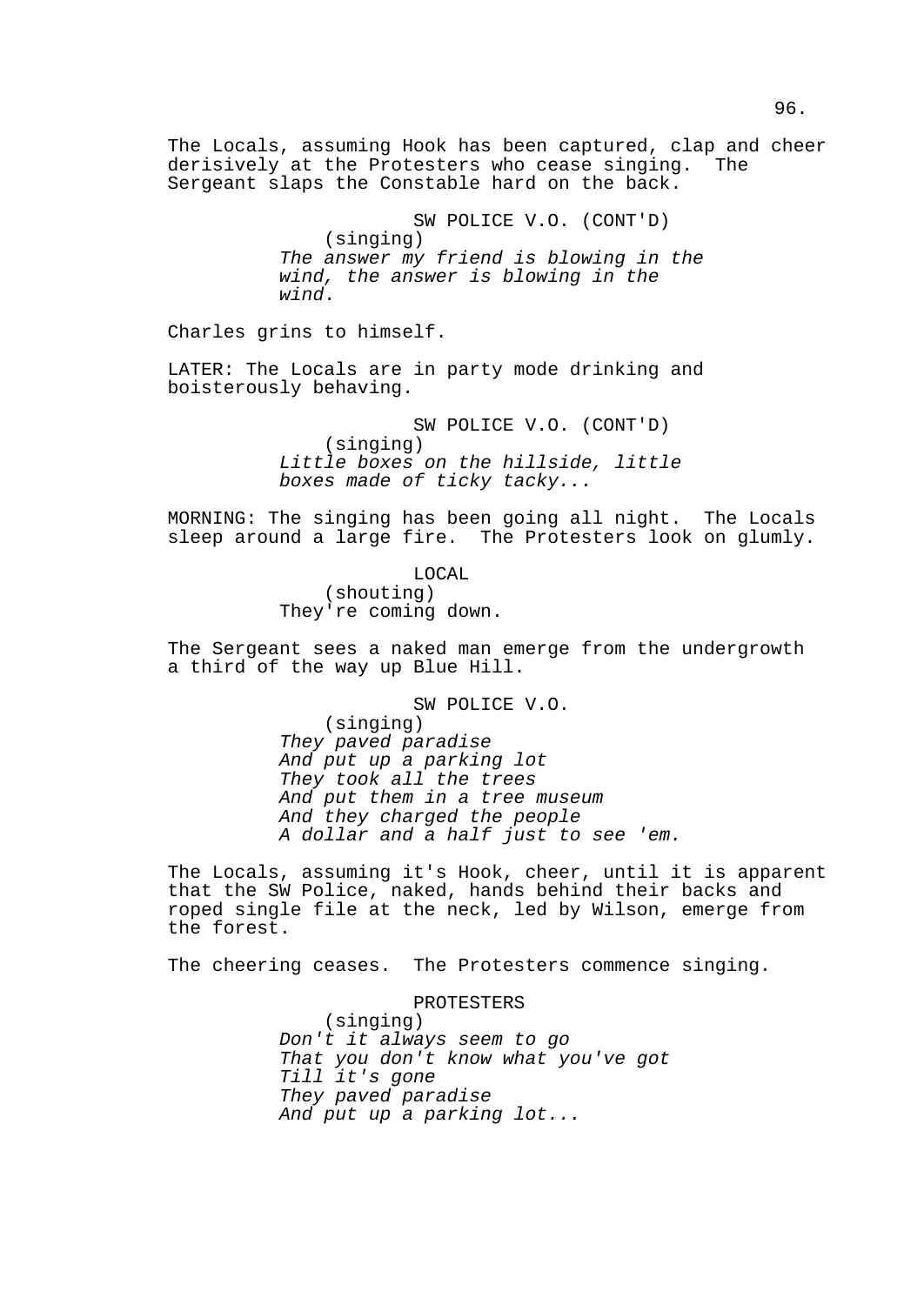The Sergeant runs towards the SW Police. Shots are fired by Hook from an Armalite that sprays the dirt in front of the Sergeant who freezes.

INT. BLUE HILL, TENT - DAY

Charles speaks into his portable phone.

EXT. SKY ABOVE BLUE HILL - DAY

A helicopter reconnaissances above Blue Hill.

INT. HELICOPTER - DAY

Through the window of the helicopter we see army trucks arrive and strategically circle the circumference of Blue Hill.

EXT. BLUE HILL, CLEAR-FELLED AREA - DAY

More army vehicles arrive in the clear-felled area. SOLDIERS alight.

Charles smiles. COLONEL DONALD salutes Charles and follows him into an army tent.

INT. ARMY TENT - DAY

The tent has been set up as a mobile headquarters with telephones, large table containing maps of the area and the latest technology for gathering data. A contrite Wilson watches.

> CHARLES This is a mission of the utmost importance.

Charles addresses Wilson.

CHARLES (CONT'D) Your men will assist Colonel Donald in securing the front and back lower perimeters. I don't want him slipping out, nor do I want anyone getting in.

Donald looks at Wilson who nods.

CHARLES (CONT'D) First we stem the flow of information.

EXT. BLUE HILL, CLEAR-FELLED AREA - DAY

SOLDIERS escort the reluctant MEDIA from the area.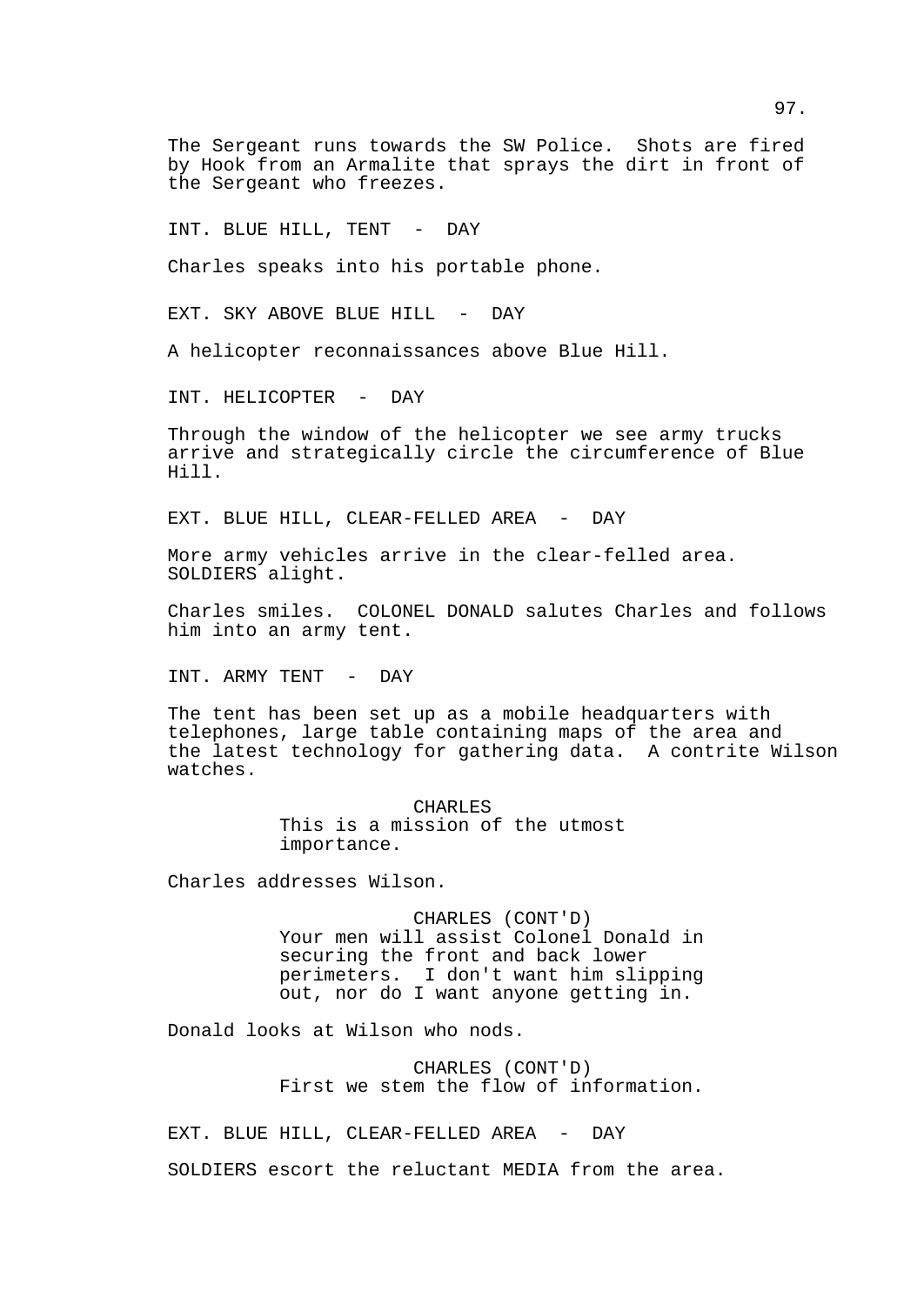CHARLES V.O.

Next we control all access. The only people moving in and out will be on my say so.

SOLDIERS force the Locals and Protesters to leave.

Barriers are placed at the entrance to the clear-felled area by SOLDIERS to prevent anyone entering.

INT. ARMY TENT - DAY

A SOLDIER brings coffee and sandwiches wrapped in foil into the tent. Charles is putting on his highly-decorated military uniform.

Charles calmly sips coffee. The sandwiches remain wrapped.

EXT. BLUE HILL, CLEAR-FELLED AREA - DAY

Only soldiers are in the clear-felled area.

A large army truck arrives. Heavily armed SOLDIERS alight.

Charles and Donald engage in a private discussion. Donald salutes Charles who returns the salute and hurries to the newly-arrived SOLDIERS.

Charles checks the direction of the sun and with his back directly to the sun walks in the direction of Blue Hill. He carries a bullhorn that has a microphone attached around his neck.

EXT. BLUE HILL, A THIRD OF THE WAY UP - DAY

Charles stops a third of the way up Blue Hill. He looks into the forest but is unable to see Hook.

EXT. BLUE HILL, HALF WAY UP - DAY

Through the undergrowth Hook watches Charles. He aims the rifle at Charles, picks him up in the telescopic sights.

EXT. BLUE HILL, A THIRD OF THE WAY UP - DAY

Charles switches the bullhorn on.

CHARLES Lachlan, you know who this is...If you care to come down now...Just leave your rifle and walk down the hill anywhere...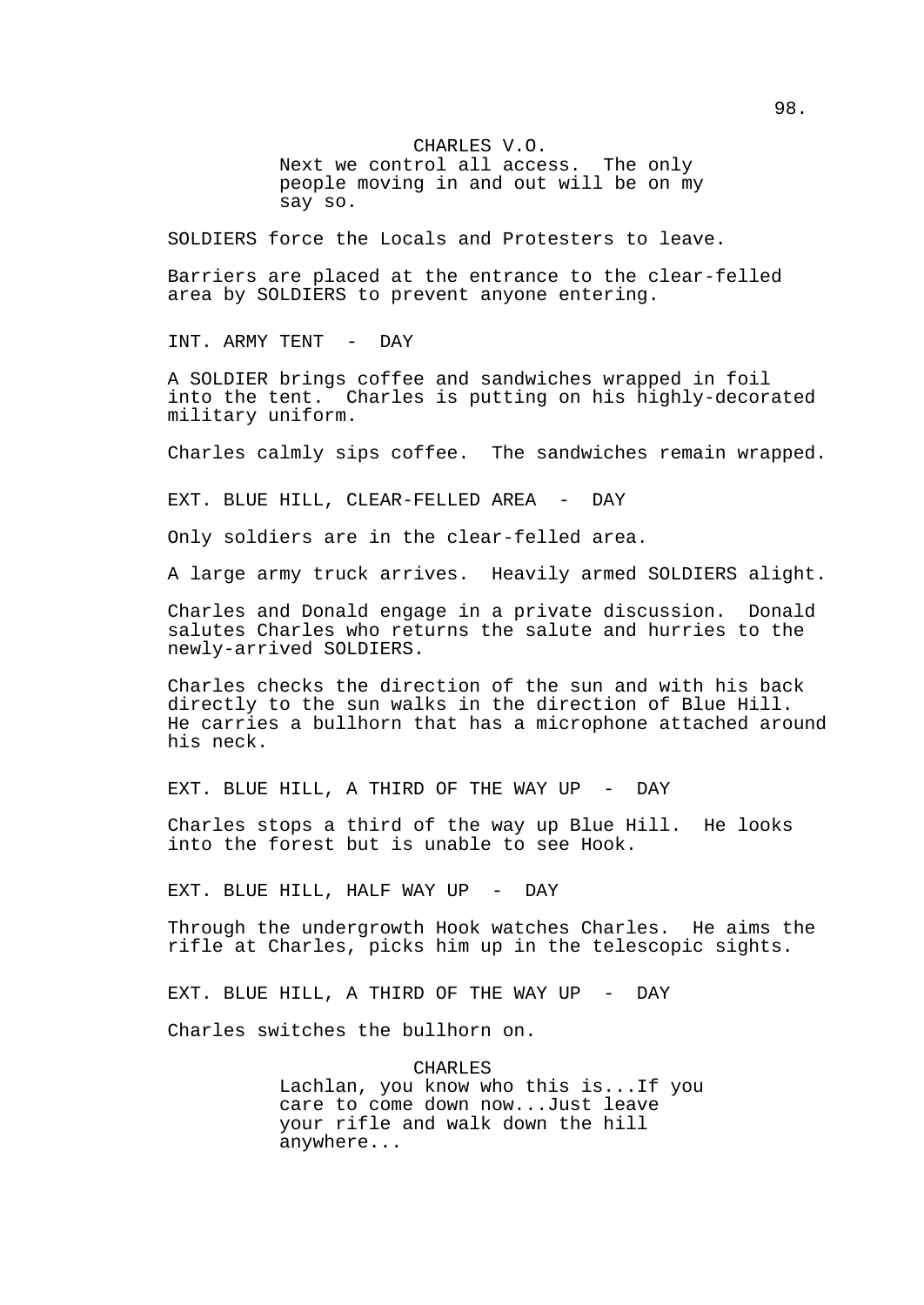EXT. BLUE HILL, HALF WAY UP - DAY

The cross of the telescopic sights aims at Charles' head.

Hook looks to his right. A low branch moves.

EXT. BLUE HILL, A THIRD OF THE WAY UP - DAY

Small beads of sweat glisten on Charles' forehead.

CHARLES We'll see that the press are kept away...

EXT. BLUE HILL, HALF WAY UP - DAY

Hook laughs. He cautiously looks around.

EXT. BLUE HILL, A THIRD OF THE WAY UP - DAY

CHARLES ...that there's no fuss...no courts, nothing like that...We'll get you out quietly...Lachlan, you don't like me, I know, but you know I'm not a liar.

Hook's derisive laughter echoes loud.

CHARLES (CONT'D) Come down...I promise no harm will come to you.

HOOK V.O. What about the trees, Charles?

CHARLES What about the trees, Lachlan?

HOOK You gonna send them home in body bags?

CHARLES I'm sorry if you think I've let you down, Lachlan.

HOOK We're all guilty of what we've done, Charles and what we've failed to do and saying sorry to a wombat is a bit fucken late.

CHARLES Come on down, Lachlan. (MORE)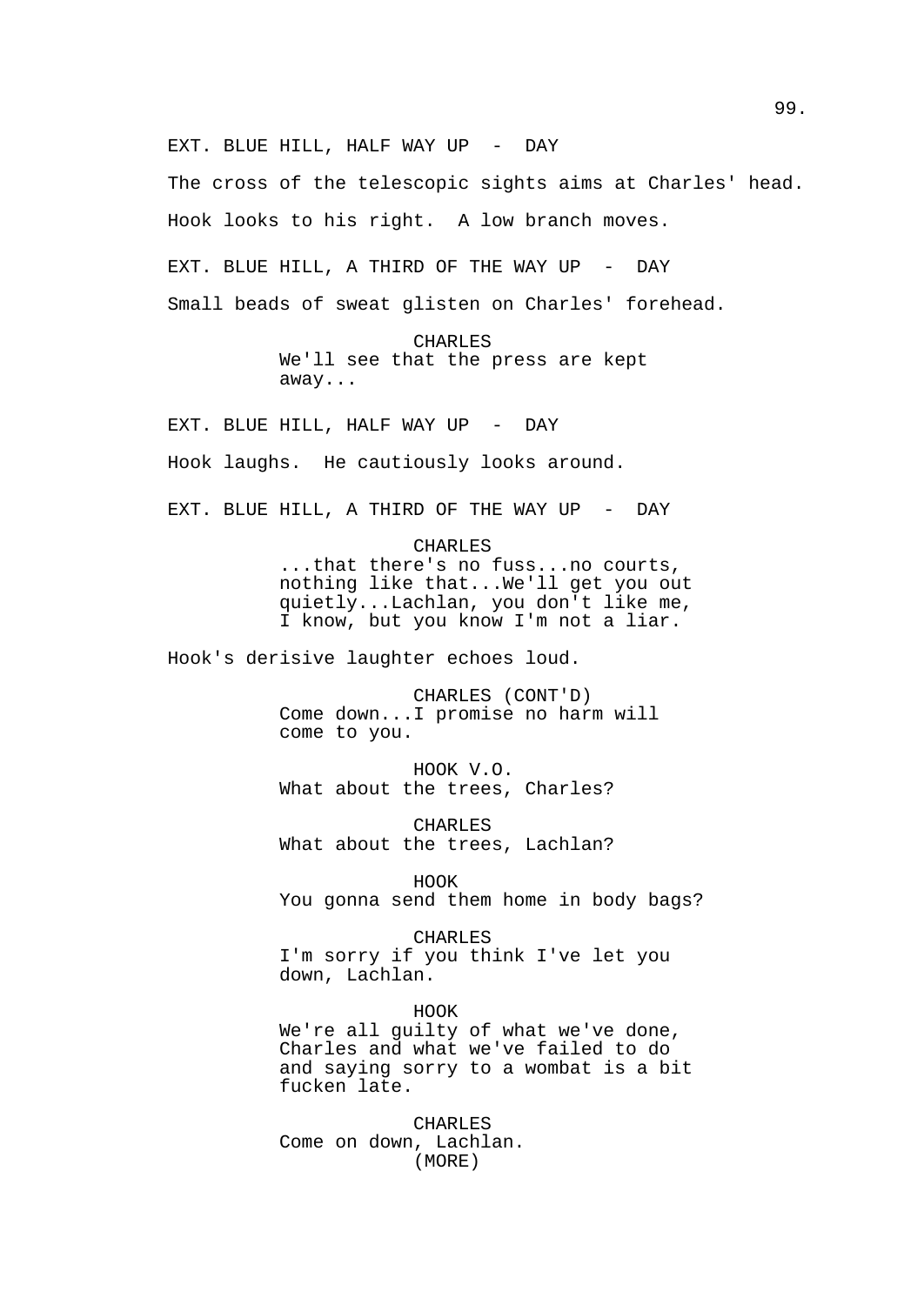CHARLES (CONT'D)

We'll put you in a nice mental home for a few months, unfit to plead...then we'll let you go when you've promised to behave.

EXT. BACK OF BLUE HILL - DAY

A regiment of heavily armed SOLDIERS, led by Donald, scale the summit. They manoeuvre down the slope towards Hook's position.

> HOOK V.O. It's gone beyond that, Charles. We both know that.

CHARLES V.O. You don't come down, these fancy dress bastards'll have your balls. They think they're SAS or something.

EXT. BLUE HILL, SUMMIT - DAY

Donald's men are a third of the way down the summit. Donald looks through high-powered binoculars. He sees a camouflaged figure moving. Donald speaks into a two-way receiver.

EXT. BLUE HILL, A THIRD OF THE WAY UP - DAY

DONALD V.O. I have a confirmation.

Charles whispers into a concealed microphone.

CHARLES Sure it's him?

DONALD V.O. Affirmative.

CHARLES Lachlan, we've never gone in for bullshit.

Hook laughs.

CHARLES (CONT'D) You've made your point. Come down, before they get carried away.

The laughter continues.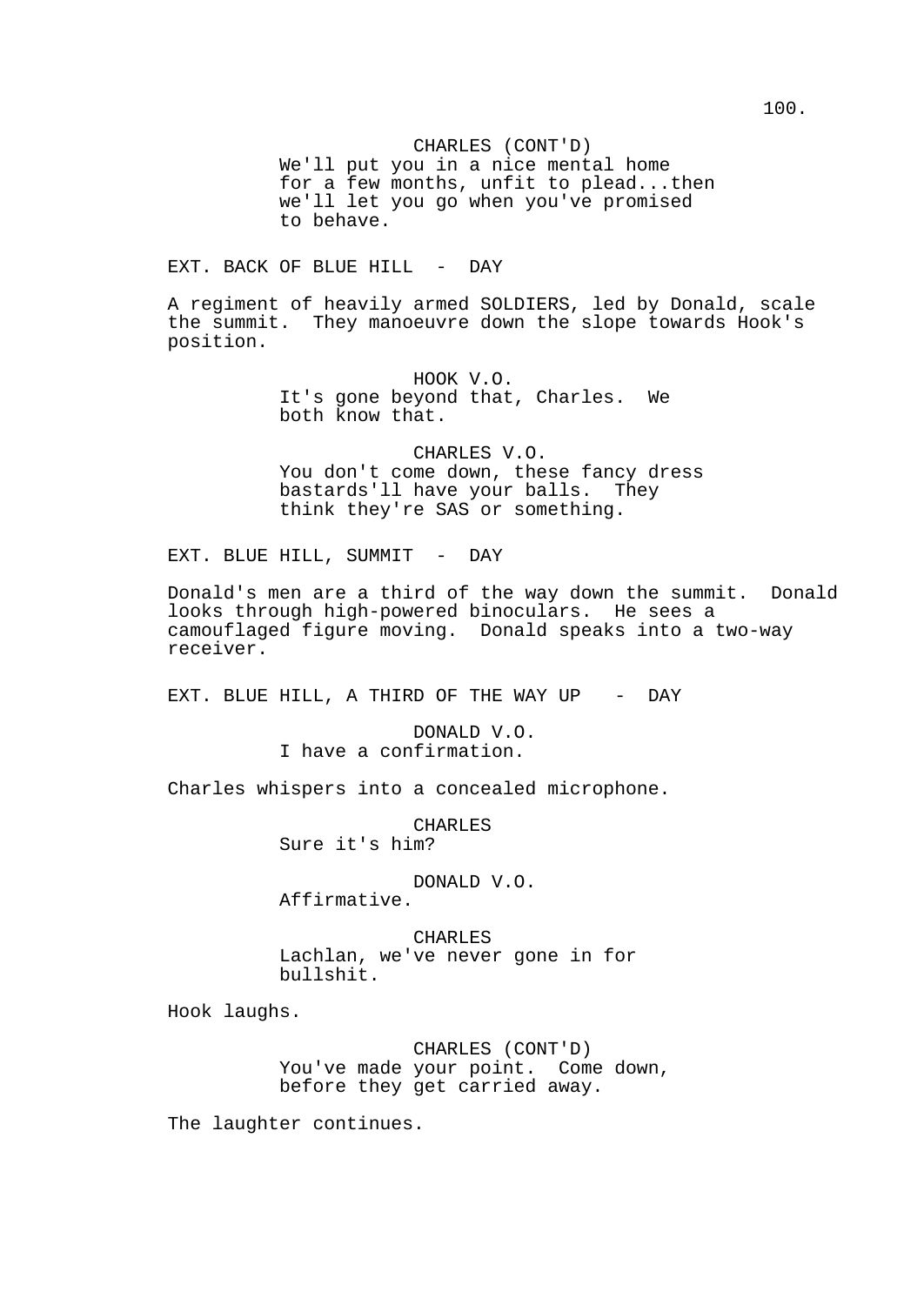EXT. BLUE HILL, SUMMIT - DAY

Donald motions to two soldiers with high-powered rifles aimed in Hook's direction.

One soldier has his telescopic sight aimed at the back of his target. The soldier nods to Donald. The other soldier similarly nods.

Donald quickly nods to both soldiers. They fire two rounds each.

The telescopic sights show the bullets striking their target. The target falls to ground, remains motionless.

Both Soldiers give thumbs up to Donald.

EXT. BLUE HILL, A THIRD OF THE WAY UP - DAY

The shots echo through the valley.

DONALD V.O. Target eliminated.

Charles smiles to himself. He hurries up the mountain.

EXT. BLUE HILL, HALF WAY UP - DAY

Soldiers coming down approach the motionless target. Donald motions them to stop and proceed with caution.

Charles, ascending, approaches the motionless target.

Donald and Charles simultaneously reach the target. The soldiers arrive. Donald kicks it over. It is a SW uniform stuffed with grass with a rabbit secured by wire that has been shot to pieces.

Suddenly Charles notices movement to his left. Charles immediately drops to the ground.

Donald simultaneously notices movement in the opposite direction and also drops to the ground. The soldiers hit the ground and open fire in both directions.

CHARLES

Stop! Stop!

The soldiers stop firing.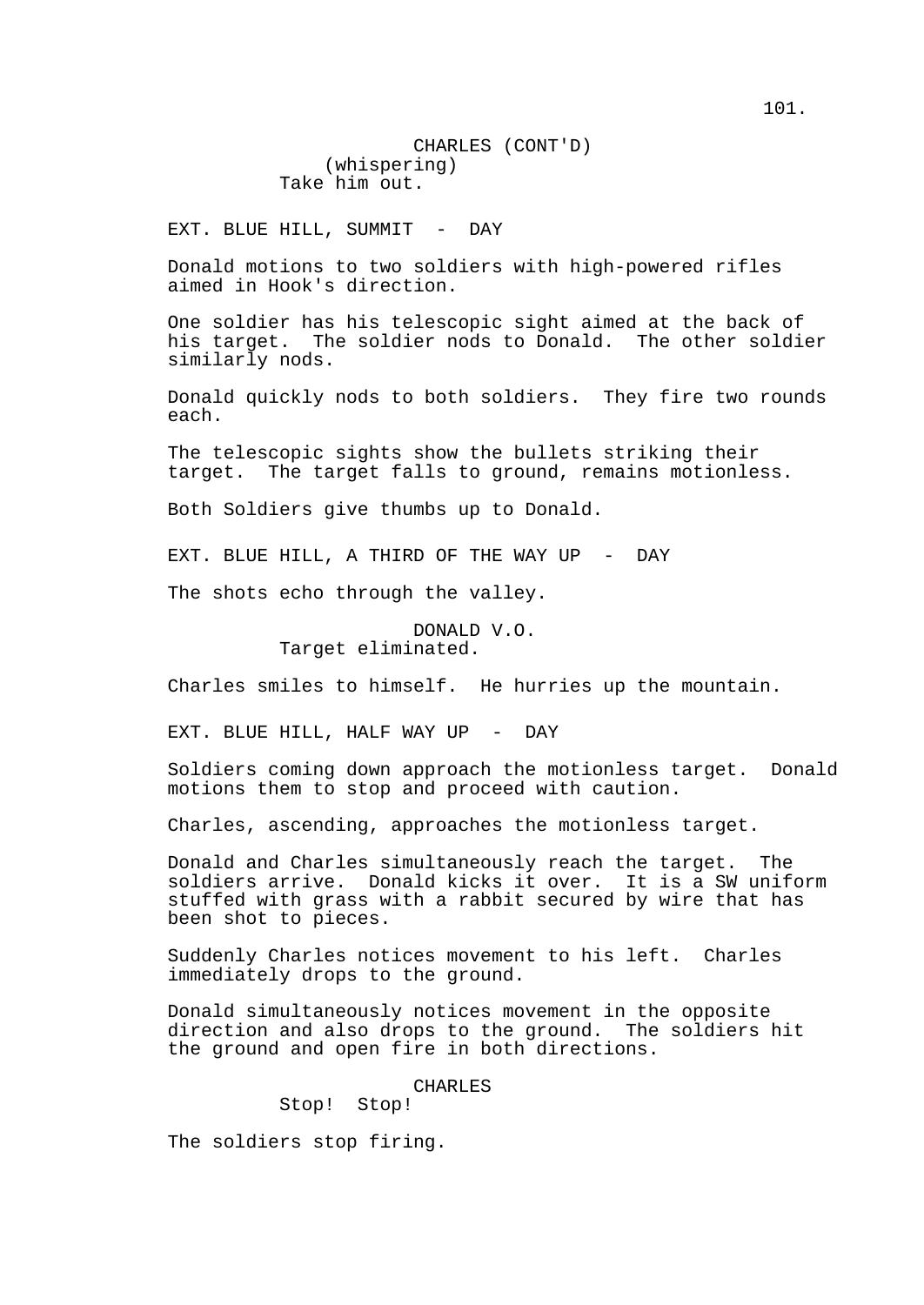CHARLES (CONT'D) Before you kill us all.

Charles and Donald look at scarecrows made from the clothes of the SW police each with a live rabbit tied inside.

# DONALD

Fucken bastard!

They look for Hook but can't see him.

DONALD (CONT'D) (shouting) You're a dead man!

# HOOK V.O.

Come up my mountain again I'll kill you all. Next time I see a uniform, and that includes you, Charles, I'll put a bullet through it's purple heart. Now get out!

A shot is heard and the rabbit in the scarecrow is killed. The soldiers drop to the ground. Donald looks at Charles for permission to attack. Charles shakes his head.

> **CHARLES** Too many causalities!!

HOOK V.O. You've got five seconds.

Charles, Donald and the soldiers run down the mountain.

EXT. BLUE HILL, HALF WAY UP - NIGHT

Hook has dug a hole approx 18" deep. He has put a metal mug at the bottom, filled the hole with greenery and anchored a black plastic sheet over the hole with dirt. As he retrieves the mug of water he senses movement and sharply turns with knife at the ready.

Arthur throws him Charles' sandwiches. Hook catches them and smiles.

> HOOK What're you doing here?

**ARTHUR** Someone has to empty the can.

Hook laughs.

ARTHUR (CONT'D) You're in all the big papers. Famous. (MORE)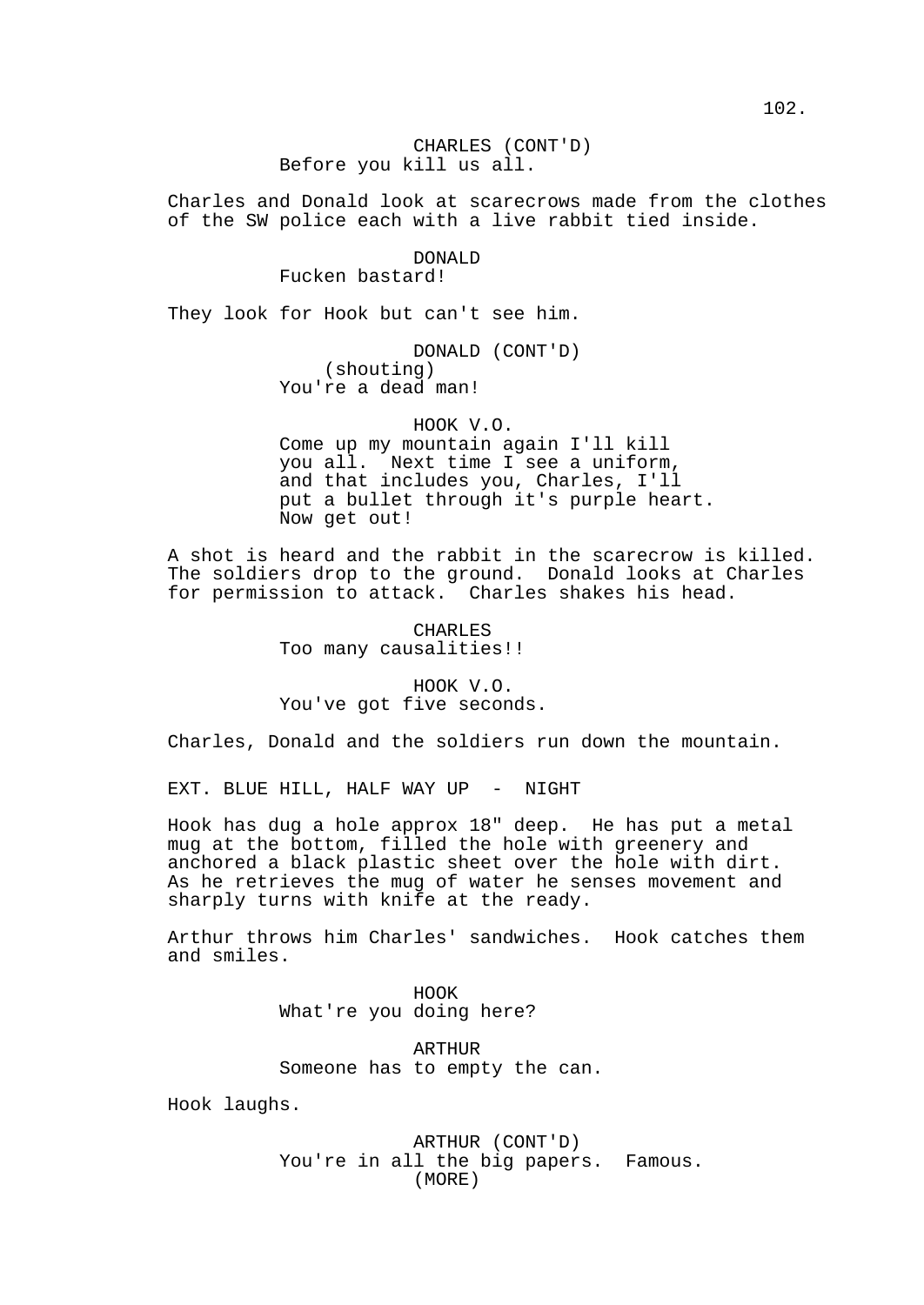ARTHUR (CONT'D) There was a photograph of them coppers. Ha, ha, my people would've laughed at that.

Hook opens the sandwiches.

HOOK Where'd you get these?

ARTHUR Some bigwig down there.

Hook laughingly shakes his head. He eats the sandwiches.

HOOK If I had of had half a dozen like you things would've been different.

ARTHUR They're preparing to attack the mountain.

HOOK That's the whole idea.

ARTHUR I'm staying with you.

HOOK No you're not.

ARTHUR This is my land, mate.

HOOK You ever killed anyone?

Arthur doesn't answer.

HOOK (CONT'D) Then you're no good to me, mate.

Arthur looks solemn. Hook puts his arm round his shoulder.

HOOK (CONT'D) If I was picking a squad you'd be the last person I'd pick. But if I was picking the bloke I'd wanta come back as, it's you, Artie. Now there's a couple of things I forgot to do.

ARTHUR

What?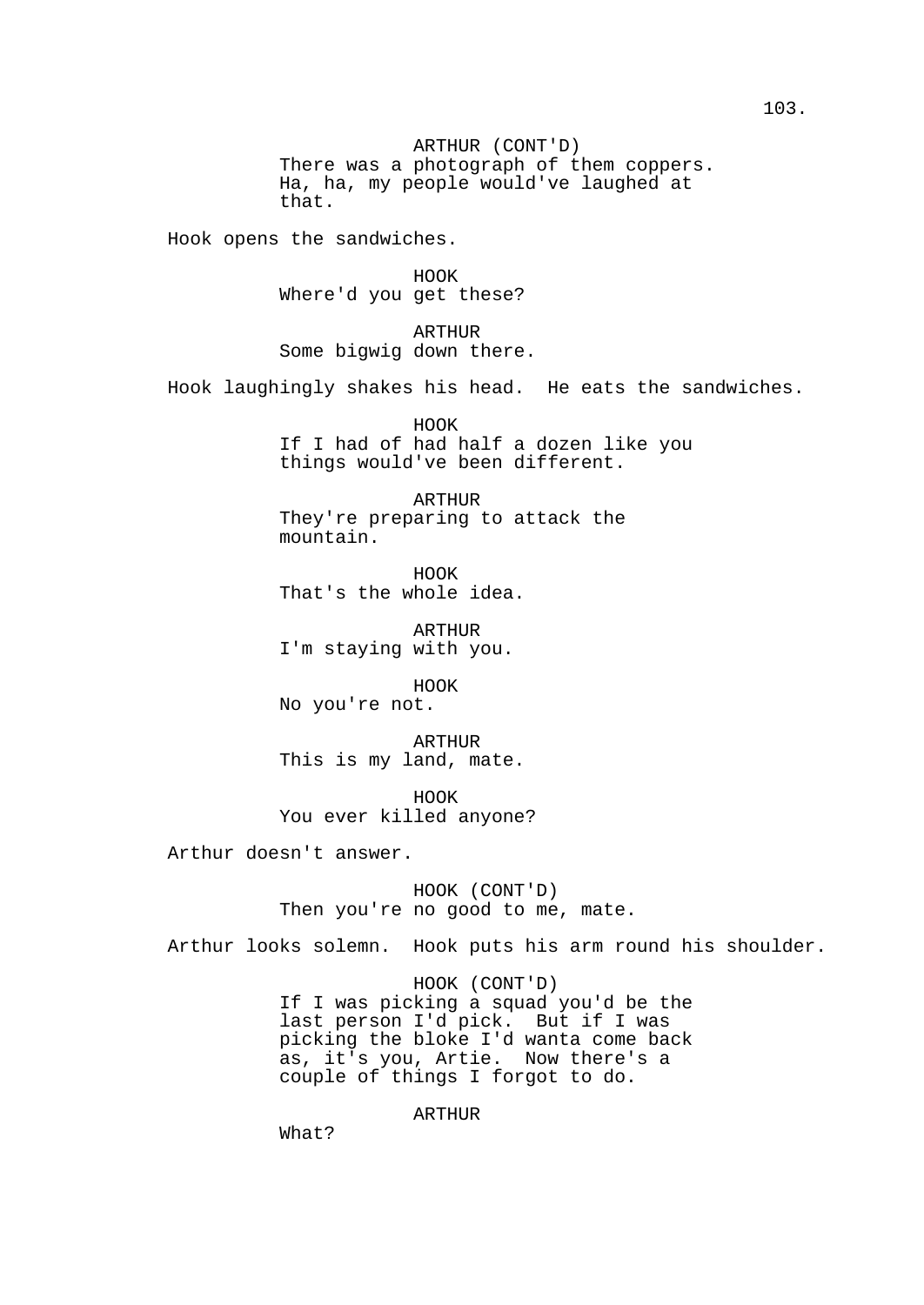I forgot to feed the chooks.

Hook kisses him on top of the head. Arthur's eyes light up.

INT. ARMY TENT - DAY

Six selected JOURNALISTS sit on deck chairs and listen to Charles. They scribble notes as he talks. Donald stands to the side, his eyes forever checking the situation. The journalist's behaviour is exemplary.

> JOURNALIST 1 What is he asking for?

Charles smiles.

CHARLES We believe it's a dispute with Local Council over the illegal construction of an outside toilet.

JOURNALIST 1 Locals claim it's an anti-logging protest.

JOURNALIST 2 Against the clear-felling of Blue Hill.

EXT. VALLEY - DAY

Arthur urgently travels through natural forest.

CHARLES V.O. Lachlan Hook, I can assure you, is presently incapable of rational behaviour.

JOURNALIST 2 V.O. Why not leave him up there till he comes down?

CHARLES V.O.

Can't.

JOURNALIST 1 V.O. Why not?

CHARLES V.O.

He's broken the law.

EXT. CLEAR-FELLED LAND - DAY

Arthur jogs through the clear-felled terrain.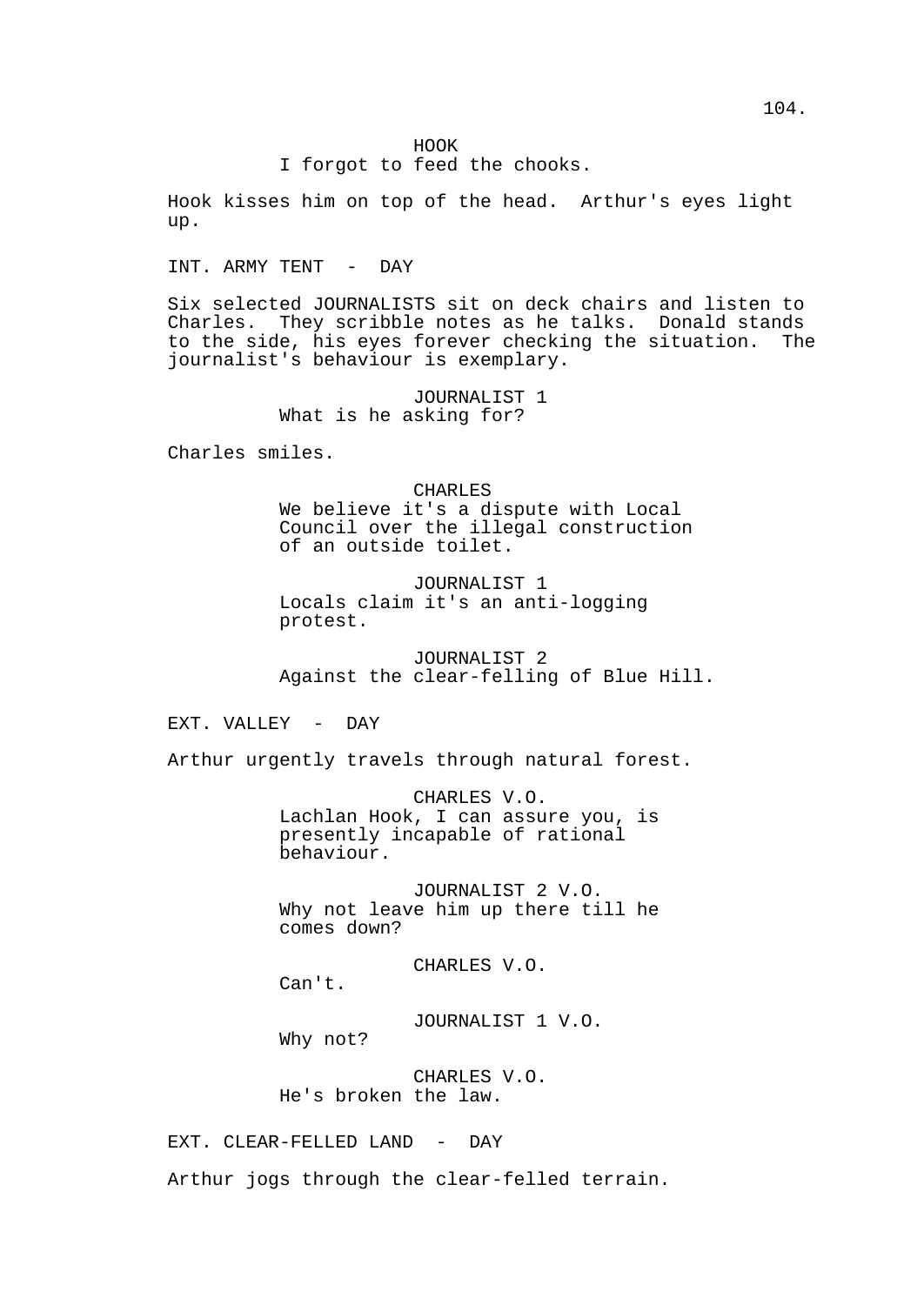JOURNALIST 2 V.O. Is it true he's a military man?

JOURNALIST 1 V.O. That he served under your command?

INT. ARMY TENT - DAY

Charles motions to Donald.

CHARLES Colonel Donald has details of his military history.

Donald distributes photocopied foolscap. The Journalists quickly assess these.

EXT. ROAD - DAY

Arthur jogs along the unmade road leading to Hook's place.

JOURNALIST 2 V.O. What was he dismissed for?

CHARLES V.O. Insubordination.

JOURNALIST 2 V.O. Who by?

CHARLES V.O. A military court. He was responsible for the death of his entire platoon.

INT. ARMY TENT - DAY

A SOLDIER distributes coffee and biscuits to the appreciative Journalists.

> JOURNALIST 1 He fought in Somalia?

CHARLES After he left us, as a Soldier of Fortune.

JOURNALIST 1 A mercenary?

JOURNALIST 2 But you trained him.

Charles doesn't respond.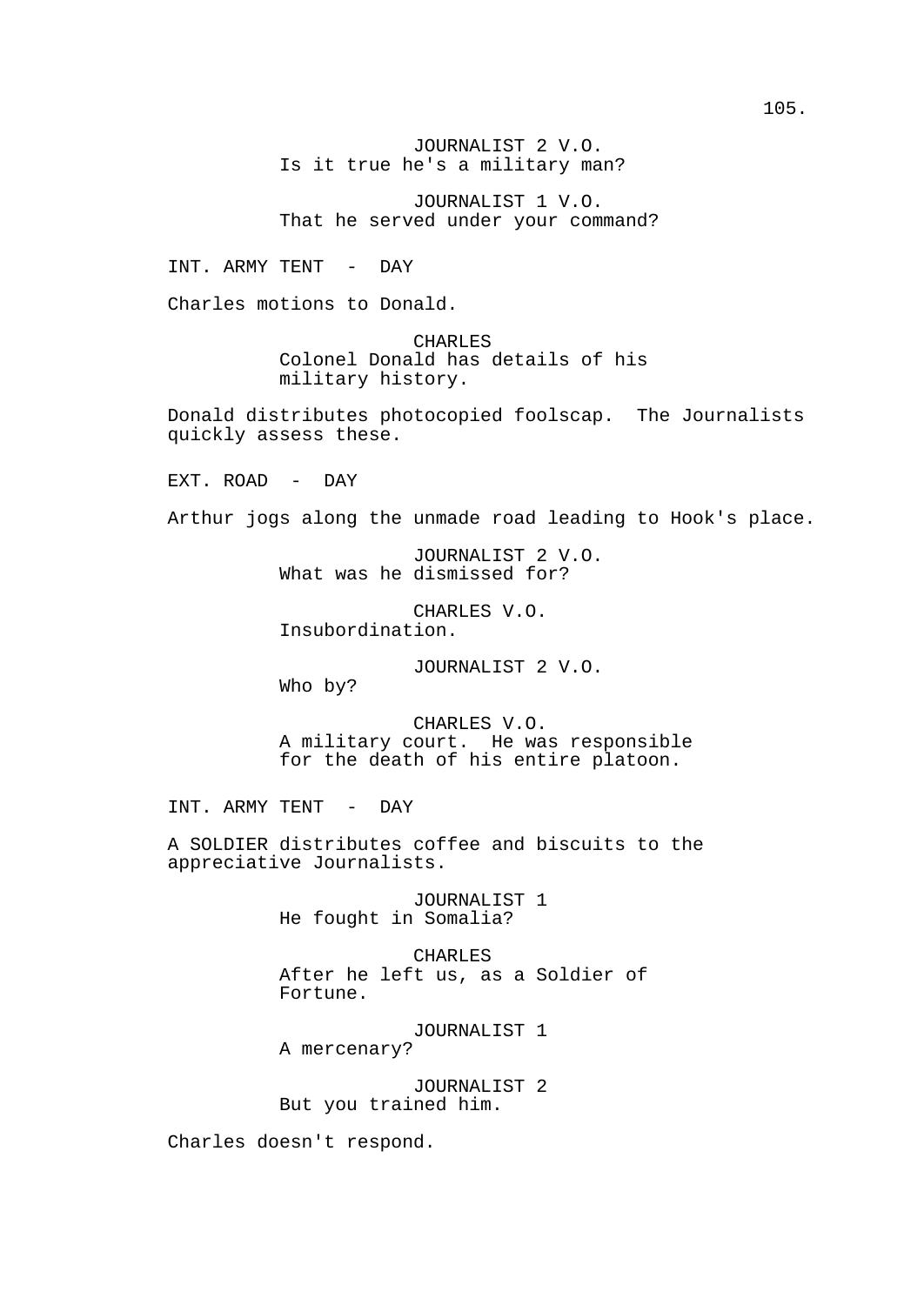Arthur approaches the entrance to the road leading up to Hook's House.

> JOURNALIST 2 V.O. This says he's a wealthy man.

> > CHARLES V.O.

Correct.

JOURNALIST 2 V.O. That he made his money investing in Japanese companies, Mosho Enterprises, Tokyo Inc.

A military police car is parked at the entrance. Arthur passes it, checking for occupants. It is empty.

INT. ARMY TENT - DAY

Charles smiles.

# CHARLES

Ironic when you consider Mosho Timbers are the world's leading producers of chipboard. This is not about logging. This is a simple dispute that has unfortunately escalated into an all out attack on the State.

JOURNALIST 2 What other companies has he been involved in?

CHARLES Now I have a job to do.

Donald ushers the Journalists out.

EXT. HOOK'S HOUSE - DUSK

Arthur creeps up to Hook's house. Police tape is stretched across the track half way up.

INT. ARMY TENT - DAY

A Soldier escorts Sergeant Wilson in.

CHARLES

I need your help.

Donald hands Wilson a manilia folder. Wilson opens the folder, assesses it and nods. Wilson leaves.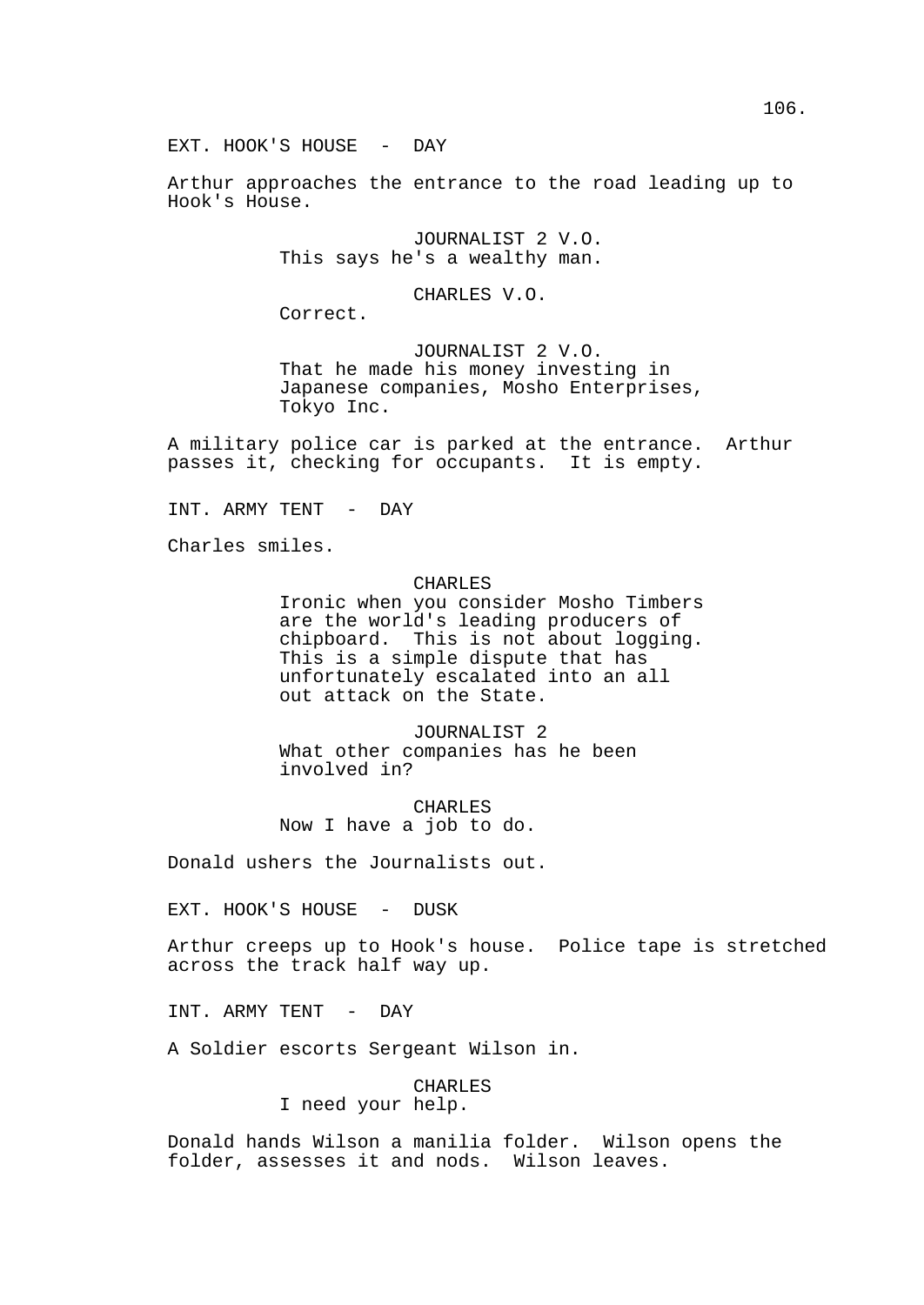## DONALD Let me napalm the mountain.

Charles contemplates.

DONALD (CONT'D) End this fiasco immediately.

CHARLES That's what he wants, to die a hero.

EXT. HOOK'S HOUSE - DAY

Arthur creeps through the undergrowth towards Hook's house. Military cars are parked outside.

EXT. ARMY TENT - DAY

Military vehicles arrive.

INT. ARMY TENT - DAY

It's late afternoon. Charles sleeps in his uniform on a portable bunk. A soldier enters the tent. Charles wakes.

EXT. ARMY TENT - DAY

Charles, dressed in civilian clothes, exits the tent. A police car is parked outside.

Ellen and Stephen are pat searched by Wilson. Ellen holds her jacket. An armed CONSTABLE stands guard.

CHARLES

Hello, Ellen.

Ellen ignores him. Charles looks at Stephen.

CHARLES (CONT'D) You must be Stephen.

Ellen indicates for Stephen not to respond.

CHARLES (CONT'D) Come inside.

Charles nods to Wilson who takes Ellen's jacket.

INT. ARMY TENT - DUSK

Charles eats a hearty meal. Ellen and Stephen stand before him. There are no spare chairs. On the table are the folder and necklace in the box which is open.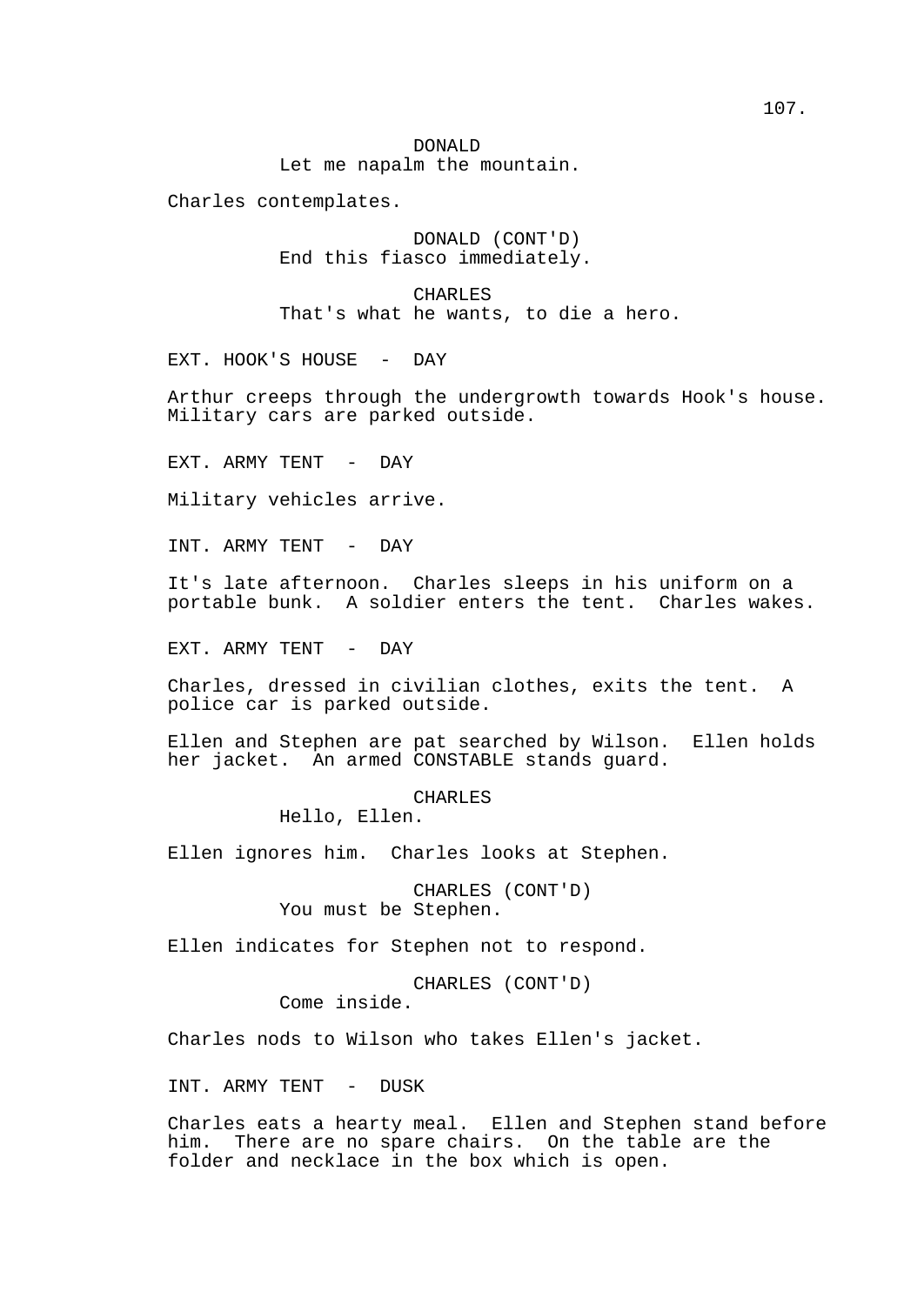Charles indicates for them to eat with him. Stephen moves to but Ellen prevents him by moving him behind her. Charles looks Ellen over. She shivers.

```
CHARLES
```
I imagine it hasn't been easy on you.

She doesn't react. Charles picks up the necklace.

CHARLES (CONT'D) He must've really liked you.

Charles returns the necklace to the box which he pushes towards Ellen.

> CHARLES (CONT'D) I need your help, Ellen. He'll listen to you.

She shakes her head.

CHARLES (CONT'D) You want him to die?

ELLEN It'll be your fault.

STEPHEN Who's going to die, Mummy?

ELLEN No one, Darling.

CHARLES You like Mr Hook, don't you, Son?

Stephen shows Charles his watch.

STEPHEN He gave me this.

CHARLES I know. How old are you, son?

Stephen puts his hand straight out.

STEPHEN

This old.

CHARLES (accusing) Has the boy started school? Hmmmmmm?

She doesn't respond.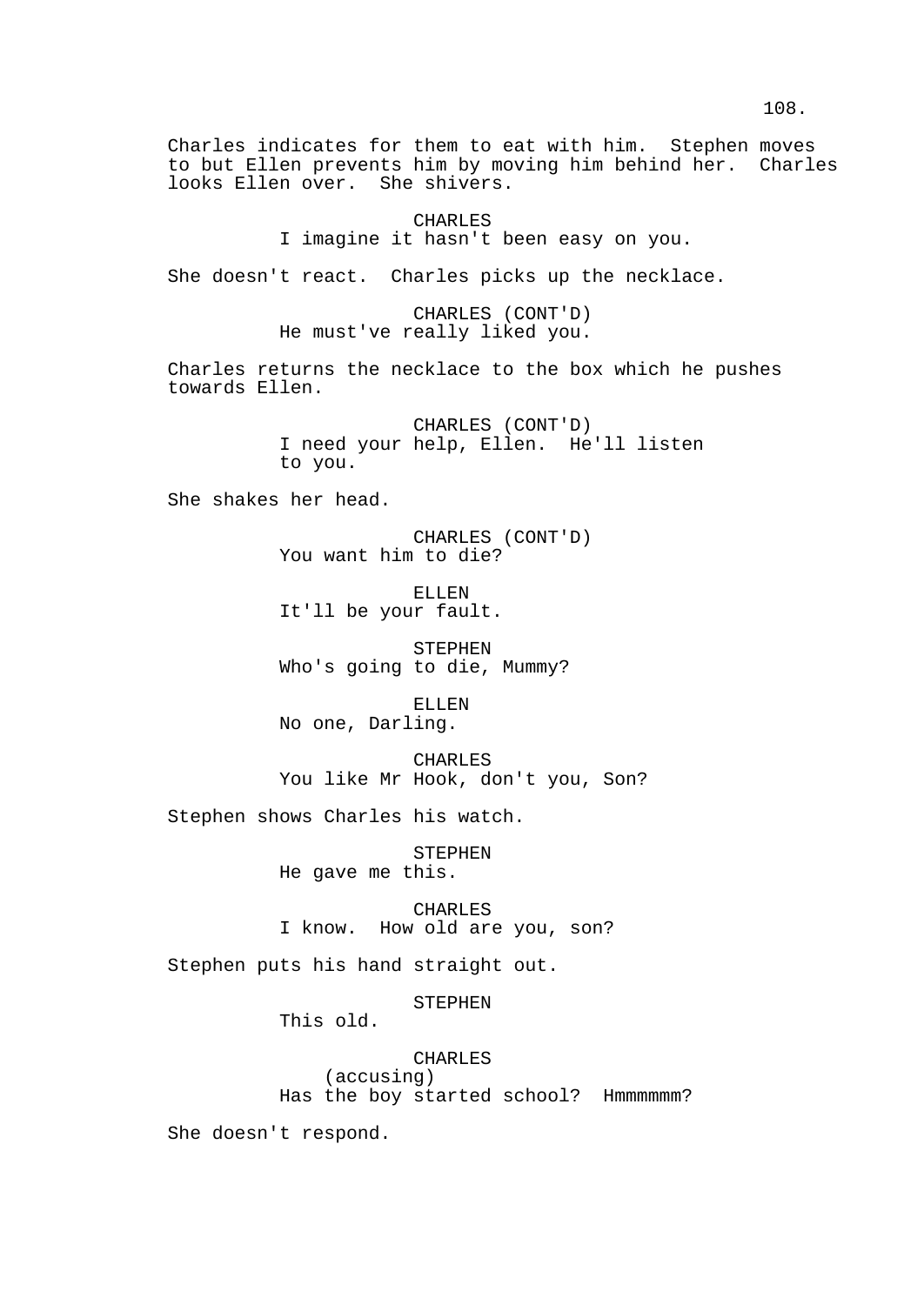ELLEN Wait outside, Darling.

Stephen leaves.

ELLEN (CONT'D) Leave my son alone.

CHARLES One phone call and he'll be back with his father, permanent.

She considers, hesitating. Charles rings a number.

CHARLES (CONT'D) Put me through to Rick Lawson.

Charles smiles at Ellen. Ellen begins trembling but wills herself out of it. Charles puts his hand over the mouthpiece.

> CHARLES (CONT'D) You're the only person he'll come down for. (into the phone) Rick...?

Ellen pushes down the connector. Charles replaces the phone.

EXT. HOOK'S HOUSE - DUSK

Two SOLDIERS guard Hook's house.

ELLEN V.O. He won't speak to me.

CHARLES V.O.

Yes he will.

Arthur creeps round the back, enters the dunny.

INT. ARMY TENT - DUSK

Ellen shivers. Charles puts his military jacket around her.

## CHARLES

Wear this.

EXT. ARMY TENT - DUSK

Wilson walks her towards the mountain.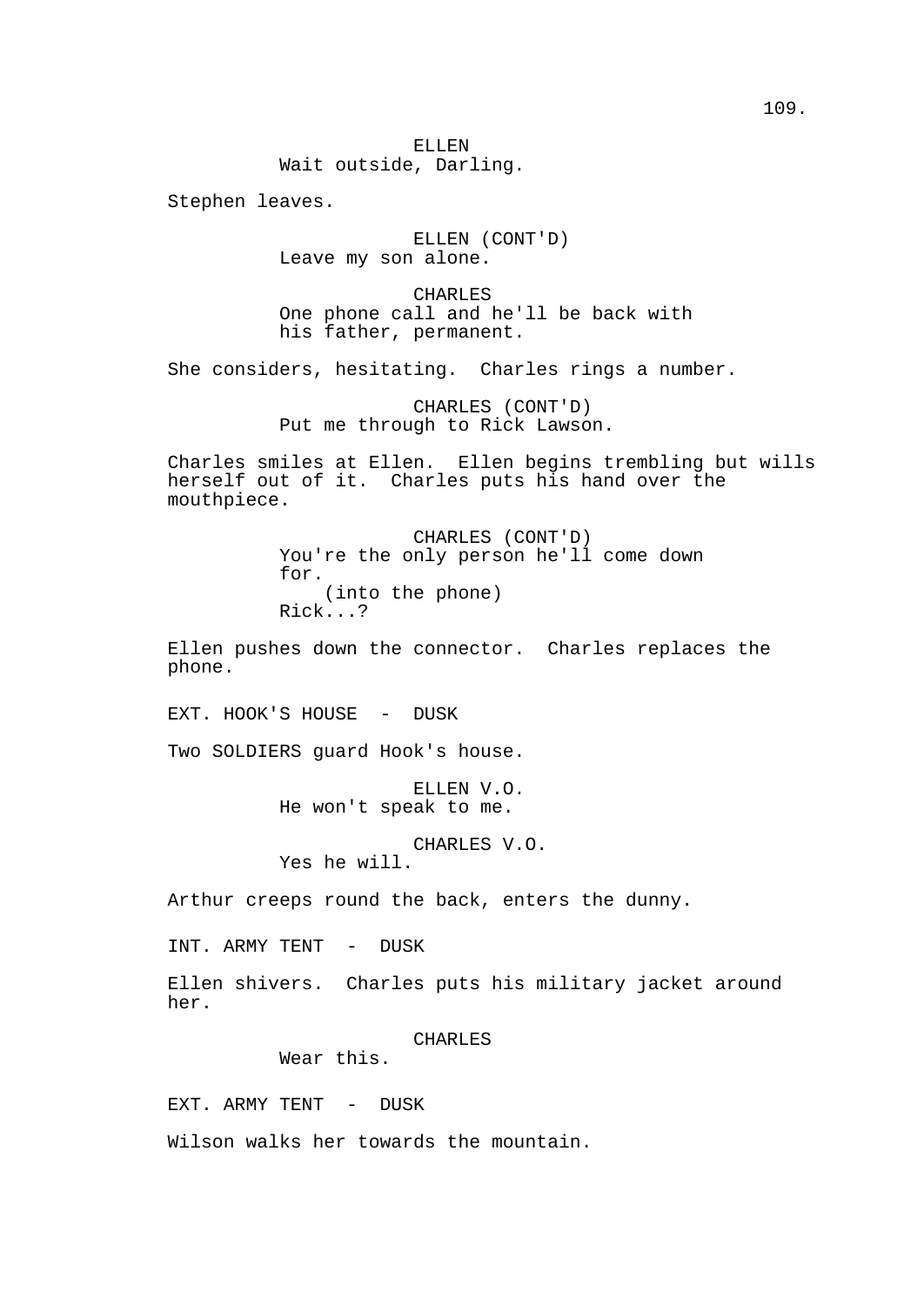Charles takes Stephen's hand. They walk away from the tent.

> CHARLES How would you like to see Daddy?

STEPHEN Will he hurt Mummy?

Charles doesn't respond.

INT. HOOK'S DUNNY - DUSK

Arthur reaches behind the can and removes a metal container. He opens the container. It is full of money. He unfolds a document.

INT. POLICE CAR - NIGHT

Stephen sits alone in the police car.

EXT. BLUE HILL, CLEAR-FELLED AREA - NIGHT

A full moon lights the early evening. Charles, wearing a beanie, waits behind an army truck. Ellen, dressed in his jacket, walks towards Blue Hill.

EXT. BLUE HILL, CLEAR-FELLED AREA - NIGHT

Ellen tentatively approaches Blue Hill.

CHARLES V.O. When you get half way up the clearfelled area rise your arm. I'll let him know through the loud hailer you want to speak to him.

Charles watches Ellen walk towards Blue Hill.

EXT. BLUE HILL, THREE QUARTERS UP - NIGHT

We see through Hook's binoculars what appears to be Charles making his way toward the mountain. Hook sprints down the slopes

EXT. BLUE HILL, CLEAR-FELLED AREA - NIGHT

Ellen slowly makes her way up the clear-felled area.

EXT. BLUE HILL, HALF WAY UP - NIGHT

Hook sprints towards the middle of the mountain. He halts abruptly, looks through his binoculars, sees 'Charles'.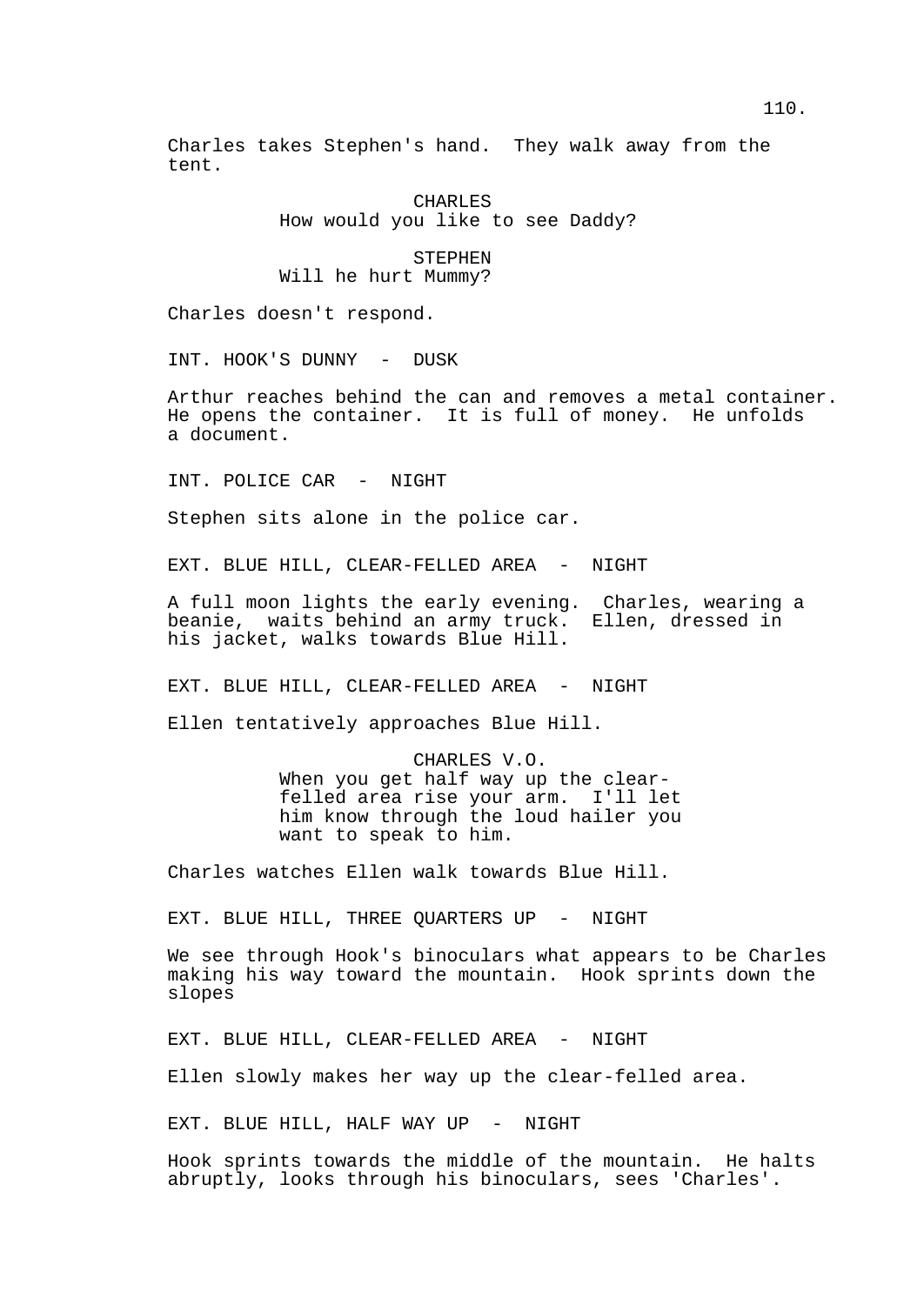Fuck! You are a fucken idiot, Charles! I warned you! Hook trains his gun on 'Charles'. EXT. ARMY TENT - NIGHT Behind the army tent soldiers have erected heavy artillery trained on Blue Hill. EXT. BLUE HILL, CLEAR-FELLED AREA - NIGHT Charles is at the edge of the clear-felled area with a bull-horn. Donald waits in the background for Charles's decision. Stephen appears next to Charles. STEPHEN Where's Mummy going? CHARLES (angrily) Go back to the car. Stephen runs after Ellen. EXT. BLUE HILL, HALF WAY UP - NIGHT Hook has 'Charles'' chest in his sights. HOOK I warned you, Charles. EXT. BLUE HILL, A THIRD OF THE WAY UP - DAY Ellen looks backwards towards Charles, begins to raises her hand, but sees Stephen running towards her grabbed by Wilson, then sees the heavy artillery. ELLEN (screaming) No! EXT. BLUE HILL, HALF WAY UP - NIGHT

HOOK

Hook squeezes the trigger.

## 111.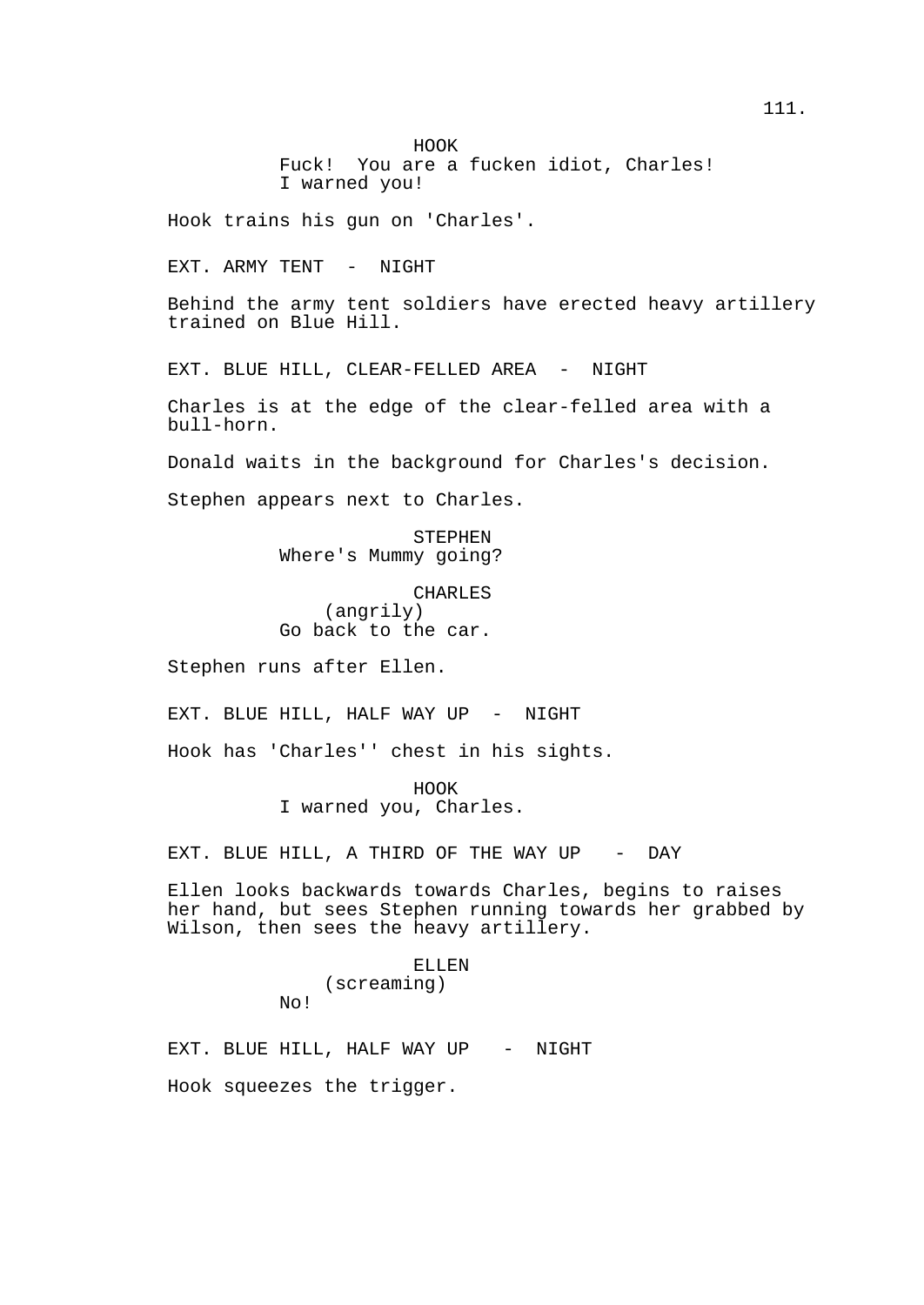A bullet shatters into Charles' head killing him instantly. Donald, momentarily shocked, yells.

DONALD

Now.

EXT. ARMY TENT - NIGHT

The heavy artillery roars into action.

EXT. BLUE HILL, HALF WAY UP - NIGHT

The area surrounding Hook explodes.

EXT. BLUE HILL, A THIRD OF THE WAY UP - NIGHT

Ellen runs towards Hook's position which is exploding everywhere.

A helicopter appears. Two rockets shoot from the helicopter into the landscape. The entire mountain erupts into flames.

Ellen is halted by the force of the eruption. She falls to her knees.

EXT. HOOK'S HOUSE - NIGHT

Hook's house burns. The two soldiers watch hopelessly as the timber ceiling burns high. The dunny remains intact.

Arthur looks across at the exploding Blue Hill, which lights up the night.

EXT. BLUE HILL - DAY

The landscape has been devastated. Arthur, Ellen and Stephen stand on the summit. Ellen wears the emerald necklace.

She scatters a handful of ash from a small urn.

They look across at the ruins of Hook's house.

ARTHUR It's what he wanted.

Ellen nods.

ARTHUR (CONT'D) He bequeathed the land to my people.

Arthur hands her a manila envelope of money.